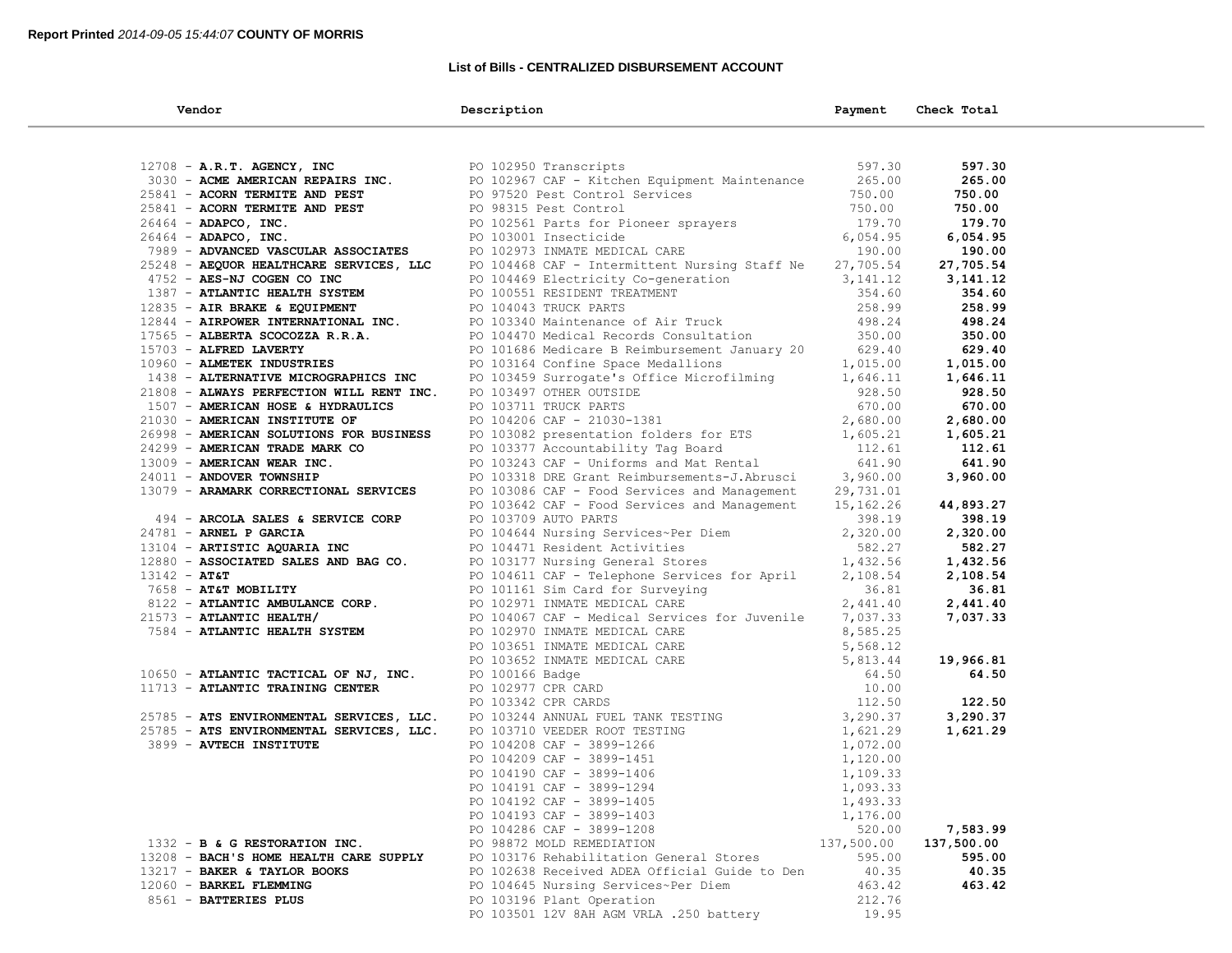|                                        | 1333 - ANYAN MAREA (1913) (1913) - 1913) (1913) (1913) - 1913) (1913) - 1922-1913 (1913) - 1922-1913 (1913) - 1922-1923 (1913) - 1922-1923 (1913) - 1922-1923 (1913) - 1922-1923 (1913) - 1922-1923 (1913) - 1922-1923 (1913) |                   |           |
|----------------------------------------|-------------------------------------------------------------------------------------------------------------------------------------------------------------------------------------------------------------------------------|-------------------|-----------|
|                                        |                                                                                                                                                                                                                               |                   |           |
|                                        |                                                                                                                                                                                                                               |                   |           |
|                                        |                                                                                                                                                                                                                               |                   |           |
|                                        |                                                                                                                                                                                                                               |                   |           |
| 6435 - COLOPLAST CORP                  | PO 97522 Storeroom~Nursing Supplies                                                                                                                                                                                           | 2,939.20 2,939.20 |           |
| $12043 - COMCAST$                      | PO 102935 High Speed Internet                                                                                                                                                                                                 | 102.42            | 102.42    |
| 26074 - COMMUNICATIONS SERVICE         | PO 103110 Replace Vehicle Wiring                                                                                                                                                                                              | 500.96            | 500.96    |
| 26074 - COMMUNICATIONS SERVICE         | PO 103350 Radio Removal                                                                                                                                                                                                       | 300.00            | 300.00    |
| 26074 - COMMUNICATIONS SERVICE         | PO 103899 Service 2002 Ford Escape                                                                                                                                                                                            | 95.00             | 95.00     |
| 9486 - COMPLETE SECURITY SYSTEMS, INC. | PO 103045 SECURITY EQUIP                                                                                                                                                                                                      | 117.00            |           |
|                                        | PO 103113 CAF - Various Security System Upgra 40,248.00                                                                                                                                                                       |                   |           |
|                                        | PO 103102 EMERGENCY NVR REPLACEMENT                                                                                                                                                                                           | 21,764.00         |           |
|                                        | PO 103194 Relocate Panic Buttons on 2nd Floor                                                                                                                                                                                 | 623.00            | 62,752.00 |
| 26996 - CONCORDE GROUP, INC.           | PO 104720 CAF - Independent Staffing Analysis                                                                                                                                                                                 | 6,993.00          | 6,993.00  |
| 13975 - CONSOLIDATED PLASTICS CO INC   | PO 102710 FLOOR MATS                                                                                                                                                                                                          | 241.71            | 241.71    |
| 26639 - CONTINENTAL HEALTH             | PO 103178 Rehabilitation General Stores                                                                                                                                                                                       | 1,899.00          | 1,899.00  |
| 26101 - COOPER ELECTRIC SUPPLY CO.     | PO 103824 SMALL TOOLS                                                                                                                                                                                                         | 580.48            | 580.48    |
| 26101 - COOPER ELECTRIC SUPPLY CO.     | PO 103828 CAF - Electrical Supplies                                                                                                                                                                                           | 1,644.49          | 1,644.49  |
|                                        |                                                                                                                                                                                                                               |                   |           |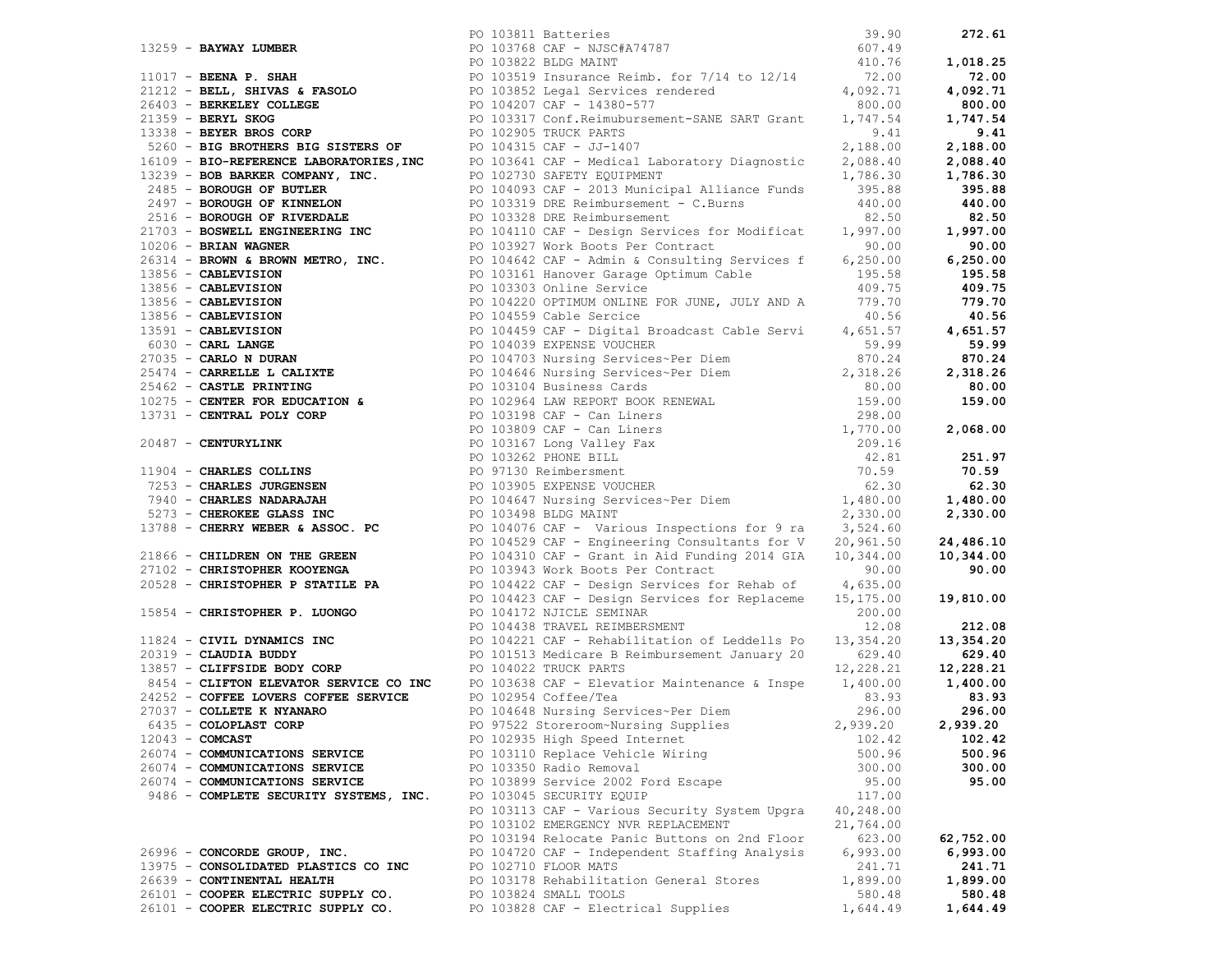|                                       |                                                                                                                                                                                                                               |           | 3,123.44  |
|---------------------------------------|-------------------------------------------------------------------------------------------------------------------------------------------------------------------------------------------------------------------------------|-----------|-----------|
|                                       |                                                                                                                                                                                                                               |           |           |
|                                       |                                                                                                                                                                                                                               |           |           |
|                                       |                                                                                                                                                                                                                               |           |           |
|                                       |                                                                                                                                                                                                                               |           |           |
|                                       |                                                                                                                                                                                                                               |           |           |
|                                       |                                                                                                                                                                                                                               |           |           |
|                                       |                                                                                                                                                                                                                               |           |           |
|                                       |                                                                                                                                                                                                                               |           |           |
|                                       |                                                                                                                                                                                                                               |           |           |
|                                       |                                                                                                                                                                                                                               |           |           |
|                                       |                                                                                                                                                                                                                               |           |           |
|                                       |                                                                                                                                                                                                                               |           |           |
|                                       |                                                                                                                                                                                                                               |           |           |
|                                       |                                                                                                                                                                                                                               |           |           |
|                                       |                                                                                                                                                                                                                               |           |           |
|                                       |                                                                                                                                                                                                                               |           |           |
|                                       |                                                                                                                                                                                                                               |           |           |
|                                       |                                                                                                                                                                                                                               |           |           |
|                                       |                                                                                                                                                                                                                               |           |           |
|                                       |                                                                                                                                                                                                                               |           |           |
|                                       |                                                                                                                                                                                                                               |           |           |
|                                       |                                                                                                                                                                                                                               |           |           |
|                                       |                                                                                                                                                                                                                               |           |           |
|                                       |                                                                                                                                                                                                                               |           |           |
|                                       |                                                                                                                                                                                                                               |           |           |
|                                       | 1631) - Commenter Mellin (1913) - Commenter of the State of School (1913) - Commenter of the State of School (1913) - Commenter of the State of the State of the State of the State of the State of the State of the State of |           |           |
|                                       |                                                                                                                                                                                                                               |           |           |
|                                       |                                                                                                                                                                                                                               |           |           |
|                                       |                                                                                                                                                                                                                               |           |           |
|                                       |                                                                                                                                                                                                                               |           |           |
|                                       |                                                                                                                                                                                                                               |           |           |
|                                       |                                                                                                                                                                                                                               |           |           |
|                                       | PO 95134 CAF - Dental Services                                                                                                                                                                                                | 3,926.00  | 9,993.00  |
| 24829 - DHS MONITORING SERVICES       | PO 103173 Resident Medical Treatment                                                                                                                                                                                          | 263.36    | 263.36    |
| 552 - DIENANE ETIENNE                 | PO 104330 Insurance reimb. for $7/14$ to $12/14$                                                                                                                                                                              | 72.00     | 72.00     |
| 7067 - DIRECT MACHINERY SERVICE CORP. | PO 103181 CAF - Service & Repair Laundry Equi                                                                                                                                                                                 | 200.00    | 200.00    |
| 14312 - DIRECT SUPPLY INC             | PO 104473 Plant Operations                                                                                                                                                                                                    | 954.99    | 954.99    |
| 8735 - DIRECT TV INC                  | PO 104446 EOC Video                                                                                                                                                                                                           | 52.49     | 52.49     |
| $11207$ - DISCOVER RX                 | PO 104487 CAF - Pharmaceutical and Related Se                                                                                                                                                                                 | 17,543.12 | 17,543.12 |
| 24335 - DISCOVERY BENEFITS INC.       | PO 100953 COBRA Payment for 6/14                                                                                                                                                                                              | 71.50     | 71.50     |
| 3152 - DIVITA BALANCE SERVICE CO LLC  | PO 103460 REPLACEMENT BATTERIES FOR INSPECTOR                                                                                                                                                                                 | 857.50    | 857.50    |
| 21123 - DOMINION VOTING SYSTEMS INC   | PO 100227 Quote for 40 Cartridge Assy/Vote Si                                                                                                                                                                                 | 7,024.60  | 7,024.60  |
| 21123 - DOMINION VOTING SYSTEMS INC   | PO 102353 Inv DVS110508R1 - Primary Election                                                                                                                                                                                  | 6,018.30  | 6,018.30  |
| 24659 - DOROTHY DIFABIO               | PO 102539 SANE GRANT MILEAGE REIMBURSEMENT                                                                                                                                                                                    | 129.42    | 129.42    |
| 24659 - DOROTHY DIFABIO               | PO 102541 SANE SART GRANT EXPENSE                                                                                                                                                                                             | 179.00    | 179.00    |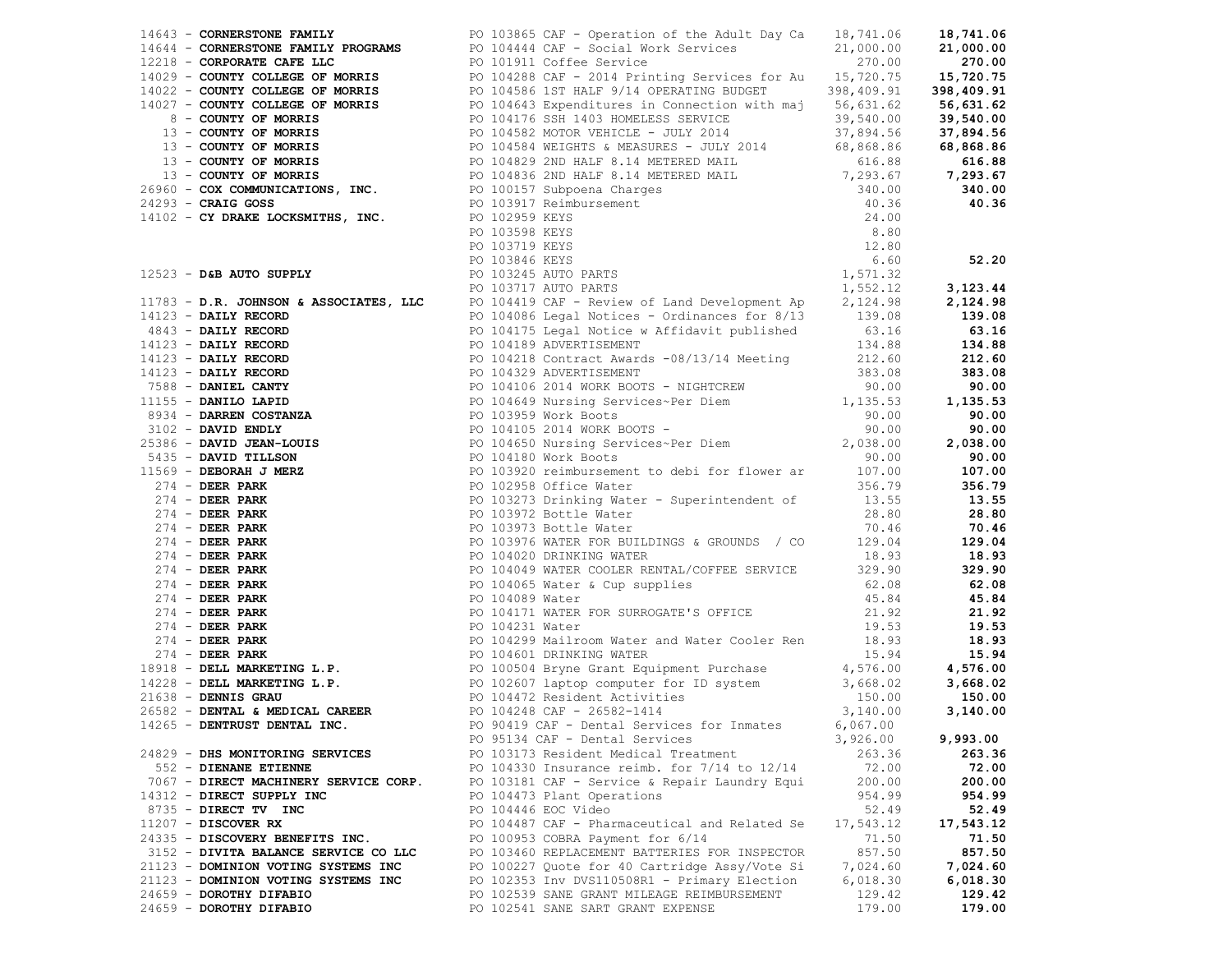|                                      | 17.0. - Doctor-The Berlington Inc. 2011-2013 Street Concerts<br>17.0. - Doctor Ante Description (17.0.1 Street Concerts)<br>17.0. - A street Street Concerts (17.0.1 Street Concerts)<br>17.0. - A street Street Concerts (17.0.1 S |          |          |
|--------------------------------------|-------------------------------------------------------------------------------------------------------------------------------------------------------------------------------------------------------------------------------------|----------|----------|
|                                      |                                                                                                                                                                                                                                     |          |          |
|                                      |                                                                                                                                                                                                                                     |          |          |
|                                      |                                                                                                                                                                                                                                     |          |          |
|                                      |                                                                                                                                                                                                                                     |          |          |
|                                      |                                                                                                                                                                                                                                     |          |          |
| $14852 - GANN$ LAW BOOKS             | PO 102951 Law Books                                                                                                                                                                                                                 | 567.00   |          |
|                                      | PO 103270 Subscription Renewal - Superintende                                                                                                                                                                                       | 198.50   | 765.50   |
| $24274$ - GARY HARRIS                | PO 104251 Mileage                                                                                                                                                                                                                   | 32.90    | 32.90    |
| 14726 - GEN-EL SAFETY & INDUSTRIAL   | PO 99761 Turn Out Gear                                                                                                                                                                                                              | 3,601.44 |          |
|                                      | PO 99761 Turn Out Gear                                                                                                                                                                                                              | 1,194.72 | 4,796.16 |
| 14887 - GENERAL PLUMBING SUPPLY INC. | PO 103047 CAF - Plumbing Supplies                                                                                                                                                                                                   | 2,392.01 |          |
|                                      | PO 103499 CAF - Plumbing Supplies                                                                                                                                                                                                   | 225.28   | 2,617.29 |
| 8269 - GEORGINA GRAY-HORSLEY         | PO 104654 Nursing Services~Per Diem                                                                                                                                                                                                 | 1,388.52 | 1,388.52 |
| 14908 - GFOA OF NEW JERSEY           | PO 104598 Fall Conference Registration - Jose                                                                                                                                                                                       | 325.00   | 325.00   |
| 21585 - GIOVANNA ALVES               | PO 104253 Mileage                                                                                                                                                                                                                   | 44.45    | 44.45    |
| 5318 - GLENN DOUGLAS                 | PO 104041 EXPENSE VOUCHER                                                                                                                                                                                                           | 84.99    | 84.99    |
| 14956 - GOODYEAR AUTO SERVICE        | PO 103248 TIRES                                                                                                                                                                                                                     | 583.62   |          |
|                                      | PO 103721 TIRES                                                                                                                                                                                                                     | 79.66    | 663.28   |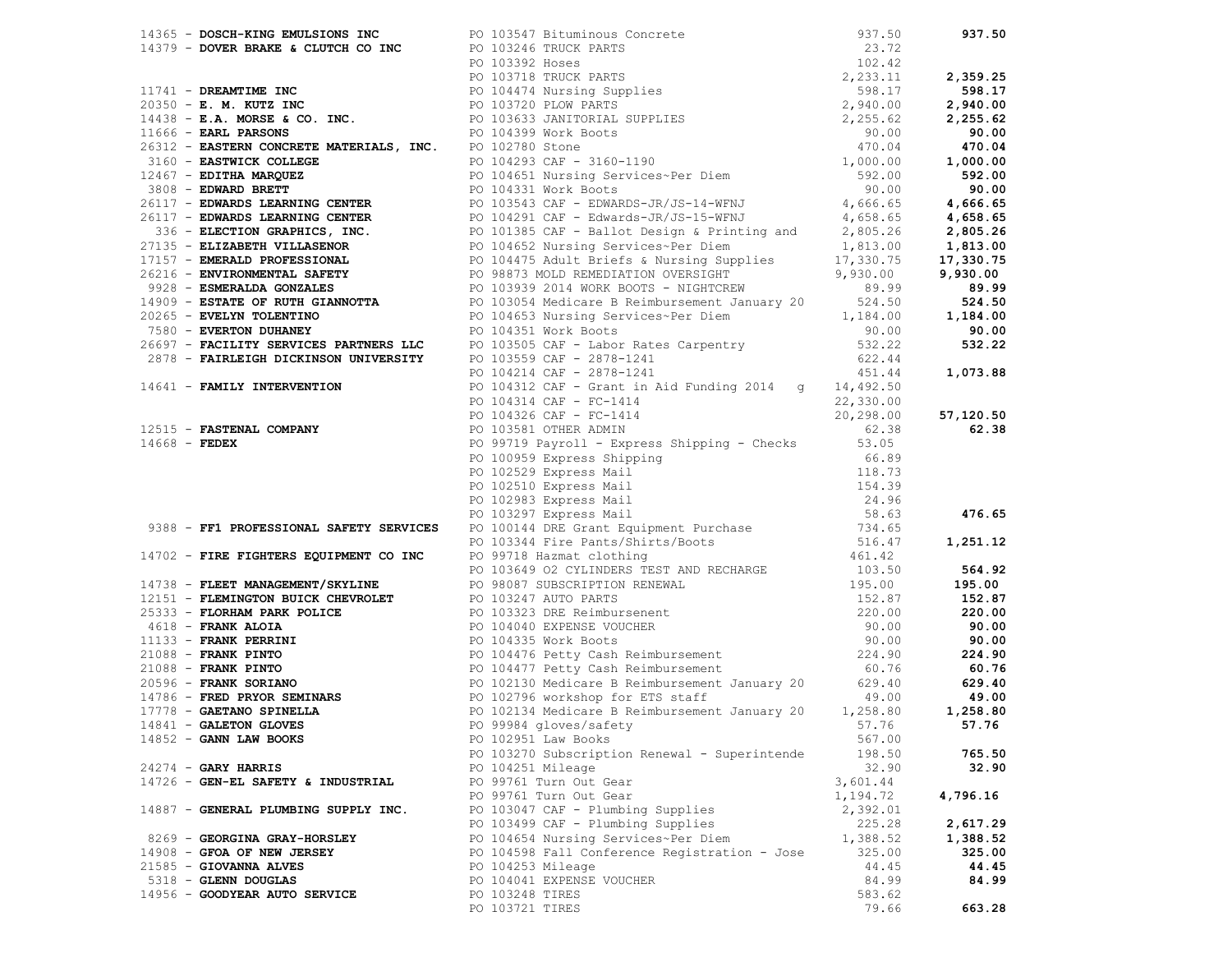|  |                                        |                    | 20920 <b>– GORDON BREEDING JR</b><br>14983 <b>– GRAINGER</b><br>14984 <b>– GRAINGER</b><br>14984 <b>– GRAINGER</b><br>14984 <b>– GRAINGER</b><br>14984 <b>– GRAINGER</b><br>14984 <b>– GRAINGER</b><br>14984 <b>– GRAINGER</b><br>16926 <b>– GRAINGER</b><br>16926 <b>– GRAINGER<br/> 19122 – GRAS</b> |          | 629.40      |
|--|----------------------------------------|--------------------|--------------------------------------------------------------------------------------------------------------------------------------------------------------------------------------------------------------------------------------------------------------------------------------------------------|----------|-------------|
|  |                                        |                    |                                                                                                                                                                                                                                                                                                        |          |             |
|  |                                        |                    |                                                                                                                                                                                                                                                                                                        |          |             |
|  |                                        |                    |                                                                                                                                                                                                                                                                                                        |          | 970.81      |
|  |                                        |                    |                                                                                                                                                                                                                                                                                                        |          |             |
|  |                                        |                    |                                                                                                                                                                                                                                                                                                        |          |             |
|  |                                        |                    |                                                                                                                                                                                                                                                                                                        |          | 4,292.09    |
|  |                                        |                    |                                                                                                                                                                                                                                                                                                        |          | 598.20      |
|  |                                        |                    |                                                                                                                                                                                                                                                                                                        |          | 4,000.00    |
|  |                                        |                    |                                                                                                                                                                                                                                                                                                        |          |             |
|  |                                        |                    |                                                                                                                                                                                                                                                                                                        |          | 38,954.16   |
|  |                                        |                    |                                                                                                                                                                                                                                                                                                        |          | 225.00      |
|  |                                        |                    |                                                                                                                                                                                                                                                                                                        |          | 225.00      |
|  |                                        |                    |                                                                                                                                                                                                                                                                                                        |          | 275.00      |
|  |                                        |                    |                                                                                                                                                                                                                                                                                                        |          | 1,904.40    |
|  |                                        |                    |                                                                                                                                                                                                                                                                                                        |          | 440.00      |
|  |                                        |                    |                                                                                                                                                                                                                                                                                                        |          | 629.40      |
|  |                                        |                    |                                                                                                                                                                                                                                                                                                        |          | 1,184.00    |
|  |                                        |                    |                                                                                                                                                                                                                                                                                                        |          | 53.33       |
|  |                                        |                    |                                                                                                                                                                                                                                                                                                        |          | 90.00       |
|  |                                        |                    |                                                                                                                                                                                                                                                                                                        |          |             |
|  |                                        |                    |                                                                                                                                                                                                                                                                                                        |          | 27,700.00   |
|  |                                        |                    |                                                                                                                                                                                                                                                                                                        |          | 185.38      |
|  |                                        |                    |                                                                                                                                                                                                                                                                                                        |          | 131.59      |
|  |                                        |                    |                                                                                                                                                                                                                                                                                                        |          | 100.00      |
|  |                                        |                    |                                                                                                                                                                                                                                                                                                        |          | 143, 117.66 |
|  |                                        |                    |                                                                                                                                                                                                                                                                                                        |          | 4,289.36    |
|  |                                        |                    |                                                                                                                                                                                                                                                                                                        |          | 341,521.53  |
|  |                                        |                    |                                                                                                                                                                                                                                                                                                        |          | 232.00      |
|  |                                        |                    |                                                                                                                                                                                                                                                                                                        |          | 3,000.00    |
|  |                                        |                    |                                                                                                                                                                                                                                                                                                        |          | 3,610.09    |
|  |                                        |                    |                                                                                                                                                                                                                                                                                                        |          |             |
|  |                                        |                    |                                                                                                                                                                                                                                                                                                        |          |             |
|  |                                        |                    |                                                                                                                                                                                                                                                                                                        |          |             |
|  |                                        |                    |                                                                                                                                                                                                                                                                                                        |          |             |
|  |                                        |                    |                                                                                                                                                                                                                                                                                                        |          |             |
|  |                                        |                    |                                                                                                                                                                                                                                                                                                        |          |             |
|  |                                        |                    |                                                                                                                                                                                                                                                                                                        |          |             |
|  |                                        |                    |                                                                                                                                                                                                                                                                                                        |          | 15,572.60   |
|  |                                        |                    |                                                                                                                                                                                                                                                                                                        |          |             |
|  |                                        |                    |                                                                                                                                                                                                                                                                                                        |          |             |
|  |                                        |                    |                                                                                                                                                                                                                                                                                                        |          |             |
|  |                                        |                    |                                                                                                                                                                                                                                                                                                        |          | 6,561.24    |
|  |                                        |                    |                                                                                                                                                                                                                                                                                                        |          | 2,022.98    |
|  |                                        |                    | 27075 - ILINER DEVELOPMENT DUE DES PROFIDENTS FOR DES PROFIDENT DES PROFIDENTS AND DES PROFIDENT DES PROPERTY OF 191354.04 CONTROLL ARE - 4592-1336<br>10767 - ILINER CHARLES, RN<br>10767 - ILINER CHARLES, RN<br>10767 - ILINER C                                                                    |          |             |
|  |                                        |                    |                                                                                                                                                                                                                                                                                                        |          | 2,644.75    |
|  |                                        |                    |                                                                                                                                                                                                                                                                                                        |          |             |
|  |                                        |                    |                                                                                                                                                                                                                                                                                                        |          | 2,386.76    |
|  |                                        |                    |                                                                                                                                                                                                                                                                                                        |          |             |
|  |                                        |                    |                                                                                                                                                                                                                                                                                                        |          | 4,327.32    |
|  | 19235 - INSTITUTE FOR PROF.DEVELOPMENT |                    | PO $104304$ Seminar - Internal Controls - Beti 99.00 99.00                                                                                                                                                                                                                                             |          |             |
|  | 25019 - INSTITUTE FOR THERAPEUTIC      |                    | PO 104079 CAF - 25019-1087                                                                                                                                                                                                                                                                             | 3,200.00 | 3,200.00    |
|  | 6100 - INTER CITY TIRE                 | PO 103724 TIRES    |                                                                                                                                                                                                                                                                                                        | 639.92   | 639.92      |
|  | 10483 - IZENBERG APPRAISAL ASSOCIATES  |                    | PO 104030 Flood Mitigation - Appraisal - 56 H                                                                                                                                                                                                                                                          | 810.00   | 810.00      |
|  | $12477 - J$ & J ENTERPRISES            | PO 101405 Training |                                                                                                                                                                                                                                                                                                        | 50.00    | 50.00       |
|  | 9398 - J.C. SAFFOLD                    |                    | PO 102064 Medicare B Reimbursement January 20                                                                                                                                                                                                                                                          | 629.40   | 629.40      |
|  | 8482 - JAGDISH DANG                    |                    | PO 104450 CAF - Psychiatric Consulting Servic                                                                                                                                                                                                                                                          | 2,200.00 | 2,200.00    |
|  | 12197 - JAMES H WOLF                   |                    | PO 104451 CAF - Qualified Physician to Overse                                                                                                                                                                                                                                                          | 1,437.50 | 1,437.50    |
|  | 5459 - JAMES LASPINA                   |                    | PO 104087 EXPENSE VOUCHER                                                                                                                                                                                                                                                                              | 90.00    | 90.00       |
|  | 15467 - JASPER ENGINE & TRANSMISSIONS  |                    | PO 103251 AUTO PARTS                                                                                                                                                                                                                                                                                   | 1,472.00 | 1,472.00    |
|  | 1098 - JEFFREY PALK                    |                    | PO 103856 Work Boots Per Contract                                                                                                                                                                                                                                                                      | 90.00    | 90.00       |
|  | 20591 - JEFFREY PAUL                   |                    | PO 103950 Public Safety Youth Academy                                                                                                                                                                                                                                                                  | 114.83   | 114.83      |
|  | 1585 - JERSEY BATTERED WOMEN'S         |                    | PO 104100 CAF - JJ-1406                                                                                                                                                                                                                                                                                | 680.00   | 680.00      |
|  | 960 - JERSEY CENTRAL POWER & LIGHT     | PO 103874 JCP&L    |                                                                                                                                                                                                                                                                                                        | 654.41   | 654.41      |
|  |                                        |                    |                                                                                                                                                                                                                                                                                                        |          |             |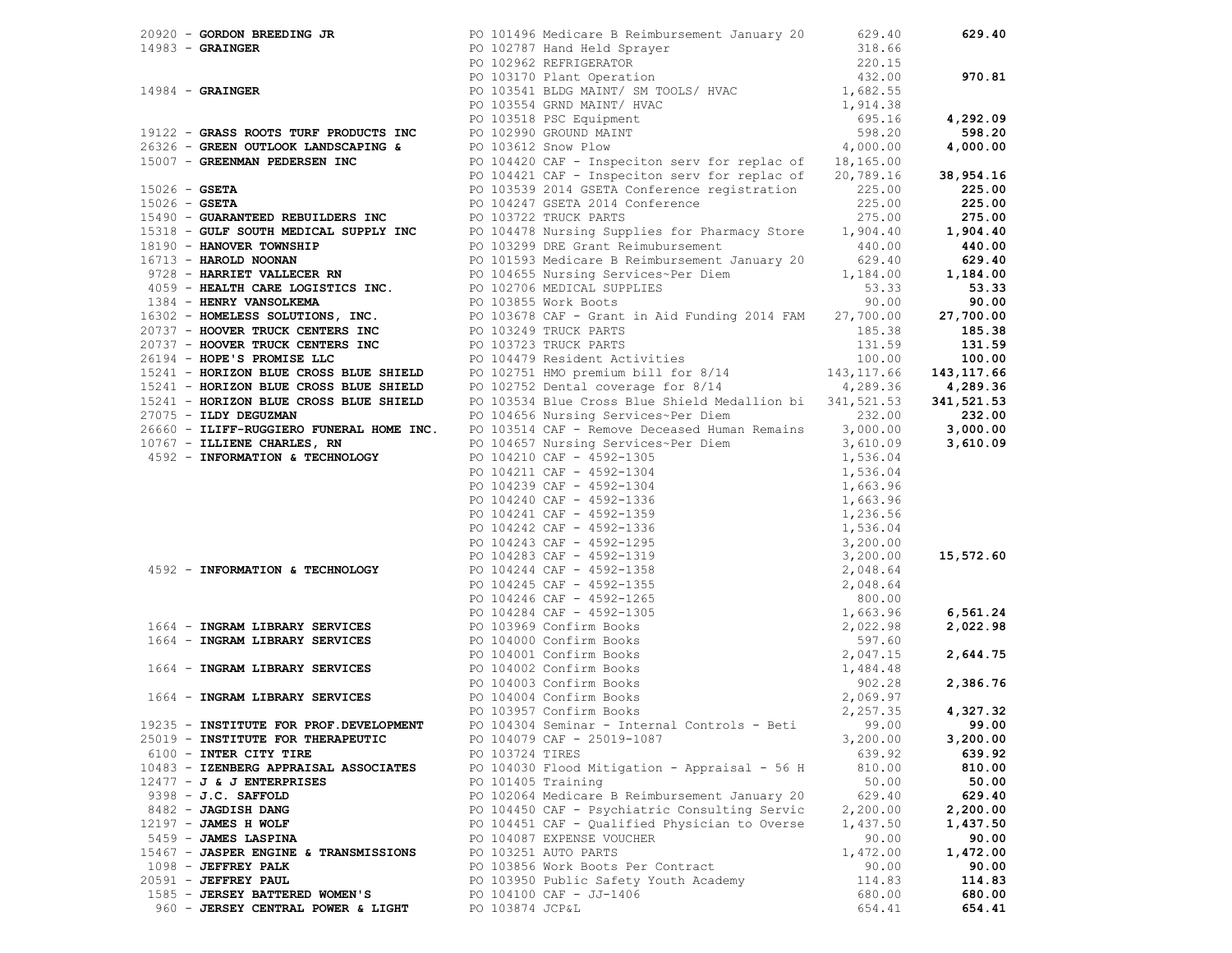|                           | 960 - JERSEY CENTRAL POWER & LIGHT                                           | PO 103875 JCP&L    |                                                                                                                                                                                                                                                                                                      | 345.54             | 345.54             |
|---------------------------|------------------------------------------------------------------------------|--------------------|------------------------------------------------------------------------------------------------------------------------------------------------------------------------------------------------------------------------------------------------------------------------------------------------------|--------------------|--------------------|
|                           |                                                                              |                    |                                                                                                                                                                                                                                                                                                      |                    | 22.12              |
|                           |                                                                              |                    |                                                                                                                                                                                                                                                                                                      |                    | 19.61              |
|                           |                                                                              |                    |                                                                                                                                                                                                                                                                                                      |                    | 19.61              |
|                           |                                                                              |                    | 960 – JERSEY CENTRAL POWER & LIGHT<br>960 – JERSEY CENTRAL POWER & LIGHT<br>960 – JERSEY CENTRAL POWER & LIGHT<br>960 – JERSEY CENTRAL POWER & LIGHT<br>960 – JERSEY CENTRAL POWER & LIGHT<br>960 – JERSEY CENTRAL POWER & LIGHT<br>960 –                                                            |                    |                    |
|                           |                                                                              |                    |                                                                                                                                                                                                                                                                                                      |                    | 1,160.50           |
|                           |                                                                              |                    |                                                                                                                                                                                                                                                                                                      |                    |                    |
|                           |                                                                              |                    |                                                                                                                                                                                                                                                                                                      |                    |                    |
|                           |                                                                              |                    |                                                                                                                                                                                                                                                                                                      |                    |                    |
|                           |                                                                              |                    |                                                                                                                                                                                                                                                                                                      |                    |                    |
|                           |                                                                              |                    |                                                                                                                                                                                                                                                                                                      |                    |                    |
|                           |                                                                              |                    |                                                                                                                                                                                                                                                                                                      |                    |                    |
|                           |                                                                              |                    |                                                                                                                                                                                                                                                                                                      |                    |                    |
|                           |                                                                              |                    |                                                                                                                                                                                                                                                                                                      |                    |                    |
|                           |                                                                              |                    |                                                                                                                                                                                                                                                                                                      |                    |                    |
|                           |                                                                              |                    |                                                                                                                                                                                                                                                                                                      |                    |                    |
|                           |                                                                              |                    |                                                                                                                                                                                                                                                                                                      |                    |                    |
|                           |                                                                              |                    |                                                                                                                                                                                                                                                                                                      |                    |                    |
|                           |                                                                              |                    |                                                                                                                                                                                                                                                                                                      |                    |                    |
|                           |                                                                              |                    |                                                                                                                                                                                                                                                                                                      |                    |                    |
|                           |                                                                              |                    |                                                                                                                                                                                                                                                                                                      |                    |                    |
|                           |                                                                              |                    |                                                                                                                                                                                                                                                                                                      |                    |                    |
|                           |                                                                              |                    |                                                                                                                                                                                                                                                                                                      |                    |                    |
|                           |                                                                              |                    |                                                                                                                                                                                                                                                                                                      |                    |                    |
|                           |                                                                              |                    |                                                                                                                                                                                                                                                                                                      |                    |                    |
|                           |                                                                              |                    |                                                                                                                                                                                                                                                                                                      |                    |                    |
|                           |                                                                              |                    |                                                                                                                                                                                                                                                                                                      |                    |                    |
|                           |                                                                              |                    |                                                                                                                                                                                                                                                                                                      |                    |                    |
|                           |                                                                              |                    |                                                                                                                                                                                                                                                                                                      |                    |                    |
|                           |                                                                              |                    |                                                                                                                                                                                                                                                                                                      |                    |                    |
|                           |                                                                              |                    |                                                                                                                                                                                                                                                                                                      |                    |                    |
|                           |                                                                              |                    |                                                                                                                                                                                                                                                                                                      |                    |                    |
|                           |                                                                              |                    |                                                                                                                                                                                                                                                                                                      |                    |                    |
|                           |                                                                              |                    |                                                                                                                                                                                                                                                                                                      |                    |                    |
|                           |                                                                              |                    |                                                                                                                                                                                                                                                                                                      |                    |                    |
|                           |                                                                              |                    | 1622 - JUESSY TRACTOR-TRAILER<br>2010101010127-139789 Paper & Bisuseblad Supp 1,163.50<br>20101010110127-139789 Paper & Bisuseblad Supp 1,163.50<br>2010101012102211273<br>201010222 - JUESSY TRACTOR-TRAILER<br>20101022 - JUESSY TRAC                                                              |                    | 228.51             |
|                           |                                                                              |                    | 26559 - <b>KERRY KUBER</b><br>26559 - <b>KERRY KUBER</b><br>26559 - <b>KERRY KUBER</b><br>26559 - <b>KERRY KUBER</b><br>26559 - <b>KILBOURNE &amp; KILBOURNE</b><br>26559 - <b>KILBOURNE &amp; KILBOURNE</b><br>26559 - <b>KILBOURNE &amp; KILBOURNE</b><br>26596 - <b>KILBOURNE &amp; KILBOURNE</b> |                    | 300.00             |
|                           |                                                                              |                    |                                                                                                                                                                                                                                                                                                      |                    | 342.90             |
|                           |                                                                              |                    |                                                                                                                                                                                                                                                                                                      |                    | 317,826.23         |
|                           |                                                                              |                    | 3801 - KINSUG CONFORMATION SALEMARY CONFINING PO 10439 EXPENSE VOUCHER<br>27043 - <b>KINSUG CONFINING A. BETRINE</b><br>27043 - <b>IANCELOT EVANS</b><br>27043 - <b>IANCELOT EVANS</b><br>27043 - <b>IANCELOT EVANS</b><br>27043 - <b>IANCELOT EVANS</b><br>27043 -                                  |                    |                    |
|                           |                                                                              |                    |                                                                                                                                                                                                                                                                                                      |                    |                    |
|                           |                                                                              |                    |                                                                                                                                                                                                                                                                                                      |                    |                    |
|                           |                                                                              |                    |                                                                                                                                                                                                                                                                                                      |                    |                    |
|                           |                                                                              |                    |                                                                                                                                                                                                                                                                                                      |                    |                    |
|                           |                                                                              |                    |                                                                                                                                                                                                                                                                                                      |                    |                    |
|                           |                                                                              |                    |                                                                                                                                                                                                                                                                                                      |                    |                    |
|                           |                                                                              |                    |                                                                                                                                                                                                                                                                                                      |                    |                    |
|                           |                                                                              |                    |                                                                                                                                                                                                                                                                                                      |                    |                    |
|                           |                                                                              |                    |                                                                                                                                                                                                                                                                                                      |                    |                    |
|                           |                                                                              |                    |                                                                                                                                                                                                                                                                                                      |                    |                    |
| 8307 - LOREEN RAFISURA    |                                                                              |                    | PO 104660 Nursing Services~Per Diem                                                                                                                                                                                                                                                                  | 592.00             | 592.00             |
|                           | 21100 - LOUISE R. MACCHIA                                                    |                    | PO 104661 Nursing Services~Per Diem                                                                                                                                                                                                                                                                  | 2,960.00           | 2,960.00           |
|                           | 53 - LOVEYS PIZZA & GRILL                                                    |                    | PO 104442 Food Service                                                                                                                                                                                                                                                                               | 230.00             | 230.00             |
|                           | 26155 - LS ENGINEERING ASSOCIATES CORP.                                      |                    | PO 103639 MOLD REMEDIATION SERVICES                                                                                                                                                                                                                                                                  | 1,950.00           | 1,950.00           |
|                           | 26155 - LS ENGINEERING ASSOCIATES CORP.                                      |                    | PO 103764 CAF - On-Call Professional Engineer                                                                                                                                                                                                                                                        | 5,700.00           | 5,700.00           |
|                           | 26155 - LS ENGINEERING ASSOCIATES CORP.                                      |                    | PO 103769 PROFESSIONAL SERVICES<br>PO 103838 MOLD REMEDIATION SERVICES                                                                                                                                                                                                                               | 5,000.00           | 5,000.00           |
|                           | 26155 - LS ENGINEERING ASSOCIATES CORP.<br>15850 - LUM, DRASCO & POSITAN LLC |                    |                                                                                                                                                                                                                                                                                                      | 455.00             | 455.00<br>2,254.76 |
| $11750 - LYNN$ OLVER      |                                                                              |                    | PO 103862 Legal Services<br>PO 103756 Summer Reading Program                                                                                                                                                                                                                                         | 2,254.76<br>228.89 | 228.89             |
|                           | 15919 - M.C. PROSECUTOR'S EMERGENT                                           |                    | PO 103992 Reimbursement                                                                                                                                                                                                                                                                              | 3,355.38           | 3,355.38           |
| 20783 - MA. LIZA IMPERIAL |                                                                              |                    | PO 104662 Nursing Services~Per Diem                                                                                                                                                                                                                                                                  | 3,531.28           | 3,531.28           |
|                           | 15951 - MADISON PLUMBING SUPPLY CO                                           | PO 103495 PLUMBING |                                                                                                                                                                                                                                                                                                      | 398.93             | 398.93             |
|                           | 7568 - MADUKWE IMO IBOKO, RN                                                 |                    | PO 104663 Nursing Services~Per Diem                                                                                                                                                                                                                                                                  | 2,368.00           | 2,368.00           |
|                           |                                                                              |                    |                                                                                                                                                                                                                                                                                                      |                    |                    |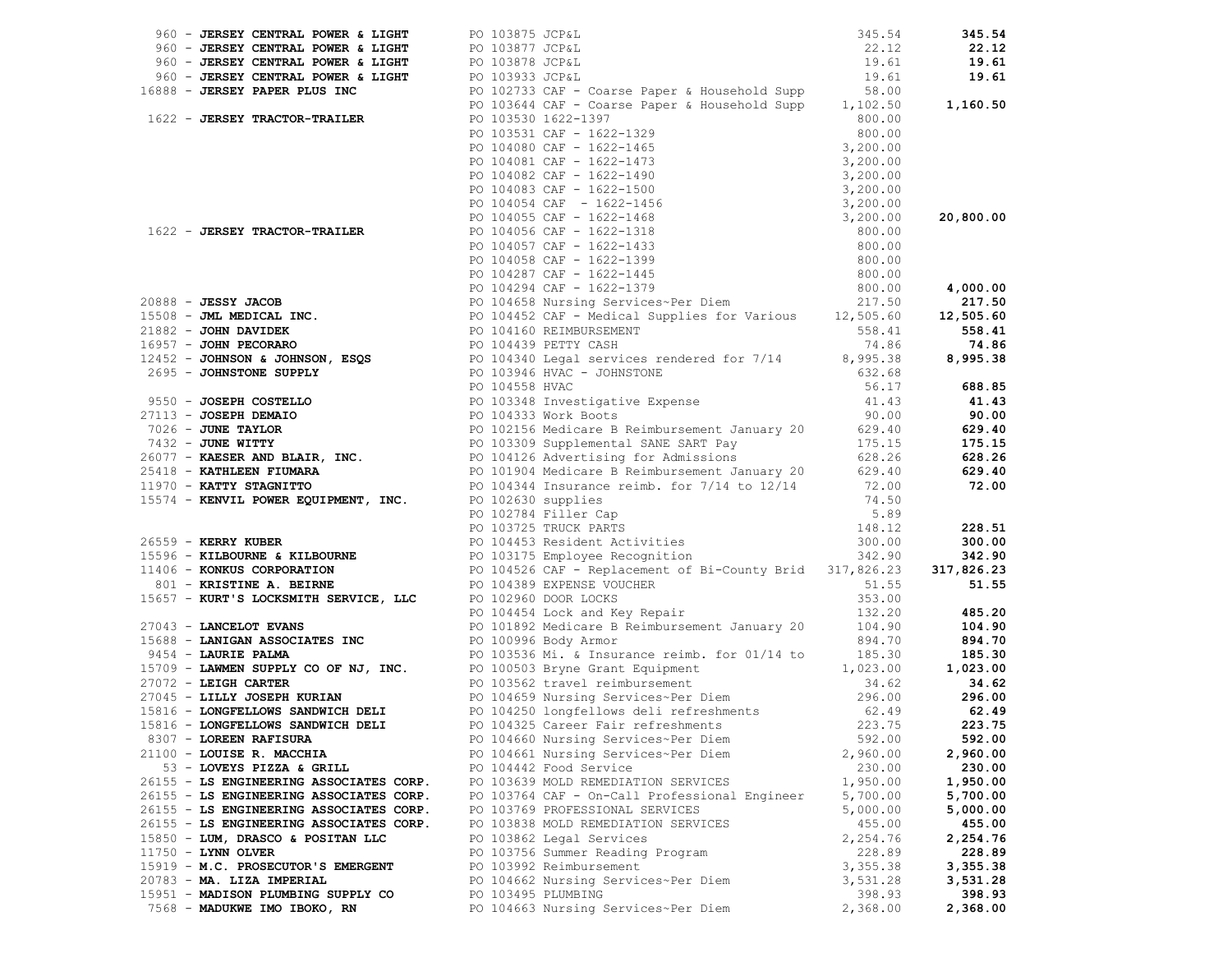|                                                              | 3210 <b>- MANPOWER</b><br>PO 102813 temporary staffing<br>PO 102813 temporary staffing<br>PO 102814 temporary staffing<br>PO 102817 temporary staffing<br>PO 102877 temporary staffing<br>PO 102877 temporary staffing<br>PO 102877 temporary st                                  |          |           |
|--------------------------------------------------------------|-----------------------------------------------------------------------------------------------------------------------------------------------------------------------------------------------------------------------------------------------------------------------------------|----------|-----------|
|                                                              |                                                                                                                                                                                                                                                                                   |          |           |
|                                                              |                                                                                                                                                                                                                                                                                   |          |           |
|                                                              |                                                                                                                                                                                                                                                                                   |          |           |
|                                                              |                                                                                                                                                                                                                                                                                   |          |           |
|                                                              |                                                                                                                                                                                                                                                                                   |          |           |
|                                                              |                                                                                                                                                                                                                                                                                   |          |           |
|                                                              |                                                                                                                                                                                                                                                                                   |          |           |
|                                                              |                                                                                                                                                                                                                                                                                   |          |           |
|                                                              |                                                                                                                                                                                                                                                                                   |          |           |
|                                                              |                                                                                                                                                                                                                                                                                   |          |           |
|                                                              |                                                                                                                                                                                                                                                                                   |          |           |
|                                                              |                                                                                                                                                                                                                                                                                   |          |           |
|                                                              |                                                                                                                                                                                                                                                                                   |          |           |
|                                                              |                                                                                                                                                                                                                                                                                   |          |           |
|                                                              |                                                                                                                                                                                                                                                                                   |          |           |
|                                                              |                                                                                                                                                                                                                                                                                   |          |           |
|                                                              |                                                                                                                                                                                                                                                                                   |          |           |
|                                                              |                                                                                                                                                                                                                                                                                   |          |           |
|                                                              |                                                                                                                                                                                                                                                                                   |          |           |
|                                                              |                                                                                                                                                                                                                                                                                   |          |           |
|                                                              |                                                                                                                                                                                                                                                                                   |          |           |
|                                                              |                                                                                                                                                                                                                                                                                   |          |           |
|                                                              |                                                                                                                                                                                                                                                                                   |          |           |
|                                                              |                                                                                                                                                                                                                                                                                   |          |           |
|                                                              |                                                                                                                                                                                                                                                                                   |          |           |
|                                                              |                                                                                                                                                                                                                                                                                   |          |           |
|                                                              |                                                                                                                                                                                                                                                                                   |          |           |
|                                                              |                                                                                                                                                                                                                                                                                   |          |           |
|                                                              |                                                                                                                                                                                                                                                                                   |          |           |
|                                                              |                                                                                                                                                                                                                                                                                   |          |           |
|                                                              |                                                                                                                                                                                                                                                                                   |          |           |
|                                                              | 9935 <b>- MASTER DRIVING SCHOOL INC</b><br>14264 <b>- MCMANIMON, SCOTLAND &amp; BAUMANN LLC</b> PO 103768 Professional Svcs. Rendered - Bond<br>51264 <b>- MCMANIMON, SCOTLAND &amp; BAUMANN LLC</b><br>275.00<br>5581 <b>- MELOJANE CELESTINO</b><br>275.00<br>275.              |          |           |
|                                                              |                                                                                                                                                                                                                                                                                   |          |           |
|                                                              |                                                                                                                                                                                                                                                                                   |          |           |
| 295 - MID-ATLANTIC TRUCK CENTRE INC<br>PO 103728 TRUCK PARTS |                                                                                                                                                                                                                                                                                   | 86.84    |           |
|                                                              | PO 104026 TRUCK PARTS                                                                                                                                                                                                                                                             | 340.37   | 427.21    |
|                                                              | 16192 - MIDDLESEX COUNTY COLLEGE<br>16223 - MINUTEMAN PRESS <b>Exercía Exploration Basemie</b> r PO 104305 Spring 2014 Chargeback for William 39.40<br>16223 - MINUTEMAN PRESS                                                                                                    |          | 711.60    |
|                                                              |                                                                                                                                                                                                                                                                                   |          | 99.40     |
|                                                              |                                                                                                                                                                                                                                                                                   |          | 540.90    |
|                                                              | 16223 <b>- MINUTEMAN PRESS</b><br>6408 <b>- MIRION TECHNOLOGIES (GDS) INC</b><br>PO 102510 Badges<br>25428 <b>- MIRIENE ESTRIPLET</b><br>8953 <b>- MOBILEX USA</b><br>895428 <b>- MIRIENE ESTRIPLET</b><br>8953 <b>- MOBILEX USA</b><br>8953 <b>- MOBILEX USA</b><br>PO 1019179 C |          | 4,458.50  |
|                                                              |                                                                                                                                                                                                                                                                                   |          |           |
|                                                              |                                                                                                                                                                                                                                                                                   |          | 1,564.00  |
|                                                              |                                                                                                                                                                                                                                                                                   |          | 328.04    |
|                                                              |                                                                                                                                                                                                                                                                                   |          | 1,562.04  |
|                                                              |                                                                                                                                                                                                                                                                                   |          |           |
|                                                              |                                                                                                                                                                                                                                                                                   |          | 97.56     |
|                                                              |                                                                                                                                                                                                                                                                                   |          | 177.32    |
|                                                              |                                                                                                                                                                                                                                                                                   |          | 1,071.22  |
|                                                              |                                                                                                                                                                                                                                                                                   |          | 7,465.34  |
|                                                              | PO 103511 REFUSE REMOVAL                                                                                                                                                                                                                                                          |          | 511.25    |
| 1800 - MORRIS COUNTY PARK COMMISSION                         | PO 104581 PP #14 2014 ELECTION WORKERS                                                                                                                                                                                                                                            | 672.81   | 672.81    |
| 4812 - MORRIS COUNTY PREVENTION                              | PO 104101 CAF - JJ-1412                                                                                                                                                                                                                                                           | 3,000.00 |           |
|                                                              | PO 104102 CAF - JJ-1412                                                                                                                                                                                                                                                           | 5,900.00 |           |
|                                                              | PO 104104 CAF - JJ-1411                                                                                                                                                                                                                                                           | 2,250.00 | 11,150.00 |
| 16304 - MORRIS TOWNSHIP POLICE                               | PO 103454 Police coverage at job site                                                                                                                                                                                                                                             | 2,187.00 | 2,187.00  |
| 16321 - MORRISTOWN LUMBER &                                  | PO 102976 MAINTENANCE SUPPLIES                                                                                                                                                                                                                                                    | 134.80   |           |
|                                                              | PO 103169 Construction Material                                                                                                                                                                                                                                                   | 54.56    |           |
|                                                              | PO 103394 Misc. Supplies                                                                                                                                                                                                                                                          | 42.47    |           |
|                                                              | PO 103476 Trash Bags, Torch                                                                                                                                                                                                                                                       | 65.97    |           |
|                                                              | PO 103640 MAINTENANCE SUPPLIES                                                                                                                                                                                                                                                    | 24.92    |           |
|                                                              | PO 103588 BUILDING MAINT/ SMALL TOOLS                                                                                                                                                                                                                                             | 213.37   |           |
|                                                              | PO 103682 SHOP SUPPLIES                                                                                                                                                                                                                                                           | 24.86    |           |
|                                                              | PO 103827 SMALL TOOLS                                                                                                                                                                                                                                                             | 87.03    | 647.98    |
|                                                              |                                                                                                                                                                                                                                                                                   |          |           |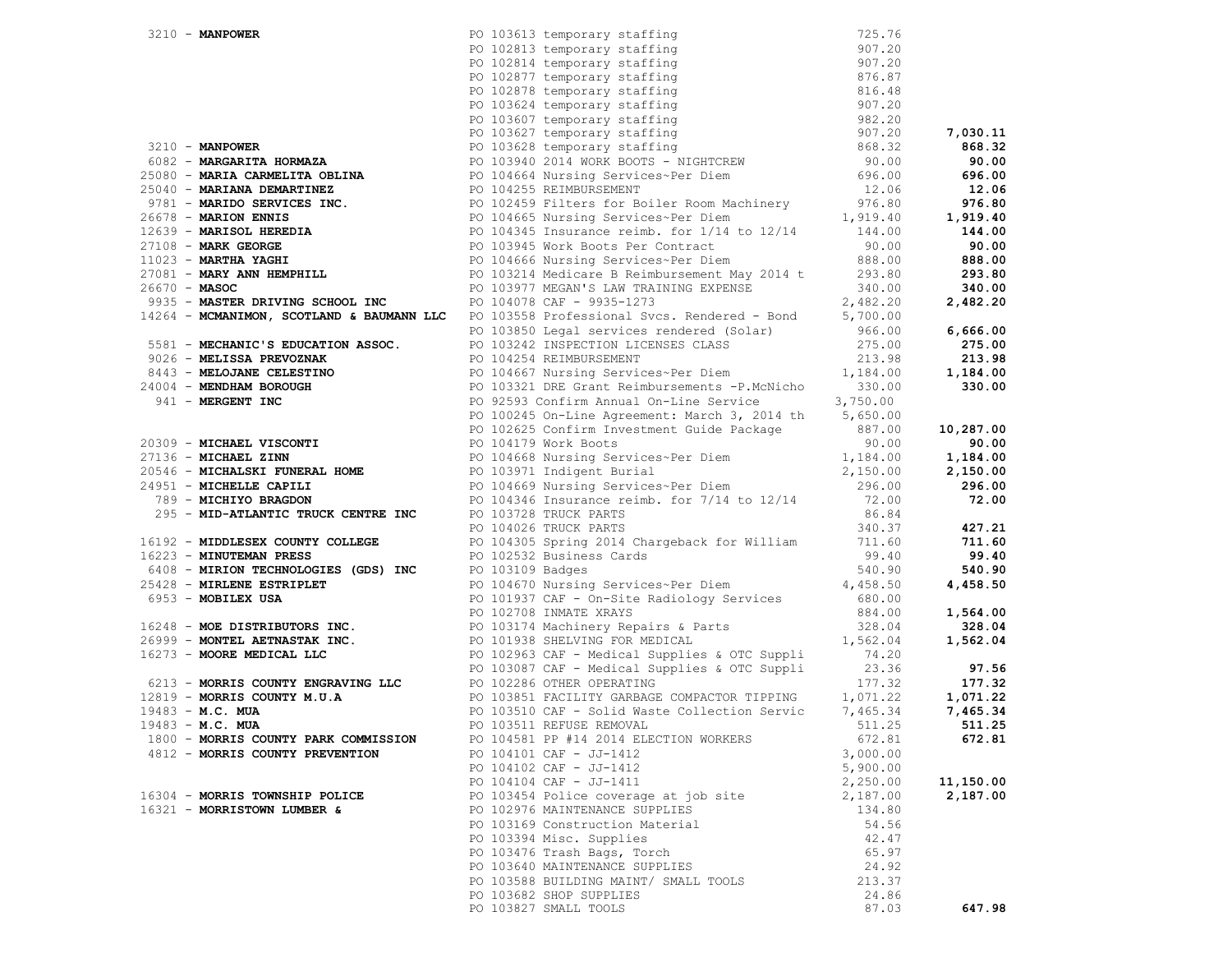|                                        | 16552 - NEWBRIDGE SERVICES INC<br>PO 104226 CAF - Subgrant Agreement # NEWSER-1 422.00<br>PO 104215 CAF - NEWSER-14M-WIA 500.00 |          |          |
|----------------------------------------|---------------------------------------------------------------------------------------------------------------------------------|----------|----------|
|                                        |                                                                                                                                 |          |          |
|                                        |                                                                                                                                 |          |          |
|                                        | PO 104227 CAF - Subgrant Agreement # NEWSER-1 422.00<br>PO 104228 CAF - Subgrant Agreement # NEWSER-1 422.00                    |          |          |
|                                        | PO 104216 CAF - Subgrant Agreement # NEWSER-1 $422.00$                                                                          |          |          |
|                                        | PO 104217 CAF - Subgrant Agreement # NEWSER-1 422.00                                                                            |          |          |
|                                        | PO 104229 CAF - Subgrant Agreement # NEWSER-1                                                                                   | 422.00   | 3,032.00 |
| 16552 - NEWBRIDGE SERVICES INC         | PO 104230 CAF - Subgrant Agreement # NEWSER-1                                                                                   | 422.00   | 422.00   |
| 2708 - NFPA INTERNATIONAL              | PO 103584 Yearly Membership                                                                                                     | 165.00   | 165.00   |
| 24712 - NICHOLAS L. ROCCAFORTE         | PO 104457 Resident Activities                                                                                                   | 75.00    | 75.00    |
| 23981 - NIELSEN DODGE - C-J-R          | PO 103267 AUTO PARTS                                                                                                            | 306.26   | 306.26   |
| 17819 - NJ ADVANCE MEDIA, LLC          | PO 103871 Legal Ad - Acct. # XMORR3200900                                                                                       | 135.72   | 135.72   |
| 16611 - NJ COUNTY SUPERINTENDENT ASSOC | PO 103255 Annual Dues - Superintendent of Sc                                                                                    | 250.00   | 250.00   |
|                                        | PO 102530 Dues                                                                                                                  | 215.00   | 215.00   |
| 16664 - NJ STATE BAR ASSOCIATION       |                                                                                                                                 |          |          |
| $11181 - NJAFM$                        | PO 102879 NJAFM Registration for Jennifer McC                                                                                   | 220.00   | 220.00   |
| $8963 - NJDOL$                         | PO 97650 reimbursement of cash-on-hand                                                                                          | 3,754.00 | 3,754.00 |
| $305 - NJLA$                           | PO 101717 Jobline Billing for Ref/Adult Svc L                                                                                   | 50.00    | 50.00    |
| $12550 - NJLM$                         | PO 103213 Annual Leaque Conference                                                                                              | 55.00    |          |
|                                        | PO 103400 NJ Municipalities Magazine renewal                                                                                    | 24.00    | 79.00    |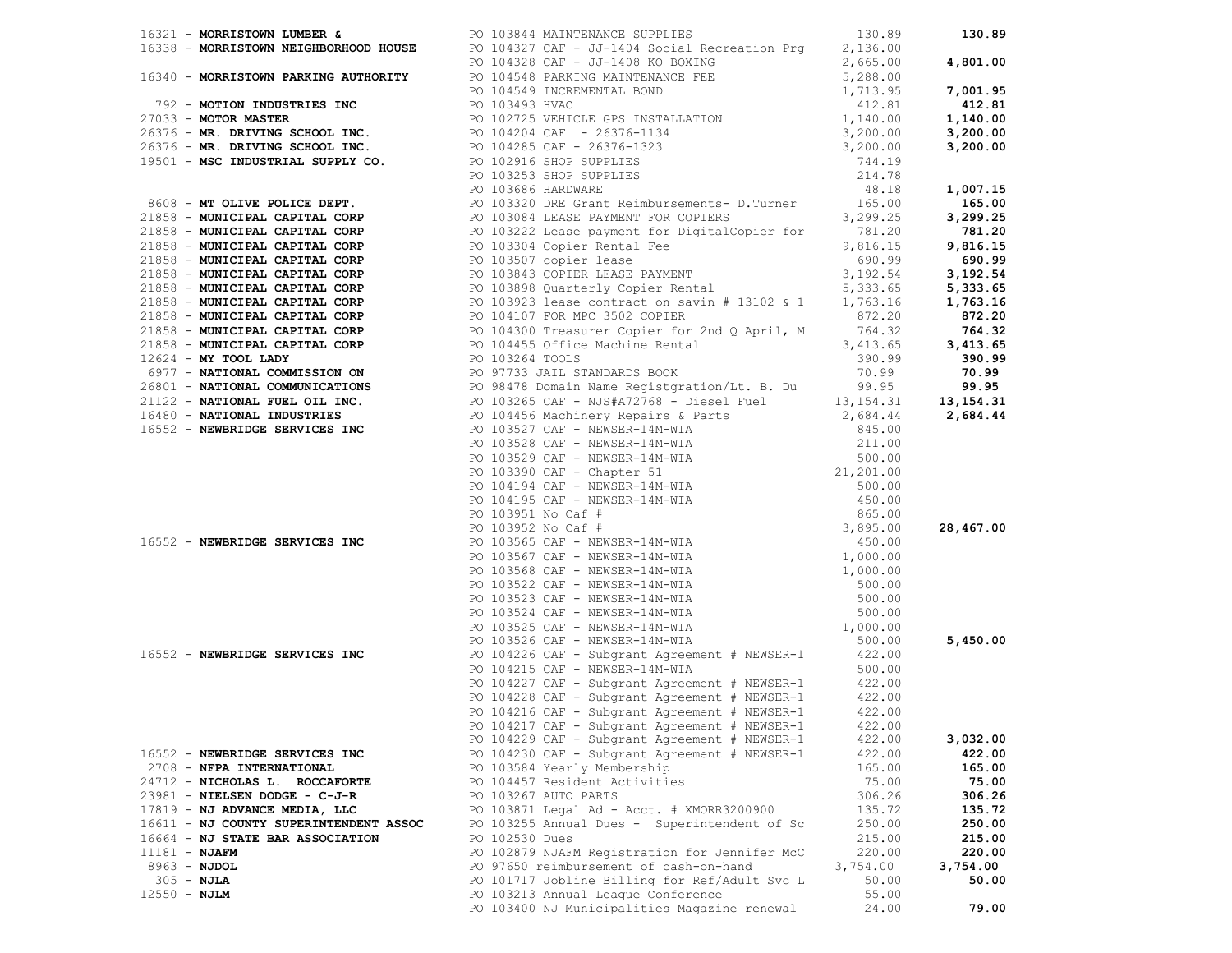|                       |                                 |                 | 1961 - Maria Demokratics Francisco Francisco (1972) (1972) - 1972)<br>2714 - Month Mondo Communications (1972) - 1972 - 1972 - 1972 - 1972 - 1972 - 1972 - 1972 - 1972 - 1972 - 1972 - 1972 - 1972 - 1972 - 1972 - 1972 - 1972 |           |           |
|-----------------------|---------------------------------|-----------------|--------------------------------------------------------------------------------------------------------------------------------------------------------------------------------------------------------------------------------|-----------|-----------|
|                       |                                 |                 |                                                                                                                                                                                                                                |           |           |
|                       |                                 |                 |                                                                                                                                                                                                                                |           |           |
|                       |                                 |                 |                                                                                                                                                                                                                                |           |           |
|                       |                                 |                 |                                                                                                                                                                                                                                |           |           |
|                       |                                 |                 |                                                                                                                                                                                                                                |           |           |
|                       | 17215 - R.S. KNAPP CO. INC.     |                 | PO 103122 pw 300 rental                                                                                                                                                                                                        | 357.07    |           |
|                       |                                 |                 | PO 103133 plans & Specs for various county pr                                                                                                                                                                                  | 966.60    |           |
|                       |                                 |                 | PO 103134 plans & specs RR2&3 - 2014 Plains                                                                                                                                                                                    | 565.20    |           |
|                       |                                 |                 | PO 103137 Plans & Specs                                                                                                                                                                                                        | 304.75    | 2,193.62  |
| 11850 - RAHWAY TRAVEL |                                 |                 | PO 102948 Retake                                                                                                                                                                                                               | 1,300.00  | 1,300.00  |
| 27039 - RAICHAO CHENG |                                 |                 | PO 104674 Nursing Services~Per Diem                                                                                                                                                                                            | 296.00    | 296.00    |
| 12128 - READY SUPPLY  |                                 |                 | PO 104462 Nursing Supplies & Adult Briefs                                                                                                                                                                                      | 4,092.68  | 4,092.68  |
|                       | 20346 - REIVAX CONTRACTING CORP |                 | PO 104403 CAF - Replacement of County Bridge                                                                                                                                                                                   | 48,448.26 | 48,448.26 |
| $1542$ - RESIDEX, LLC |                                 |                 | PO 101302 weed & pest supplies                                                                                                                                                                                                 | 48.31     |           |
|                       |                                 |                 | PO 104066 weed & pest supplies                                                                                                                                                                                                 | 158.73    | 207.04    |
|                       | 12034 - RICCIARDI BROTHERS OF   | PO 103401 PAINT |                                                                                                                                                                                                                                | 1,404.93  |           |
|                       |                                 |                 |                                                                                                                                                                                                                                |           |           |
|                       |                                 |                 | PO 103470 White Spray                                                                                                                                                                                                          | 54.90     |           |
|                       |                                 | PO 103549 Paint |                                                                                                                                                                                                                                | 137.95    | 1,597.78  |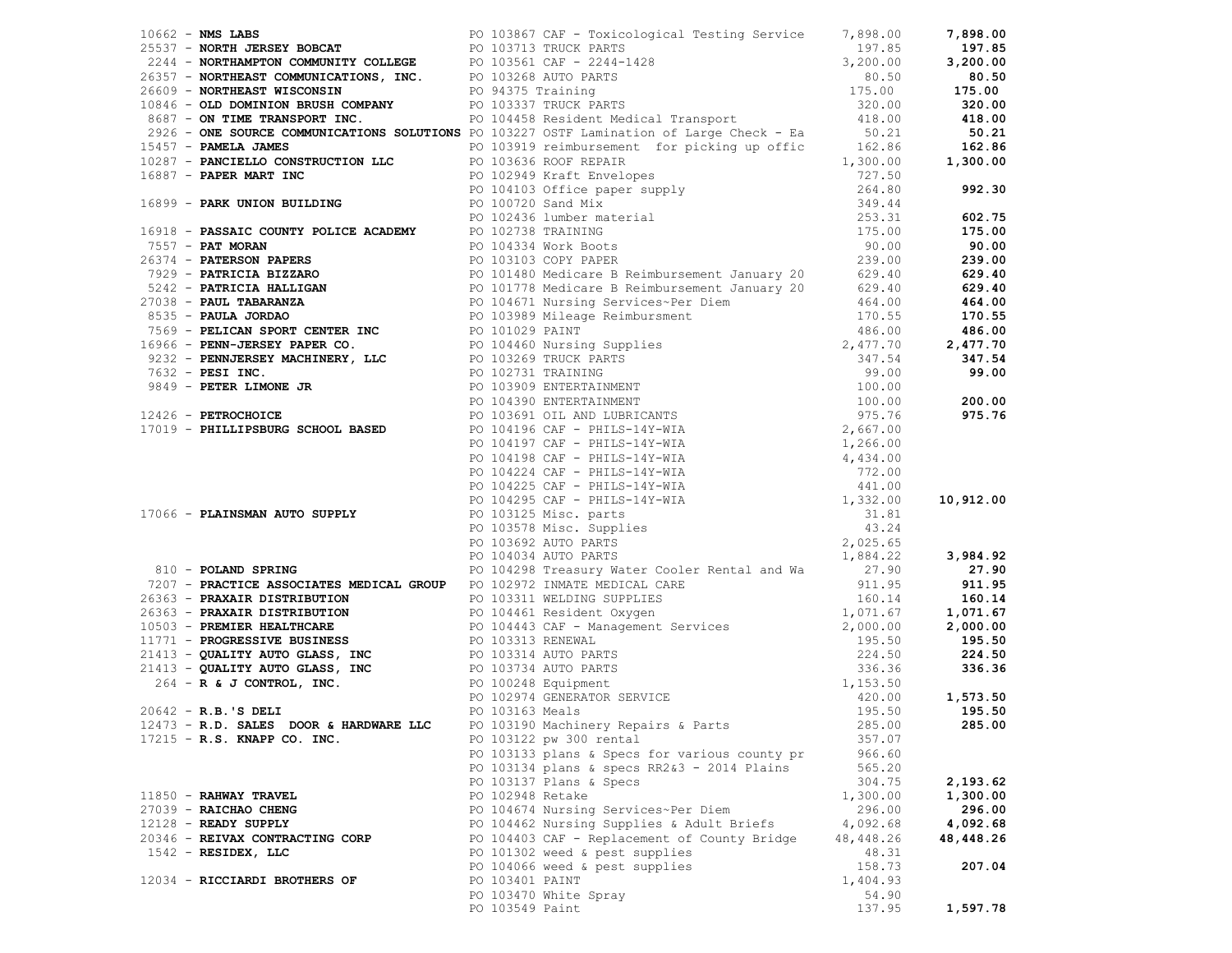|                                   |                    | 2013 - Maria Maria 1999<br>1993 - Maria Maria 1993 - Maria 1992, and a street of the street of the street of the street of the street of the street of the street of the street of the street of the street of the street of t |            |            |
|-----------------------------------|--------------------|--------------------------------------------------------------------------------------------------------------------------------------------------------------------------------------------------------------------------------|------------|------------|
|                                   |                    |                                                                                                                                                                                                                                |            |            |
|                                   |                    |                                                                                                                                                                                                                                |            |            |
|                                   |                    |                                                                                                                                                                                                                                |            |            |
|                                   |                    |                                                                                                                                                                                                                                |            |            |
| 6981 - SODEXO INC & AFFILIATES    |                    | PO 103516 CAF - Dietary Services                                                                                                                                                                                               | 6,790.38   | 6,790.38   |
| 6981 - SODEXO INC & AFFILIATES    |                    | PO 103908 CAF - Dietary Services                                                                                                                                                                                               | 187,060.34 | 187,060.34 |
| 6981 - SODEXO INC & AFFILIATES    |                    | PO 104482 CAF - Dietary Services<br>PO 104483 CAF - Dietary Services<br>PO 104483 CAF - Housekeeping Facility Mainten<br>PO 104484 CAF - Laundry Services<br>85,961.44<br>PO 103091 VMS Cell Service 700.00                    |            | 264,030.15 |
| 6981 - SODEXO INC & AFFILIATES    |                    |                                                                                                                                                                                                                                |            | 175,105.49 |
| 6981 - SODEXO INC & AFFILIATES    |                    |                                                                                                                                                                                                                                |            | 85,961.44  |
| 12459 - SOLAR TECHNOLOGY INC.     |                    |                                                                                                                                                                                                                                |            | 700.00     |
| 11348 - SOMERSET COUNTY POLICE    | PO 101375 Training |                                                                                                                                                                                                                                | 350.00     |            |
|                                   | PO 102729 TRAINING |                                                                                                                                                                                                                                | 100.00     | 450.00     |
| 17755 - SOUTHEAST MORRIS COUNTY   |                    | PO 103934 WATER - QTR MEM                                                                                                                                                                                                      | 1,796.15   | 1,796.15   |
| 17755 - SOUTHEAST MORRIS COUNTY   |                    | PO 104433 Water Usage                                                                                                                                                                                                          | 6, 214.50  | 6,214.50   |
| 11160 - SPACE FARMS INC           |                    | PO 103477 Deer Removal                                                                                                                                                                                                         | 2,310.00   | 2,310.00   |
| 17772 - SPEEDWELL ELECTRIC MOTORS |                    | PO 103583 CAF - On-Site Labor Rates, Electric                                                                                                                                                                                  | 109.40     | 109.40     |
| 4611 - STAPLES BUSINESS ADVANTAGE |                    | PO 102746 Purchase of office supplies                                                                                                                                                                                          | 4,814.15   | 4,814.15   |
|                                   |                    |                                                                                                                                                                                                                                |            |            |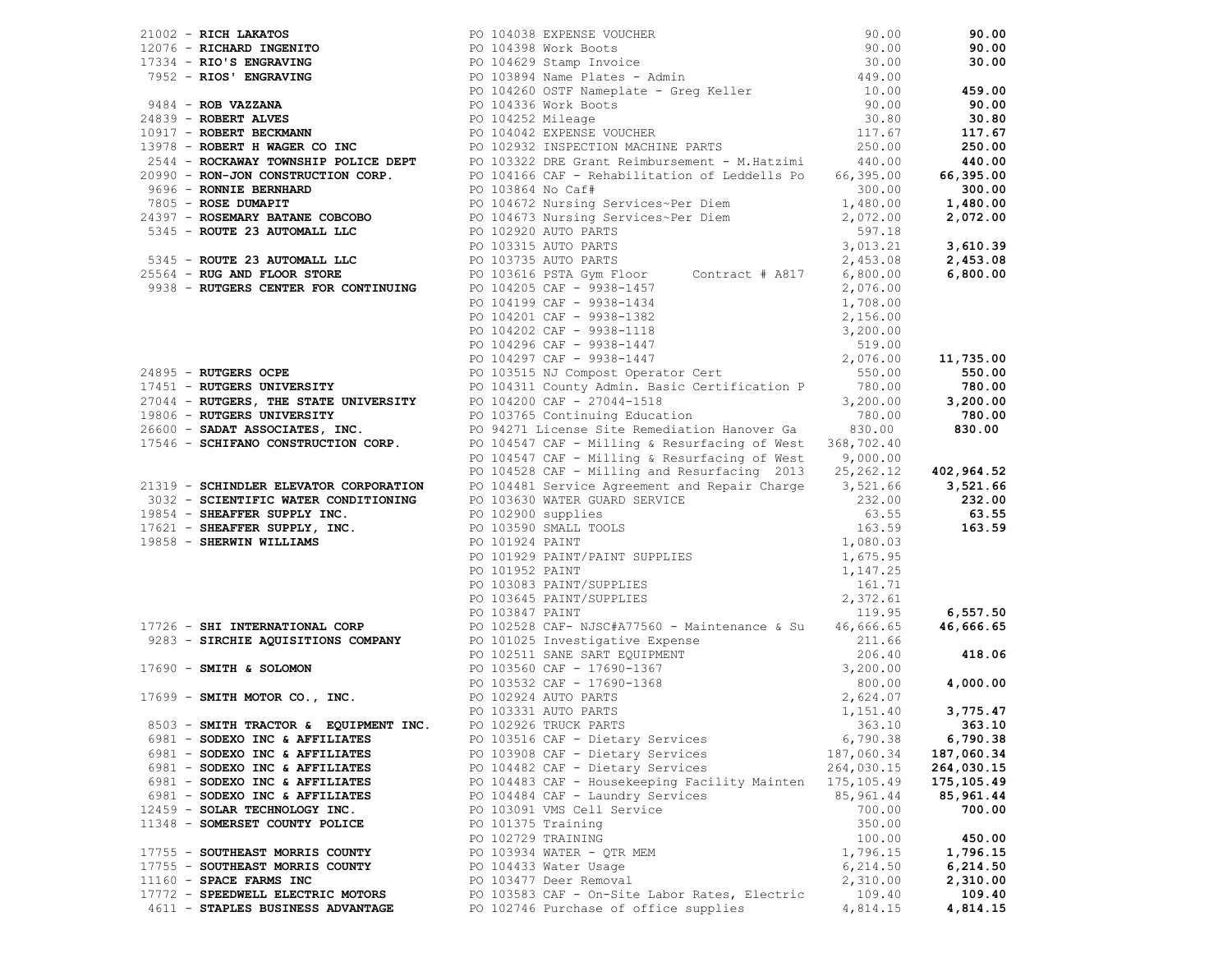| 2011 - ERAPHIS BUREAUM PROPERTIES - 2012 - 1914 - 1914 - 1922 - 1922 - 1922 - 1922 - 1922 - 1922 - 1922 - 1922 - 1922 - 1922 - 1922 - 1922 - 1922 - 1922 - 1922 - 1922 - 1922 - 1922 - 1922 - 1922 - 1922 - 1922 - 1922 - 1 |                                            |          |            |
|-----------------------------------------------------------------------------------------------------------------------------------------------------------------------------------------------------------------------------|--------------------------------------------|----------|------------|
|                                                                                                                                                                                                                             |                                            |          |            |
|                                                                                                                                                                                                                             |                                            |          |            |
|                                                                                                                                                                                                                             |                                            |          |            |
|                                                                                                                                                                                                                             |                                            |          |            |
|                                                                                                                                                                                                                             |                                            |          |            |
|                                                                                                                                                                                                                             |                                            |          |            |
|                                                                                                                                                                                                                             |                                            |          |            |
|                                                                                                                                                                                                                             |                                            |          |            |
|                                                                                                                                                                                                                             |                                            |          |            |
|                                                                                                                                                                                                                             |                                            |          |            |
|                                                                                                                                                                                                                             |                                            |          |            |
|                                                                                                                                                                                                                             |                                            |          |            |
|                                                                                                                                                                                                                             |                                            |          |            |
|                                                                                                                                                                                                                             |                                            |          |            |
|                                                                                                                                                                                                                             |                                            |          |            |
|                                                                                                                                                                                                                             |                                            |          |            |
|                                                                                                                                                                                                                             |                                            |          |            |
|                                                                                                                                                                                                                             |                                            |          |            |
|                                                                                                                                                                                                                             | PO 103626 temporary staffing               | 1,001.00 |            |
|                                                                                                                                                                                                                             | PO 103609 temporary staffing               | 649.34   | 16,046.83  |
| 17990 - TELESEARCH INC                                                                                                                                                                                                      | PO 103606 temporary staffing               | 4,020.71 |            |
|                                                                                                                                                                                                                             | PO 103608 temporary staffing               | 2,074.10 |            |
|                                                                                                                                                                                                                             | PO 103610 temporary staffing               | 1,001.00 |            |
|                                                                                                                                                                                                                             | PO 104070 temporary staffing               | 1,001.00 |            |
|                                                                                                                                                                                                                             | PO 104073 temporary staffing               | 3,653.63 |            |
|                                                                                                                                                                                                                             | PO 104075 temporary staffing               | 601.50   |            |
|                                                                                                                                                                                                                             | PO 103921 tempory services weekend 8-10-14 | 770.00   | 13, 121.94 |
| 26677 - TEODORA O. DELEON                                                                                                                                                                                                   | PO 104676 Nursing Services~Per Diem        | 1,184.00 | 1,184.00   |
| 27034 - TERESA OMWENGA                                                                                                                                                                                                      | PO 104677 Nursing Services~Per Diem        | 1,480.00 | 1,480.00   |
| 27046 - THE 23 COMPANY                                                                                                                                                                                                      | PO 103364 2014 Youth Academy               | 2,093.50 | 2,093.50   |
| 19739 - THE RBA GROUP INC.                                                                                                                                                                                                  | PO 103845 old Ref# CF09001500000           | 8,204.30 | 8,204.30   |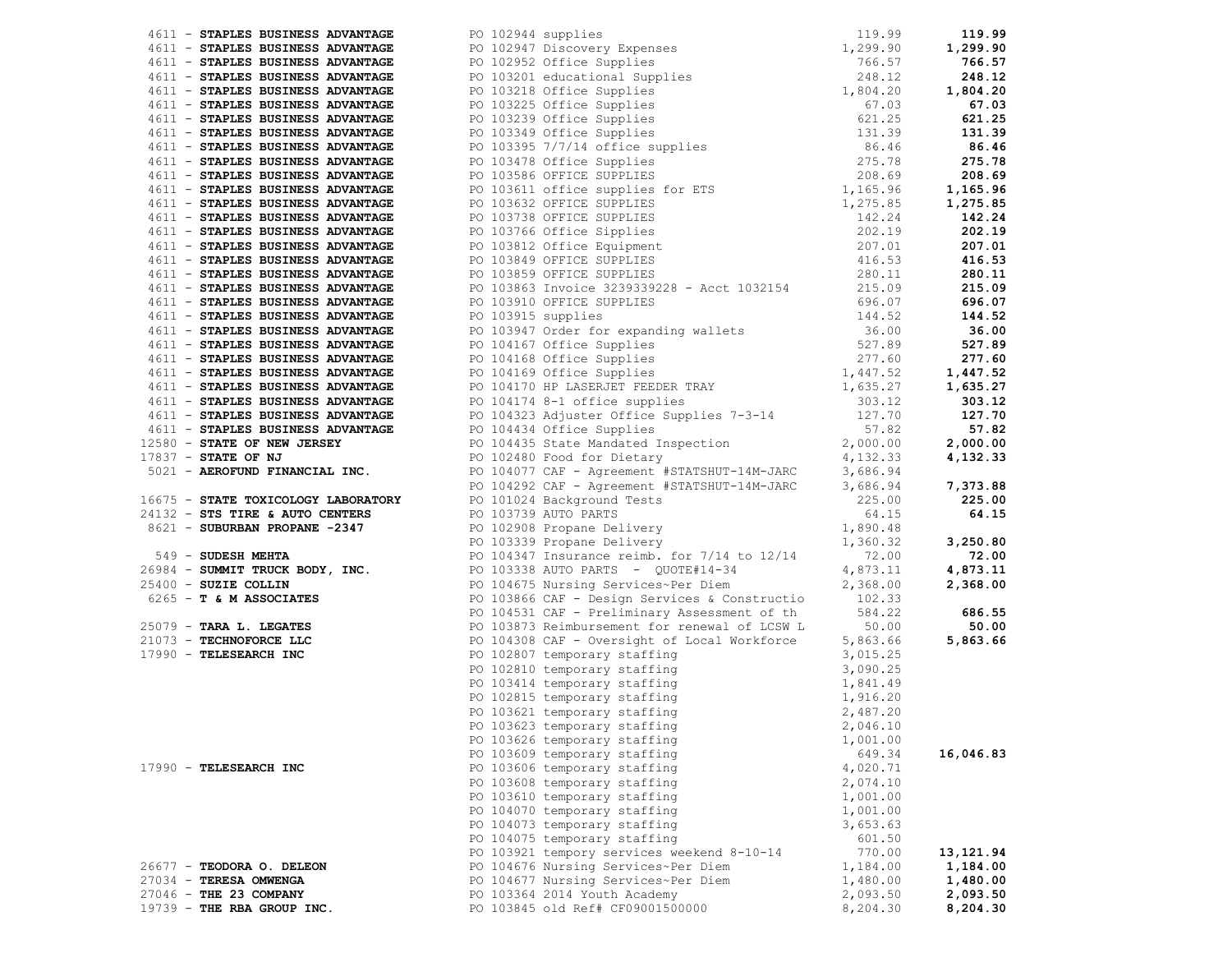|            |                                                                       | 26279 - THEODORE DANIEL PO 104332 Work Boots<br>10740 - THOMAS WALLACE PO 104337 Work Boots<br>122 - TILCON NEW YORK INC. PO 102786 Bituminous Concrete 1,279.95<br>PO 103168 Bituminous Concrete 4,129.29<br>PO 103551 Bituminous Con                                                                                                                                                                                                                                                                                           |           | 82.50      |
|------------|-----------------------------------------------------------------------|----------------------------------------------------------------------------------------------------------------------------------------------------------------------------------------------------------------------------------------------------------------------------------------------------------------------------------------------------------------------------------------------------------------------------------------------------------------------------------------------------------------------------------|-----------|------------|
|            |                                                                       |                                                                                                                                                                                                                                                                                                                                                                                                                                                                                                                                  |           | 90.00      |
|            |                                                                       |                                                                                                                                                                                                                                                                                                                                                                                                                                                                                                                                  |           |            |
|            |                                                                       |                                                                                                                                                                                                                                                                                                                                                                                                                                                                                                                                  |           |            |
|            |                                                                       |                                                                                                                                                                                                                                                                                                                                                                                                                                                                                                                                  |           |            |
|            |                                                                       | PO 104544 CAF - Milling and Resurfacing of Me 8,373.77                                                                                                                                                                                                                                                                                                                                                                                                                                                                           |           |            |
|            |                                                                       | PO 104544 CAr - miling & Resurfacing of Main 279,301.20<br>PO 104509 CAF - Milling & Resurfacing of Main 279,301.20                                                                                                                                                                                                                                                                                                                                                                                                              |           | 295,489.60 |
|            |                                                                       |                                                                                                                                                                                                                                                                                                                                                                                                                                                                                                                                  | 83.70     |            |
|            |                                                                       |                                                                                                                                                                                                                                                                                                                                                                                                                                                                                                                                  | 102.00    |            |
|            |                                                                       |                                                                                                                                                                                                                                                                                                                                                                                                                                                                                                                                  | 69.00     |            |
|            |                                                                       |                                                                                                                                                                                                                                                                                                                                                                                                                                                                                                                                  | 281.15    | 535.85     |
|            |                                                                       | 281 - TOMAR INDUSTRIES INC<br>PO 100654 JANITORIAL SUPPLIES<br>PO 102975 BURNISHER POWER CORD<br>PO 103002 Insect spray<br>PO 103334 JANITORIAL SUPPLIES<br>PO 103334 JANITORIAL SUPPLIES<br>PO 103334 JANITORIAL SUPPLIES<br>PO 103740 TRUC<br>9099 - TONY SANCHEZ LTD<br>209.10<br>209.10<br>209.10<br>209.10<br>209.10<br>209.10<br>209.10<br>209.10<br>209.10<br>209.10<br>209.10<br>209.10<br>209.10<br>209.10<br>209.10<br>209.10<br>209.10<br>209.10<br>209.10<br>209.10<br>209.10<br>209.10<br>209.10<br>209.10<br>209.1 |           |            |
|            |                                                                       |                                                                                                                                                                                                                                                                                                                                                                                                                                                                                                                                  |           |            |
|            |                                                                       |                                                                                                                                                                                                                                                                                                                                                                                                                                                                                                                                  |           |            |
|            |                                                                       |                                                                                                                                                                                                                                                                                                                                                                                                                                                                                                                                  |           |            |
|            |                                                                       | 19271 <b>– TOWNSHIP OF JEFFERSON</b><br>19736 <b>– TOWNSHIP OF RANDOLPH</b> 2014173 CAF – 2013 Municipal Alliance Funds (1,780.61 (1,780.61 (1,780.61)<br>2019 – TRANE 2019 PO 104573 WATER – HEALTH MNGMNT (1,200) (1,200) (1,200) (1,200) (1                                                                                                                                                                                                                                                                                   |           |            |
|            |                                                                       |                                                                                                                                                                                                                                                                                                                                                                                                                                                                                                                                  |           |            |
|            |                                                                       | PO 102759 EQUIP REPAIR<br>PO 102341 CSP Collection Intercept Fees (Pre-33.00 705.00<br>PO 102342 CSP Collection Intercept Fees 10,165.24 10,258.24                                                                                                                                                                                                                                                                                                                                                                               |           |            |
|            | $3049 - 1044$<br>11781 - TREASURER. ST OF NJ                          |                                                                                                                                                                                                                                                                                                                                                                                                                                                                                                                                  |           |            |
|            |                                                                       |                                                                                                                                                                                                                                                                                                                                                                                                                                                                                                                                  |           |            |
|            | 19990 - TREASURER-STATE OF NEW JERSEY                                 | PO 102965 REGISTRATION RENEWAL FOR MEDICAL WA 500.00                                                                                                                                                                                                                                                                                                                                                                                                                                                                             |           |            |
|            |                                                                       | PO 103146 REGISTRATION - UNDERGROUND STORAGE 150.00                                                                                                                                                                                                                                                                                                                                                                                                                                                                              |           | 650.00     |
|            |                                                                       |                                                                                                                                                                                                                                                                                                                                                                                                                                                                                                                                  |           | 450.00     |
|            |                                                                       |                                                                                                                                                                                                                                                                                                                                                                                                                                                                                                                                  |           | 3,996.00   |
|            |                                                                       |                                                                                                                                                                                                                                                                                                                                                                                                                                                                                                                                  |           | 1,139.00   |
|            |                                                                       |                                                                                                                                                                                                                                                                                                                                                                                                                                                                                                                                  |           | 160.00     |
|            |                                                                       |                                                                                                                                                                                                                                                                                                                                                                                                                                                                                                                                  |           | 394.52     |
|            |                                                                       |                                                                                                                                                                                                                                                                                                                                                                                                                                                                                                                                  |           | 137.45     |
|            |                                                                       |                                                                                                                                                                                                                                                                                                                                                                                                                                                                                                                                  |           | 93.73      |
|            |                                                                       |                                                                                                                                                                                                                                                                                                                                                                                                                                                                                                                                  |           | 89.00      |
|            |                                                                       |                                                                                                                                                                                                                                                                                                                                                                                                                                                                                                                                  |           | 190.00     |
|            |                                                                       |                                                                                                                                                                                                                                                                                                                                                                                                                                                                                                                                  |           | 3,514.71   |
|            |                                                                       | 1758 - TREASURER-STATE OF NJ<br>26664 - TRI-STATE PUMP AND SEPIIC<br>785 - TRIANGLE COMMUNICATIONS LLC<br>785 - TRIANGLE COMMUNICATIONS LLC<br>785 - TRIANGLE COMMUNICATIONS LLC<br>785 - TRIANGLE COMMUNICATIONS LLC<br>785 - TRIANGLE C                                                                                                                                                                                                                                                                                        |           | 401.70     |
|            | 24658 - U.S. BANK OPERATIONS CENTER PO 104587 ADMINISTRATIVE EXPENSES |                                                                                                                                                                                                                                                                                                                                                                                                                                                                                                                                  |           | 595.00     |
|            |                                                                       | 1658 - U.S. BANK OPERATIONS CENTER PO 104587 ADMINISTRATIVE EXPENSES 595.00<br>217 - US LIFE INSURANCE COMPANY PO 103544 group life insurance 297.70<br>446 - UNITRONIX DATA SYSTEMS INC PO 103207 CAF - 8/14 Proprietary Computer S                                                                                                                                                                                                                                                                                             |           | 297.70     |
|            |                                                                       |                                                                                                                                                                                                                                                                                                                                                                                                                                                                                                                                  |           | 5,412.00   |
|            |                                                                       | 15732 - UNIVERSAL UNIFORM SALES CO INC<br>15732 - UNIVERSAL UNIFORM SALES CO INC PO 103111 CAF - Custom Fitted Uniforms / 511 2,032.00                                                                                                                                                                                                                                                                                                                                                                                           |           | 253.95     |
|            |                                                                       | PO 102979 CAF - Custom Fitted Uniforms / 511 2,032.00<br>PO 103111 CAF - Custom Fitted Uniforms / 511 1,695.99<br>PO 103205 CAF - Custom Fitted Uniforms / 511 1,695.99<br>PO 103205 CAF - Custom Fitted Uniforms / 511 4,125.83                                                                                                                                                                                                                                                                                                 |           | 2,032.00   |
|            | 15732 - UNIVERSAL UNIFORM SALES CO INC                                |                                                                                                                                                                                                                                                                                                                                                                                                                                                                                                                                  |           | 1,695.99   |
|            | 15732 - UNIVERSAL UNIFORM SALES CO INC                                |                                                                                                                                                                                                                                                                                                                                                                                                                                                                                                                                  |           | 4,125.83   |
|            | 15732 - UNIVERSAL UNIFORM SALES CO INC                                | PO 103215 CAF - Custom Fitted Uniforms 5,319.84<br>PO 103351 Morgue Supplies 956.00                                                                                                                                                                                                                                                                                                                                                                                                                                              | 5,319.84  | 5,319.84   |
|            | $20042 - V.E. RALPH & SON INC.$                                       |                                                                                                                                                                                                                                                                                                                                                                                                                                                                                                                                  |           | 956.00     |
|            |                                                                       | 18285 <b>- VAN CLEEF ENGINEERING ASSOC</b><br>10356 <b>- VENMILL INDUSTRIES INC</b><br>10356 <b>- VENMILL INDUSTRIES INC</b><br>1286 <b>- VERIZON</b> PO 103301 Land LIne<br>261 60                                                                                                                                                                                                                                                                                                                                              |           | 5,786.80   |
|            |                                                                       |                                                                                                                                                                                                                                                                                                                                                                                                                                                                                                                                  |           | 179.93     |
|            |                                                                       |                                                                                                                                                                                                                                                                                                                                                                                                                                                                                                                                  |           | 261.68     |
|            |                                                                       |                                                                                                                                                                                                                                                                                                                                                                                                                                                                                                                                  |           | 30.37      |
|            |                                                                       |                                                                                                                                                                                                                                                                                                                                                                                                                                                                                                                                  |           | 271.16     |
|            |                                                                       | 1286 - <b>VERIZON</b><br>1286 - <b>VERIZON</b><br>1286 - <b>VERIZON</b><br>1286 - <b>VERIZON</b><br>1286 - <b>VERIZON</b><br>1286 - <b>VERIZON</b><br>1286 - <b>VERIZON</b><br>1286 - <b>VERIZON</b><br>1286 - <b>VERIZON</b><br>1286 - <b>VERIZON</b><br>1286 - <b>VERIZON</b><br>1286 - <b>VERIZON</b><br>1286 -                                                                                                                                                                                                               |           |            |
|            |                                                                       |                                                                                                                                                                                                                                                                                                                                                                                                                                                                                                                                  |           |            |
|            |                                                                       | PO 103938 phone service - Wharton Garage 398.03 1,215.80<br>PO 103944 Wharton Garage Office 281.59 281.59                                                                                                                                                                                                                                                                                                                                                                                                                        |           |            |
|            | $1286 - VERIZON$                                                      | PO 104609 CAF - Telephone Services for April                                                                                                                                                                                                                                                                                                                                                                                                                                                                                     | 23,653.09 | 23,653.09  |
|            | $1286 - VERIZON$                                                      | PO 104613 CAF - Telephone Services for May 2                                                                                                                                                                                                                                                                                                                                                                                                                                                                                     | 21,355.61 | 21,355.61  |
|            | 1348 - VERIZON WIRELESS                                               | PO 102953 Cell Phones                                                                                                                                                                                                                                                                                                                                                                                                                                                                                                            | 59.37     |            |
|            |                                                                       | PO 102957 Cell phones                                                                                                                                                                                                                                                                                                                                                                                                                                                                                                            | 840.70    |            |
|            |                                                                       | PO 103885 Wireless Service                                                                                                                                                                                                                                                                                                                                                                                                                                                                                                       | 80.06     |            |
|            |                                                                       | PO 104585 VERIZON MOBILE PHONE SERVICE FOR TH                                                                                                                                                                                                                                                                                                                                                                                                                                                                                    | 223.69    |            |
|            |                                                                       | PO 104585 VERIZON MOBILE PHONE SERVICE FOR TH                                                                                                                                                                                                                                                                                                                                                                                                                                                                                    | 6,628.66  | 7,832.48   |
|            | $27071 - VIJU, INC.$                                                  | PO 103219 Purchase of Headset System                                                                                                                                                                                                                                                                                                                                                                                                                                                                                             | 1,188.00  | 1,188.00   |
| 8384 - VMC |                                                                       | PO 103949 CAF - 2014 Funding through the Olde                                                                                                                                                                                                                                                                                                                                                                                                                                                                                    | 5,228.00  | 5,228.00   |
|            | 25815 - VOLKER CRANE LLC                                              | PO 103931 CAF - On-Call Professional Engineer                                                                                                                                                                                                                                                                                                                                                                                                                                                                                    | 2,475.00  | 2,475.00   |
|            | 6146 - W.B. MASON COMPANY INC                                         | PO 102747 Office Supplies                                                                                                                                                                                                                                                                                                                                                                                                                                                                                                        | 1,773.72  |            |
|            |                                                                       | PO 103646 OFFICE SUPPLIES                                                                                                                                                                                                                                                                                                                                                                                                                                                                                                        | 256.83    |            |
|            |                                                                       | PO 103592 Office Supplies                                                                                                                                                                                                                                                                                                                                                                                                                                                                                                        | 338.19    |            |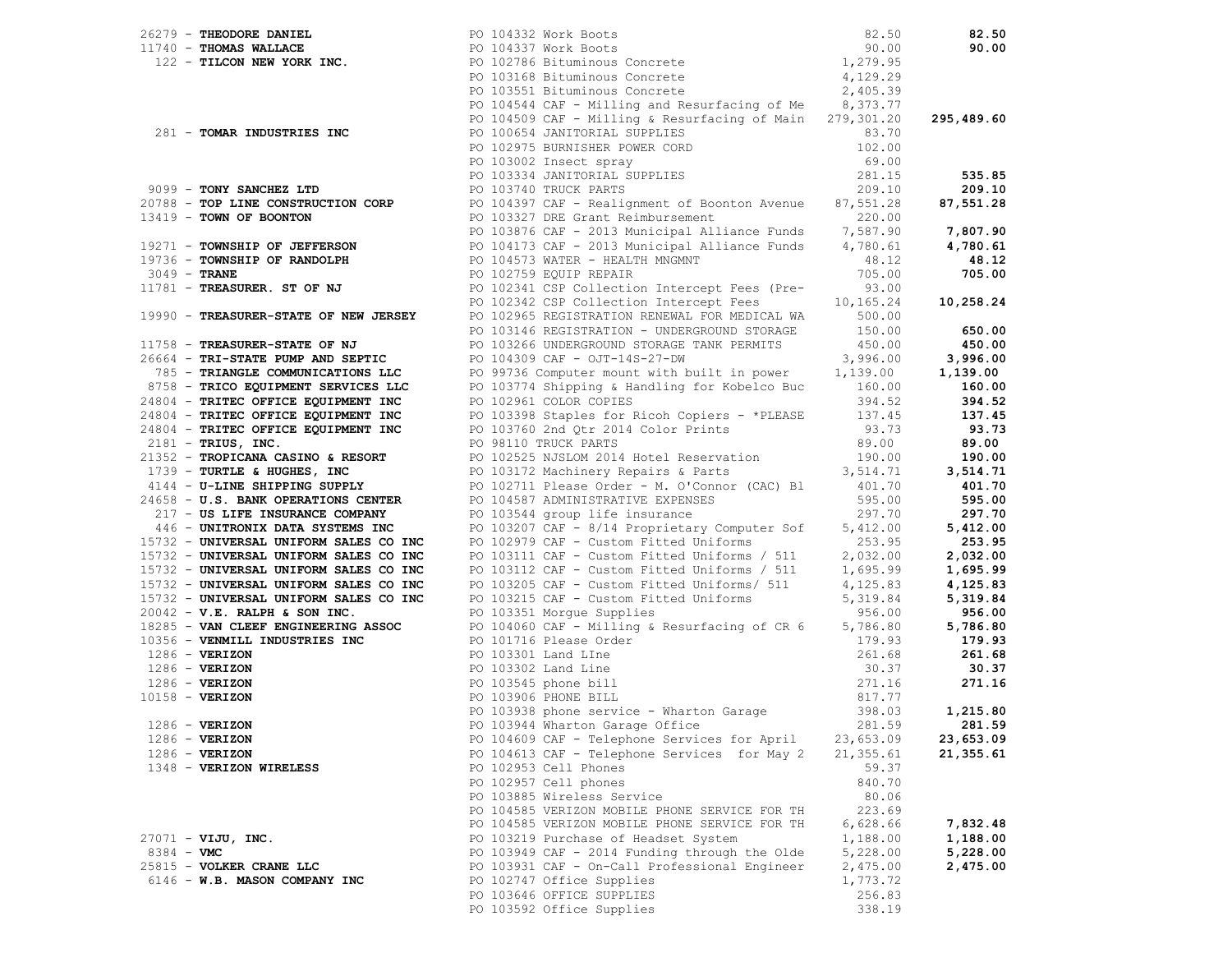|                                        | PO 103907 OFFICE SUPPLIES                                                              | 250.75   |          |
|----------------------------------------|----------------------------------------------------------------------------------------|----------|----------|
|                                        | PO 104074 office supplies                                                              | 252.46   |          |
|                                        | PO 104186 office supplies                                                              | 376.40   | 3,248.35 |
| 9795 - WALLABY TALES LLC               | PO 103810 Educational Presentation                                                     | 295.00   | 295.00   |
| 633 - WALLACE DRY                      | PO 103854 Work Boots                                                                   | 90.00    | 90.00    |
|                                        | 18359 - WALTER WALKER <b>Example 2018</b> PO 91228 Medicare B Reimbursement July, 2013 | 629.40   | 629.40   |
| 18388 - WARREN COUNTY COMMUNITY COLL.  | PO 104212 CAF - 18388-1484                                                             | 1,783.20 |          |
|                                        | PO 104213 CAF -18388-1453                                                              | 1,783.20 | 3,566.40 |
| 18389 - WARREN COUNTY TECHNICAL SCHOOL | PO 103564 CAF - 8389-933                                                               | 800.00   | 800.00   |
| 5455 - WEST PAYMENT CENTER             | PO 99748 Adjuster's Office - 2014 NJ Stat's                                            | 108.00   |          |
|                                        | PO 99751 Treasury - 2014 Statute                                                       | 108.00   | 216.00   |
| 10812 - WEST PAYMENT CENTER            | PO 99939 Discount plan/information charges                                             | 706.07   | 706.07   |
| 10812 - WEST PAYMENT CENTER            | PO 101404 Westlaw                                                                      | 3,081.15 | 3,081.15 |
| 10812 - WEST PAYMENT CENTER            | PO 103924 west information charges                                                     | 1,317.42 | 1,317.42 |
| $18456$ - WHITE & SHAUGER INC.         | PO 103180 Plant Operation                                                              | 30.97    | 30.97    |
| 4677 - WHITEMARSH CORPORATION          | PO 103336 GAS PUMP REPAIRS                                                             | 3,712.43 | 3,712.43 |
| 18469 - WIDMER TIME RECORDER CO. INC.  | PO 102748 Repair charges for Time Recorder                                             | 579.30   | 579.30   |
| 8335 - WILLIAM PATERSON UNIVERSITY     | PO 103563 CAF - 8335-1369                                                              | 1,563.16 | 1,563.16 |
| 26045 - WILLIAM SICKLEY                | PO 104338 Work Boots                                                                   | 90.00    | 90.00    |
| 889 - WORK N WEAR STORE                | PO 99555 hazmat shirts DATE 6/12/2014                                                  | 162.00   | 162.00   |
| $18564 - \text{XEROX CORP}$            | PO 102517 maintenance on 7335erox color copie 515.32                                   |          | 515.32   |
|                                        |                                                                                        |          |          |

TOTAL **4,583,949.05**

Total to be paid from Fund 01 Current Fund 2,486,253.46<br>
Total to be paid from Fund 02 Grant Fund 1,527,929.42 Total to be paid from Fund 02 Grant Fund 1,527,929.42<br>Total to be paid from Fund 04 County Capital 451,266.75 Total to be paid from Fund 04 County Capital **451,266.75**<br> **Total to be paid from Fund 13 Dedicated Trust 458.499.42** Total to be paid from Fund 13 Dedicated Trust

 **============= 4,583,949.05**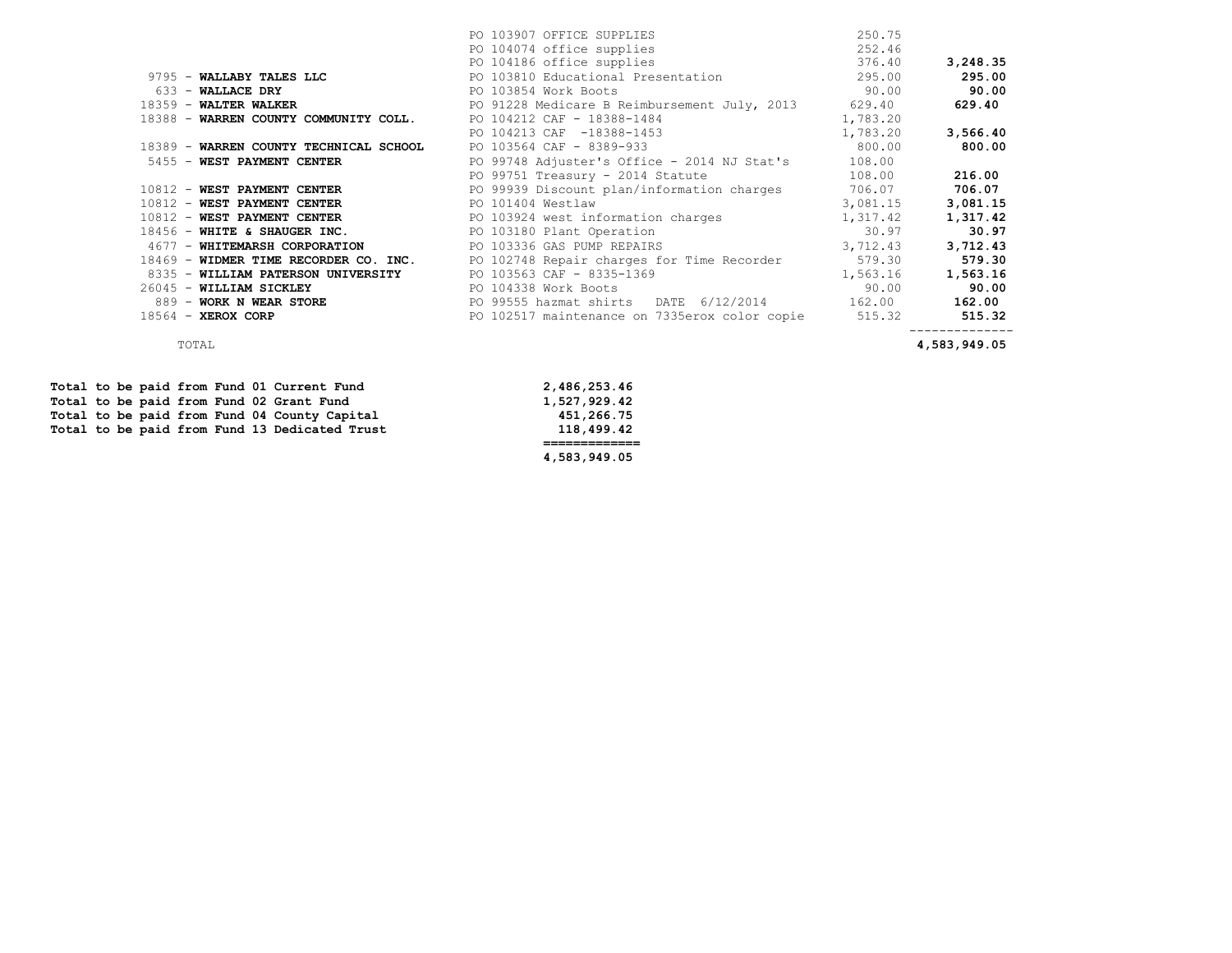# **List of Bills (Department/Account Detail) - CENTRALIZED DISBURSEMENT ACCOUNT**

| Account                            | <b>PO #</b><br>Vendor                                             | Description                                                                        | Payment        | Account Total             |
|------------------------------------|-------------------------------------------------------------------|------------------------------------------------------------------------------------|----------------|---------------------------|
|                                    |                                                                   | <b>Current Fund</b>                                                                |                |                           |
| <b>County Administrator</b>        |                                                                   |                                                                                    |                |                           |
| 01-201-20-100100-039               | 103765 RUTGERS UNIVERSITY<br>Education Schools & Training         | Cathy Burd Registration for County Admin<br>TOTAL FOR ACCOUNT                      | 780.00         | 780.00                    |
| 01-201-20-100100-058               | 103766 STAPLES BUSINESS ADVANTAGE<br>Office Supplies & Stationery | Clip paper stl giant, 3-tab folder lette<br>TOTAL FOR ACCOUNT                      | 202.19         | 202.19                    |
| 01-201-20-100100-068               | 104836 COUNTY OF MORRIS<br>Postage & Metered Mail                 | 2ND HALF 8.14 METERED MAIL<br>TOTAL FOR ACCOUNT                                    | 89.74          | 89.74                     |
|                                    | TOTAL for County Administrator                                    |                                                                                    |                | =============<br>1,071.93 |
| <b>Personnel</b>                   |                                                                   |                                                                                    |                |                           |
| 01-201-20-105100-068               | 104836 COUNTY OF MORRIS<br>Postage & Metered Mail                 | 2ND HALF 8.14 METERED MAIL<br>TOTAL FOR ACCOUNT                                    | 125.86         | 125.86                    |
|                                    | TOTAL for Personnel                                               |                                                                                    |                | ------------<br>125.86    |
| <b>Board of Chosen Freeholders</b> |                                                                   |                                                                                    |                |                           |
|                                    | 104836 COUNTY OF MORRIS                                           | 2ND HALF 8.14 METERED MAIL                                                         | 54.33          |                           |
| 01-201-20-110100-068               | 104836 COUNTY OF MORRIS<br>Postage & Metered Mail                 | 2ND HALF 8.14 METERED MAIL<br>TOTAL FOR ACCOUNT                                    | 18.89          | 73.22                     |
|                                    |                                                                   |                                                                                    |                |                           |
|                                    | 103950 JEFFREY PAUL                                               | Youth Academy Expenses                                                             | 87.85          |                           |
|                                    | 104720 CONCORDE GROUP, INC.                                       | 20% Four (4) weeks after Project Initiat                                           | 6,993.00       |                           |
|                                    | 103364 THE 23 COMPANY                                             | 2014 Youth Academy Gear per attached                                               | 2,058.50       |                           |
| 01-201-20-110100-079               | 103364 THE 23 COMPANY<br>Special Projects                         | Correct misspelled last name on 2 recrui<br>TOTAL FOR ACCOUNT                      | 35.00          | 9,174.35                  |
|                                    |                                                                   |                                                                                    |                | ============              |
|                                    | TOTAL for Board of Chosen Freeholders                             |                                                                                    |                | 9,247.57                  |
| <b>Clerk of the Board</b>          |                                                                   |                                                                                    |                |                           |
|                                    | 104329 DAILY RECORD                                               | ASB-03668474 SEALED PROPOSAL 8/20/14                                               | 75.04          |                           |
|                                    | 104329 DAILY RECORD                                               | ASB-03668474 SEALED BIDS 8/21/14                                                   | 171.40         |                           |
|                                    | 104329 DAILY RECORD                                               | ASB-03668474 SEALED BIDS 8/25/14                                                   | 136.64         |                           |
|                                    | 104086 DAILY RECORD                                               | Amending Bond ordinance 953335 rehabilit                                           | 69.76          |                           |
|                                    | 104086 DAILY RECORD<br>104218 DAILY RECORD                        | \$605,000 bond ordinance for public works<br>ASB-70021774 EL Associates (p/d 8/19) | 69.32<br>51.28 |                           |
|                                    | 104218 DAILY RECORD                                               | Epic Mgmt. $(p/d 8/19)$                                                            | 51.72          |                           |
|                                    | 104218 DAILY RECORD                                               | Tetra Tech ( $p/d$ 8/19)                                                           | 53.92          |                           |
|                                    | 104218 DAILY RECORD                                               | LS Engineering (p/d 8/19)                                                          | 55.68          |                           |
|                                    | 104189 DAILY RECORD                                               | ASB-03668474LEGAL NOTICE - SEALED BIDS                                             | 134.88         |                           |
| 01-201-20-110105-022               | Advertising                                                       | TOTAL FOR ACCOUNT                                                                  |                | 869.64                    |
|                                    | 104629 RIO'S ENGRAVING                                            | Notary Stamp                                                                       | 30.00          |                           |
| 01-201-20-110105-095               | Other Administrative Supplies                                     | TOTAL FOR ACCOUNT                                                                  |                | 30.00                     |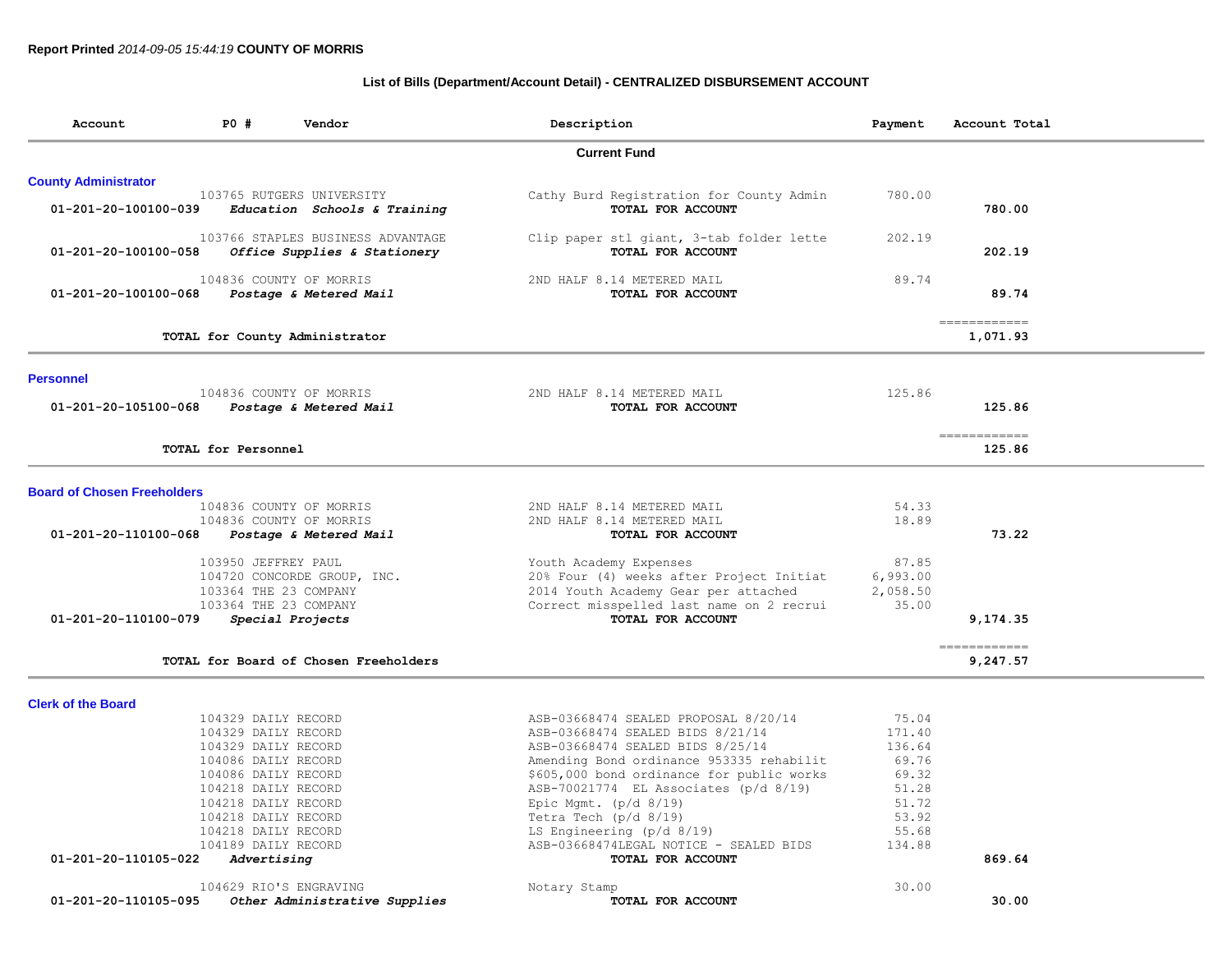============

| 01-201-20-120100-016           | 103921 TELESEARCH INC<br>Outside Salaries & Wages | tempory services week ending 8/10/14 for<br>TOTAL FOR ACCOUNT | 770.00   | 770.00       |
|--------------------------------|---------------------------------------------------|---------------------------------------------------------------|----------|--------------|
| $01 - 201 - 20 - 120100 - 023$ | 103213 NJLM<br>Associations and Memberships       | 99th Annual League Conferenc Atlantic Ci<br>TOTAL FOR ACCOUNT | 55.00    | 55.00        |
|                                |                                                   |                                                               |          |              |
|                                | 103924 WEST PAYMENT CENTER                        | west information charges for 7/1/14 to 7                      | 517.42   |              |
|                                | 103924 WEST PAYMENT CENTER                        | product charges nj pr V13-13C nj prctic                       | 800.00   |              |
| 01-201-20-120100-028           | Books & Periodicals                               | TOTAL FOR ACCOUNT                                             |          | 1,317.42     |
|                                | 104585 VERIZON WIRELESS                           | COUNTY CLERK                                                  | 116.18   |              |
| 01-201-20-120100-031           | Cellular Phones/Pagers                            | TOTAL FOR ACCOUNT                                             |          | 116.18       |
|                                | 102517 XEROX CORP                                 | meter usage on the color copier 3/20/14                       | 29.40    |              |
|                                | 102517 XEROX CORP                                 | meter usage on the color copier 4/30/14                       | 54.71    |              |
|                                | 102517 XEROX CORP                                 | meter usage on the color copier 5/20/14                       | 155.48   |              |
|                                | 102517 XEROX CORP                                 | maintenance on the wide format printer i                      | 185.19   |              |
|                                | 102517 XEROX CORP                                 | maintenance plan ser#FRX359968 base                           | 90.54    |              |
| 01-201-20-120100-044           | Equipment Service Agreements                      | TOTAL FOR ACCOUNT                                             |          | 515.32       |
|                                | 103920 DEBORAH J MERZ                             | reimbursement to Debi for the flower arr                      | 107.00   |              |
| 01-201-20-120100-058           | Office Supplies & Stationery                      | TOTAL FOR ACCOUNT                                             |          | 107.00       |
|                                | 104836 COUNTY OF MORRIS                           | 2ND HALF 8.14 METERED MAIL                                    | 1,512.50 |              |
| 01-201-20-120100-068           | Postage & Metered Mail                            | TOTAL FOR ACCOUNT                                             |          | 1,512.50     |
|                                | 102525 TROPICANA CASINO & RESORT                  | NJSLOM 2014 reservation for Ann F. Gross                      | 190.00   |              |
| 01-201-20-120100-082           | Travel Expense                                    | TOTAL FOR ACCOUNT                                             |          | 190.00       |
|                                | 103923 MUNICIPAL CAPITAL CORP                     | contract # 13105 savin c9130 for june ju                      | 881.58   |              |
|                                | 103923 MUNICIPAL CAPITAL CORP                     | contract # 13102 savin c9130 copier for                       | 881.58   |              |
| 01-201-20-120100-164           | Office Machines - Rental                          | TOTAL FOR ACCOUNT                                             |          | 1,763.16     |
|                                |                                                   |                                                               |          | ============ |
|                                | TOTAL for County Clerk                            |                                                               |          | 6,346.58     |

# **County Board of Elections**

| 103863 STAPLES BUSINESS ADVANTAGE                    | Item 414393 HP 85A Black Tomer 2 PK      | 105.56   |          |
|------------------------------------------------------|------------------------------------------|----------|----------|
| 103863 STAPLES BUSINESS ADVANTAGE                    | Item 489563 Labels 1-1/3 x 4 250 SHTS    | 109.53   |          |
| 01-201-20-121100-058<br>Office Supplies & Stationery | TOTAL FOR ACCOUNT                        |          | 215.09   |
| 104836 COUNTY OF MORRIS                              | 2ND HALF 8.14 METERED MAIL               | 4.32     |          |
| 01-201-20-121100-068<br>Postage & Metered Mail       | TOTAL FOR ACCOUNT                        |          | 4.32     |
| 100227 DOMINION VOTING SYSTEMS INC                   | Item# 89108141R Cartridge Assy/Vote Sim  | 7,000.00 |          |
| 100227 DOMINION VOTING SYSTEMS INC                   | Shipping Cost                            | 24.60    |          |
| 01-201-20-121100-076<br>School Board Elections       | TOTAL FOR ACCOUNT                        |          | 7.024.60 |
| 102353 DOMINION VOTING SYSTEMS INC                   | Teamwork Progamming for June 3, 2014 Pri | 2,781.00 |          |
| 102353 DOMINION VOTING SYSTEMS INC                   | 8 1/2" x 11" header sheets (Mail-In & Pr | 60.30    |          |
| 102353 DOMINION VOTING SYSTEMS INC                   | Prepared Test Decks                      | 927.00   |          |
| 102353 DOMINION VOTING SYSTEMS INC                   | On-site Election Day Teamwork Tally Tech | 2,250.00 |          |
| 104581 MORRIS COUNTY PARK COMMISSION                 | PP #14 2014 ELECTION WORKERS - GROSS EAR | 625.00   |          |
| 01-201-20-121100-096<br><i>Election Officer</i>      | TOTAL FOR ACCOUNT                        |          | 6,643.30 |
|                                                      |                                          |          |          |

============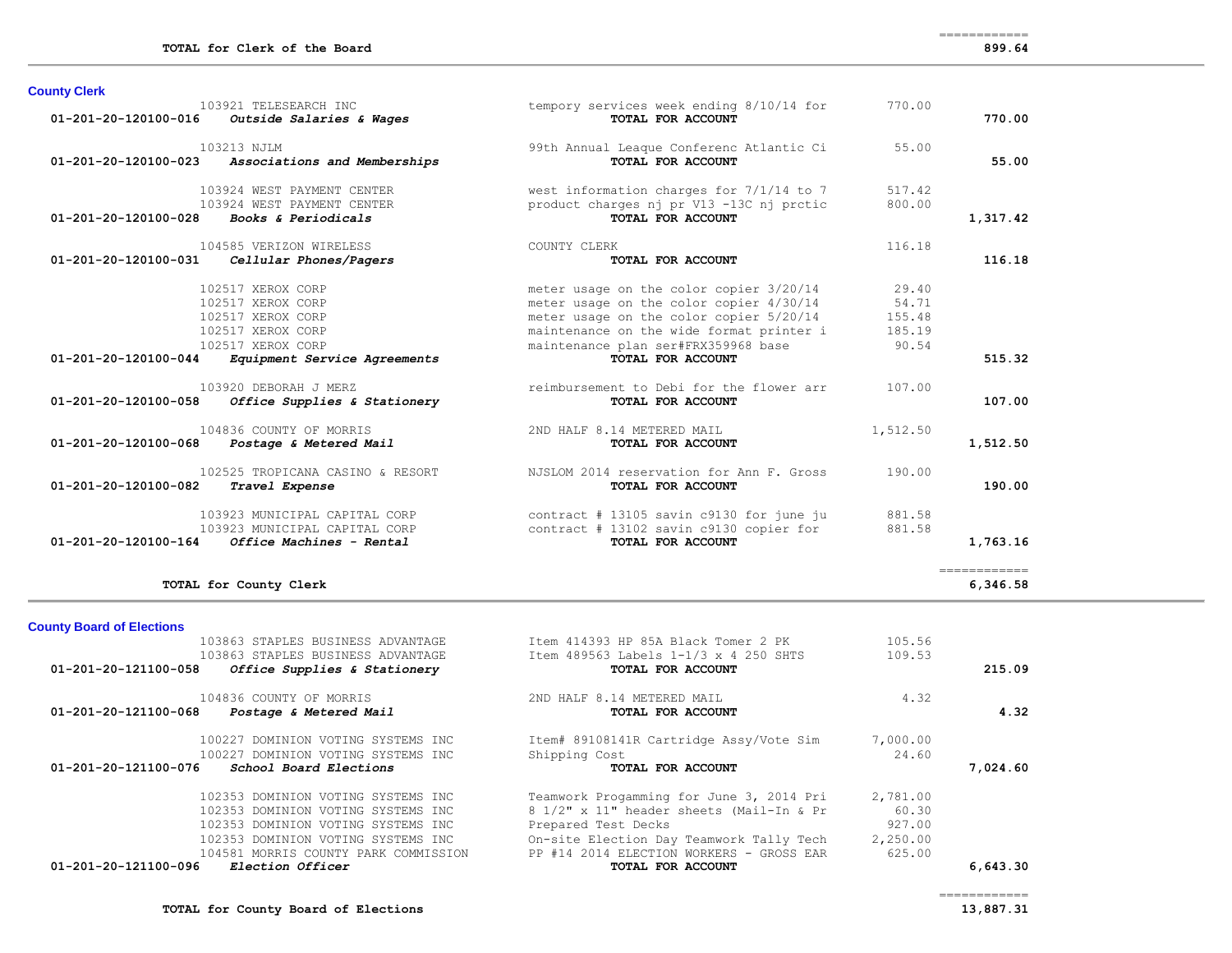| <b>Superintendent of Elections</b><br>104836 COUNTY OF MORRIS<br>01-201-20-121105-068<br>Postage & Metered Mail                                                | 2ND HALF 8.14 METERED MAIL<br>TOTAL FOR ACCOUNT                                                                                                                                                                         | 655.82                                     | 655.82                                                                                                                                                                                                                                                                                                                                                                                                                                                                                           |  |
|----------------------------------------------------------------------------------------------------------------------------------------------------------------|-------------------------------------------------------------------------------------------------------------------------------------------------------------------------------------------------------------------------|--------------------------------------------|--------------------------------------------------------------------------------------------------------------------------------------------------------------------------------------------------------------------------------------------------------------------------------------------------------------------------------------------------------------------------------------------------------------------------------------------------------------------------------------------------|--|
| TOTAL for Superintendent of Elections                                                                                                                          |                                                                                                                                                                                                                         |                                            | $\begin{array}{cccccccccc} \multicolumn{2}{c}{} & \multicolumn{2}{c}{} & \multicolumn{2}{c}{} & \multicolumn{2}{c}{} & \multicolumn{2}{c}{} & \multicolumn{2}{c}{} & \multicolumn{2}{c}{} & \multicolumn{2}{c}{} & \multicolumn{2}{c}{} & \multicolumn{2}{c}{} & \multicolumn{2}{c}{} & \multicolumn{2}{c}{} & \multicolumn{2}{c}{} & \multicolumn{2}{c}{} & \multicolumn{2}{c}{} & \multicolumn{2}{c}{} & \multicolumn{2}{c}{} & \multicolumn{2}{c}{} & \multicolumn{2}{c}{} & \mult$<br>655.82 |  |
| <b>County Elections (Cty Clerk)</b>                                                                                                                            |                                                                                                                                                                                                                         |                                            |                                                                                                                                                                                                                                                                                                                                                                                                                                                                                                  |  |
| 104836 COUNTY OF MORRIS<br>01-201-20-121110-068<br><i>Postage &amp; Metered Mail</i>                                                                           | 2ND HALF 8.14 METERED MAIL<br>TOTAL FOR ACCOUNT                                                                                                                                                                         | 4.74                                       | 4.74                                                                                                                                                                                                                                                                                                                                                                                                                                                                                             |  |
| 101385 ELECTION GRAPHICS, INC.<br>01-201-20-121110-076<br>School Board Elections                                                                               | machine faces mail-in ballots emergency<br>TOTAL FOR ACCOUNT                                                                                                                                                            | 2,805.26                                   | 2,805.26                                                                                                                                                                                                                                                                                                                                                                                                                                                                                         |  |
| 103919 PAMELA JAMES<br>01-201-20-121110-185<br>Food                                                                                                            | reimbursement to pam for picking up the<br>TOTAL FOR ACCOUNT                                                                                                                                                            | 162.86                                     | 162.86                                                                                                                                                                                                                                                                                                                                                                                                                                                                                           |  |
| TOTAL for County Elections (Cty Clerk)                                                                                                                         |                                                                                                                                                                                                                         |                                            | -------------<br>2,972.86                                                                                                                                                                                                                                                                                                                                                                                                                                                                        |  |
| <b>County Treasurer</b>                                                                                                                                        |                                                                                                                                                                                                                         |                                            |                                                                                                                                                                                                                                                                                                                                                                                                                                                                                                  |  |
| 104598 GFOA OF NEW JERSEY<br>104598 GFOA OF NEW JERSEY<br>104304 INSTITUTE FOR PROF. DEVELOPMENT<br>104311 RUTGERS UNIVERSITY                                  | Fall Conference Registration for Joseph<br>Discount (Fall Conference Registration)<br>Seminar - Internal Controls attended May<br>County Administrators Basis Certificate                                               | 425.00<br>$-100.00$<br>99.00<br>780.00     |                                                                                                                                                                                                                                                                                                                                                                                                                                                                                                  |  |
| 01-201-20-130100-039<br>Education Schools & Training                                                                                                           | TOTAL FOR ACCOUNT                                                                                                                                                                                                       |                                            | 1,204.00                                                                                                                                                                                                                                                                                                                                                                                                                                                                                         |  |
| 99719 FEDEX<br>104836 COUNTY OF MORRIS<br>01-201-20-130100-068<br>Postage & Metered Mail                                                                       | Express shipping of payroll checks 5/27/<br>2ND HALF 8.14 METERED MAIL<br>TOTAL FOR ACCOUNT                                                                                                                             | 53.05<br>312.00                            | 365.05                                                                                                                                                                                                                                                                                                                                                                                                                                                                                           |  |
| 99751 WEST PAYMENT CENTER<br>99751 WEST PAYMENT CENTER<br>99751 WEST PAYMENT CENTER<br>01-201-20-130100-070<br>Publication & Subscriptions                     | NJ Stat T40A:1-9 update for 2014.<br>NJ Stat T40A:10-15 update for 2014.<br>NJ Stat T40A:16-T42 update for 2014.<br>TOTAL FOR ACCOUNT                                                                                   | 36.00<br>36.00<br>36.00                    | 108.00                                                                                                                                                                                                                                                                                                                                                                                                                                                                                           |  |
| 104587 U.S. BANK OPERATIONS CENTER<br>104587 U.S. BANK OPERATIONS CENTER<br>104587 U.S. BANK OPERATIONS CENTER<br>104298 POLAND SPRING<br>104298 POLAND SPRING | MCIA, COUNTY OF MORRIS GUARANTEED POOLED<br>MCIA, COUNTY OF MORRIS GUARANTEED POOLED<br>MCIA, LEASE REVENUE BONDS, SERIES 2011A<br>Water for Cooler for Treasury office for<br>Rental for Water Cooler for Treasury off | 175.00<br>350.00<br>70.00<br>26.91<br>0.99 |                                                                                                                                                                                                                                                                                                                                                                                                                                                                                                  |  |
| 01-201-20-130100-084<br>Other Outside Services<br>104300 MUNICIPAL CAPITAL CORP<br>01-201-20-130100-164<br><i>Office Machines - Rental</i>                     | TOTAL FOR ACCOUNT<br>Treasurer- Ricoh MP 5002SP Copier for 2n<br>TOTAL FOR ACCOUNT                                                                                                                                      | 764.32                                     | 622.90<br>764.32                                                                                                                                                                                                                                                                                                                                                                                                                                                                                 |  |
| TOTAL for County Treasurer                                                                                                                                     |                                                                                                                                                                                                                         |                                            | ============<br>3,064.27                                                                                                                                                                                                                                                                                                                                                                                                                                                                         |  |
| <b>Purchasing Division</b>                                                                                                                                     |                                                                                                                                                                                                                         |                                            |                                                                                                                                                                                                                                                                                                                                                                                                                                                                                                  |  |
| 104836 COUNTY OF MORRIS<br>01-201-20-130105-068<br><i>Postage &amp; Metered Mail</i>                                                                           | 2ND HALF 8.14 METERED MAIL<br>TOTAL FOR ACCOUNT                                                                                                                                                                         | 153.10                                     | 153.10                                                                                                                                                                                                                                                                                                                                                                                                                                                                                           |  |
| 104020 DEER PARK                                                                                                                                               | 0434495552<br>$7/15/14-8/14/14$                                                                                                                                                                                         | 18.93                                      |                                                                                                                                                                                                                                                                                                                                                                                                                                                                                                  |  |

104020 DEER PARK 18.93<br>**18.93 18.93 01-201-20-130105-095** *Other Administrative Supplies* **TOTAL FOR ACCOUNT** 18.93

============

# **TOTAL for Purchasing Division 172.03**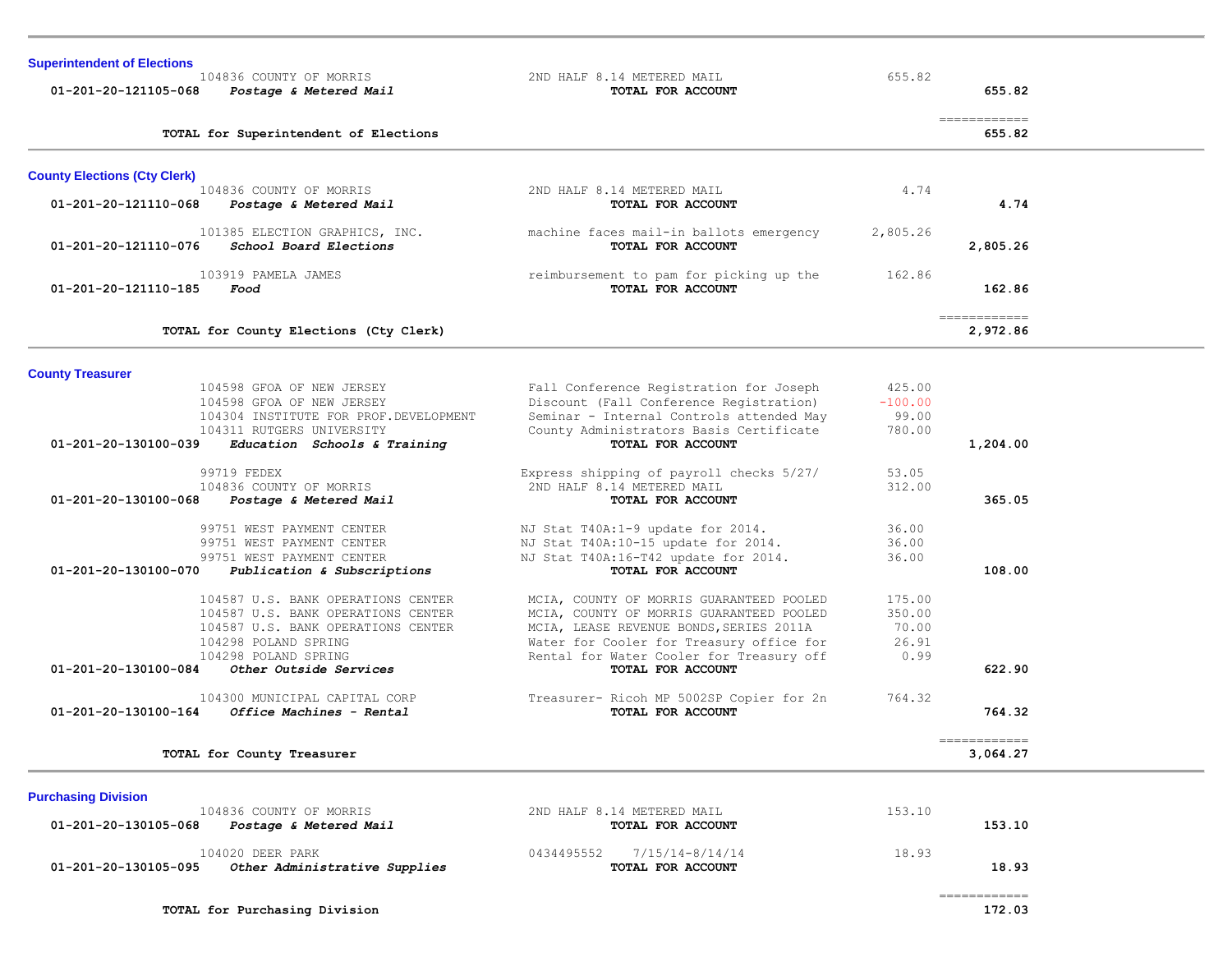| <b>Office Services</b>                                                       |                                                  |           |                                         |  |
|------------------------------------------------------------------------------|--------------------------------------------------|-----------|-----------------------------------------|--|
| 104299 DEER PARK                                                             | Water for Cooler for Treasury office for         | 17.94     |                                         |  |
| 104299 DEER PARK                                                             | Cooler Lease Fee for Treasury water for          | 0.99      |                                         |  |
| 01-201-20-130110-058<br>Office Supplies & Stationery                         | TOTAL FOR ACCOUNT                                |           | 18.93                                   |  |
| 104288 COUNTY COLLEGE OF MORRIS                                              | Printing for August 2014 according to Co         | 15,720.75 |                                         |  |
| 01-201-20-130110-069<br>Printing                                             | TOTAL FOR ACCOUNT                                |           | 15,720.75                               |  |
|                                                                              |                                                  |           | ============                            |  |
| TOTAL for Office Services                                                    |                                                  |           | 15,739.68                               |  |
| <b>Information Technology Div</b>                                            |                                                  |           |                                         |  |
| 103459 ALTERNATIVE MICROGRAPHICS INC<br>01-201-20-140100-054<br>Microfilming | Microfilming as per Invoice<br>TOTAL FOR ACCOUNT | 1,646.11  | 1,646.11                                |  |
| 104836 COUNTY OF MORRIS                                                      | 2ND HALF 8.14 METERED MAIL                       | 2.88      |                                         |  |
| Postage & Metered Mail<br>01-201-20-140100-068                               | TOTAL FOR ACCOUNT                                |           | 2.88                                    |  |
| TOTAL for Information Technology Div                                         |                                                  |           | ------------<br>1,648.99                |  |
|                                                                              |                                                  |           |                                         |  |
| <b>County Board of Taxation</b>                                              |                                                  |           |                                         |  |
| 104836 COUNTY OF MORRIS                                                      | 2ND HALF 8.14 METERED MAIL                       | 55.82     |                                         |  |
| 01-201-20-150100-068<br>Postage & Metered Mail                               | TOTAL FOR ACCOUNT                                |           | 55.82                                   |  |
| TOTAL for County Board of Taxation                                           |                                                  |           | -------------<br>55.82                  |  |
| <b>County Counsel</b>                                                        |                                                  |           |                                         |  |
| 99939 WEST PAYMENT CENTER                                                    | Discount plan charges: $5/5/14 - 6/4/14$         | 162.00    |                                         |  |
| 99939 WEST PAYMENT CENTER                                                    | Information charges: May, 2014                   | 544.07    |                                         |  |
| 01-201-20-155100-050<br>Law Books                                            | TOTAL FOR ACCOUNT                                |           | 706.07                                  |  |
| 103852 BELL, SHIVAS & FASOLO                                                 | Rochford v. MC                                   | 4,092.71  |                                         |  |
| 103850 MCMANIMON, SCOTLAND & BAUMANN LLC                                     | Sunlight Morris                                  | 714.00    |                                         |  |
| 103850 MCMANIMON, SCOTLAND & BAUMANN LLC                                     | County Solar                                     | 210.00    |                                         |  |
| 103850 MCMANIMON, SCOTLAND & BAUMANN LLC                                     | Solar I RFP                                      | 42.00     |                                         |  |
| 01-201-20-155100-051<br>Legal                                                | TOTAL FOR ACCOUNT                                |           | 5,058.71                                |  |
| 103947 STAPLES BUSINESS ADVANTAGE                                            | Order for expanding legal wallets                | 36.00     |                                         |  |
| 01-201-20-155100-058<br>Office Supplies & Stationery                         | TOTAL FOR ACCOUNT                                |           | 36.00                                   |  |
| 104836 COUNTY OF MORRIS                                                      | 2ND HALF 8.14 METERED MAIL                       | 12.17     |                                         |  |
| 01-201-20-155100-068<br>Postage & Metered Mail                               | TOTAL FOR ACCOUNT                                |           | 12.17                                   |  |
| TOTAL for County Counsel                                                     |                                                  |           | $=$ = = = = = = = = = = = =<br>5,812.95 |  |
|                                                                              |                                                  |           |                                         |  |
| <b>County Surrogate</b><br>104172 CHRISTOPHER P. LUONGO                      | NJICLE SEMINAR                                   | 200.00    |                                         |  |

|                      | TAITIS ANNIMIANTININ I. HAANAA    |  | NUILLUID UILIILINI      | 200.UU |        |
|----------------------|-----------------------------------|--|-------------------------|--------|--------|
| 01-201-20-160100-039 | Education Schools & Training      |  | TOTAL FOR ACCOUNT       |        | 200.00 |
|                      | 104170 STAPLES BUSINESS ADVANTAGE |  | HP LASERJET FEEDER TRAY | 129.69 |        |
|                      | 104170 STAPLES BUSINESS ADVANTAGE |  | SUPPLIES, $8/15/14$     | 726.63 |        |
|                      | 104170 STAPLES BUSINESS ADVANTAGE |  | SUPPLES, $8/13/14$      | 56.09  |        |
|                      | 104170 STAPLES BUSINESS ADVANTAGE |  | SUPPLIES, $6/27/14$     | 21.50  |        |
|                      | 104170 STAPLES BUSINESS ADVANTAGE |  | SUPPLIES, 7/31/14       | 431.51 |        |
|                      |                                   |  |                         |        |        |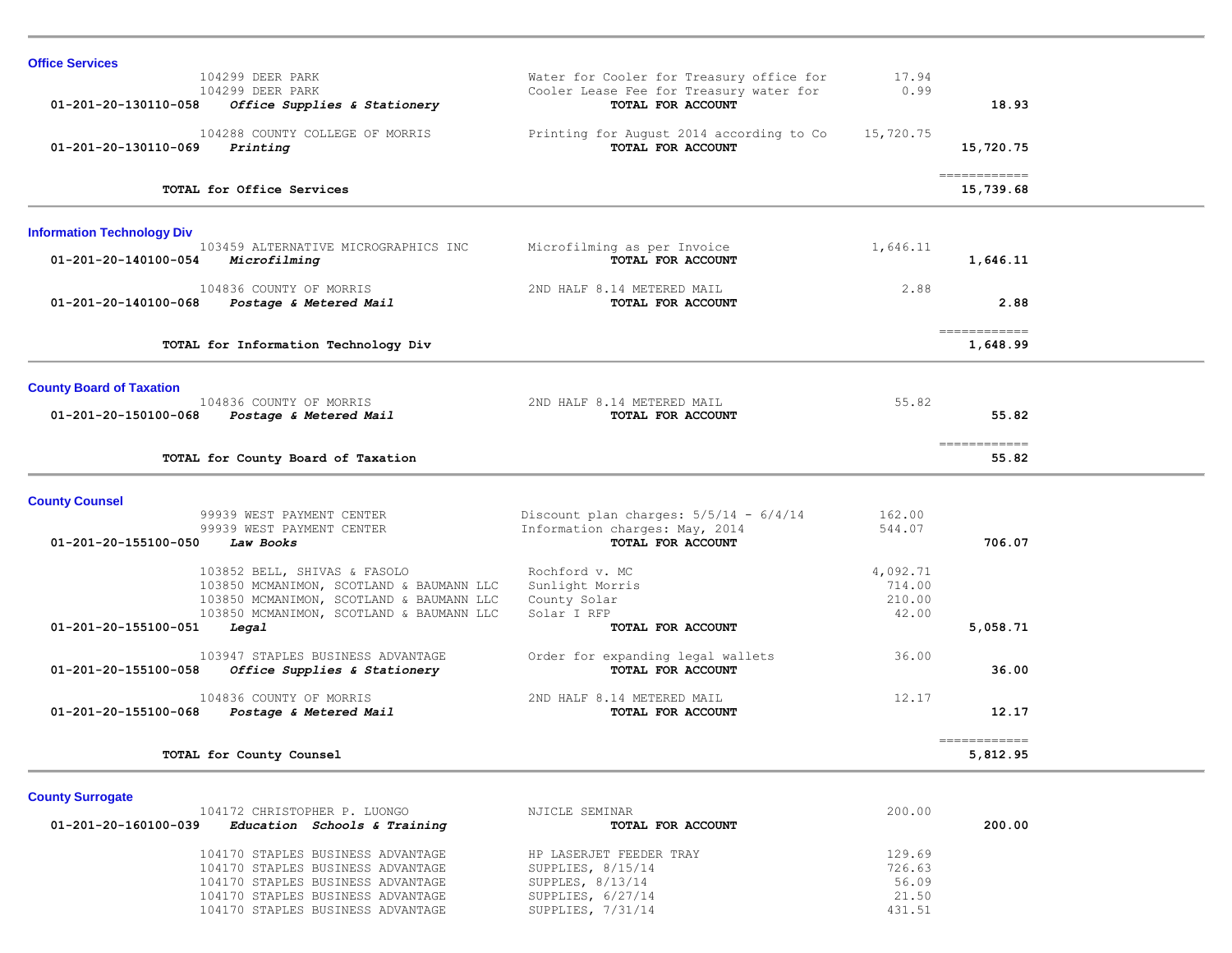| 104836 COUNTY OF MORRIS<br>01-201-20-180100-068<br>Postage & Metered Mail                                                                                                                                         | 2ND HALF 8.14 METERED MAIL<br>TOTAL FOR ACCOUNT                                                                                                                              | 129.94                                       | 129.94                   |
|-------------------------------------------------------------------------------------------------------------------------------------------------------------------------------------------------------------------|------------------------------------------------------------------------------------------------------------------------------------------------------------------------------|----------------------------------------------|--------------------------|
| 01-201-20-180100-039<br>Education Schools & Training                                                                                                                                                              | TOTAL FOR ACCOUNT                                                                                                                                                            |                                              | 220.00                   |
| <b>Planning Board</b><br>102879 NJAFM                                                                                                                                                                             | Registration for Jennifer McCulloch to a                                                                                                                                     | 220.00                                       |                          |
| TOTAL for Engineering                                                                                                                                                                                             |                                                                                                                                                                              |                                              | ============<br>2,004.51 |
| 101161 AT&T MOBILITY<br>01-201-20-165100-258<br>Equipment                                                                                                                                                         | Sim card for Surveying EquipmentBill Cyc<br>TOTAL FOR ACCOUNT                                                                                                                | 36.81                                        | 36.81                    |
| 101302 RESIDEX, LLC<br>101302 RESIDEX, LLC<br>104066 RESIDEX, LLC<br>Chemicals & Sprays<br>01-201-20-165100-225                                                                                                   | InTice 10 Perimeter Bait-Fine Granular 1<br>Freight Charge<br>InVite Fruit Fly Traps, Biomop Plus Bact<br>TOTAL FOR ACCOUNT                                                  | 33.36<br>14.95<br>158.73                     | 207.04                   |
| 103122 R.S. KNAPP CO. INC.<br>01-201-20-165100-164<br>Office Machines - Rental                                                                                                                                    | PW 300 Print EngineMonthly Base Chg Napp<br>TOTAL FOR ACCOUNT                                                                                                                | 357.07                                       | 357.07                   |
| 104836 COUNTY OF MORRIS<br>104836 COUNTY OF MORRIS<br>104836 COUNTY OF MORRIS<br>01-201-20-165100-068<br>Postage & Metered Mail                                                                                   | 2ND HALF 8.14 METERED MAIL<br>2ND HALF 8.14 METERED MAIL<br>2ND HALF 8.14 METERED MAIL<br>TOTAL FOR ACCOUNT                                                                  | 9.05<br>99.42<br>1.19                        | 109.66                   |
| 103592 W.B. MASON COMPANY INC<br>104103 PAPER MART INC<br>104186 W.B. MASON COMPANY INC<br>104186 W.B. MASON COMPANY INC<br>104186 W.B. MASON COMPANY INC<br>01-201-20-165100-058<br>Office Supplies & Stationery | Wallet, Exp., 15x10, RD<br>10 Cartons of 8 1/2 x 11 White Copy Pape<br>HEW C93685AN Ink Cartridges<br>HEW Ink Cartridge # 96<br>Yellow 8 1/2 x 11 paper<br>TOTAL FOR ACCOUNT | 173.25<br>264.80<br>214.00<br>154.15<br>8.25 | 1,293.93                 |

 104175 DAILY RECORD Acct #ASB-187835 Legal Notice published 63.16 103400 NJLM **N** NJ Municipalities Magazine renewal Octob 24.00<br> **Publication & Subscriptions NJ Municipalities Magazine renewal Octob** 24.00  **01-201-20-180100-070** *Publication & Subscriptions* **TOTAL FOR ACCOUNT 87.16**

> 103398 TRITEC OFFICE EQUIPMENT INC Type K Staples for Ricoh MPC5502 Copier 77.50 103398 TRITEC OFFICE EQUIPMENT INC Type T Staples for Ricoh MPC5503 Copier 51.95 103398 TRITEC OFFICE EQUIPMENT INC Shipping \*\*PLEASE ORDER\*\*\*\*Tax Exem 8.00

# **Engineering**

| 104170 STAPLES BUSINESS ADVANTAGE<br>01-201-20-160100-058<br>Office Supplies & Stationery | SUPPLIES, 8/8/14<br>TOTAL FOR ACCOUNT                                             | 269.85<br>1,635.27       |
|-------------------------------------------------------------------------------------------|-----------------------------------------------------------------------------------|--------------------------|
| 104836 COUNTY OF MORRIS<br>01-201-20-160100-068<br>Postage & Metered Mail                 | 2ND HALF 8.14 METERED MAIL<br>TOTAL FOR ACCOUNT                                   | 304.99<br>304.99         |
| 104438 CHRISTOPHER P. LUONGO<br>01-201-20-160100-082<br>Travel Expense                    | ROUND TRIP 34.52 MILES<br>TOTAL FOR ACCOUNT                                       | 12.08<br>12.08           |
| 97130 CHARLES COLLINS<br>104171 DEER PARK<br>104439 JOHN PECORARO                         | EXPENDABLE SUPPLIES FOR FUJITSU SCANNER<br>7/15-8/14/14, 0434552170<br>PETTY CASH | 70.59<br>21.92<br>74.86  |
| 01-201-20-160100-095<br>Other Administrative Supplies                                     | TOTAL FOR ACCOUNT                                                                 | 167.37                   |
| TOTAL for County Surrogate                                                                |                                                                                   | ============<br>2,319.71 |

Folders, Clips, keyboard with wrist cush

104065 DEER PARK 104065 DEER PARK 104065 DEER PARK 104065 DEER PARK 104074 W.B. MASON COMPANY INC 105 Office supplies: ink cartridges, pens, t 252.46 104074 W.B. MASON COMPANY INC 61 Office supplies: ink cartridges, pens, t 252.46<br>103592 W.B. MASON COMPANY INC Folders, Clips, keyboard with wrist cush 164.94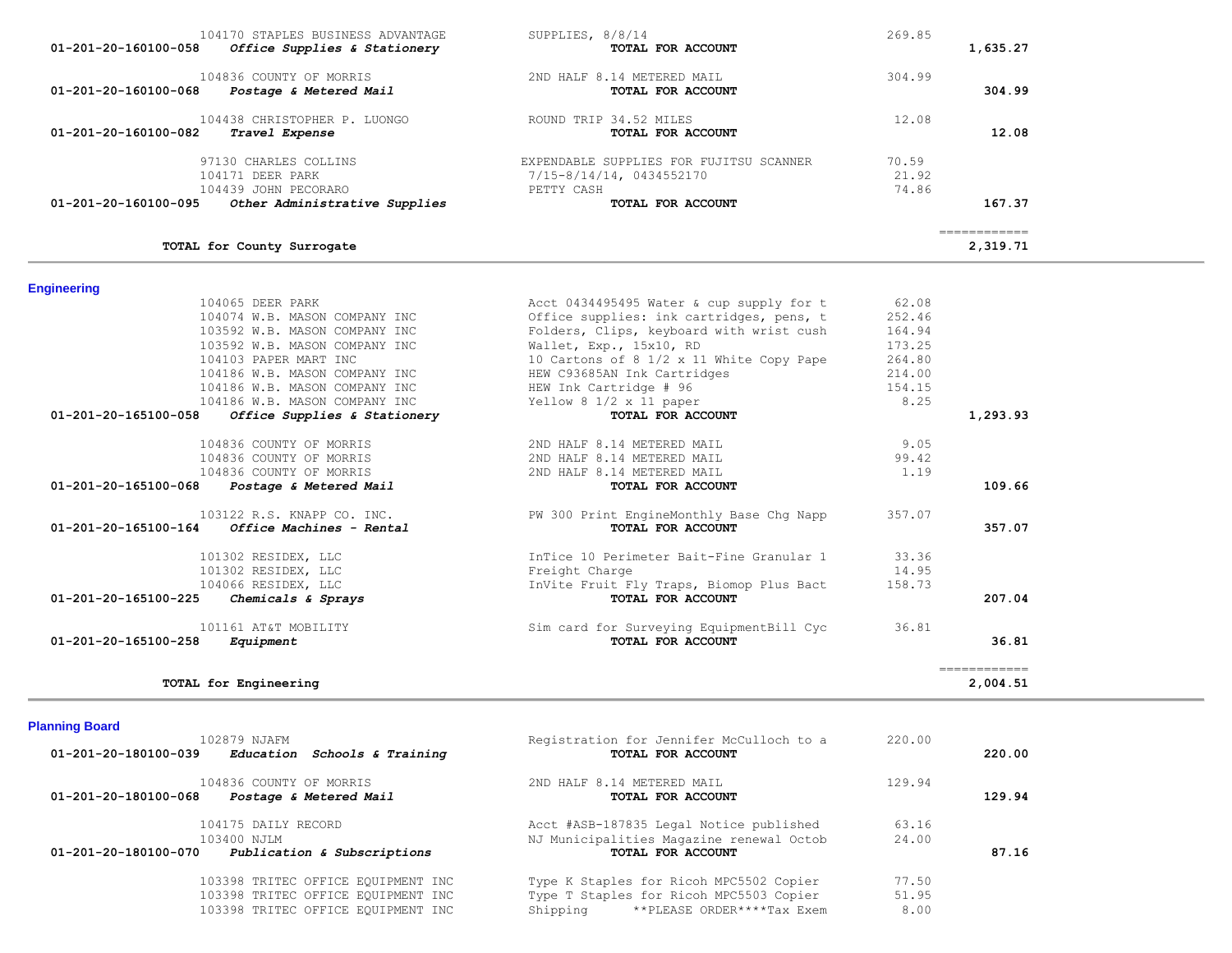| 01-201-20-180100-098 | Other Operating&Repair Supply | TOTAL FOR ACCOUNT | 137.45 |
|----------------------|-------------------------------|-------------------|--------|

**County Weights & Measures**

L&PS/WEIGHTS & MEASURES 226.35

============

**TOTAL for Planning Board 574.55**

| 104836 COUNTY OF MORRIS<br>01-201-22-201100-068<br>Postage & Metered Mail                                            | 2ND HALF 8.14 METERED MAIL<br>1.44<br>TOTAL FOR ACCOUNT                                                                                                               | 1.44                      |
|----------------------------------------------------------------------------------------------------------------------|-----------------------------------------------------------------------------------------------------------------------------------------------------------------------|---------------------------|
| 104611 AT&T<br>104609 VERIZON<br>104613 VERIZON<br>01-201-22-201100-146<br>Telephone                                 | CTY W&M 1001-102-9542 5/01/2014<br>21.60<br>233.10<br>CTY W&M 201 V-63-1789 999 12Y DATED 5/0<br>CTY W&M 201 V63-1789 999 12Y MAY 2014<br>210.46<br>TOTAL FOR ACCOUNT | 465.16                    |
| 103460 DIVITA BALANCE SERVICE CO LLC<br>103460 DIVITA BALANCE SERVICE CO LLC<br>103460 DIVITA BALANCE SERVICE CO LLC | AND NiCad BATTERY PACK FOR EK-12Ki- PART<br>995.00<br>$-150.00$<br>DISCOUNT<br>12.50<br>S&H                                                                           |                           |
| 01-201-22-201100-262<br>Machinery Repairs & Parts                                                                    | TOTAL FOR ACCOUNT                                                                                                                                                     | 857.50                    |
| TOTAL for County Weights & Measures                                                                                  |                                                                                                                                                                       | ============<br>2,069.56  |
| <b>Employee Group Insurance</b>                                                                                      |                                                                                                                                                                       |                           |
| 101686 ALFRED LAVERTY                                                                                                | Medicare B Reimbursement January 2014 th<br>629.40                                                                                                                    |                           |
| 101513 CLAUDIA BUDDY                                                                                                 | Medicare B Reimbursement January 2014 th<br>629.40                                                                                                                    |                           |
| 103054 ESTATE OF RUTH GIANNOTTA                                                                                      | Medicare B Reimbursement January 2014 th<br>524.50                                                                                                                    |                           |
| 102130 FRANK SORIANO                                                                                                 | Medicare B Reimbursement January 2014 th<br>629.40                                                                                                                    |                           |
| 102134 GAETANO SPINELLA                                                                                              | Medicare B Reimbursement January 2014 th<br>1,258.80                                                                                                                  |                           |
| 101496 GORDON BREEDING JR                                                                                            | Medicare B Reimbursement January 2014 th<br>629.40                                                                                                                    |                           |
| 102156 JUNE TAYLOR                                                                                                   | Medicare B Reimbursement January 2014 th<br>629.40                                                                                                                    |                           |
| 102064 J.C. SAFFOLD                                                                                                  | Medicare B Reimbursement January 2014 th<br>629.40                                                                                                                    |                           |
| 101892 LANCELOT EVANS                                                                                                | Medicare B Reimbursement January 2014 th<br>104.90                                                                                                                    |                           |
| 103214 MARY ANN HEMPHILL                                                                                             | Medicare B Reimbursement May 2014 throug<br>293.80                                                                                                                    |                           |
| 101480 PATRICIA BIZZARO                                                                                              | Medicare B Reimbursement January 2014 th<br>629.40                                                                                                                    |                           |
| 101904 KATHLEEN FIUMARA                                                                                              | Medicare B Reimbursement January 2014 th<br>629.40                                                                                                                    |                           |
| 104642 BROWN & BROWN METRO, INC.                                                                                     | Administrative and Consulting Services A<br>6, 250.00                                                                                                                 |                           |
| 101593 HAROLD NOONAN                                                                                                 | Medicare B Reimbursement January 2014 th<br>629.40                                                                                                                    |                           |
| 101911 CORPORATE CAFE LLC                                                                                            | Safety & Wellness Fair June 6, 2014<br>270.00                                                                                                                         |                           |
| 101778 PATRICIA HALLIGAN<br>01-201-23-220100-090<br>Employee Group Insurance Expenditures                            | Medicare B Reimbursement January 2014 th<br>629.40<br>TOTAL FOR ACCOUNT                                                                                               | 14,996.00                 |
| 91228 WALTER WALKER                                                                                                  | Medicare B July, 2013 to December, 2013<br>629.40                                                                                                                     |                           |
| 01-203-23-220100-090<br>(2013) Employee Group Insurance Expendit                                                     | TOTAL FOR ACCOUNT                                                                                                                                                     | 629.40                    |
| TOTAL for Employee Group Insurance                                                                                   |                                                                                                                                                                       | ============<br>15,625.40 |

 **01-201-22-201100-031** *Cellular Phones/Pagers* **TOTAL FOR ACCOUNT 226.35**

 **01-201-22-201100-058** *Office Supplies & Stationery* **TOTAL FOR ACCOUNT 519.11**

 103103 PATERSON PAPERS 10 CARTONS COPY PAPER 239.00 103859 STAPLES BUSINESS ADVANTAGE CUSTOMER# NYC 1054187 ASSORTED OFFICE SU 268.74 103859 STAPLES BUSINESS ADVANTAGE CUSTOMER# NYC 1054187 ASSORTED OFFICE SU 11.37

| <b>Office of Emergency Management</b> |  |  |  |
|---------------------------------------|--|--|--|
|---------------------------------------|--|--|--|

 103885 VERIZON WIRELESS Wireless Service - MCP 80.06 104585 VERIZON WIRELESS L&PS/ADMIN 114.03 103091 SOLAR TECHNOLOGY INC. Cell Service renewal for VMS Boards Cell 700.00  **01-201-25-252100-031** *Cellular Phones/Pagers* **TOTAL FOR ACCOUNT 894.09**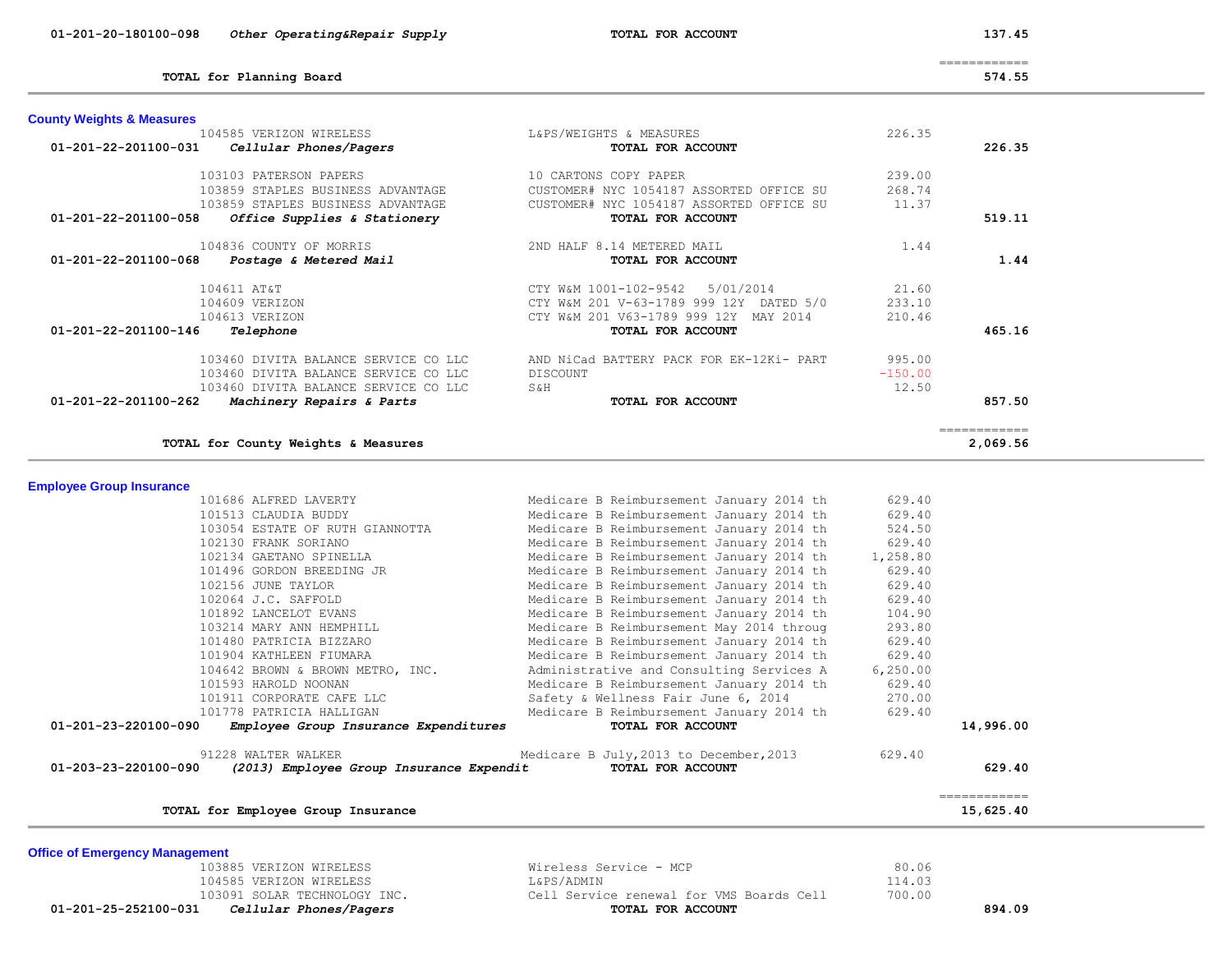| 104446 DIRECT TV INC                                 | DirecTV Business for EOC                 | 52.49    |                                                                                                                                                                                                                                                                                                                                                                                                                                                                                                       |
|------------------------------------------------------|------------------------------------------|----------|-------------------------------------------------------------------------------------------------------------------------------------------------------------------------------------------------------------------------------------------------------------------------------------------------------------------------------------------------------------------------------------------------------------------------------------------------------------------------------------------------------|
| 103950 JEFFREY PAUL                                  | EOC Expenses                             | 26.98    |                                                                                                                                                                                                                                                                                                                                                                                                                                                                                                       |
| 103518 GRAINGER                                      | Item 9LG16 Locker Bench                  | 359.64   |                                                                                                                                                                                                                                                                                                                                                                                                                                                                                                       |
| 103518 GRAINGER                                      | Item 9WDU9 Bench Pedestal                | 335.52   |                                                                                                                                                                                                                                                                                                                                                                                                                                                                                                       |
| 01-201-25-252100-059<br>Other General Expenses       | TOTAL FOR ACCOUNT                        |          | 774.63                                                                                                                                                                                                                                                                                                                                                                                                                                                                                                |
| 104836 COUNTY OF MORRIS                              | 2ND HALF 8.14 METERED MAIL               | 52.99    |                                                                                                                                                                                                                                                                                                                                                                                                                                                                                                       |
| 104836 COUNTY OF MORRIS                              | 2ND HALF 8.14 METERED MAIL               | 3.36     |                                                                                                                                                                                                                                                                                                                                                                                                                                                                                                       |
| Postage & Metered Mail<br>01-201-25-252100-068       | TOTAL FOR ACCOUNT                        |          | 56.35                                                                                                                                                                                                                                                                                                                                                                                                                                                                                                 |
| TOTAL for Office of Emergency Management             |                                          |          | $\begin{array}{cccccccccc} \multicolumn{2}{c}{} & \multicolumn{2}{c}{} & \multicolumn{2}{c}{} & \multicolumn{2}{c}{} & \multicolumn{2}{c}{} & \multicolumn{2}{c}{} & \multicolumn{2}{c}{} & \multicolumn{2}{c}{} & \multicolumn{2}{c}{} & \multicolumn{2}{c}{} & \multicolumn{2}{c}{} & \multicolumn{2}{c}{} & \multicolumn{2}{c}{} & \multicolumn{2}{c}{} & \multicolumn{2}{c}{} & \multicolumn{2}{c}{} & \multicolumn{2}{c}{} & \multicolumn{2}{c}{} & \multicolumn{2}{c}{} & \mult$<br>1,725.07    |
| <b>Communications Center</b>                         |                                          |          |                                                                                                                                                                                                                                                                                                                                                                                                                                                                                                       |
| 104836 COUNTY OF MORRIS                              | 2ND HALF 8.14 METERED MAIL               | 7.54     |                                                                                                                                                                                                                                                                                                                                                                                                                                                                                                       |
| 01-201-25-252105-068<br>Postage & Metered Mail       | TOTAL FOR ACCOUNT                        |          | 7.54                                                                                                                                                                                                                                                                                                                                                                                                                                                                                                  |
| 100248 R & J CONTROL, INC.                           | Quote M8535, 3/10/14, Repair exhaust sys | 1,153.50 |                                                                                                                                                                                                                                                                                                                                                                                                                                                                                                       |
| 01-201-25-252105-258<br>Equipment                    | TOTAL FOR ACCOUNT                        |          | 1,153.50                                                                                                                                                                                                                                                                                                                                                                                                                                                                                              |
| TOTAL for Communications Center                      |                                          |          | ============<br>1,161.04                                                                                                                                                                                                                                                                                                                                                                                                                                                                              |
|                                                      |                                          |          |                                                                                                                                                                                                                                                                                                                                                                                                                                                                                                       |
| <b>County Medical Examiner Office</b>                |                                          |          |                                                                                                                                                                                                                                                                                                                                                                                                                                                                                                       |
| 103971 MICHALSKI FUNERAL HOME                        | Case $14-14-0350$ , $8/21/14$            | 2,150.00 |                                                                                                                                                                                                                                                                                                                                                                                                                                                                                                       |
| 01-201-25-254100-030<br>Cartage                      | TOTAL FOR ACCOUNT                        |          | 2,150.00                                                                                                                                                                                                                                                                                                                                                                                                                                                                                              |
| 104231 DEER PARK                                     | AC#0434597878, 8/16/14                   | 19.53    |                                                                                                                                                                                                                                                                                                                                                                                                                                                                                                       |
| Office Supplies & Stationery<br>01-201-25-254100-058 | TOTAL FOR ACCOUNT                        |          | 19.53                                                                                                                                                                                                                                                                                                                                                                                                                                                                                                 |
| 104253 GIOVANNA ALVES                                | 2014-2nd Qtr Mileage                     | 44.45    |                                                                                                                                                                                                                                                                                                                                                                                                                                                                                                       |
| 104251 GARY HARRIS                                   | 2014-2nd Qtr Mileage                     | 32.90    |                                                                                                                                                                                                                                                                                                                                                                                                                                                                                                       |
| 103514 ILIFF-RUGGIERO FUNERAL HOME INC.              | July 2014 Livery, 10 cases               | 3,000.00 |                                                                                                                                                                                                                                                                                                                                                                                                                                                                                                       |
| 104252 ROBERT ALVES                                  | 2014-2nd Qtr Mileage                     | 30.80    |                                                                                                                                                                                                                                                                                                                                                                                                                                                                                                       |
| 01-201-25-254100-059<br>Other General Expenses       | TOTAL FOR ACCOUNT                        |          | 3,108.15                                                                                                                                                                                                                                                                                                                                                                                                                                                                                              |
| 104836 COUNTY OF MORRIS                              | 2ND HALF 8.14 METERED MAIL               | 13.46    |                                                                                                                                                                                                                                                                                                                                                                                                                                                                                                       |
| 01-201-25-254100-068 Postage & Metered Mail          | TOTAL FOR ACCOUNT                        |          | 13.46                                                                                                                                                                                                                                                                                                                                                                                                                                                                                                 |
| 103867 NMS LABS                                      | 7/14 Morris Toxicology                   | 3,680.00 |                                                                                                                                                                                                                                                                                                                                                                                                                                                                                                       |
| 103867 NMS LABS                                      | 7/14 Sussex Toxicology                   | 2,457.00 |                                                                                                                                                                                                                                                                                                                                                                                                                                                                                                       |
| 103867 NMS LABS                                      | 7/14 Warren Toxicology                   | 1,761.00 |                                                                                                                                                                                                                                                                                                                                                                                                                                                                                                       |
| 01-201-25-254100-084<br>Other Outside Services       | TOTAL FOR ACCOUNT                        |          | 7,898.00                                                                                                                                                                                                                                                                                                                                                                                                                                                                                              |
| 103351 V.E. RALPH & SON INC.                         | 4 Reeves Stretchers per Quote 52954      | 956.00   |                                                                                                                                                                                                                                                                                                                                                                                                                                                                                                       |
| 01-201-25-254100-203<br>X-Ray & Medical Supplies     | TOTAL FOR ACCOUNT                        |          | 956.00                                                                                                                                                                                                                                                                                                                                                                                                                                                                                                |
| TOTAL for County Medical Examiner Office             |                                          |          | $\begin{array}{cccccccccc} \multicolumn{2}{c}{} & \multicolumn{2}{c}{} & \multicolumn{2}{c}{} & \multicolumn{2}{c}{} & \multicolumn{2}{c}{} & \multicolumn{2}{c}{} & \multicolumn{2}{c}{} & \multicolumn{2}{c}{} & \multicolumn{2}{c}{} & \multicolumn{2}{c}{} & \multicolumn{2}{c}{} & \multicolumn{2}{c}{} & \multicolumn{2}{c}{} & \multicolumn{2}{c}{} & \multicolumn{2}{c}{} & \multicolumn{2}{c}{} & \multicolumn{2}{c}{} & \multicolumn{2}{c}{} & \multicolumn{2}{c}{} & \mult$<br>14, 145. 14 |
| <b>County Sheriff's Department</b>                   |                                          |          |                                                                                                                                                                                                                                                                                                                                                                                                                                                                                                       |
| 102711 U-LINE SHIPPING SUPPLY                        | 24x32" Export Pallet Item#H-2681, PRICIN | 340.00   |                                                                                                                                                                                                                                                                                                                                                                                                                                                                                                       |
| 102711 U-LINE SHIPPING SUPPLY                        | Shipping & Handling                      | 61.70    |                                                                                                                                                                                                                                                                                                                                                                                                                                                                                                       |

| 01-201-25-270100-047 | Identification Equip&Supplies     | TOTAL FOR ACCOUNT                        |          | 401.70 |
|----------------------|-----------------------------------|------------------------------------------|----------|--------|
|                      | 103104 CASTLE PRINTING            | Susan Hunter & Philip DiGavero, Acct#223 | 80.00    |        |
|                      | 104168 STAPLES BUSINESS ADVANTAGE | Paper - K.Rogers/CIS, Inv dtd 7/8/14     | 77.84    |        |
|                      | 104168 STAPLES BUSINESS ADVANTAGE | Credit - K.Rogers/CIS, Inv dtd 7/31/14   | $-77.84$ |        |
|                      | 104168 STAPLES BUSINESS ADVANTAGE | Paper & Binders - K.Rogers/CIS, Ind dtd  | 98.63    |        |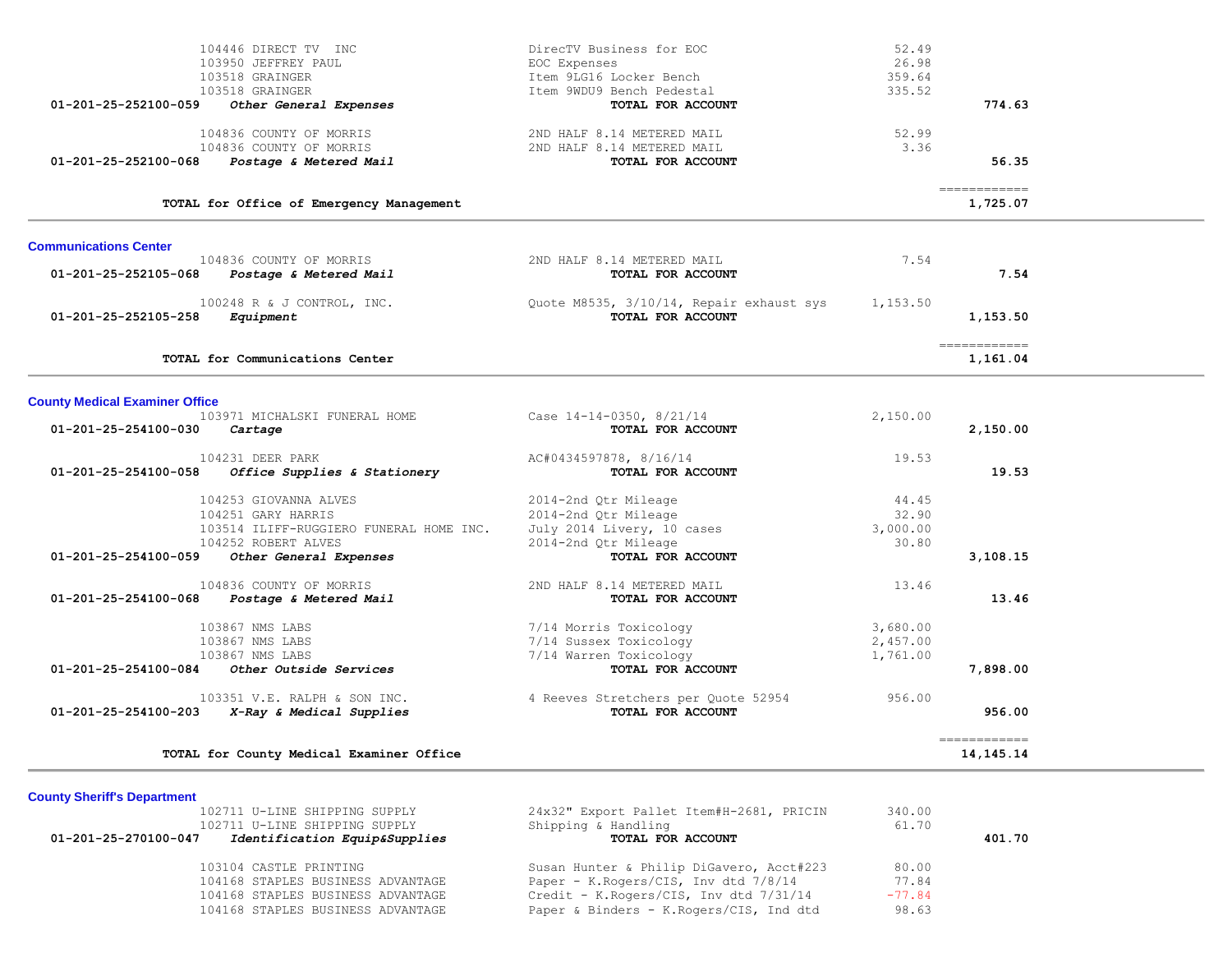|                      | 104168 STAPLES BUSINESS ADVANTAGE                                              | Supplies - D.Bonfanti, Inv dtd 8/2/14                                                   | 178.97           |          |
|----------------------|--------------------------------------------------------------------------------|-----------------------------------------------------------------------------------------|------------------|----------|
| 01-201-25-270100-058 | Office Supplies & Stationery                                                   | TOTAL FOR ACCOUNT                                                                       |                  | 357.60   |
|                      | 103225 STAPLES BUSINESS ADVANTAGE                                              | DVDs (100ct), Order#7118493707-04, Inv d                                                | 24.29            |          |
|                      | 103225 STAPLES BUSINESS ADVANTAGE                                              | CREDIT - NEVER RECEIVED DVDs for Ed Schu                                                | $-24.29$         |          |
|                      | 103225 STAPLES BUSINESS ADVANTAGE                                              | Reordered DVDs (100ct) for Ed Schultz, O                                                | 29.29            |          |
|                      | 103225 STAPLES BUSINESS ADVANTAGE                                              | CREDIT - for minimum order charge, Order                                                | $-5.00$          |          |
|                      | 103225 STAPLES BUSINESS ADVANTAGE                                              | Nat'l ERGO Keybd 4000, Order#7120160414-                                                | 42.74            |          |
|                      | 103894 RIOS' ENGRAVING                                                         | (3)-Bronze Tablets: E. Crooker/Chief/P.                                                 | 449.00           |          |
| 01-201-25-270100-059 | Other General Expenses                                                         | TOTAL FOR ACCOUNT                                                                       |                  | 516.03   |
|                      | 103239 STAPLES BUSINESS ADVANTAGE                                              | HP Toner, Saida/Warrants, Order#71194842                                                | 218.08           |          |
|                      | 103239 STAPLES BUSINESS ADVANTAGE                                              | Office Supplies for Protective Services,                                                | 32.97            |          |
|                      | 103239 STAPLES BUSINESS ADVANTAGE                                              | Office Supplies for PS, SOS & Admin/K. L                                                | 370.20           |          |
|                      | 104169 STAPLES BUSINESS ADVANTAGE                                              | Supplies - K.Rogers/CIS, Inv dtd 7/31/14                                                | 779.86           |          |
|                      | 104169 STAPLES BUSINESS ADVANTAGE                                              | Supplies - K.Rogers/CIS, Inv dtd 7/31/14                                                | 415.87           |          |
|                      | 104169 STAPLES BUSINESS ADVANTAGE                                              | Labels - Item#192007 D.Blank/Legal, Inv                                                 | 83.93            |          |
|                      | 104169 STAPLES BUSINESS ADVANTAGE                                              | Labels - Item#191840 D.Blank/Legal, Inv                                                 | 83.93            |          |
|                      | 104169 STAPLES BUSINESS ADVANTAGE                                              | Labels - Item#191632 D.Blank/Legal, Inv                                                 | 83.93            |          |
| 01-201-25-270100-064 | Photographic Suppies                                                           | TOTAL FOR ACCOUNT                                                                       |                  | 2,068.77 |
|                      | 104836 COUNTY OF MORRIS                                                        | 2ND HALF 8.14 METERED MAIL                                                              | 493.09           |          |
| 01-201-25-270100-068 | Postage & Metered Mail                                                         | TOTAL FOR ACCOUNT                                                                       |                  | 493.09   |
|                      | 104167 STAPLES BUSINESS ADVANTAGE                                              | Speakers -Admin/K. Lehman, Inv dtd 7/16/                                                | 21.99            |          |
|                      | 104167 STAPLES BUSINESS ADVANTAGE                                              | Office Supplies - Admin/K.Lehman, Inv dt                                                | 290.18           |          |
|                      | 104167 STAPLES BUSINESS ADVANTAGE                                              | Office Supplies - LegalServ/D. Blank, In                                                | 215.72           |          |
| 01-201-25-270100-095 | Other Administrative Supplies                                                  | TOTAL FOR ACCOUNT                                                                       |                  | 527.89   |
|                      | 98478 NATIONAL COMMUNICATIONS                                                  | Domain name Registration (5- YEAR RENEWA                                                | 99.95            |          |
| 01-201-25-270100-161 | Communications Equipment                                                       | TOTAL FOR ACCOUNT                                                                       |                  | 99.95    |
|                      |                                                                                |                                                                                         |                  |          |
|                      |                                                                                |                                                                                         |                  |          |
|                      | 103898 MUNICIPAL CAPITAL CORP                                                  | (9) Ricoh copiers - July/Aug/Sept "2014"                                                | 5,333.65         |          |
| 01-201-25-270100-164 | Office Machines - Rental                                                       | TOTAL FOR ACCOUNT                                                                       |                  | 5,333.65 |
|                      | 103205 UNIVERSAL UNIFORM SALES CO INC                                          | M.Englert (Polo Shirts), Inv dtd 6/16/14                                                | 110.00           |          |
|                      | 103205 UNIVERSAL UNIFORM SALES CO INC                                          | S.Hunter - (Tact Jacket), Inv dtd $6/24/1$                                              | 264.99           |          |
|                      | 103205 UNIVERSAL UNIFORM SALES CO INC                                          | R.Gupko - (Outerwear/polo shirts, shirts                                                | 799.00           |          |
|                      | 103205 UNIVERSAL UNIFORM SALES CO INC                                          | N.Leo - (Jacket/Police equipment/polo sh                                                | 854.00           |          |
|                      | 103205 UNIVERSAL UNIFORM SALES CO INC                                          | B.Dunn - (outerwear/police equipment/shi                                                | 634.00           |          |
|                      | 103205 UNIVERSAL UNIFORM SALES CO INC                                          | T.Medwin - (Police Equipment/polo shirt/                                                | 854.00           |          |
|                      | 103205 UNIVERSAL UNIFORM SALES CO INC<br>103205 UNIVERSAL UNIFORM SALES CO INC | S.Hunter - (underwear/polo shirt/tact po<br>S.Santucci - (Outerwear/Jacket/polo shir    | 106.90<br>333.94 |          |
|                      | 103205 UNIVERSAL UNIFORM SALES CO INC                                          | E.Hanna - (Outerwear), Inv dtd $7/9/14$ , P                                             | 59.00            |          |
|                      | 103205 UNIVERSAL UNIFORM SALES CO INC                                          | P.Mangiafridda (Polo shirts), Inv dtd 6/                                                | 110.00           |          |
|                      | 103111 UNIVERSAL UNIFORM SALES CO INC                                          | G.Marinelli - (Oxfords), Inv dtd 5/21/14                                                | 99.00            |          |
|                      | 103111 UNIVERSAL UNIFORM SALES CO INC                                          | P.DiGavero - (shirts/emblems), Inv dtd 5                                                | 264.00           |          |
|                      | 103111 UNIVERSAL UNIFORM SALES CO INC                                          | J.Rospond - (Emblems), Inv dtd $5/29/14$ ,                                              | 18.00            |          |
|                      | 103111 UNIVERSAL UNIFORM SALES CO INC                                          | J.Rae - (Belt/shirts), Inv dtd $6/19/14$ ,                                              | 315.00           |          |
|                      | 103111 UNIVERSAL UNIFORM SALES CO INC                                          | M.Carbone - (shirts), Inv dtd $6/3/14$ , PO                                             | 180.00           |          |
|                      | 103111 UNIVERSAL UNIFORM SALES CO INC<br>103111 UNIVERSAL UNIFORM SALES CO INC | M.Vanarelli - (trousers), Inv dtd 6/19/1<br>E. Crooker - (shirts/pants), Inv dtd $7/9/$ | 177.00           |          |
|                      | 103111 UNIVERSAL UNIFORM SALES CO INC                                          | P.Mangiafridda - (belt/shirts), Inv dtd                                                 | 325.00<br>210.00 |          |
|                      | 103111 UNIVERSAL UNIFORM SALES CO INC                                          | W.Stitt - (belt/leather access), Inv dtd                                                | 245.00           |          |
|                      | 103111 UNIVERSAL UNIFORM SALES CO INC                                          | T. Reilly - (leather access), Inv dtd 7/9                                               | 145.00           |          |
|                      | 103111 UNIVERSAL UNIFORM SALES CO INC                                          | L.Flynn - (Emblems), Inv dtd 6/6/14, POS                                                | 54.00            |          |
|                      | 103112 UNIVERSAL UNIFORM SALES CO INC                                          | J.Rae - (Emblems), Inv dtd $6/6/14$ , POS#1                                             | 42.00            |          |
|                      | 103112 UNIVERSAL UNIFORM SALES CO INC                                          | N.Leo - (Emblems), Inv dtd $6/10/14$ , POS#                                             | 48.00            |          |
|                      | 103112 UNIVERSAL UNIFORM SALES CO INC                                          | J.Soulias - (Outerwear/shirts/trousers/p                                                | 643.99           |          |
|                      | 103112 UNIVERSAL UNIFORM SALES CO INC                                          | B.Bernard - (alterations), Inv dtd $6/11/$                                              | 96.00            |          |
|                      | 103112 UNIVERSAL UNIFORM SALES CO INC<br>103112 UNIVERSAL UNIFORM SALES CO INC | L.Siemansma - (S/S MCSO/Grey), Inv dtd 6<br>J.Rae - (Emblems), Inv dtd $6/16/14$ , POS# | 234.00<br>10.00  |          |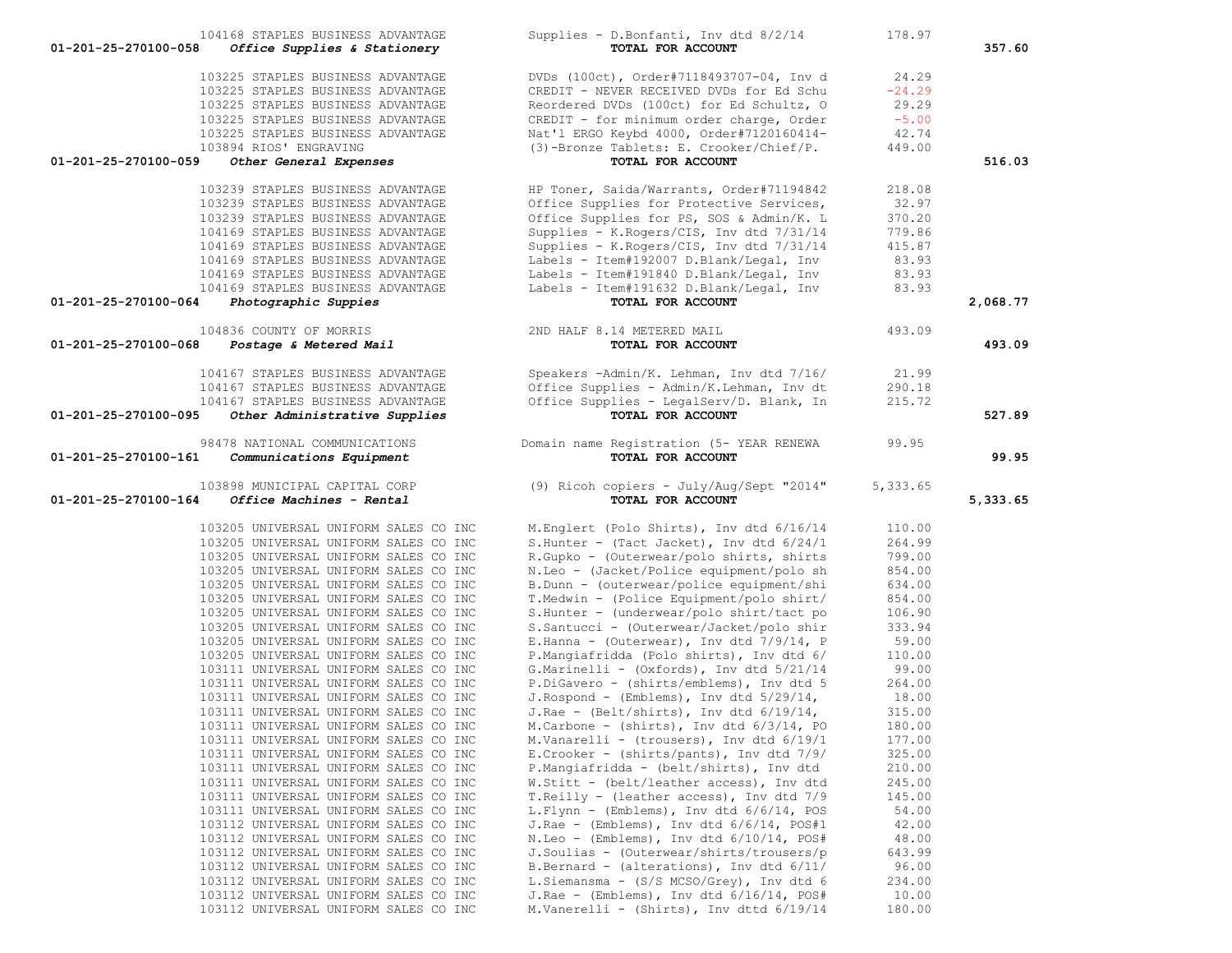| 103112 UNIVERSAL UNIFORM SALES CO INC<br>103112 UNIVERSAL UNIFORM SALES CO INC<br>103112 UNIVERSAL UNIFORM SALES CO INC<br>103112 UNIVERSAL UNIFORM SALES CO INC | H.Ryan - (Polo Shirts), Inv dtd 7/9/14<br>J.Rae - (Police Equipment), Inv dtd 7/9/<br>D.Kenny - (Boots), Inv dtd 6/20/14, POS#<br>P.Mangiafridda - (Police Equipment), Inv | 165.00<br>86.00<br>105.00<br>86.00 |                            |
|------------------------------------------------------------------------------------------------------------------------------------------------------------------|----------------------------------------------------------------------------------------------------------------------------------------------------------------------------|------------------------------------|----------------------------|
| 01-201-25-270100-202<br>Uniform And Accessories                                                                                                                  | TOTAL FOR ACCOUNT                                                                                                                                                          |                                    | 7,853.82                   |
| 103109 MIRION TECHNOLOGIES (GDS) INC<br>01-201-25-270100-203<br>X-Ray & Medical Supplies                                                                         | 11512S TLD Badge: (39) MCSO#10113DPT &<br>TOTAL FOR ACCOUNT                                                                                                                | 540.90                             | 540.90                     |
| 103899 COMMUNICATIONS SERVICE<br>01-201-25-270100-258<br>Equipment                                                                                               | Service Lights/Siren, Inv dtd 8/7/14<br>TOTAL FOR ACCOUNT                                                                                                                  | 95.00                              | 95.00                      |
| 103110 COMMUNICATIONS SERVICE<br>01-201-25-270100-262<br>Machinery Repairs & Parts                                                                               | Replaced shorted wiring under floor mats<br>TOTAL FOR ACCOUNT                                                                                                              | 500.96                             | 500.96                     |
| 103215 UNIVERSAL UNIFORM SALES CO INC                                                                                                                            | T.Somerville (Pants/Headwear/Boots & Acc                                                                                                                                   | 510.00                             |                            |
| 103215 UNIVERSAL UNIFORM SALES CO INC                                                                                                                            | M.Carbone (Pants/Headwear/Boots & Access                                                                                                                                   | 505.00                             |                            |
| 103215 UNIVERSAL UNIFORM SALES CO INC                                                                                                                            | B.Bernard (Pants/Headwear/Boots & Access                                                                                                                                   | 515.00                             |                            |
| 103215 UNIVERSAL UNIFORM SALES CO INC<br>103215 UNIVERSAL UNIFORM SALES CO INC                                                                                   | J.Longo (Pants/Headwear/Outerwear/Boots)                                                                                                                                   | 800.95<br>714.65                   |                            |
| 103215 UNIVERSAL UNIFORM SALES CO INC                                                                                                                            | Z.Oren (Pants/Shirts/Outerwear/Loop Flap<br>A.Kelly (Shirts/Loop Flaps & Accessories                                                                                       | 540.75                             |                            |
| 103215 UNIVERSAL UNIFORM SALES CO INC                                                                                                                            | S.Hunter (Jacket/Shirts/Boots/Alteration                                                                                                                                   | 229.89                             |                            |
| 103215 UNIVERSAL UNIFORM SALES CO INC                                                                                                                            | S.Santucci (Outerwear/Jacket/Shirts), In                                                                                                                                   | 71.90                              |                            |
| 103215 UNIVERSAL UNIFORM SALES CO INC                                                                                                                            | R.Rockfors (Oxfords/Outerwear/Jacket/shi                                                                                                                                   | 179.00                             |                            |
| 103215 UNIVERSAL UNIFORM SALES CO INC                                                                                                                            | R.Gupko (Boots), Inv dtd 12/10/13                                                                                                                                          | 110.00                             |                            |
| 103215 UNIVERSAL UNIFORM SALES CO INC                                                                                                                            | B.Dunn (Boots/Loop Flaps), Inv dtd 12/10                                                                                                                                   | 260.00                             |                            |
| 103215 UNIVERSAL UNIFORM SALES CO INC                                                                                                                            | S.Post (Boots/Loop Flaps), Inv dtd 12/10                                                                                                                                   | 260.00                             |                            |
| 103215 UNIVERSAL UNIFORM SALES CO INC<br>(2013) Uniform And Accessories<br>01-203-25-270100-202                                                                  | K.Naur (Shirts/Accessories), Inv dtd 11/<br>TOTAL FOR ACCOUNT                                                                                                              | 622.70                             | 5,319.84                   |
|                                                                                                                                                                  |                                                                                                                                                                            |                                    |                            |
| TOTAL for County Sheriff's Department                                                                                                                            |                                                                                                                                                                            |                                    | =============<br>24,109.20 |
|                                                                                                                                                                  |                                                                                                                                                                            |                                    |                            |
|                                                                                                                                                                  |                                                                                                                                                                            |                                    |                            |
| <b>County Prosecutor's Office</b>                                                                                                                                |                                                                                                                                                                            |                                    |                            |
| 103309 JUNE WITTY<br>103309 JUNE WITTY                                                                                                                           | Reg On Call Supplemental Pay - June & Ju                                                                                                                                   | 75.15<br>100.00                    |                            |
| 01-201-25-275100-016<br>Outside Salaries & Wages                                                                                                                 | Supplemental Case Pay: 140710MRMM20 & 1<br>TOTAL FOR ACCOUNT                                                                                                               |                                    | 175.15                     |
| 102530 NJ STATE BAR ASSOCIATION                                                                                                                                  | First Assistant Prosecutor Thomas A. Zel                                                                                                                                   | 215.00                             |                            |
| 01-201-25-275100-023<br>Associations and Memberships                                                                                                             | TOTAL FOR ACCOUNT                                                                                                                                                          |                                    | 215.00                     |
| 102957 VERIZON WIRELESS                                                                                                                                          |                                                                                                                                                                            | 840.70                             |                            |
| 102953 VERIZON WIRELESS                                                                                                                                          | Account #982471570-00001 (6/13-7/12/14)<br>Account #882249917-00001 ** PLEASE REMOVE                                                                                       | 59.37                              |                            |
| 01-201-25-275100-031<br>Cellular Phones/Pagers                                                                                                                   | TOTAL FOR ACCOUNT                                                                                                                                                          |                                    | 900.07                     |
|                                                                                                                                                                  |                                                                                                                                                                            |                                    |                            |
| 101405 J & J ENTERPRISES                                                                                                                                         | Under The Influence Course-6/6/14 Detect                                                                                                                                   | 50.00                              |                            |
| 101375 SOMERSET COUNTY POLICE<br>94375 NORTHEAST WISCONSIN                                                                                                       | Crisis Negotiation Seminar-5/6/14** Atte<br>Taser Instructor Re-Certification- Det.                                                                                        | 350.00<br>175.00                   |                            |
| 01-201-25-275100-039 Education Schools & Training                                                                                                                | TOTAL FOR ACCOUNT                                                                                                                                                          |                                    | 575.00                     |
|                                                                                                                                                                  |                                                                                                                                                                            |                                    |                            |
| 102951 GANN LAW BOOKS<br>102951 GANN LAW BOOKS                                                                                                                   | 2014-15 Edition NJ Arrest, Search & Seiz<br>Shipping                                                                                                                       | 555.00<br>12.00                    |                            |
| 101404 WEST PAYMENT CENTER                                                                                                                                       | Westlaw online charges for June-2014 La                                                                                                                                    | 1,346.73                           |                            |
| 101404 WEST PAYMENT CENTER                                                                                                                                       | Westlaw online charges-June 2014 Appella                                                                                                                                   | 1,734.42                           |                            |
| 01-201-25-275100-050<br>Law Books                                                                                                                                | TOTAL FOR ACCOUNT                                                                                                                                                          |                                    | 3,648.15                   |
|                                                                                                                                                                  |                                                                                                                                                                            | 99.40                              |                            |
| 102532 MINUTEMAN PRESS<br>102949 PAPER MART INC                                                                                                                  | Job 38602- Business Cards for Prosecutor<br>9x12 Brown Kraft                                                                                                               | 369.50                             |                            |
| 102949 PAPER MART INC                                                                                                                                            | $6$ $1/2x9$ $1/2$ Brown Kraft                                                                                                                                              | 358.00                             |                            |
| 103349 STAPLES BUSINESS ADVANTAGE                                                                                                                                | Account NYC 1054187 -Recorder (Sqt. Murz                                                                                                                                   | 49.79                              |                            |
| 103349 STAPLES BUSINESS ADVANTAGE<br>102952 STAPLES BUSINESS ADVANTAGE                                                                                           | Vision Elite Pens<br>Account #NYC1054187 -Folders, Wall Files                                                                                                              | 81.60<br>165.69                    |                            |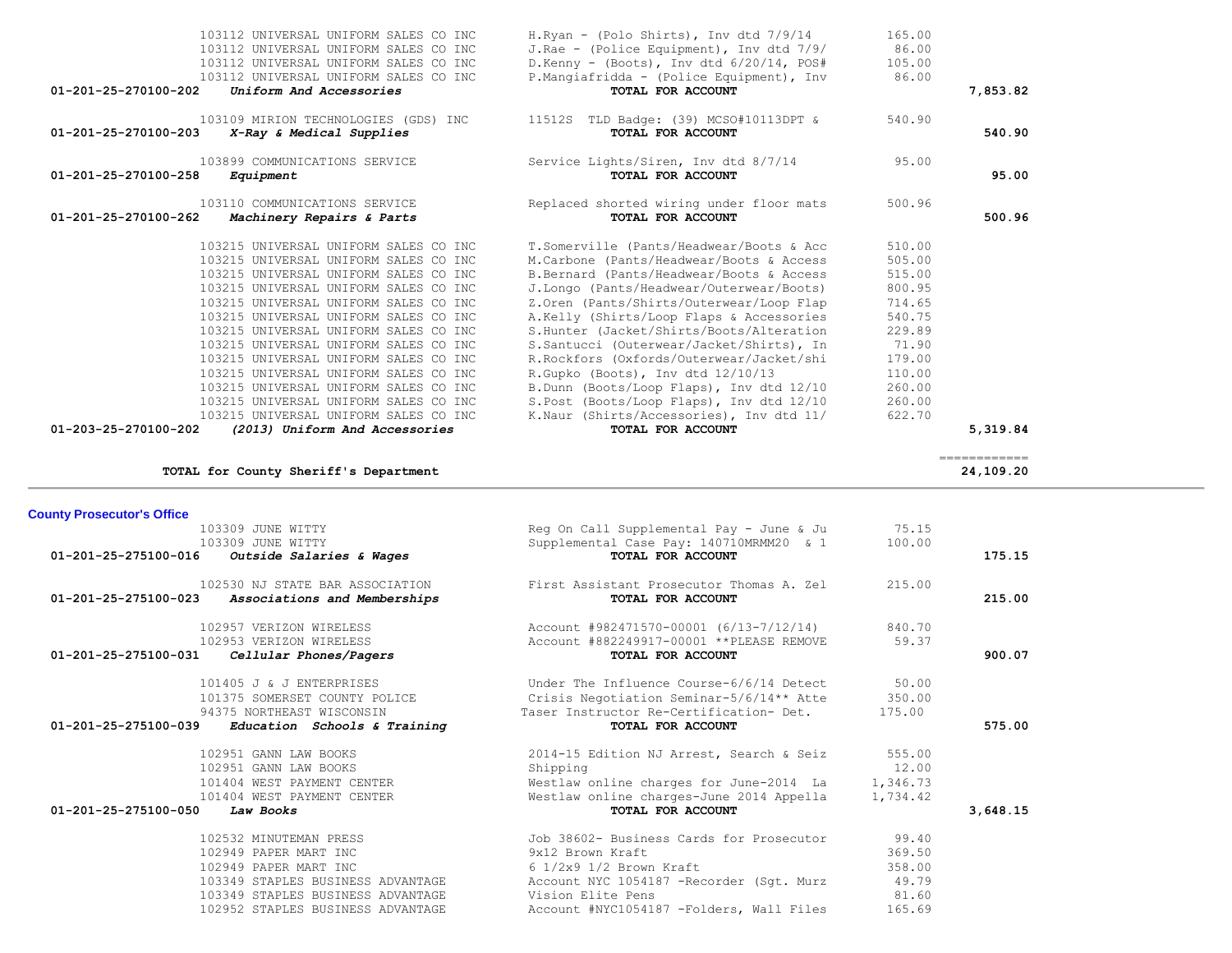| 102952 STAPLES BUSINESS ADVANTAGE                                      | Gloss Photo Paper                                                                          | 20.35     |           |
|------------------------------------------------------------------------|--------------------------------------------------------------------------------------------|-----------|-----------|
| 102952 STAPLES BUSINESS ADVANTAGE                                      | Misc.Office Supplies                                                                       | 258.49    |           |
| 102952 STAPLES BUSINESS ADVANTAGE                                      | Correctable Ribbon                                                                         | 5.03      |           |
| 102952 STAPLES BUSINESS ADVANTAGE                                      | Misc. Office Supplies                                                                      | 253.99    |           |
| 102952 STAPLES BUSINESS ADVANTAGE                                      | Stickies                                                                                   | 13.23     |           |
| 102952 STAPLES BUSINESS ADVANTAGE                                      | Sony ICD-Det.S.Murzenski                                                                   | 49.79     |           |
| 01-201-25-275100-058<br>Office Supplies & Stationery                   | TOTAL FOR ACCOUNT                                                                          |           | 1,724.86  |
|                                                                        |                                                                                            |           |           |
| 100959 FEDEX                                                           | Account #1051-0576-2 $(6/20 \& 6/24/14)$                                                   | 66.89     |           |
| 102510 FEDEX                                                           | Account #1051-0576-2 (7/12-7/17/14)                                                        | 154.39    |           |
| 102529 FEDEX                                                           | Account #1051-0576-2 (7/7-7/10/14)                                                         | 118.73    |           |
| 102983 FEDEX                                                           | Account #1051-0576-2 (7/23/14)                                                             | 24.96     |           |
| 103297 FEDEX                                                           | Account #1051-0576-2 (7/31/14)                                                             | 58.63     |           |
| 104836 COUNTY OF MORRIS<br>01-201-25-275100-068 Postage & Metered Mail | 2ND HALF 8.14 METERED MAIL<br>TOTAL FOR ACCOUNT                                            | 1,184.42  | 1,608.02  |
|                                                                        |                                                                                            |           |           |
|                                                                        | 103350 COMMUNICATIONS SERVICE Remove radio, Siren & light equipment fr                     | 300.00    |           |
| 01-201-25-275100-072<br>Radio Repairs                                  | TOTAL FOR ACCOUNT                                                                          |           | 300.00    |
|                                                                        |                                                                                            |           |           |
| 01-201-25-275100-078<br><i>Software Maintenance</i>                    | 102528 SHI INTERNATIONAL CORP Maintenance Software for Infoshare Case<br>TOTAL FOR ACCOUNT | 46,666.65 | 46,666.65 |
|                                                                        |                                                                                            |           |           |
|                                                                        | 103992 M.C. PROSECUTOR'S EMERGENT Prosecutor's Confidential Revolving Fund 3,355.38        |           |           |
| Special Projects<br>01-201-25-275100-079                               | TOTAL FOR ACCOUNT                                                                          |           | 3,355.38  |
|                                                                        |                                                                                            |           |           |
| 102950 A.R.T. AGENCY, INC                                              | July 17, 2014 Grand Jury Transcripts @.6                                                   | 597.30    |           |
| 01-201-25-275100-081<br>Transcripts                                    | TOTAL FOR ACCOUNT                                                                          |           | 597.30    |
| 103989 PAULA JORDAO                                                    | 3-Round Trips to Trenton -Municipal Pros                                                   | 170.55    |           |
| 01-201-25-275100-082<br>Travel Expense                                 | TOTAL FOR ACCOUNT                                                                          |           | 170.55    |
|                                                                        |                                                                                            |           |           |
| 103303 CABLEVISION                                                     | Account $#07876 - 616338 - 01 - 7$ (8/1-8/31/14)                                           | 179.90    |           |
| 103303 CABLEVISION                                                     | Account#07876-625785019 (8/1-8/31/14)                                                      | 229.85    |           |
| 102954 COFFEE LOVERS COFFEE SERVICE                                    | Account : MORRI005 Assorted coffee/tea k                                                   | 83.93     |           |
| 103348 JOSEPH COSTELLO                                                 | SEU Vehicle Window Tint kits for 2 under                                                   | 41.43     |           |
| 101025 SIRCHIE AQUISITIONS COMPANY                                     | Item #ECT2-Syringe Transport Tubes 1"x8"                                                   | 93.75     |           |
| 101025 SIRCHIE AQUISITIONS COMPANY                                     | Item #SFO081L Black Powder Free Gloves L                                                   | 94.75     |           |
| 101025 SIRCHIE AQUISITIONS COMPANY                                     | Shipping & Handling                                                                        | 23.16     |           |
| 103302 VERIZON                                                         | Account #973 285-5371 820 57Y (7/14-8                                                      | 30.37     |           |
| 103301 VERIZON                                                         | Account #973 285-4391 669 50Y 7/14-8                                                       | 261.68    |           |
| Investigation Expense<br>01-201-25-275100-118                          | TOTAL FOR ACCOUNT                                                                          |           | 1,038.82  |
| 102948 RAHWAY TRAVEL                                                   | June 24, 2014 State v Bailey (Sheriff's                                                    | 1,300.00  |           |
| 102947 STAPLES BUSINESS ADVANTAGE                                      | WD My Passport Ultra 2TB Hard Drives- Re                                                   | 1,299.90  |           |
| 01-201-25-275100-126 Court Expenses-Extradition                        | TOTAL FOR ACCOUNT                                                                          |           | 2,599.90  |
|                                                                        |                                                                                            |           |           |
| 102958 DEER PARK<br>$01 - 201 - 25 - 275100 - 147$ Water               | Account #0434996856 6/15/14-7/14/14 - 356.79<br>TOTAL FOR ACCOUNT                          |           | 356.79    |
|                                                                        |                                                                                            |           |           |
| 103304 MUNICIPAL CAPITAL CORP                                          | 3rd Quarter Rental Fee (8) Digital Copie                                                   | 9,816.15  |           |
| $01 - 201 - 25 - 275100 - 164$ Office Machines - Rental                | TOTAL FOR ACCOUNT                                                                          |           | 9,816.15  |
|                                                                        |                                                                                            |           |           |
| 101024 STATE TOXICOLOGY LABORATORY                                     | Background Drug Tests 14L003913, 14L0039                                                   | 225.00    |           |
| 01-201-25-275100-189<br>Medical                                        | TOTAL FOR ACCOUNT                                                                          |           | 225.00    |
| 100166 ATLANTIC TACTICAL OF NJ, INC.                                   | Ouote #SO-80387765 - Smith & Warren Assi                                                   | 64.50     |           |
| 01-201-25-275100-202<br><i>Uniform And Accessories</i>                 | TOTAL FOR ACCOUNT                                                                          |           | 64.50     |
|                                                                        |                                                                                            |           |           |
| 100157 COX COMMUNICATIONS, INC.                                        | Rec.68.229.42.45                                                                           | 40.00     |           |
| 100157 COX COMMUNICATIONS, INC.                                        | Rec.70.185.104.111                                                                         | 40.00     |           |
| 100157 COX COMMUNICATIONS, INC.                                        | Rec.68.107.185.1                                                                           | 40.00     |           |
| 100157 COX COMMUNICATIONS, INC.                                        | Rec.174.71.12.159                                                                          | 40.00     |           |
| 100157 COX COMMUNICATIONS, INC.                                        | Rec. 68.2.49.119                                                                           | 40.00     |           |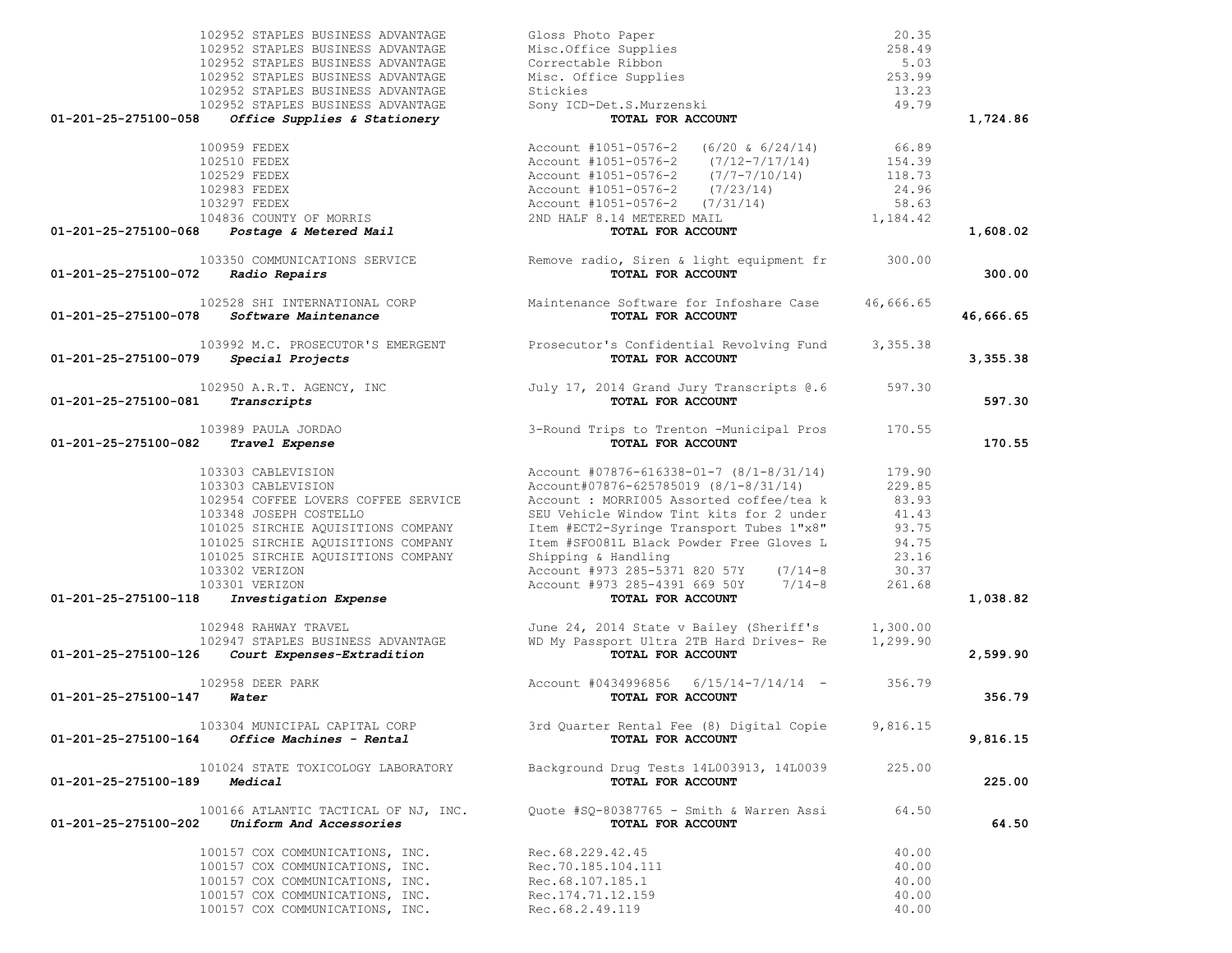| <b>County Jail</b>                                                                                                                                                                                                                                                                                                                                                      |                                                                                                                                                                                                                                                                                                                                                                                                                                       |          |
|-------------------------------------------------------------------------------------------------------------------------------------------------------------------------------------------------------------------------------------------------------------------------------------------------------------------------------------------------------------------------|---------------------------------------------------------------------------------------------------------------------------------------------------------------------------------------------------------------------------------------------------------------------------------------------------------------------------------------------------------------------------------------------------------------------------------------|----------|
| $01-201-25-280100-028$ Books & Periodicals                                                                                                                                                                                                                                                                                                                              | 97733 NATIONAL COMMISSION ON JAIL STANDARDS BOOK DATED 4.30.14 70.99                                                                                                                                                                                                                                                                                                                                                                  | 70.99    |
|                                                                                                                                                                                                                                                                                                                                                                         |                                                                                                                                                                                                                                                                                                                                                                                                                                       |          |
|                                                                                                                                                                                                                                                                                                                                                                         |                                                                                                                                                                                                                                                                                                                                                                                                                                       |          |
|                                                                                                                                                                                                                                                                                                                                                                         |                                                                                                                                                                                                                                                                                                                                                                                                                                       |          |
|                                                                                                                                                                                                                                                                                                                                                                         |                                                                                                                                                                                                                                                                                                                                                                                                                                       |          |
|                                                                                                                                                                                                                                                                                                                                                                         |                                                                                                                                                                                                                                                                                                                                                                                                                                       |          |
|                                                                                                                                                                                                                                                                                                                                                                         |                                                                                                                                                                                                                                                                                                                                                                                                                                       |          |
|                                                                                                                                                                                                                                                                                                                                                                         |                                                                                                                                                                                                                                                                                                                                                                                                                                       |          |
|                                                                                                                                                                                                                                                                                                                                                                         |                                                                                                                                                                                                                                                                                                                                                                                                                                       |          |
|                                                                                                                                                                                                                                                                                                                                                                         |                                                                                                                                                                                                                                                                                                                                                                                                                                       |          |
|                                                                                                                                                                                                                                                                                                                                                                         |                                                                                                                                                                                                                                                                                                                                                                                                                                       |          |
|                                                                                                                                                                                                                                                                                                                                                                         |                                                                                                                                                                                                                                                                                                                                                                                                                                       |          |
|                                                                                                                                                                                                                                                                                                                                                                         |                                                                                                                                                                                                                                                                                                                                                                                                                                       |          |
|                                                                                                                                                                                                                                                                                                                                                                         |                                                                                                                                                                                                                                                                                                                                                                                                                                       |          |
|                                                                                                                                                                                                                                                                                                                                                                         |                                                                                                                                                                                                                                                                                                                                                                                                                                       |          |
| $102738 PASSRIC COUNTY POLICE ACADENNX\n102738 PASSRIC COUNTY POLICE ACADENNX\n104254 MELISSA PREVOZNAK\n104255 MELISSA PREVOZNAK\n104255 MELISSA PREVOZNAK\n104255 MELISSA PREVOZNAK\n104255 MELISSA PREVOZNAK\n104259 SOMERSET COUNTY POLICE\n102729 SOMERSET COUNTY POLICE\n102729 SOMERSET COUNTY POLICE\n102729 SOMERSET COUNTY POLICE\n10201-201-25-280100-039\n$ |                                                                                                                                                                                                                                                                                                                                                                                                                                       | 1,168.45 |
|                                                                                                                                                                                                                                                                                                                                                                         | 103630 SCIENTIFIC WATER CONDITIONING WATER GUARD SERVICE FOR AUG., SEP., & OCT 232.00                                                                                                                                                                                                                                                                                                                                                 |          |
| 01-201-25-280100-044 Equipment Service Agreements                                                                                                                                                                                                                                                                                                                       | TOTAL FOR ACCOUNT                                                                                                                                                                                                                                                                                                                                                                                                                     | 232.00   |
|                                                                                                                                                                                                                                                                                                                                                                         |                                                                                                                                                                                                                                                                                                                                                                                                                                       |          |
| 01-201-25-280100-050 Law Books                                                                                                                                                                                                                                                                                                                                          | 102964 CENTER FOR EDUCATION & LAW REPORT RENEWAL DATED 7.11.14 159.00<br><b>EXAMPLE 159.00</b>                                                                                                                                                                                                                                                                                                                                        | 159.00   |
|                                                                                                                                                                                                                                                                                                                                                                         |                                                                                                                                                                                                                                                                                                                                                                                                                                       |          |
|                                                                                                                                                                                                                                                                                                                                                                         |                                                                                                                                                                                                                                                                                                                                                                                                                                       |          |
|                                                                                                                                                                                                                                                                                                                                                                         |                                                                                                                                                                                                                                                                                                                                                                                                                                       |          |
|                                                                                                                                                                                                                                                                                                                                                                         |                                                                                                                                                                                                                                                                                                                                                                                                                                       |          |
|                                                                                                                                                                                                                                                                                                                                                                         |                                                                                                                                                                                                                                                                                                                                                                                                                                       |          |
|                                                                                                                                                                                                                                                                                                                                                                         |                                                                                                                                                                                                                                                                                                                                                                                                                                       |          |
|                                                                                                                                                                                                                                                                                                                                                                         |                                                                                                                                                                                                                                                                                                                                                                                                                                       |          |
| 01-201-25-280100-058                                                                                                                                                                                                                                                                                                                                                    | $\begin{tabular}{lllllllllllllllllllllll} \textbf{102961}\ &\textbf{TRITEC OFFICE EQUIPMENT INC} &\textbf{COLOR COPIES FOR INTAKE COPIER FROM 4.1.} & 318.22\\ \textbf{102961}\ &\textbf{TRITEC OFFICE EQUIPMENT INC} &\textbf{COLOR COPIES FOR I.A. COPIER FROM 4.1.14} & 76.30\\ \textbf{103632 STAPLES BUSINES ADVANTAGE} & \textbf{OFFICE SUPPLIES DATED 7.29.14} & 25.62\\ \textbf{103632 STAPLES BUSINES ADVANTAGE} & \textbf{$ | 2,343.73 |
|                                                                                                                                                                                                                                                                                                                                                                         |                                                                                                                                                                                                                                                                                                                                                                                                                                       |          |
| 104836 COUNTY OF MORRIS<br>2ND HALF 8.14 METERED MAIL 335.41<br><b>TOTAL FOR ACCOUNT</b>                                                                                                                                                                                                                                                                                |                                                                                                                                                                                                                                                                                                                                                                                                                                       | 335.41   |
|                                                                                                                                                                                                                                                                                                                                                                         |                                                                                                                                                                                                                                                                                                                                                                                                                                       |          |
|                                                                                                                                                                                                                                                                                                                                                                         |                                                                                                                                                                                                                                                                                                                                                                                                                                       |          |
|                                                                                                                                                                                                                                                                                                                                                                         |                                                                                                                                                                                                                                                                                                                                                                                                                                       |          |
|                                                                                                                                                                                                                                                                                                                                                                         |                                                                                                                                                                                                                                                                                                                                                                                                                                       |          |
|                                                                                                                                                                                                                                                                                                                                                                         |                                                                                                                                                                                                                                                                                                                                                                                                                                       |          |
| 01-201-25-280100-084                                                                                                                                                                                                                                                                                                                                                    | $\begin{tabular}{lllllllllllllll} 102967 \text{ ACME AMERTCAN REPAIRS INC.} & \text{REFRIGERANT DATED 7.17.14} & 140.00 \\ 102967 \text{ ACME AMERTCAN REPAIRS INC.} & \text{MAPP GAS DATED 7.17.14} & 18.00 \\ 102967 \text{ ACME AMERTCAN REPAIRS INC.} & \text{REFRIGERANT AND COL CLEANER DATED7.17.1} & 18.00 \\ 103638 \text{CLIFTON ELEVATOR SERVICE CO INC} & \text{ELEVATOR MAINTERIANCE FOR AUG.2014 DATED} & 1,400.$       | 2,736.22 |
|                                                                                                                                                                                                                                                                                                                                                                         |                                                                                                                                                                                                                                                                                                                                                                                                                                       |          |
|                                                                                                                                                                                                                                                                                                                                                                         |                                                                                                                                                                                                                                                                                                                                                                                                                                       |          |
|                                                                                                                                                                                                                                                                                                                                                                         |                                                                                                                                                                                                                                                                                                                                                                                                                                       |          |
|                                                                                                                                                                                                                                                                                                                                                                         |                                                                                                                                                                                                                                                                                                                                                                                                                                       |          |
|                                                                                                                                                                                                                                                                                                                                                                         |                                                                                                                                                                                                                                                                                                                                                                                                                                       |          |
| 103598 CY DRAKE LOCKSMITHS, INC.<br>102959 CY DRAKE LOCKSMITHS, INC.<br>102959 CY DRAKE LOCKSMITHS, INC.<br>102960 KURT'S LOCKSMITH SERVICE, LLC<br>103846 CY DRAKE LOCKSMITHS, INC.<br>103846 CY DRAKE LOCKSMITHS, INC.<br>103846 CY DRAK                                                                                                                              |                                                                                                                                                                                                                                                                                                                                                                                                                                       | 392.40   |
| 102962 GRAINGER                                                                                                                                                                                                                                                                                                                                                         | 962 GRAINGER<br><b>Furniture &amp; Fixtures Exercise Example 220.15</b><br><b>Furniture &amp; Fixtures Exercise Example 220.15</b>                                                                                                                                                                                                                                                                                                    |          |
| 01-201-25-280100-162                                                                                                                                                                                                                                                                                                                                                    |                                                                                                                                                                                                                                                                                                                                                                                                                                       | 220.15   |

**TOTAL for County Prosecutor's Office 74,377.29**

# ============

100157 COX COMMUNICATIONS, INC.<br>100157 COX COMMUNICATIONS, INC. Rec.72.199.48.156 50.00 100157 COX COMMUNICATIONS, INC. Rec.72.199.48.156<br>1 (2013) Transcripts 50.0000 TOTAL FOR ACCOUNT  **01-203-25-275100-081** *(2013) Transcripts* **TOTAL FOR ACCOUNT 340.00**

# 100157 COX COMMUNICATIONS, INC.<br>100157 COX COMMUNICATIONS, INC.<br>Rec.68.230.48.187 COX COMMUNICATIONS, INC.<br>100157 COX COMMUNICATIONS, INC.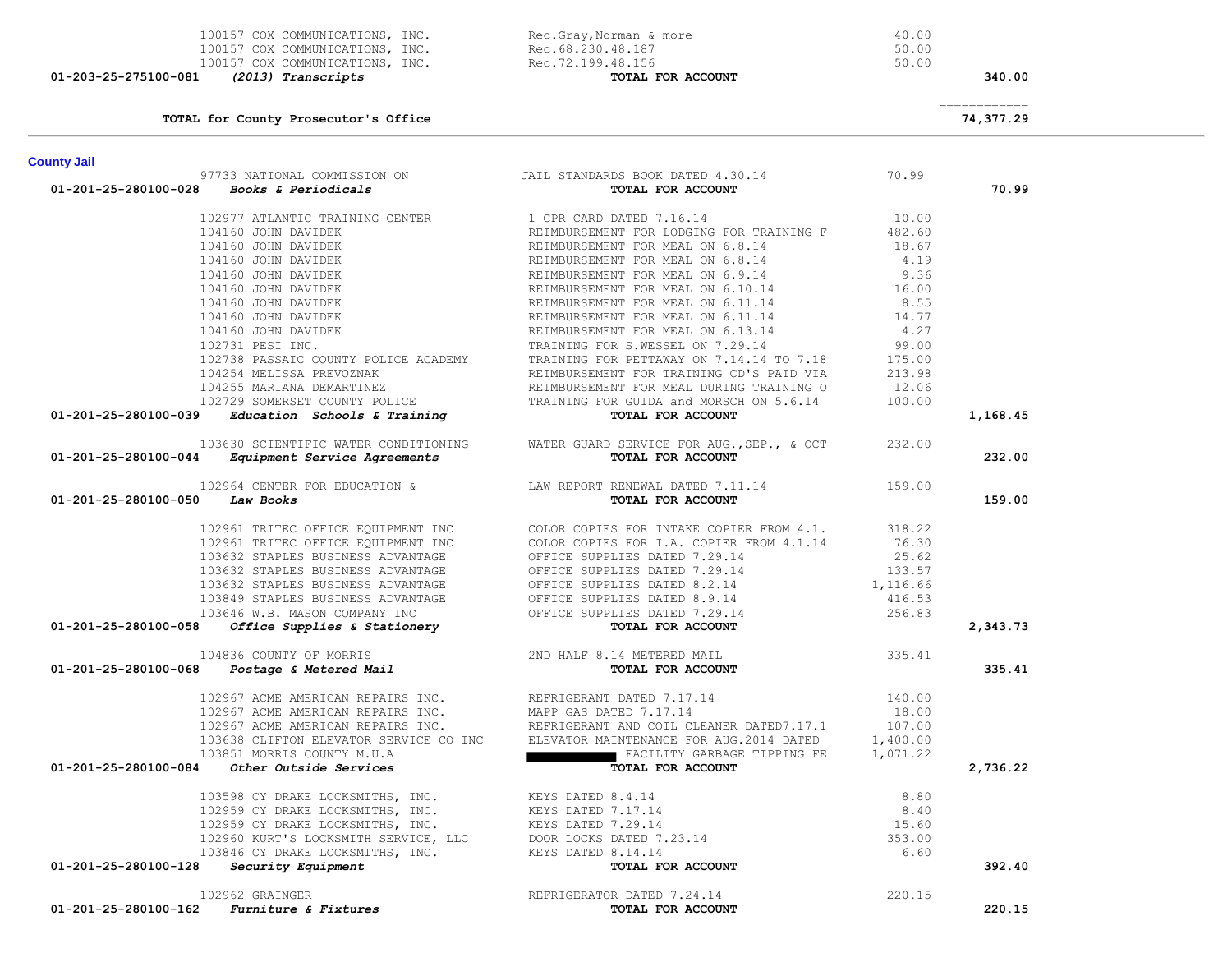|                                                 | $01-201-25-280100-164$ Office Machines - Rental | TOTAL FOR ACCOUNT                                                                                                                                                                                                                   |          | 6,491.79  |
|-------------------------------------------------|-------------------------------------------------|-------------------------------------------------------------------------------------------------------------------------------------------------------------------------------------------------------------------------------------|----------|-----------|
|                                                 |                                                 | 64 OFFICE MARINE PARTIE DETAILS TOTAL TOTAL TRANSPORT (1991 ALSO 2002)<br>1993 ARAWAY CONSECTIONAL SERVICUS STATE AND MANUS DATE ACT (1993 ARAWAY CONSECTIONAL SERVICUS STATE 11, 14 (1995)<br>1994 ARAWAY CONSECTIONAL SERVICUS    |          |           |
|                                                 |                                                 |                                                                                                                                                                                                                                     |          |           |
|                                                 |                                                 |                                                                                                                                                                                                                                     |          |           |
|                                                 |                                                 |                                                                                                                                                                                                                                     |          |           |
|                                                 |                                                 |                                                                                                                                                                                                                                     |          |           |
|                                                 |                                                 |                                                                                                                                                                                                                                     |          |           |
|                                                 |                                                 |                                                                                                                                                                                                                                     |          |           |
|                                                 |                                                 |                                                                                                                                                                                                                                     |          |           |
| $01 - 201 - 25 - 280100 - 185$ Food             |                                                 |                                                                                                                                                                                                                                     |          | 44,893.27 |
|                                                 |                                                 |                                                                                                                                                                                                                                     |          |           |
|                                                 |                                                 |                                                                                                                                                                                                                                     |          |           |
|                                                 |                                                 |                                                                                                                                                                                                                                     |          |           |
|                                                 |                                                 |                                                                                                                                                                                                                                     |          |           |
|                                                 |                                                 |                                                                                                                                                                                                                                     |          |           |
|                                                 |                                                 |                                                                                                                                                                                                                                     |          |           |
|                                                 |                                                 |                                                                                                                                                                                                                                     |          |           |
|                                                 |                                                 |                                                                                                                                                                                                                                     |          |           |
|                                                 |                                                 |                                                                                                                                                                                                                                     |          |           |
|                                                 |                                                 |                                                                                                                                                                                                                                     |          |           |
|                                                 |                                                 |                                                                                                                                                                                                                                     |          |           |
|                                                 |                                                 |                                                                                                                                                                                                                                     |          |           |
|                                                 |                                                 |                                                                                                                                                                                                                                     |          |           |
|                                                 |                                                 |                                                                                                                                                                                                                                     |          |           |
|                                                 |                                                 |                                                                                                                                                                                                                                     |          |           |
|                                                 |                                                 |                                                                                                                                                                                                                                     |          |           |
|                                                 |                                                 |                                                                                                                                                                                                                                     |          |           |
|                                                 |                                                 |                                                                                                                                                                                                                                     |          |           |
|                                                 |                                                 |                                                                                                                                                                                                                                     |          |           |
|                                                 |                                                 |                                                                                                                                                                                                                                     |          |           |
|                                                 |                                                 |                                                                                                                                                                                                                                     |          |           |
|                                                 |                                                 |                                                                                                                                                                                                                                     |          |           |
|                                                 |                                                 |                                                                                                                                                                                                                                     |          |           |
|                                                 |                                                 |                                                                                                                                                                                                                                     |          |           |
|                                                 |                                                 |                                                                                                                                                                                                                                     |          |           |
|                                                 |                                                 |                                                                                                                                                                                                                                     |          |           |
|                                                 |                                                 |                                                                                                                                                                                                                                     |          |           |
| $01 - 201 - 25 - 280100 - 189$ Medical          |                                                 |                                                                                                                                                                                                                                     |          | 26,849.37 |
|                                                 |                                                 |                                                                                                                                                                                                                                     |          |           |
|                                                 |                                                 |                                                                                                                                                                                                                                     |          |           |
|                                                 |                                                 | 102979 UNIVERSAL UNIFORM SALES CO INC<br>102979 UNIVERSAL UNIFORM SALES CO INC BOOTS FOR WEBBER DATED 7.21.14<br><b>01-201-25-280100-202</b> Uniform And Accessories<br><b>TOTAL FOR ACCOUNT</b>                                    |          | 253.95    |
|                                                 |                                                 |                                                                                                                                                                                                                                     |          |           |
|                                                 |                                                 |                                                                                                                                                                                                                                     |          |           |
|                                                 |                                                 |                                                                                                                                                                                                                                     |          |           |
|                                                 |                                                 |                                                                                                                                                                                                                                     |          |           |
| $01 - 201 - 25 - 280100 - 223$ Building Repairs |                                                 | 103639 LS ENGINEERING ASSOCIATES CORP. MOLD REMEDIATION SERVICES FROM 6.1.14 TO 1,950.00<br>103838 LS ENGINEERING ASSOCIATES CORP. MOLD REMEDIATION SERVICES FROM 7.1.14 TO 455.00<br>103636 PANCIELLO CONSTRUCTION LLC ROOF REPAIR |          | 3,705.00  |
|                                                 | 102710 CONSOLIDATED PLASTICS CO INC             | FLOOR MATS DATED 7.21.14                                                                                                                                                                                                            | 241.71   |           |
|                                                 | 102976 MORRISTOWN LUMBER &                      | MAINTENANCE SUPPLIES DATED 7.28.14                                                                                                                                                                                                  | 134.80   |           |
|                                                 | 101924 SHERWIN WILLIAMS                         | PAINT DATED 7.1.14                                                                                                                                                                                                                  | 525.75   |           |
|                                                 | 101924 SHERWIN WILLIAMS                         | PAINT DATED 7.3.14                                                                                                                                                                                                                  | 325.83   |           |
|                                                 | 101924 SHERWIN WILLIAMS                         | PAINT DATED 7.7.14                                                                                                                                                                                                                  | 228.45   |           |
|                                                 | 101952 SHERWIN WILLIAMS                         | PAINT DATED 7.14.14                                                                                                                                                                                                                 | 1,147.25 |           |
|                                                 | 103640 MORRISTOWN LUMBER &                      | MAINTENANCE SUPPLIES DATED 8.7.14                                                                                                                                                                                                   | 9.95     |           |
|                                                 | 103640 MORRISTOWN LUMBER &                      | MAINTENANCE SUPPLIES DATED 8.11.14                                                                                                                                                                                                  | 14.97    |           |
|                                                 | 103083 SHERWIN WILLIAMS                         | PAINT SUPPLIES DATED 7.15.14                                                                                                                                                                                                        | 57.61    |           |
|                                                 | 103083 SHERWIN WILLIAMS                         | PAINT/SUPPLIES DATED 7.31.14                                                                                                                                                                                                        | 104.10   |           |

 103084 MUNICIPAL CAPITAL CORP COPIER LEASE PAYMENT FOR COPIERS IN RECO 3,299.25 103843 MUNICIPAL CAPITAL CORP LEASE PAYMENT FOR COPIERS IN QUARTERMAST 3,192.54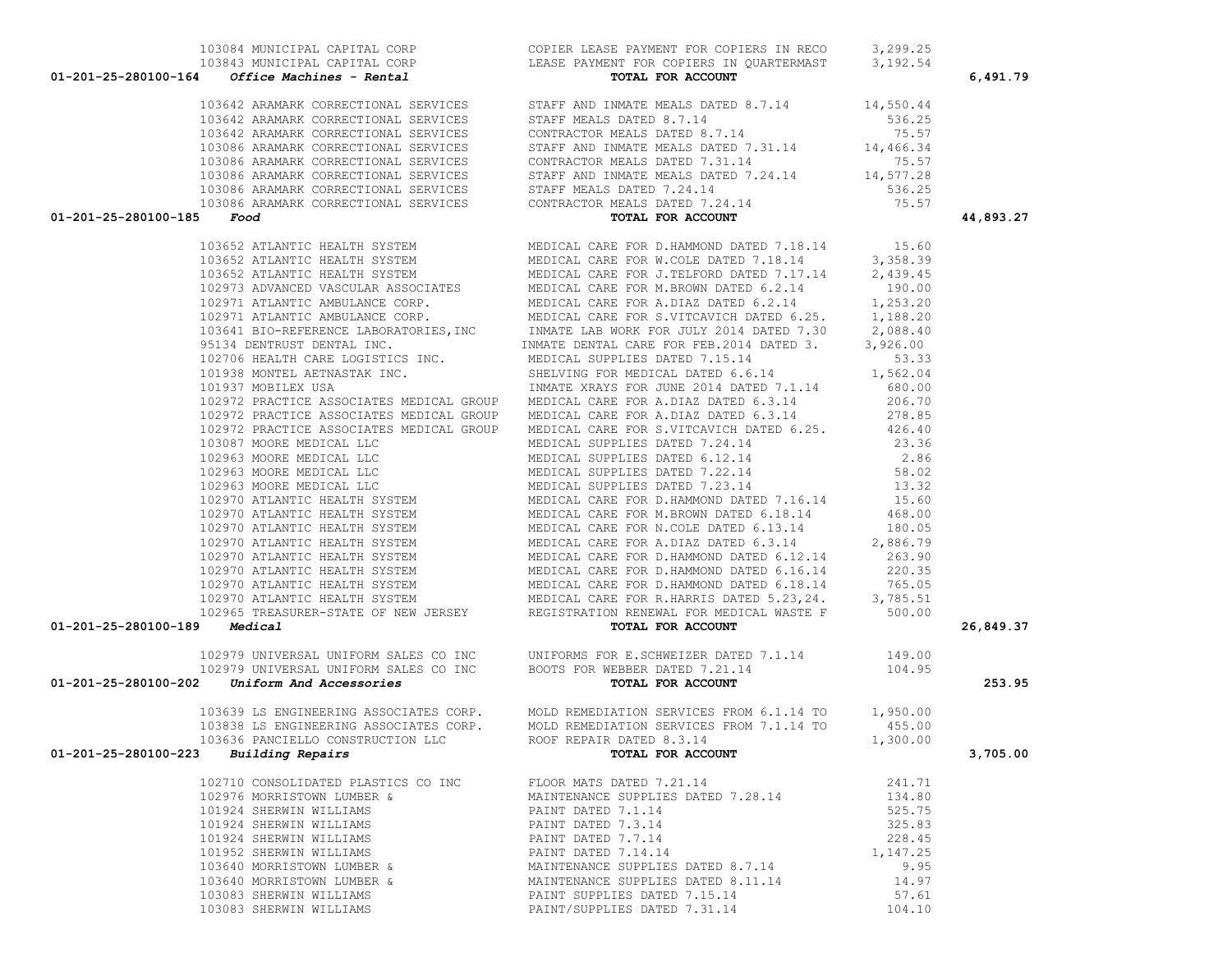| 103201 STAPLES BUSINESS ADVANTAGE                    | Toner, Batteries, Folders, Glue, Lollypo | 248.12   |          |
|------------------------------------------------------|------------------------------------------|----------|----------|
| 103810 WALLABY TALES LLC                             | Live Mammal Show                         | 295.00   |          |
| 104559 CABLEVISION                                   | 07876-529177-01-5 boxes and PTL Filter   | 40.56    |          |
| 01-201-25-281100-039<br>Education Schools & Training | TOTAL FOR ACCOUNT                        |          | 583.68   |
| 104836 COUNTY OF MORRIS                              | 2ND HALF 8.14 METERED MAIL               | 50.84    |          |
| 01-201-25-281100-068<br>Postage & Metered Mail       | TOTAL FOR ACCOUNT                        |          | 50.84    |
| 103812 STAPLES BUSINESS ADVANTAGE                    | typewriter and accessories               | 207.01   |          |
| 01-201-25-281100-163<br>Office Machines              | TOTAL FOR ACCOUNT                        |          | 207.01   |
| 103516 SODEXO INC & AFFILIATES                       | Contractural Charge                      | 2,215.20 |          |
| 103516 SODEXO INC & AFFILIATES                       | Meals                                    | 2,988.20 |          |
| 103516 SODEXO INC & AFFILIATES                       | Snacks and groceries                     | 1,586.98 |          |
| 104089 DEER PARK                                     | 0434495636 7/15/14-8/14/14 - Bottled W   | 45.84    |          |
| 01-201-25-281100-185<br>Food                         | TOTAL FOR ACCOUNT                        |          | 6,836.22 |
| 103198 CENTRAL POLY CORP                             | garbage can liners                       | 298.00   |          |
| 01-201-25-281100-252<br>Janitorial Supplies          | TOTAL FOR ACCOUNT                        |          | 298.00   |
| 103811 BATTERIES PLUS                                | Computer Backup Batteries                | 39.90    |          |
| 01-201-25-281100-262<br>Machinery Repairs & Parts    | TOTAL FOR ACCOUNT                        |          | 39.90    |

**County Youth Detention Facilit**

|                                   | 103645 SHERWIN WILLIAMS                            | PAINT DATED 7.28.14                                                                   | 712.84   |               |
|-----------------------------------|----------------------------------------------------|---------------------------------------------------------------------------------------|----------|---------------|
|                                   | 103645 SHERWIN WILLIAMS                            | PAINT/SUPPLIES DATED 8.11.14                                                          | 501.46   |               |
|                                   | 103645 SHERWIN WILLIAMS                            | PAINT/SUPPLIES DATED 8.12.14                                                          | 1,158.31 |               |
|                                   | 01-201-25-280100-249 Bldg Maintenance Supplies     | TOTAL FOR ACCOUNT                                                                     |          | 7,089.82      |
|                                   | 102733 JERSEY PAPER PLUS INC                       | JANITORIAL SUPPLIES DATED 7.21.14                                                     | 58.00    |               |
|                                   | 103644 JERSEY PAPER PLUS INC                       | JANITORIAL SUPPLIES DATED 8.5.14 1,102.50                                             |          |               |
|                                   | 103809 CENTRAL POLY CORP                           | FACILITY BAGS DATED 5.7.14                                                            | 1,025.00 |               |
|                                   | 103809 CENTRAL POLY CORP                           | FACILITY BAGS DATED 7.23.14                                                           | 745.00   |               |
|                                   |                                                    | 103633 E.A. MORSE & CO. INC. JANITORIAL SUPPLIES DATED 7.29.14 1,936.90               |          |               |
|                                   | 103633 E.A. MORSE & CO. INC.                       | JANITORIAL SUPPLIES DATED 7.29.14                                                     | 318.72   |               |
|                                   | $01-201-25-280100-252$ <i>Janitorial Supplies</i>  | TOTAL FOR ACCOUNT                                                                     |          | 5,186.12      |
|                                   |                                                    | 102974 R & J CONTROL, INC. GENERATOR SERVICE DATED 7.24.14                            | 420.00   |               |
|                                   |                                                    | 102975 TOMAR INDUSTRIES INC BURNISHER POWER CORD DATED 7.25.14                        | 102.00   |               |
|                                   | $01-201-25-280100-262$ Machinery Repairs & Parts   | TOTAL FOR ACCOUNT                                                                     |          | 522.00        |
|                                   |                                                    | 103649 FIRE FIGHTERS EQUIPMENT CO INC 02 CYLINDERS TEST AND RECHARGE DATED 8.8 103.50 |          |               |
|                                   |                                                    | 102730 BOB BARKER COMPANY, INC. SAFETY EQUIPMENT PLUS FREIGHT DATED 7.16              | 1,786.30 |               |
| 01-201-25-280100-266 Safety Items |                                                    | TOTAL FOR ACCOUNT                                                                     |          | 1,889.80      |
|                                   | 102725 MOTOR MASTER                                | VEHICLE GPS INSTALLATION IN 6 VEHICLES. 1,140.00                                      |          |               |
|                                   | 01-203-25-280100-084 (2013) Other Outside Services | TOTAL FOR ACCOUNT                                                                     |          | 1,140.00      |
|                                   | 90419 DENTRUST DENTAL INC.                         | INMATE DENTAL CARE FOR NOV.2013 6,067.00                                              |          |               |
|                                   | 102708 MOBILEX USA                                 | INMATE XRAYS FOR JULY 2013 DATED 8.9.13                                               | 884.00   |               |
| 01-203-25-280100-189              | (2013) Medical                                     | TOTAL FOR ACCOUNT                                                                     |          | 6,951.00      |
|                                   |                                                    |                                                                                       |          | ============= |
|                                   | TOTAL for County Jail                              |                                                                                       |          | 112,630.47    |

 101929 SHERWIN WILLIAMS PAINT/PAINT SUPPLIES DATED 7.9.14 997.41 101929 SHERWIN WILLIAMS PAINT/PAINT SUPPLIES DATED 7.10.14 286.64

101929 SHERWIN WILLIAMS PAINT/PAINT SUPPLIES DATED 6.27.14 195.95

103847 SHERWIN WILLIAMS PAINT DATED 8.15.14 119.95

PAINT/PAINT SUPPLIES DATED 6.26.14 195.95<br>PAINT/PAINT SUPPLIES DATED 6.27.14 195.95

MAINTENANCE SUPPLIES DATED 8.14.14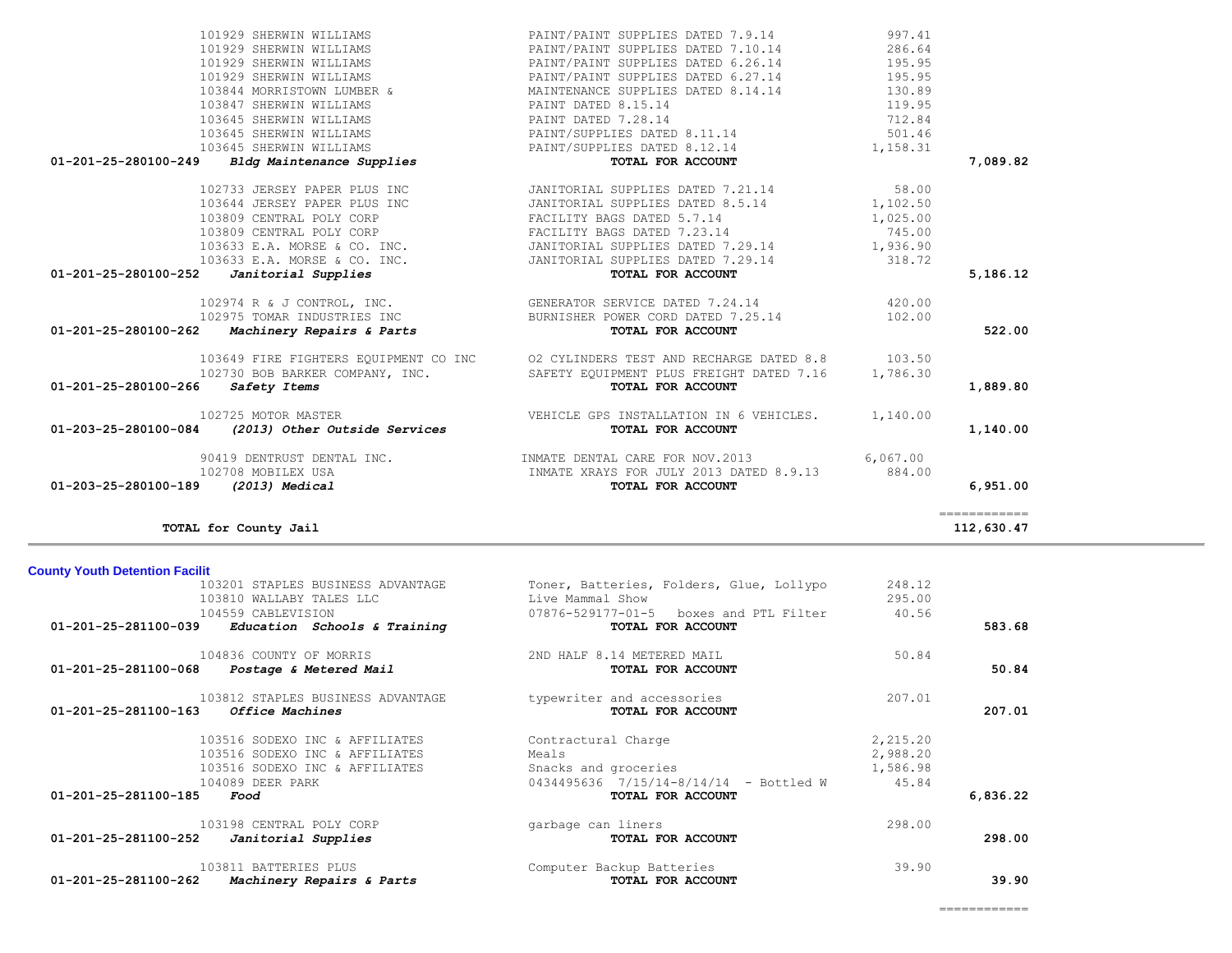|                                          | 103477 SPACE FARMS INC                     | Deer Removal 7/1-7/31/2014                                                                                             | 2,310.00        |          |
|------------------------------------------|--------------------------------------------|------------------------------------------------------------------------------------------------------------------------|-----------------|----------|
| 01-201-26-290100-036 Contracted Services |                                            | TOTAL FOR ACCOUNT                                                                                                      |                 | 2,310.00 |
|                                          |                                            |                                                                                                                        | 275.78          |          |
| 01-201-26-290100-058                     |                                            | 103478 STAPLES BUSINESS ADVANTAGE clock, brt blk ink, toner, wipes<br>B office Supplies & Stationery TOTAL FOR ACCOUNT |                 | 275.78   |
|                                          | 104836 COUNTY OF MORRIS                    | 2ND HALF 8.14 METERED MAIL                                                                                             | 3.82            |          |
| 01-201-26-290100-068                     | <b>Postage &amp; Metered Mail</b>          | TOTAL FOR ACCOUNT                                                                                                      |                 | 3.82     |
|                                          |                                            |                                                                                                                        |                 |          |
|                                          | 103167 CENTURYLINK                         | 310111021 Long Valley Garage Fax 7/25/20                                                                               | 209.16          |          |
|                                          | 102935 COMCAST                             | 09574 838524-01-2 high speed internet Lo                                                                               | 102.42          |          |
|                                          | 103944 VERIZON                             | 973-361-2726 132 16Y Billing Date 8/1/20                                                                               | 281.59<br>33.94 |          |
|                                          | 104611 AT&T<br>104609 VERIZON              | ROAD REPAIRS                                                                                                           |                 |          |
|                                          |                                            | ROAD REPAIRS                                                                                                           | 589.61          |          |
| 01-201-26-290100-146                     | 104613 VERIZON<br>Telephone                | ROAD REPAIRS<br>TOTAL FOR ACCOUNT                                                                                      | 532.34          | 1,749.06 |
|                                          |                                            |                                                                                                                        |                 |          |
|                                          | 103163 R.B.'S DELI                         | meals $5/21-7/21/2014$                                                                                                 | 170.00          |          |
|                                          | 103163 R.B.'S DELI                         | 15% Gratuity                                                                                                           | 25.50           |          |
| 01-201-26-290100-188                     | <i><b>Meals</b></i>                        | TOTAL FOR ACCOUNT                                                                                                      |                 | 195.50   |
|                                          | 103927 BRIAN WAGNER                        | work boots                                                                                                             | 90.00           |          |
|                                          | 103943 CHRISTOPHER KOOYENGA                | work boots                                                                                                             | 90.00           |          |
|                                          | 103959 DARREN COSTANZA                     | work boots                                                                                                             | 90.00           |          |
|                                          | 104332 THEODORE DANIEL                     | work boots per contract                                                                                                | 82.50           |          |
|                                          | 104180 DAVID TILLSON                       | work boots per contract                                                                                                | 90.00           |          |
|                                          | 104399 EARL PARSONS                        | work boots per contract                                                                                                | 90.00           |          |
|                                          | 104351 EVERTON DUHANEY                     | work boots per contract                                                                                                | 90.00           |          |
|                                          | 104331 EDWARD BRETT                        | work boots per contract                                                                                                | 90.00           |          |
|                                          | 104335 FRANK PERRINI                       | work boots per contract                                                                                                | 90.00           |          |
|                                          | 104333 JOSEPH DEMAIO                       | work boots                                                                                                             | 90.00           |          |
|                                          | 103056 JEFFREY PALK<br>103856 JEFFREY PALK | work boots                                                                                                             | 90.00           |          |
|                                          | 103945 MARK GEORGE                         | work boots per contract                                                                                                | 90.00           |          |
|                                          | 103854 WALLACE DRY                         | work boots per contract<br>work boots per contract                                                                     | 90.00           |          |
|                                          | 104179 MICHAEL VISCONTI                    | work boots per contract                                                                                                | 90.00           |          |
|                                          | 104334 PAT MORAN                           | work boots per contract                                                                                                | 90.00           |          |
|                                          | 104336 ROB VAZZANA                         | work boots per contract                                                                                                | 90.00           |          |
|                                          | 104398 RICHARD INGENITO                    | work boots per contract                                                                                                | 90.00           |          |
|                                          | 104337 THOMAS WALLACE                      | work boots per contract                                                                                                | 90.00           |          |
|                                          | 103855 HENRY VANSOLKEMA                    | work boots per contract                                                                                                | 90.00           |          |
| 01-201-26-290100-207                     | Uniform & Clothing Allowance               | TOTAL FOR ACCOUNT                                                                                                      |                 | 1,702.50 |
|                                          | 103470 RICCIARDI BROTHERS OF               |                                                                                                                        | 54.90           |          |
|                                          | 103549 RICCIARDI BROTHERS OF               | stripe traffic white-spray<br>RB L/Traffic white Paint                                                                 | 137.95          |          |
| 01-201-26-290100-221 Beads & Paints      |                                            | TOTAL FOR ACCOUNT                                                                                                      |                 | 192.85   |
|                                          |                                            |                                                                                                                        |                 |          |
|                                          | 103547 DOSCH-KING EMULSIONS INC            | RC70 bulk rate Ticket # 2132                                                                                           | 937.50          |          |
|                                          | 103168 TILCON NEW YORK INC.                | $I - 5$                                                                                                                | 417.48          |          |
|                                          | 103168 TILCON NEW YORK INC.                | $T-5$                                                                                                                  | 1,102.48        |          |
|                                          | 103168 TILCON NEW YORK INC.                | $I-5$ , $I-6$                                                                                                          | 2,609.33        |          |
|                                          | 102786 TILCON NEW YORK INC.                | $I - 5$                                                                                                                | 68.52           |          |
|                                          | 102786 TILCON NEW YORK INC.                | $I - 6$                                                                                                                | 1,211.43        |          |
|                                          | 103551 TILCON NEW YORK INC.                | $I-5$ , $I-6$                                                                                                          | 1,907.34        |          |
|                                          | 103551 TILCON NEW YORK INC.                | $I-2, I-5$                                                                                                             | 498.05          |          |
| 01-201-26-290100-222                     | Bituminous Concrete                        | TOTAL FOR ACCOUNT                                                                                                      |                 | 8,752.13 |
|                                          | 103612 GREEN OUTLOOK LANDSCAPING &         | 2 trucks on Route #15 that didn't earn ov                                                                              | 4,000.00        |          |
| 01-201-26-290100-228                     | Contracted Snow/Ice Removal                | TOTAL FOR ACCOUNT                                                                                                      |                 | 4,000.00 |

**Road Repairs**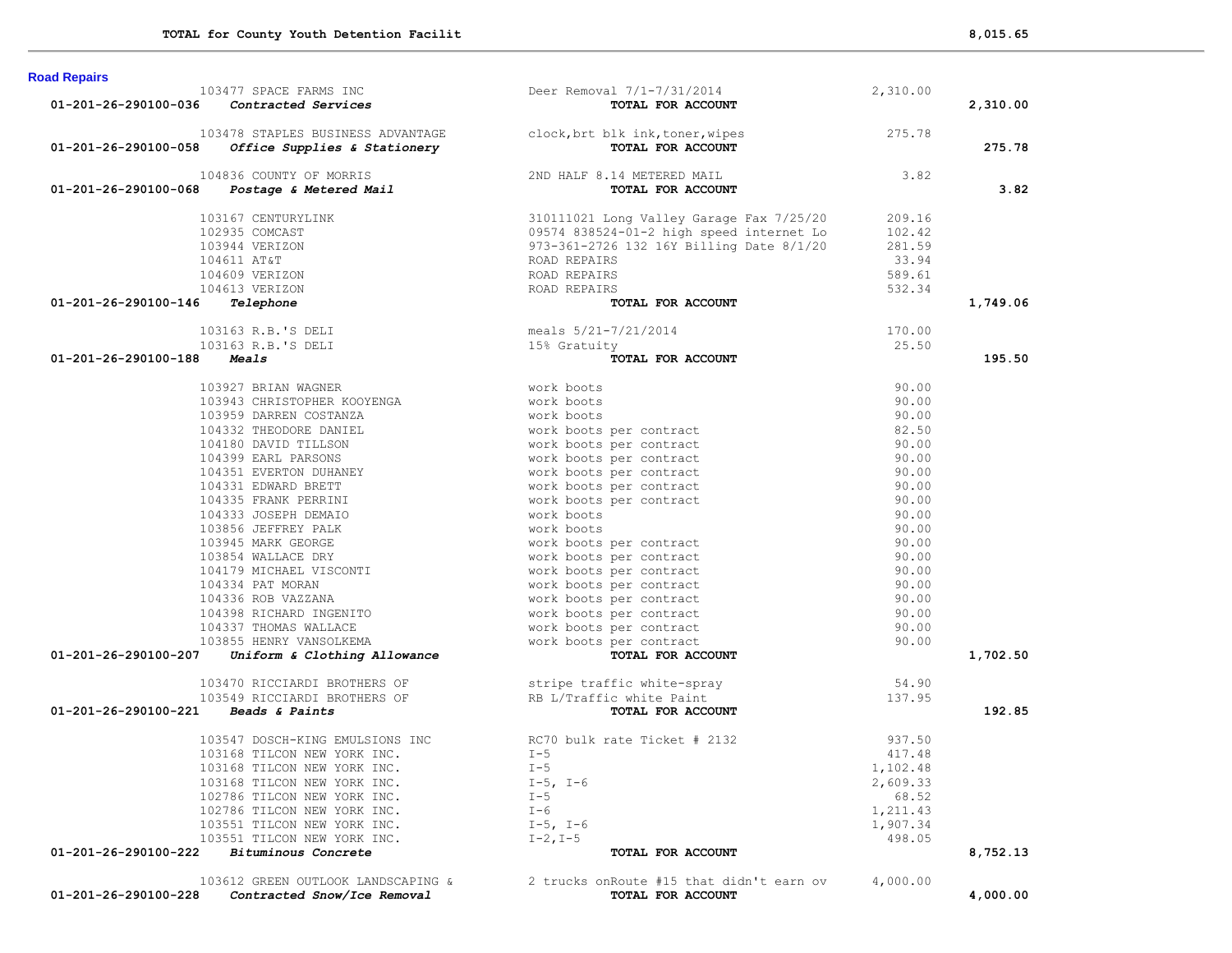| 01-201-26-292100-239<br><i>Small Tools</i>           | TOTAL FOR ACCOUNT                        | 74.50        |  |
|------------------------------------------------------|------------------------------------------|--------------|--|
| 102900 SHEAFFER SUPPLY INC.                          | 3 7x1/4x5/8-11 metalhog wheeel           | 29.40        |  |
| 102900 SHEAFFER SUPPLY INC.                          | 6 4.5x1/4x7/8MET Grind                   | 16.56        |  |
| 102900 SHEAFFER SUPPLY INC.                          | 1 - 8 GA Booster Cables 500 AMPClamp 12' | 17.59        |  |
| 01-201-26-292100-246<br><i>Tools - Others</i>        | TOTAL FOR ACCOUNT                        | 63.55        |  |
| 99984 GALETON GLOVES                                 | Knit Glvs Ltx Palm MensSz X-Large 12 pai | 57.76        |  |
| 01-201-26-292100-266<br>Safety Items                 | TOTAL FOR ACCOUNT                        | 57.76        |  |
|                                                      |                                          | ============ |  |
| TOTAL for Bridges and Culverts                       |                                          | 1,196.59     |  |
| <b>Shade Tree Commission</b>                         |                                          |              |  |
| 104338 WILLIAM SICKLEY                               | work boots per contract                  | 90.00        |  |
| 01-201-26-300100-207<br>Uniform & Clothing Allowance | TOTAL FOR ACCOUNT                        | 90.00        |  |
|                                                      |                                          | ============ |  |
| TOTAL for Shade Tree Commission                      |                                          | 90.00        |  |
| <b>Buildings &amp; Grounds</b>                       |                                          |              |  |

# 103938 VERIZON 973 361-6688 142 79Y 8/01/2014 398.03  **01-201-26-292100-146** *Telephone* **TOTAL FOR ACCOUNT 398.03** 102436 PARK UNION BUILDING 4x4x8 Lumber 49.95

# **Bridges and Culverts**

| $3/4$ " qp<br>mdm stn fill 18"           | 175.35<br>294.69                                             |           |
|------------------------------------------|--------------------------------------------------------------|-----------|
|                                          |                                                              | 470.04    |
|                                          |                                                              |           |
| filler cap                               | 5.89                                                         |           |
| black grounding, ext., cord, tiedown     | 54.56                                                        |           |
| trash bags, mtorch head                  | 65.97                                                        |           |
| TOTAL FOR ACCOUNT                        |                                                              | 445.08    |
| 4"SS BK/RD Confine Space Medallions      | 1,015.00                                                     |           |
| 07876-512349-01-9 Billing 8/1-8/31/2014  | 97.79                                                        |           |
| 07876-512349-01-9 Billing 9/1-9/30/2014  | 97.79                                                        |           |
| 0434540175 bottle water Montville Garage | 28.80                                                        |           |
| 0434540159 Hanover Garage 7/15-8/14/2014 | 70.46                                                        |           |
| TOTAL FOR ACCOUNT                        |                                                              | 1,309.84  |
|                                          |                                                              |           |
|                                          |                                                              | 21,406.60 |
|                                          | TOTAL FOR ACCOUNT<br>hand held sprayer, 3 gal tri-poxy steel | 318.66    |

102436 PARK UNION BUILDING 2x4x8 Lumber 59.88

 100720 PARK UNION BUILDING Sand Mix 335.44 100720 PARK UNION BUILDING Skid Sand & Gravel 14.00  **01-201-26-292100-236** *Sand & Gravel* **TOTAL FOR ACCOUNT 349.44**

102630 KENVIL POWER EQUIPMENT, INC.<br>102630 KENVIL POWER EOUIPMENT, INC. Trade Gen Purp 12", Part# OX-TC10-12 52.26

 103586 STAPLES BUSINESS ADVANTAGE RE: OFFICE SUPPLIES/ 08-02-14 208.69  **01-201-26-310100-058** *Office Supplies & Stationery* **TOTAL FOR ACCOUNT 208.69**

 **01-201-26-292100-233** *Lumber* **TOTAL FOR ACCOUNT 253.31**

 102436 PARK UNION BUILDING 2x2x42 " " 135.20 102436 PARK UNION BUILDING 5/16x3 " " 8.28

102630 KENVIL POWER EQUIPMENT, INC. Trade Gen Purp 12", Part# OX-TC10-12 52.26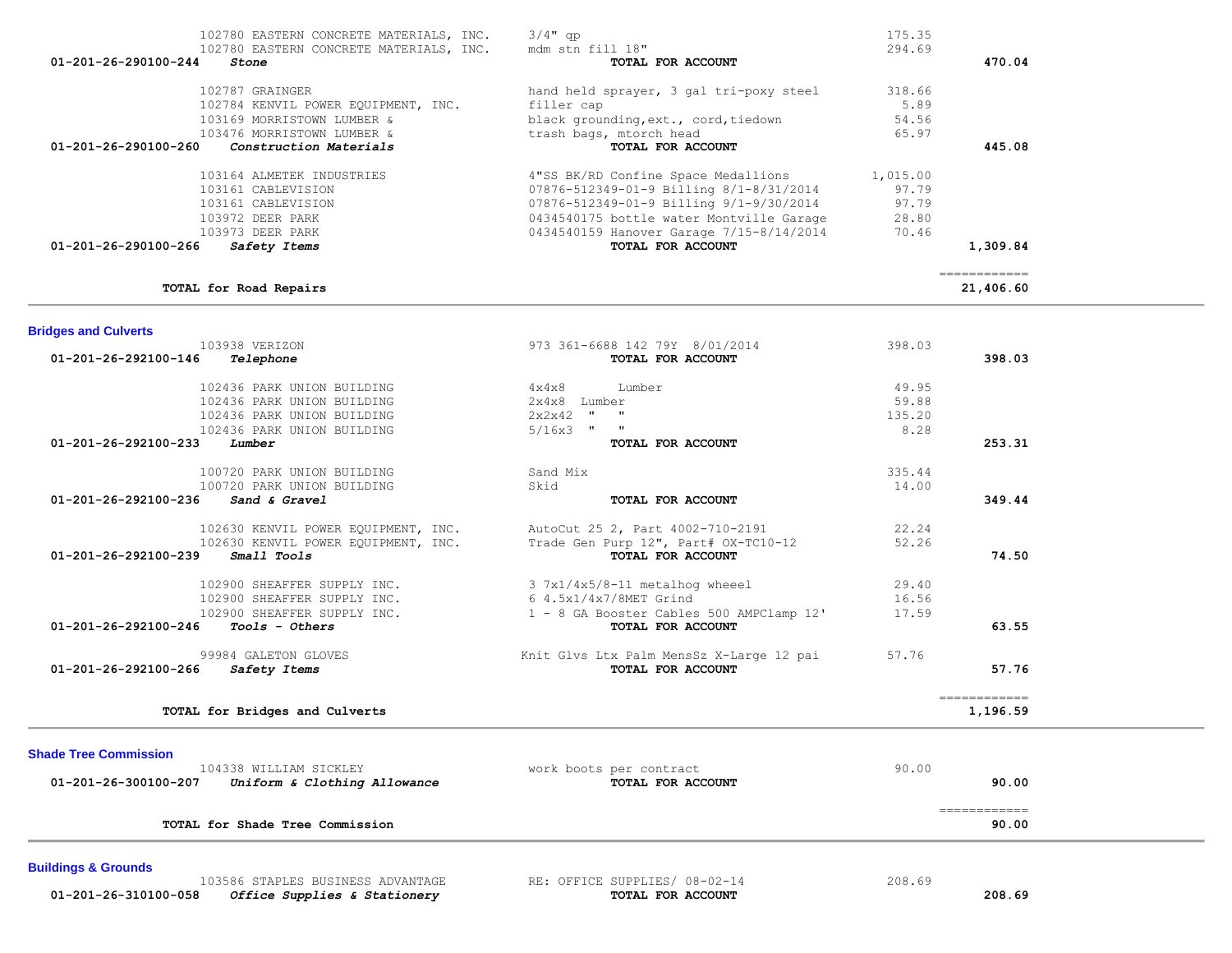|                                            | 01-201-26-310100-062 Parking Lot Rental                          | 104548 MORRISTOWN PARKING AUTHORITY PARKING MAINTENANCE FEE/ SEPTEMBER 2014<br>TOTAL FOR ACCOUNT                                                                                                                                       | 5,288.00 | 5,288.00 |
|--------------------------------------------|------------------------------------------------------------------|----------------------------------------------------------------------------------------------------------------------------------------------------------------------------------------------------------------------------------------|----------|----------|
|                                            |                                                                  | 103497 ALWAYS PERFECTION WILL RENT INC. WO73085/ RE: WELLNESS FAIR/06-05-14 928.50<br>103505 FACILITY SERVICES PARTNERS LLC WO72795/ RE: A&R/07-25-14 532.22<br>103146 TREASURER-STATE OF NEW JERSEY REGISTRATION - UNDERGROUND STOR   |          |          |
|                                            |                                                                  |                                                                                                                                                                                                                                        |          |          |
|                                            |                                                                  | TOTAL FOR ACCOUNT                                                                                                                                                                                                                      |          | 1,610.72 |
|                                            |                                                                  | 01-201-26-310100-084 Other Outside Services<br>103581 FASTENAL COMPANY WO72974/ RE: B&G/07-28-14<br>103-201-26-310100-095 Other Administrative Supplies<br>TOTAL FOR ACCOUNT                                                           | 62.38    |          |
|                                            |                                                                  |                                                                                                                                                                                                                                        |          | 62.38    |
|                                            |                                                                  | 102286 MORRIS COUNTY ENGRAVING LLC WO70651/RE: ENGRAVED SIGN/07-14-14 32.00<br>102286 MORRIS COUNTY ENGRAVING LLC WO70651/RE: FLAG CASE/07-14-14 145.32<br><b>8</b> Other Operating&Repair Supply <b>TOTAL FOR ACCOUNT</b>             |          |          |
|                                            |                                                                  |                                                                                                                                                                                                                                        |          |          |
| 01-201-26-310100-098                       |                                                                  |                                                                                                                                                                                                                                        |          | 177.32   |
|                                            | 103045 COMPLETE SECURITY SYSTEMS, INC. RE: CAC/ 07-24-14         |                                                                                                                                                                                                                                        | 117.00   |          |
|                                            | $01-201-26-310100-128$ Security Equipment                        | TOTAL FOR ACCOUNT                                                                                                                                                                                                                      |          | 117.00   |
|                                            | 103510 M.C. MUA                                                  | 100055/WASTE COLLECTION - JULY 2014/07 5,436.60<br>100055/TIPPING FEES - JULY 2014/08-04-<br>1000291/RE: REFUSE REMOVAL/JULY 2014/08-04-<br>Rubbish & Trash Removal 2014/05 11.25<br>Rubbish & Trash Removal 2014/05 11.25             |          |          |
|                                            | 103510 M.C. MUA                                                  |                                                                                                                                                                                                                                        |          |          |
|                                            | 103511 M.C. MUA                                                  |                                                                                                                                                                                                                                        |          |          |
| 01-201-26-310100-143                       |                                                                  |                                                                                                                                                                                                                                        |          | 7,976.59 |
|                                            |                                                                  | AMADE CANNEL CANTY (AND 1990)<br>104105 DANIE CANTY (2014 WORK BOOTS - HILL 1990, 00<br>104105 DANIE CANTY (2014 WORK BOOTS - HILL 1990, 00<br>103940 MARGARITA HORMAZA (2014 WORK BOOTS - NIGHTCREW (89.99<br>2014 WORK BOOTS - NIGHT |          |          |
|                                            |                                                                  |                                                                                                                                                                                                                                        |          |          |
|                                            |                                                                  |                                                                                                                                                                                                                                        |          |          |
|                                            |                                                                  |                                                                                                                                                                                                                                        |          |          |
| 01-201-26-310100-207                       |                                                                  |                                                                                                                                                                                                                                        |          | 359.99   |
|                                            |                                                                  |                                                                                                                                                                                                                                        |          |          |
|                                            |                                                                  |                                                                                                                                                                                                                                        |          |          |
|                                            |                                                                  |                                                                                                                                                                                                                                        |          |          |
|                                            |                                                                  |                                                                                                                                                                                                                                        |          |          |
|                                            |                                                                  |                                                                                                                                                                                                                                        |          |          |
|                                            |                                                                  |                                                                                                                                                                                                                                        |          |          |
|                                            |                                                                  |                                                                                                                                                                                                                                        |          |          |
|                                            |                                                                  |                                                                                                                                                                                                                                        |          |          |
|                                            |                                                                  |                                                                                                                                                                                                                                        |          |          |
| 01-201-26-310100-234                       |                                                                  |                                                                                                                                                                                                                                        |          | 1,890.93 |
|                                            |                                                                  |                                                                                                                                                                                                                                        |          |          |
|                                            |                                                                  |                                                                                                                                                                                                                                        |          |          |
|                                            |                                                                  |                                                                                                                                                                                                                                        |          |          |
|                                            |                                                                  |                                                                                                                                                                                                                                        |          |          |
|                                            |                                                                  |                                                                                                                                                                                                                                        |          |          |
|                                            |                                                                  |                                                                                                                                                                                                                                        |          |          |
|                                            |                                                                  |                                                                                                                                                                                                                                        |          |          |
|                                            |                                                                  |                                                                                                                                                                                                                                        |          |          |
|                                            | 103495 MADISON PLUMBING SUPPLY CO                                | WO71524/RE: PSTA/07-30-14 174.57                                                                                                                                                                                                       |          |          |
|                                            | 103495 MADISON PLUMBING SUPPLY CO WO72984/ RE: SHERIFF/ 07-30-14 |                                                                                                                                                                                                                                        | 224.36   |          |
| $01-201-26-310100-235$ Pipes - Others      |                                                                  | TOTAL FOR ACCOUNT                                                                                                                                                                                                                      |          | 3,016.22 |
|                                            | 103588 MORRISTOWN LUMBER &                                       | WO72559/ RE: SMALL TOOLS/ 07-03-14                                                                                                                                                                                                     | 14.79    |          |
|                                            |                                                                  |                                                                                                                                                                                                                                        | 140.88   |          |
|                                            |                                                                  | 103588 MORRISTOWN LUMBER & WO72889/RE: SMALL TOOLS/07-18-14<br>103824 COOPER ELECTRIC SUPPLY CO. WO72551/RE: SMALL TOOLS/07-30-14                                                                                                      | 69.47    |          |
|                                            |                                                                  | 103824 COOPER ELECTRIC SUPPLY CO.<br>103824 COOPER ELECTRIC SUPPLY CO. WO72946/RE: SMALL TOOLS/08-06-14<br>103827 MORRISTOWN LUMBER & WO72725/RE: SMALL TOOLS/07-03014                                                                 | 511.01   |          |
|                                            |                                                                  |                                                                                                                                                                                                                                        | 87.03    |          |
|                                            |                                                                  | 103590 SHEAFFER SUPPLY, INC. WO72900/RE: SMALL TOOLS/07-22-14 163.59                                                                                                                                                                   |          |          |
| $01 - 201 - 26 - 310100 - 239$ Small Tools |                                                                  | TOTAL FOR ACCOUNT                                                                                                                                                                                                                      |          | 986.77   |
|                                            | 103498 CHEROKEE GLASS INC                                        | WO72821/ RE: CTY LIBRARY/ 07-14-14                                                                                                                                                                                                     | 2,330.00 |          |
|                                            | 103541 GRAINGER                                                  | WO72892/ RE: B&G/ 08-04-14                                                                                                                                                                                                             | 920.55   |          |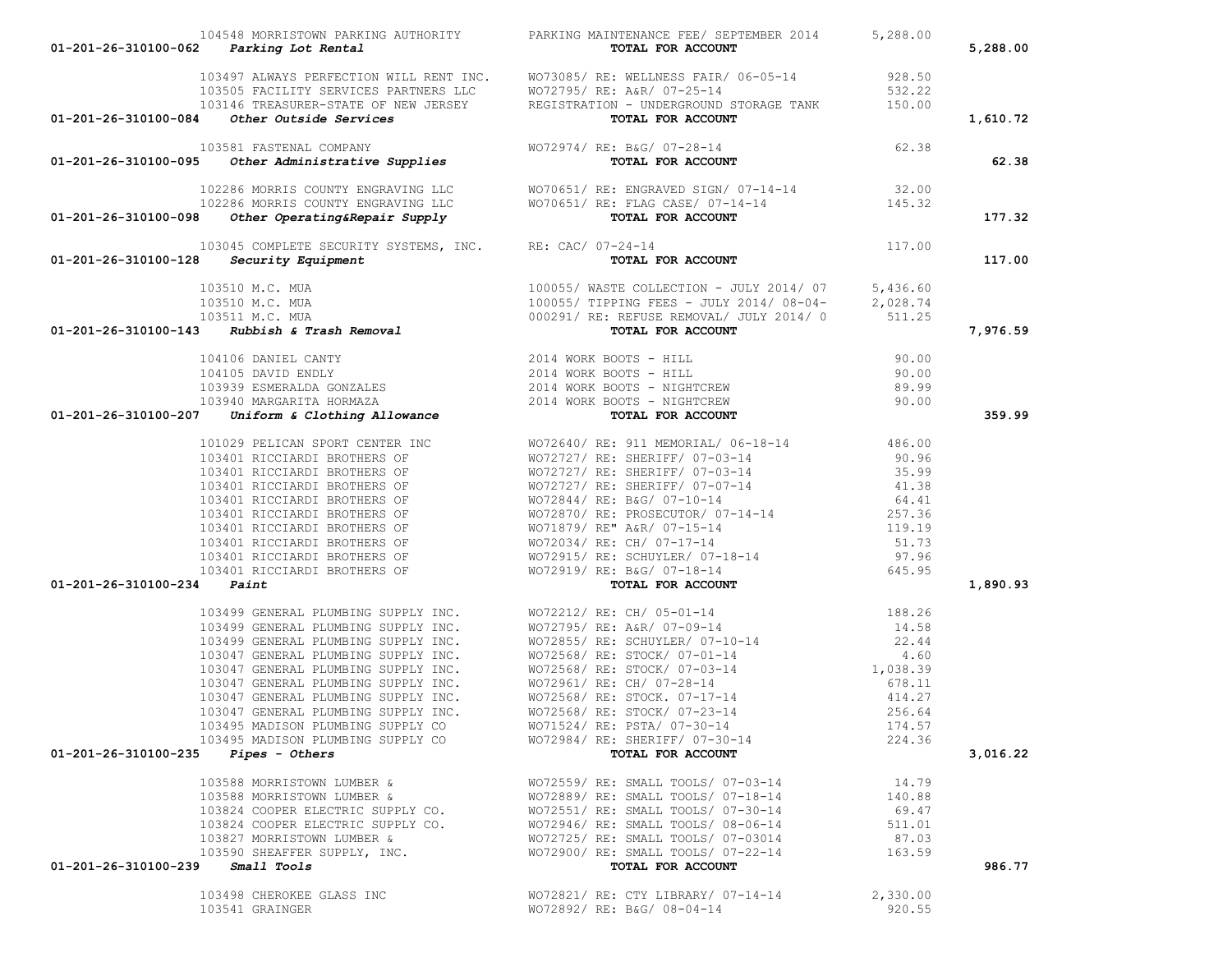| $01-201-26-315100-039$ Education Schools & Training |                  |                                                         | <b>TOTAL FOR ACCOUNT</b>                                                                 |          | 275.00 |
|-----------------------------------------------------|------------------|---------------------------------------------------------|------------------------------------------------------------------------------------------|----------|--------|
|                                                     |                  | 103738 STAPLES BUSINESS ADVANTAGE STICKIES              |                                                                                          | 3.78     |        |
|                                                     |                  |                                                         | 103738 STAPLES BUSINESS ADVANTAGE THE TAK CART, CALCULATOR, TONER, STAPLER, STAPL 131.77 |          |        |
|                                                     |                  | 103738 STAPLES BUSINESS ADVANTAGE THE POST IT DISPENSOR |                                                                                          | 6.69     |        |
| $01-201-26-315100-058$ Office Supplies & Stationery |                  |                                                         | TOTAL FOR ACCOUNT                                                                        |          | 142.24 |
|                                                     |                  |                                                         | 103710 ATS ENVIRONMENTAL SERVICES, LLC. ANNUAL TANK TESTING                              | 1,621.29 |        |
|                                                     |                  |                                                         | 103244 ATS ENVIRONMENTAL SERVICES, LLC. ANNUAL TANK TESTING FOR THE HILL FACILIT 970.78  |          |        |
|                                                     |                  |                                                         | 103244 ATS ENVIRONMENTAL SERVICES, LLC. ANNUALT TANK TESTING WHARTON GARAGE 1,224.89     |          |        |
|                                                     |                  |                                                         | 103244 ATS ENVIRONMENTAL SERVICES, LLC. ANNUAL TANK TESTING WEIGHTS & MEASURES 819.42    |          |        |
|                                                     |                  |                                                         | 103244 ATS ENVIRONMENTAL SERVICES, LLC. ANNUAL TANK TESTING MONTVILLE                    | 275.28   |        |
|                                                     |                  | 103719 CY DRAKE LOCKSMITHS, INC.                        | KEYS                                                                                     | 12.80    |        |
|                                                     | 104049 DEER PARK |                                                         | ACCT# 0435051180, 7/15/14 - 8/14/14                                                      | 329.90   |        |
|                                                     |                  | 103253 MSC INDUSTRIAL SUPPLY CO. SHOP ROLL              |                                                                                          | 55.42    |        |
|                                                     |                  | 103253 MSC INDUSTRIAL SUPPLY CO.                        | EXTENSIONS                                                                               | 22.60    |        |
|                                                     |                  |                                                         | 103253 MSC INDUSTRIAL SUPPLY CO. DISC, WASHERS, DEEP WOODS OFF REPELLENT                 | 136.76   |        |
|                                                     |                  | 102916 MSC INDUSTRIAL SUPPLY CO.                        | DISC                                                                                     | 113.24   |        |
|                                                     |                  | 102916 MSC INDUSTRIAL SUPPLY CO.                        | WASHER                                                                                   | 53.65    |        |
|                                                     |                  | 102916 MSC INDUSTRIAL SUPPLY CO.                        | WHEEL WEIGHT                                                                             | 36.99    |        |
|                                                     |                  |                                                         |                                                                                          |          |        |

### **Motor Services Center**

| TUZYYU GRASS ROOTS TURF PRODUCTS INC                | WO/Z9Z6/ RE: PSTA/ 0/-Z3-14             | 351.00   |          |
|-----------------------------------------------------|-----------------------------------------|----------|----------|
| 102990 GRASS ROOTS TURF PRODUCTS INC                | WO72559/ RE: B&G/ 07-23-14              | 109.20   |          |
| 103554 GRAINGER                                     | WO72825/ RE: SHERIFF/ 07-11-14          | 1,389.38 |          |
| 01-201-26-310100-251<br>Ground Maintenance Supplies | TOTAL FOR ACCOUNT                       |          | 1,987.58 |
| 102759 TRANE                                        | WO72916/ RE: OTA/ 07-21-14              | 705.00   |          |
| 01-201-26-310100-262<br>Machinery Repairs & Parts   | TOTAL FOR ACCOUNT                       |          | 705.00   |
| 103541 GRAINGER                                     | WO72864/ RE: LAW & PUB SAFETY/ 07-11-14 | 72.00    |          |
| 103946 JOHNSTONE SUPPLY                             | WO73048/ RE: CTY LIBRARY/ 08-15-14      | 310.59   |          |
| 103946 JOHNSTONE SUPPLY                             | WO72834 / RE: B&G/ 08-15-14             | 322.09   |          |
| 103493 MOTION INDUSTRIES INC                        | WO72626/ RE: B&G/ 08-05-14              | 412.81   |          |
| 103554 GRAINGER                                     | WO72864/ RE: LAW & PUB SAFETY/ 07-11-14 | 525.00   |          |
| 104558 JOHNSTONE SUPPLY                             | WO73051/ RE: B&G - HILL/ 08-20-14       | 56.17    |          |
| 01-201-26-310100-264<br>Heat & $A/C$                | TOTAL FOR ACCOUNT                       |          | 1,698.66 |
| 103828 COOPER ELECTRIC SUPPLY CO.                   | WO73604/ RE: B&G/ 08-11-14              | 865.20   |          |
| 103828 COOPER ELECTRIC SUPPLY CO.                   | WO73058/ RE: B&G/ 08-13-14              | 112.79   |          |
| 103828 COOPER ELECTRIC SUPPLY CO.                   | WO73058/ RE: B&G/ 08-13-14              | 666.50   |          |
| 01-201-26-310100-265<br>Electrical                  | TOTAL FOR ACCOUNT                       |          | 1,644.49 |

104549 MORRISTOWN PARKING AUTHORITY INCREMENTAL BOND/ SEPTEMBER 2014 1,713.95

103976 DEER PARK 0434507703/ DATED 07-15-2014 THRU 08-14- 129.04

103242 MECHANIC'S EDUCATION ASSOC. NJ DMV INSPECTOR TRAINING/ REFRESHER COU 275.00

**TOTAL for Buildings & Grounds 33,982.34**

 **01-201-26-310100-267** *Incremental Bond Costs* **TOTAL FOR ACCOUNT 1,713.95**

 **01-203-26-310100-095** *(2013) Other Administrative Supplies* **TOTAL FOR ACCOUNT 129.04** ============

# 103541 GRAINGER WO72983/ RE: SM TOOLS/ 07-31-14 671.85 103541 GRAINGER WO72983/ RE: SM TOOLS/ 07-31-14 12.77 072983/ RE: SM TOOLS/ 07-31-14<br>072764/ RE: B&G/ 07-02-14 103541 GRAINGER<br>103588 MORRISTOWN LUMBER & WO72764/ RE: B&G/ 07-02-14<br>103588 MORRISTOWN LUMBER & WO72568/ RE: STOCK/ 07-09-14 15.33 WO72568/ RE: STOCK/ 07-09-14 103588 MORRISTOWN LUMBER & W072889/ RE: WARRANTS/ 07-17-14 28.18 103822 BAYWAY LUMBER WO72889/ RE: WARRANTS/ 08-05-14 410.76  **01-201-26-310100-249** *Bldg Maintenance Supplies* **TOTAL FOR ACCOUNT 4,409.01** 102990 GRASS ROOTS TURF PRODUCTS INC WO72926/ RE: PSTA/ 07-23-14 138.00 102990 GRASS ROOTS TURF PRODUCTS INC WO72926/ RE: PSTA/ 07-23-14 351.00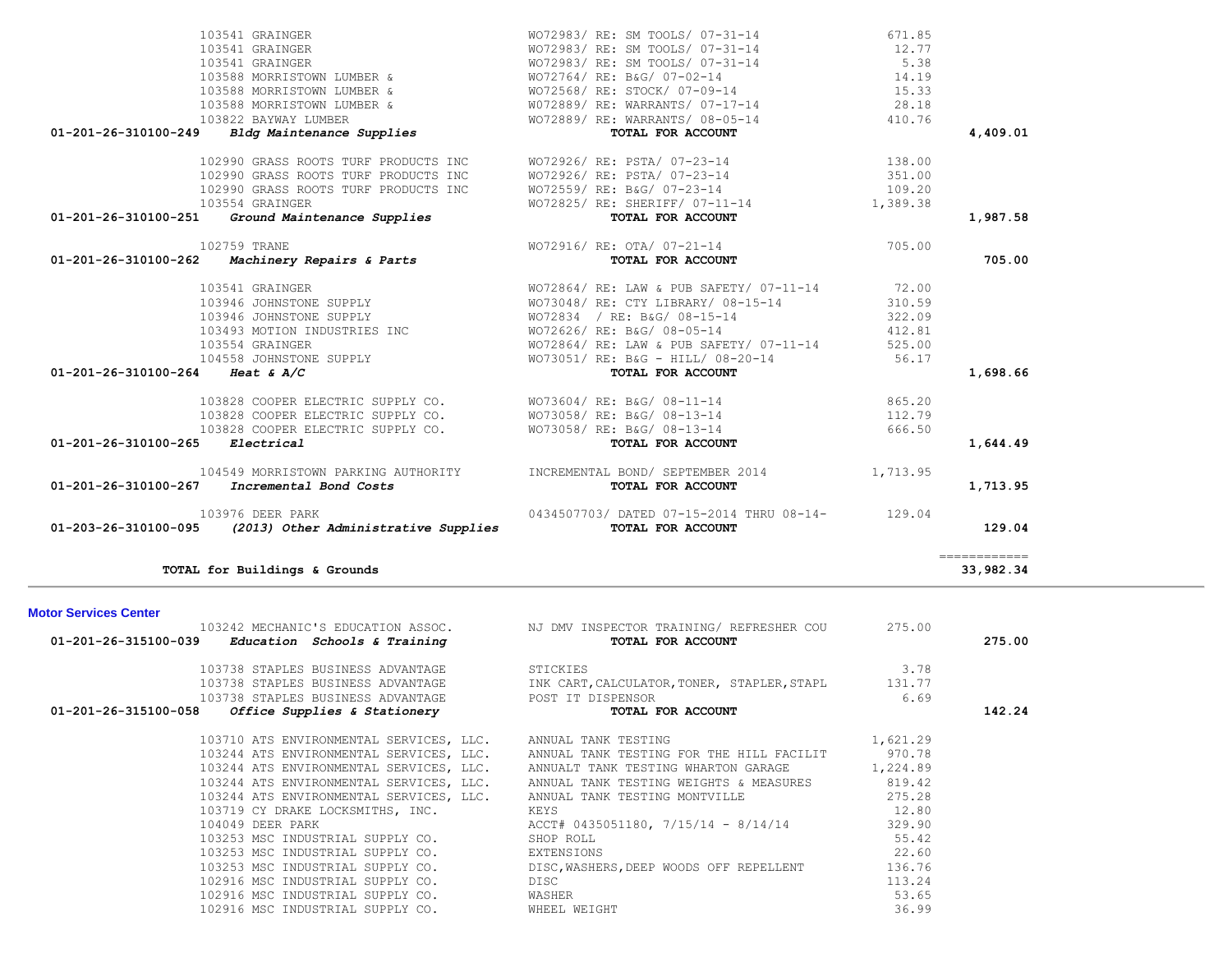| 102916 MSC INDUSTRIAL SUPPLY CO.                                                                       | TIRE REPAIR TOOL, SEALER, WHEEL WEIGHT                                                                                                                                                                                                              | 540.31   |           |
|--------------------------------------------------------------------------------------------------------|-----------------------------------------------------------------------------------------------------------------------------------------------------------------------------------------------------------------------------------------------------|----------|-----------|
|                                                                                                        | 103313 PROGRESSIVE BUSINESS<br>102932 ROBERT H WAGER CO INC CALBE 250.00<br>103266 TREASURER-STATE OF NJ UNDERGROUND STORAGE TANKS PROGRAM REGIST 150.00<br>103266 TREASURER-STATE OF NJ UNDERGROUND STORAGE TANKS PROGRAM REGIST 15                |          |           |
|                                                                                                        |                                                                                                                                                                                                                                                     |          |           |
|                                                                                                        |                                                                                                                                                                                                                                                     |          |           |
|                                                                                                        |                                                                                                                                                                                                                                                     |          |           |
|                                                                                                        |                                                                                                                                                                                                                                                     |          |           |
|                                                                                                        |                                                                                                                                                                                                                                                     |          |           |
|                                                                                                        |                                                                                                                                                                                                                                                     |          |           |
|                                                                                                        |                                                                                                                                                                                                                                                     |          |           |
|                                                                                                        |                                                                                                                                                                                                                                                     |          |           |
|                                                                                                        |                                                                                                                                                                                                                                                     |          |           |
|                                                                                                        |                                                                                                                                                                                                                                                     |          |           |
|                                                                                                        |                                                                                                                                                                                                                                                     |          |           |
|                                                                                                        |                                                                                                                                                                                                                                                     |          |           |
|                                                                                                        |                                                                                                                                                                                                                                                     |          |           |
|                                                                                                        |                                                                                                                                                                                                                                                     |          |           |
|                                                                                                        |                                                                                                                                                                                                                                                     |          |           |
|                                                                                                        |                                                                                                                                                                                                                                                     |          |           |
| 01-201-26-315100-098                                                                                   |                                                                                                                                                                                                                                                     |          | 11,206.97 |
|                                                                                                        | 103243 AMERICAN WEAR INC.<br>103243 AMERICAN WEAR INC.<br>104039 CARL LANGE WORK BOOTS PER CONTRACT<br>104040 FRANK ALOIA<br>104040 FRANK ALOIA<br>104087 JAMES LASPINA<br>104087 JAMES LASPINA<br>104038 RICH LAKATOS<br><b>7</b> Uniform & Clothi | 320.35   |           |
|                                                                                                        |                                                                                                                                                                                                                                                     | 321.55   |           |
|                                                                                                        |                                                                                                                                                                                                                                                     | 59.99    |           |
|                                                                                                        |                                                                                                                                                                                                                                                     | 84.99    |           |
|                                                                                                        |                                                                                                                                                                                                                                                     | 90.00    |           |
|                                                                                                        |                                                                                                                                                                                                                                                     | 90.00    |           |
|                                                                                                        |                                                                                                                                                                                                                                                     | 90.00    |           |
| 01-201-26-315100-207                                                                                   |                                                                                                                                                                                                                                                     |          | 1,056.88  |
|                                                                                                        |                                                                                                                                                                                                                                                     |          |           |
|                                                                                                        |                                                                                                                                                                                                                                                     | 975.76   |           |
| 103691 PETROCHOICE<br><b>01-201-26-315100-232</b> Lubricants & Anti Freeze<br>Lubricants & Anti Freeze | TOTAL FOR ACCOUNT                                                                                                                                                                                                                                   |          | 975.76    |
| 103720 E. M. KUTZ INC<br>1 Snow Plowing Parts                                                          |                                                                                                                                                                                                                                                     | 2,940.00 |           |
| 01-201-26-315100-241                                                                                   | TOTAL FOR ACCOUNT                                                                                                                                                                                                                                   |          | 2,940.00  |
|                                                                                                        |                                                                                                                                                                                                                                                     |          |           |
| 103724 INTER CITY TIRE<br>103721 GOODYEAR AUTO SERVICE TIRES<br>103248 GOODYEAR AUTO SERVICE TIRES     |                                                                                                                                                                                                                                                     | 639.92   |           |
|                                                                                                        |                                                                                                                                                                                                                                                     | 79.66    |           |
|                                                                                                        |                                                                                                                                                                                                                                                     | 583.62   |           |
| 01-201-26-315100-245<br>Tires                                                                          | TOTAL FOR ACCOUNT                                                                                                                                                                                                                                   |          | 1,303.20  |
| 103264 MY TOOL LADY $1/2$ " DR. AIR TOOL 5 Tools - Others TOTAL FORE                                   | 390.99                                                                                                                                                                                                                                              |          |           |
| 01-201-26-315100-246                                                                                   | TOTAL FOR ACCOUNT                                                                                                                                                                                                                                   |          | 390.99    |
|                                                                                                        |                                                                                                                                                                                                                                                     |          |           |
| 103311 PRAXAIR DISTRIBUTION ELECTR<br><b>Welding-Oxygen-Acetylene Etc</b> Electric                     |                                                                                                                                                                                                                                                     | 160.14   |           |
| 01-201-26-315100-248                                                                                   | TOTAL FOR ACCOUNT                                                                                                                                                                                                                                   |          | 160.14    |
| 100654 TOMAR INDUSTRIES INC                                                                            |                                                                                                                                                                                                                                                     | 83.70    |           |
| 103334 TOMAR INDUSTRIES INC                                                                            | SOAP,TOWEL<br>GLOVE,CLEANER,BAG,TOWEL                                                                                                                                                                                                               | 281.15   |           |
| 01-201-26-315100-252<br>Janitorial Supplies                                                            | TOTAL FOR ACCOUNT                                                                                                                                                                                                                                   |          | 364.85    |
| 103711 AMERICAN HOSE & HYDRAULICS                                                                      | <b>CYLINDER</b>                                                                                                                                                                                                                                     | 670.00   |           |
| 102905 BEYER BROS CORP                                                                                 | HOSE                                                                                                                                                                                                                                                | 9.41     |           |
| 103246 DOVER BRAKE & CLUTCH CO INC                                                                     | HOSE ASSY                                                                                                                                                                                                                                           | 23.72    |           |
| 103718 DOVER BRAKE & CLUTCH CO INC                                                                     | PTO                                                                                                                                                                                                                                                 | 2,233.11 |           |
| 103269 PENNJERSEY MACHINERY, LLC                                                                       | FENDER                                                                                                                                                                                                                                              | 110.83   |           |
| 103269 PENNJERSEY MACHINERY, LLC                                                                       | ASPHALT CUTTER                                                                                                                                                                                                                                      | 236.71   |           |
| 103722 GUARANTEED REBUILDERS INC                                                                       | STARTER                                                                                                                                                                                                                                             | 275.00   |           |
| 103723 HOOVER TRUCK CENTERS INC                                                                        | MOTOR, NUT                                                                                                                                                                                                                                          | 131.59   |           |
| 98110 TRIUS, INC.                                                                                      | SENDING UNIT, FUEL                                                                                                                                                                                                                                  | 89.00    |           |
| 103249 HOOVER TRUCK CENTERS INC                                                                        | ELEMENT                                                                                                                                                                                                                                             | 22.04    |           |
| 103249 HOOVER TRUCK CENTERS INC                                                                        | HUBCAP                                                                                                                                                                                                                                              | 5.38     |           |
| 103249 HOOVER TRUCK CENTERS INC                                                                        | BELT, TENSIONER                                                                                                                                                                                                                                     | 157.96   |           |

102926 SMITH TRACTOR & EQUIPMENT INC. PULLEY,HUB 363.10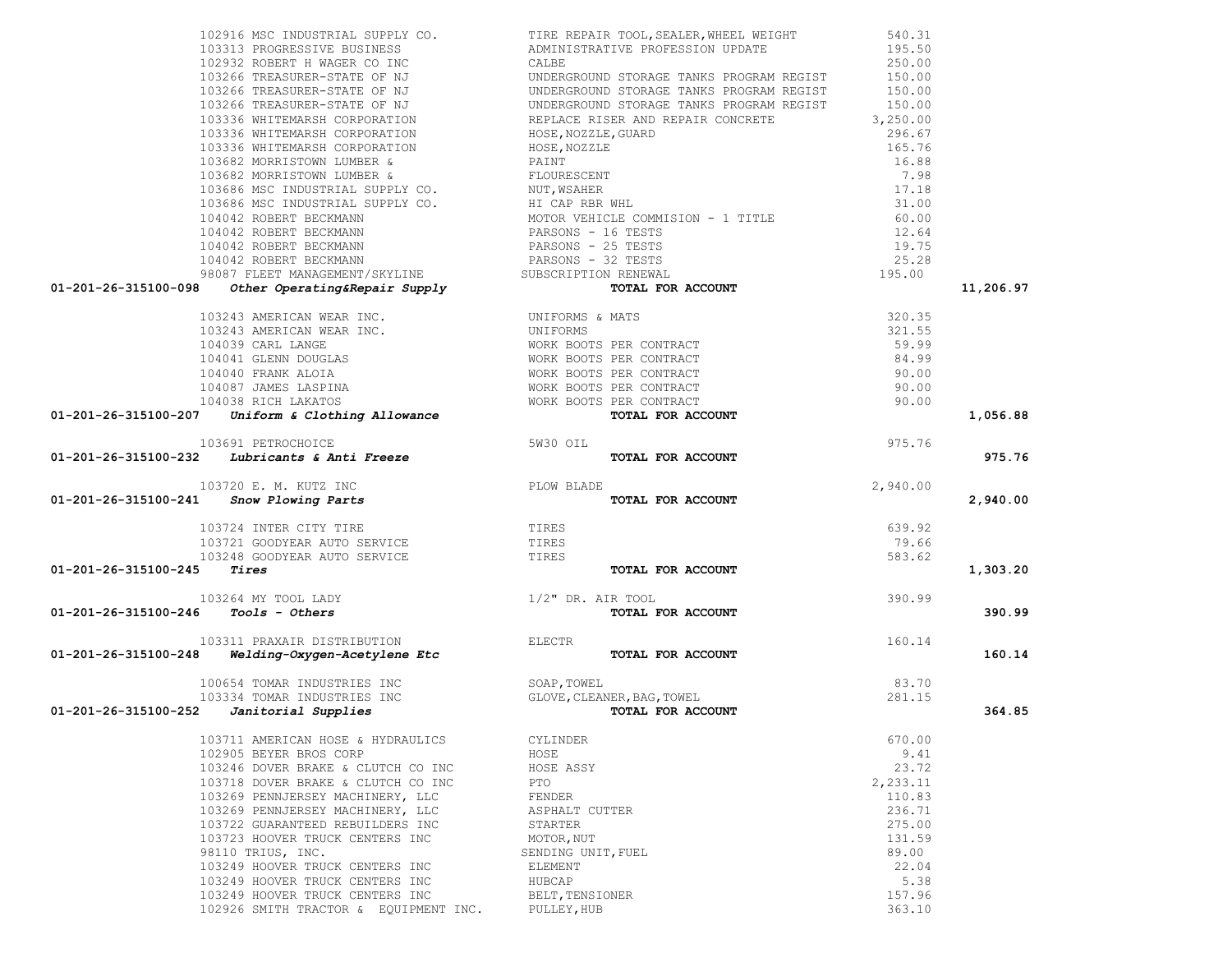| 103709 ARCOLA SALES & SERVICE CORP                               | MIRROR                                                                                                                                                                                                                                      | 398.19    |
|------------------------------------------------------------------|---------------------------------------------------------------------------------------------------------------------------------------------------------------------------------------------------------------------------------------------|-----------|
| 103717 D&B AUTO SUPPLY                                           | HARDWARE, SENSATRAC, STRUT, ROTOR, PADS, ALT                                                                                                                                                                                                | 740.25    |
| 103717 D&B AUTO SUPPLY                                           | FILTER, GEAR OIL, BRAKE FLUID, GL BLAK, CAR                                                                                                                                                                                                 | 250.13    |
| 103717 D&B AUTO SUPPLY                                           | ALTERNATOR, BELT, REGULATOR, LIFT MOTOR, ROT                                                                                                                                                                                                | 561.74    |
| 103245 D&B AUTO SUPPLY                                           | COIL, RUN BRD, FILTER, HANGER, COIL, BATTERY 1,071.77                                                                                                                                                                                       |           |
| 103245 D&B AUTO SUPPLY                                           | FILTER, PENETRANT, BRAKLEEN, HOSE, CORD                                                                                                                                                                                                     | 111.31    |
| 103245 D&B AUTO SUPPLY                                           | SEAL, ROOTR, PADS, DRUM, FILTER, HOSE                                                                                                                                                                                                       | 634.06    |
| 103245 D&B AUTO SUPPLY                                           | CREDIT                                                                                                                                                                                                                                      | $-18.62$  |
| 103245 D&B AUTO SUPPLY                                           | CREDIT                                                                                                                                                                                                                                      | $-171.38$ |
| 103245 D&B AUTO SUPPLY                                           | CREDIT                                                                                                                                                                                                                                      | $-55.82$  |
| 103247 FLEMINGTON BUICK CHEVROLET BEZEL, COVER                   |                                                                                                                                                                                                                                             | 152.87    |
| 103267 NIELSEN DODGE - C-J-R<br><b>EXERUPTER</b>                 |                                                                                                                                                                                                                                             | 50.56     |
| 103267 NIELSEN DODGE - C-J-R                                     | FILTER, BATTERY                                                                                                                                                                                                                             | 147.41    |
| 103267 NIELSEN DODGE - C-J-R                                     | BATTERY                                                                                                                                                                                                                                     | 108.29    |
| 103268 NORTHEAST COMMUNICATIONS, INC. ANTENNA, CONN, CABLE, FUSE |                                                                                                                                                                                                                                             | 80.50     |
| 103692 PLAINSMAN AUTO SUPPLY                                     | BULB, ROTOR, MUFFLER, PIPE, INSULATOR, COMPRE 1, 111.20                                                                                                                                                                                     |           |
| 103692 PLAINSMAN AUTO SUPPLY                                     | FAN CLUTCH, BALL JOINT, SEAL, ARM, COVER, FR                                                                                                                                                                                                | 532.74    |
| 103692 PLAINSMAN AUTO SUPPLY                                     | FILTER, DRUM, DEGREASER, CYLINDER, CREDITS                                                                                                                                                                                                  | $-47.65$  |
| 103692 PLAINSMAN AUTO SUPPLY                                     | LAMP, SHACKLE KIT, HITCH PIN, BEAM                                                                                                                                                                                                          | 87.51     |
| 103692 PLAINSMAN AUTO SUPPLY                                     | BULB, LAMP, SEAL, SUPPORT, HOLDER, PADS, NUT 341.85                                                                                                                                                                                         |           |
| 103251 JASPER ENGINE & TRANSMISSIONS                             | $ACCT#62966021$ $DIFFERENTIAL$<br>$2.227$ $2.227$ $2.227$ $2.227$ $2.227$ $2.227$ $2.27$ $2.27$ $2.27$ $2.27$ $2.27$ $2.27$ $2.27$ $2.27$ $2.27$ $2.27$ $2.27$ $2.27$ $2.27$ $2.27$ $2.27$ $2.27$ $2.27$ $2.27$ $2.27$ $2.27$ $2.27$ $2.27$ | 2,322.00  |
| 103251 JASPER ENGINE & TRANSMISSIONS                             | ACCT#62966021 CREDIT                                                                                                                                                                                                                        | $-850.00$ |
| 103314 OUALITY AUTO GLASS, INC                                   | WINDSHIELD (OV90)                                                                                                                                                                                                                           | 224.50    |
| 102920 ROUTE 23 AUTOMALL LLC                                     | KIT, SEAL                                                                                                                                                                                                                                   | 135.75    |
| 102920 ROUTE 23 AUTOMALL LLC                                     | KIT, ADDITIVE                                                                                                                                                                                                                               | 72.58     |
| 102920 ROUTE 23 AUTOMALL LLC                                     | PAD-PEDAL                                                                                                                                                                                                                                   | 6.59      |
| 102920 ROUTE 23 AUTOMALL LLC CABLE ASY                           |                                                                                                                                                                                                                                             | 54.41     |
| 102920 ROUTE 23 AUTOMALL LLC SENDER AND PUMP                     |                                                                                                                                                                                                                                             | 349.04    |
| 102920 ROUTE 23 AUTOMALL LLC<br>RESISTOR, WIRE                   |                                                                                                                                                                                                                                             | 42.72     |
| 102920 ROUTE 23 AUTOMALL LLC                                     | CREDIT                                                                                                                                                                                                                                      | $-50.00$  |
| 102920 ROUTE 23 AUTOMALL LLC                                     | CREDIT                                                                                                                                                                                                                                      | $-13.91$  |
| 103315 ROUTE 23 AUTOMALL LLC                                     | BRACKET                                                                                                                                                                                                                                     | 15.73     |
| 103315 ROUTE 23 AUTOMALL LLC<br>KIT, ROTR, SEAL                  |                                                                                                                                                                                                                                             | 360.71    |
| 103315 ROUTE 23 AUTOMALL LLC                                     | FILTER                                                                                                                                                                                                                                      | 57.72     |
| 103315 ROUTE 23 AUTOMALL LLC                                     | TURBO, CLAMP, HOSE, KIT, MODULE                                                                                                                                                                                                             | 1,259.85  |
| 103315 ROUTE 23 AUTOMALL LLC                                     | RADIATOR ASY                                                                                                                                                                                                                                | 540.18    |
| 103315 ROUTE 23 AUTOMALL LLC                                     | SENSOR ASY                                                                                                                                                                                                                                  | 70.04     |
| 103315 ROUTE 23 AUTOMALL LLC                                     | SENDOR                                                                                                                                                                                                                                      | 349.04    |

|                      | 103740 TONY SANCHEZ LTD            |                                                                                                                                                                                                                                      | 209.10 |             |
|----------------------|------------------------------------|--------------------------------------------------------------------------------------------------------------------------------------------------------------------------------------------------------------------------------------|--------|-------------|
| 01-201-26-315100-261 |                                    | TOTAL FOR ACCOUNT                                                                                                                                                                                                                    |        | 18, 117. 33 |
|                      | 103709 ARCOLA SALES & SERVICE CORP | MIRROR                                                                                                                                                                                                                               | 398.19 |             |
|                      |                                    |                                                                                                                                                                                                                                      |        |             |
|                      |                                    |                                                                                                                                                                                                                                      |        |             |
|                      |                                    |                                                                                                                                                                                                                                      |        |             |
|                      |                                    |                                                                                                                                                                                                                                      |        |             |
|                      |                                    |                                                                                                                                                                                                                                      |        |             |
|                      |                                    |                                                                                                                                                                                                                                      |        |             |
|                      |                                    |                                                                                                                                                                                                                                      |        |             |
|                      |                                    |                                                                                                                                                                                                                                      |        |             |
|                      |                                    |                                                                                                                                                                                                                                      |        |             |
|                      |                                    |                                                                                                                                                                                                                                      |        |             |
|                      |                                    |                                                                                                                                                                                                                                      |        |             |
|                      |                                    |                                                                                                                                                                                                                                      |        |             |
|                      |                                    |                                                                                                                                                                                                                                      |        |             |
|                      |                                    |                                                                                                                                                                                                                                      |        |             |
|                      |                                    |                                                                                                                                                                                                                                      |        |             |
|                      |                                    | 103692 PLAINSMAN AUTO SUPPLY BULB, ROTOR, MUFFLER, PIPE, INSULATOR, COMPRE 1, 111.20<br>103692 PLAINSMAN AUTO SUPPLY FAN CLUTCH, BALL JOINT, SEAL, ARM, COVER, FR 532.74<br>103692 PLAINSMAN AUTO SUPPLY FILTER, DRUM, DEGREASER, CY |        |             |
|                      |                                    |                                                                                                                                                                                                                                      |        |             |
|                      |                                    |                                                                                                                                                                                                                                      |        |             |
|                      |                                    |                                                                                                                                                                                                                                      |        |             |
|                      |                                    |                                                                                                                                                                                                                                      |        |             |
|                      |                                    |                                                                                                                                                                                                                                      |        |             |
|                      |                                    |                                                                                                                                                                                                                                      |        |             |
|                      |                                    |                                                                                                                                                                                                                                      |        |             |
|                      |                                    |                                                                                                                                                                                                                                      |        |             |
|                      |                                    |                                                                                                                                                                                                                                      |        |             |
|                      |                                    |                                                                                                                                                                                                                                      |        |             |
|                      |                                    |                                                                                                                                                                                                                                      |        |             |
|                      |                                    |                                                                                                                                                                                                                                      |        |             |
|                      |                                    |                                                                                                                                                                                                                                      |        |             |
|                      |                                    |                                                                                                                                                                                                                                      |        |             |
|                      |                                    |                                                                                                                                                                                                                                      |        |             |
|                      |                                    |                                                                                                                                                                                                                                      |        |             |
|                      |                                    |                                                                                                                                                                                                                                      |        |             |
|                      |                                    |                                                                                                                                                                                                                                      |        |             |
|                      |                                    |                                                                                                                                                                                                                                      |        |             |
|                      |                                    |                                                                                                                                                                                                                                      |        |             |
|                      |                                    |                                                                                                                                                                                                                                      |        |             |

103713 NORTH JERSEY BOBCAT PIN ATT PIN ATT PIN ATTENT ON PIN ATTENTION RELIST COMPANY 103337 OLD DOMINION BRUSH COMPANY WIRE<br>104022 CLIFFSIDE BODY CORP WALVE 104022 CLIFFSIDE BODY CORP 104022 CLIFFSIDE BODY CORP INSTA<br>104022 CLIFFSIDE BODY CORP INSTA 104022 CLIFFSIDE BODY CORP 104022 CLIFFSIDE BODY CORP CREDIT CREDIT 104026 MID-ATLANTIC TRUCK CENTRE INC FILTE 104026 MID-ATLANTIC TRUCK CENTRE INC FILTE 104026 MID-ATLANTIC TRUCK CENTRE INC VALVE 104026 MID-ATLANTIC TRUCK CENTRE INC LINK 104026 MID-ATLANTIC TRUCK CENTRE INC VALVE 104026 MID-ATLANTIC TRUCK CENTRE INC CREDI 104026 MID-ATLANTIC TRUCK CENTRE INC CREDIT CONSERVATION CREDIT -256.000 MIT 103728 MID-ATLANTIC TRUCK CENTRE INC 103728 MID-ATLANTIC TRUCK CENTRE INC SPRIN 103728 MID-ATLANTIC TRUCK CENTRE INC FILTE 103728 MID-ATLANTIC TRUCK CENTRE INC CREDI 104043 AIR BRAKE & EQUIPMENT BOLT 104043 AIR BRAKE & EQUIPMENT PUMP 103725 KENVIL POWER EQUIPMENT, INC. CARBURET 103725 KENVIL POWER EQUIPMENT, INC. THROT 103725 KENVIL POWER EQUIPMENT, INC. CREDI 103740 TONY SANCHEZ LTD PTO

| ATT                            | 197.85    |
|--------------------------------|-----------|
| SEG-VRT DIG                    | 320.00    |
| E AND CAP ASY                  | 414.20    |
| ALL SERVICE BODY (R764CG)      | 10,200.00 |
| ALL POWER FLOAT VALVE (P673CG) | 2,136.00  |
| IΤ                             | $-521.99$ |
| ΞR                             | 297.04    |
| ΞR                             | 251.28    |
| Ŧ,                             | 31.71     |
|                                | 83.47     |
| ť                              | 31.71     |
| ĪΤ                             | $-98.84$  |
| ĪΤ                             | $-256.00$ |
|                                | 44.72     |
| ЛG                             | 17.60     |
| ΞR                             | 108.56    |
| ĪΤ                             | $-84.04$  |
|                                | 19.48     |
|                                | 239.51    |
| JRETOR                         | 151.70    |
| <b>TTLE TRIGGER</b>            | 12.76     |
| IΤ                             | $-16.34$  |
| SOLENOID                       | 209.10    |
| <b>TOTAL TOR ACCOUNT</b>       |           |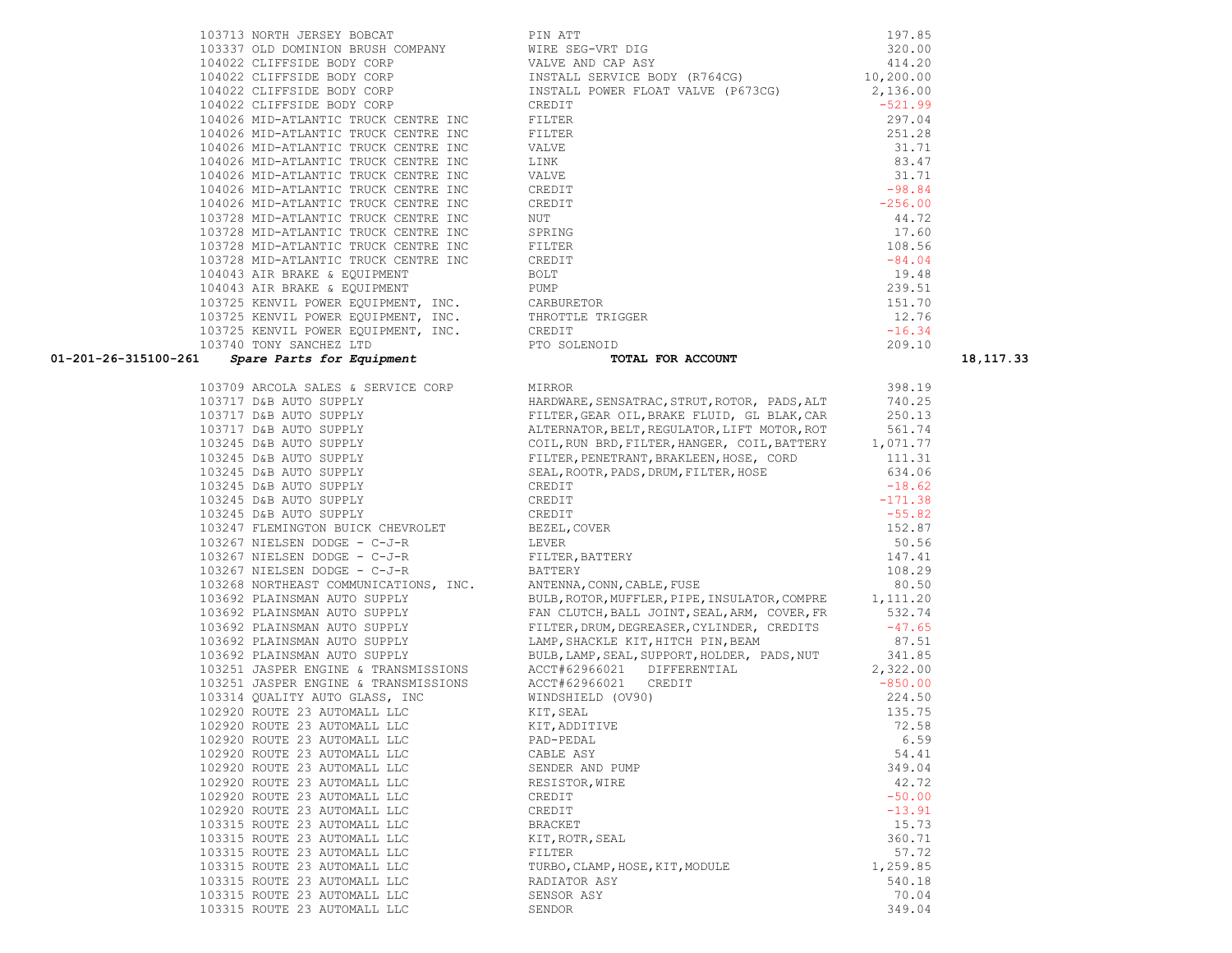| <b>Mosquito Extermination</b>                                     |                                                                        |          |          |
|-------------------------------------------------------------------|------------------------------------------------------------------------|----------|----------|
| 103871 NJ ADVANCE MEDIA, LLC<br>01-201-26-320100-051<br>Legal     | XMORR3200900 ULV Spray Notice Insertion<br>TOTAL FOR ACCOUNT           | 135.72   | 135.72   |
| 103392 DOVER BRAKE & CLUTCH CO INC                                | Hose Assy Tec #18126                                                   | 9.24     |          |
| 103392 DOVER BRAKE & CLUTCH CO INC                                | Hose Tec #18138                                                        | 22.22    |          |
| 103392 DOVER BRAKE & CLUTCH CO INC                                | Hose Assy Tec #18124                                                   | 9.00     |          |
| 103392 DOVER BRAKE & CLUTCH CO INC                                | Hose Assy Tec #18160                                                   | 29.96    |          |
| 103392 DOVER BRAKE & CLUTCH CO INC                                | Hose Assy Tec #18172                                                   | 32.00    |          |
| 103774 TRICO EQUIPMENT SERVICES LLC                               | Shipping & Handling for Bucket                                         | 160.00   |          |
| $01 - 201 - 26 - 320100 - 098$<br>Other Operating & Repair Supply | TOTAL FOR ACCOUNT                                                      |          | 262.42   |
| 103001 ADAPCO, INC.                                               | Scourge 4-12 (5 Gallon drum)                                           | 6,054.95 |          |
| 01-201-26-320100-225<br>Chemicals & Sprays                        | TOTAL FOR ACCOUNT                                                      |          | 6.054.95 |
| 102561 ADAPCO, INC.                                               | Pioneer part #17                                                       | 137.70   |          |
| 102561 ADAPCO, INC.                                               | Pioneer part #18                                                       | 21.00    |          |
| 102561 ADAPCO, INC.                                               | Pioneer part #30                                                       | 21.00    |          |
|                                                                   | 103394 MORRISTOWN LUMBER & B977EC-CTN 3/4" Elec Conduit # 1030281 1.99 |          |          |
| 103394 MORRISTOWN LUMBER &                                        | 17002 Small Hooks # 5432950                                            | 19.74    |          |
| 103394 MORRISTOWN LUMBER &                                        | 17005 Spring Clip #6964159                                             | 4.59     |          |
| 103394 MORRISTOWN LUMBER &                                        | Command picture Hanging Strips #5655246                                | 3.79     |          |
| 103394 MORRISTOWN LUMBER &                                        | 17001 Medium utility Hook #6709844                                     | 6.98     |          |
| 103394 MORRISTOWN LUMBER &                                        | 5026002 Masonry Dril Bit 3/16X4 # 600987                               | 2.59     |          |
| 103394 MORRISTOWN LUMBER &                                        | 5026003 Masonry Drill Bit 1/4X4 # 600988                               | 2.79     |          |

#### **Mosqui**

| 01-201-26-315100-291                                             |       | 24,780.19 |
|------------------------------------------------------------------|-------|-----------|
|                                                                  |       |           |
|                                                                  |       |           |
|                                                                  |       |           |
|                                                                  |       |           |
|                                                                  |       |           |
|                                                                  |       |           |
|                                                                  |       |           |
|                                                                  |       |           |
|                                                                  |       |           |
|                                                                  |       |           |
|                                                                  |       |           |
|                                                                  |       |           |
|                                                                  |       |           |
|                                                                  |       |           |
|                                                                  |       |           |
|                                                                  |       |           |
| 104034 PLAINSMAN AUTO SUPPLY <b>104034 PLAINSMAN AUTO SUPPLY</b> | 46.00 |           |
|                                                                  |       |           |
|                                                                  |       |           |
|                                                                  |       |           |
|                                                                  |       |           |
|                                                                  |       |           |
|                                                                  |       |           |
|                                                                  |       |           |
|                                                                  |       |           |
|                                                                  |       |           |
|                                                                  |       |           |
|                                                                  |       |           |
|                                                                  |       |           |
|                                                                  |       |           |
|                                                                  |       |           |
|                                                                  |       |           |

**TOTAL for Motor Services Center 61,713.55**

============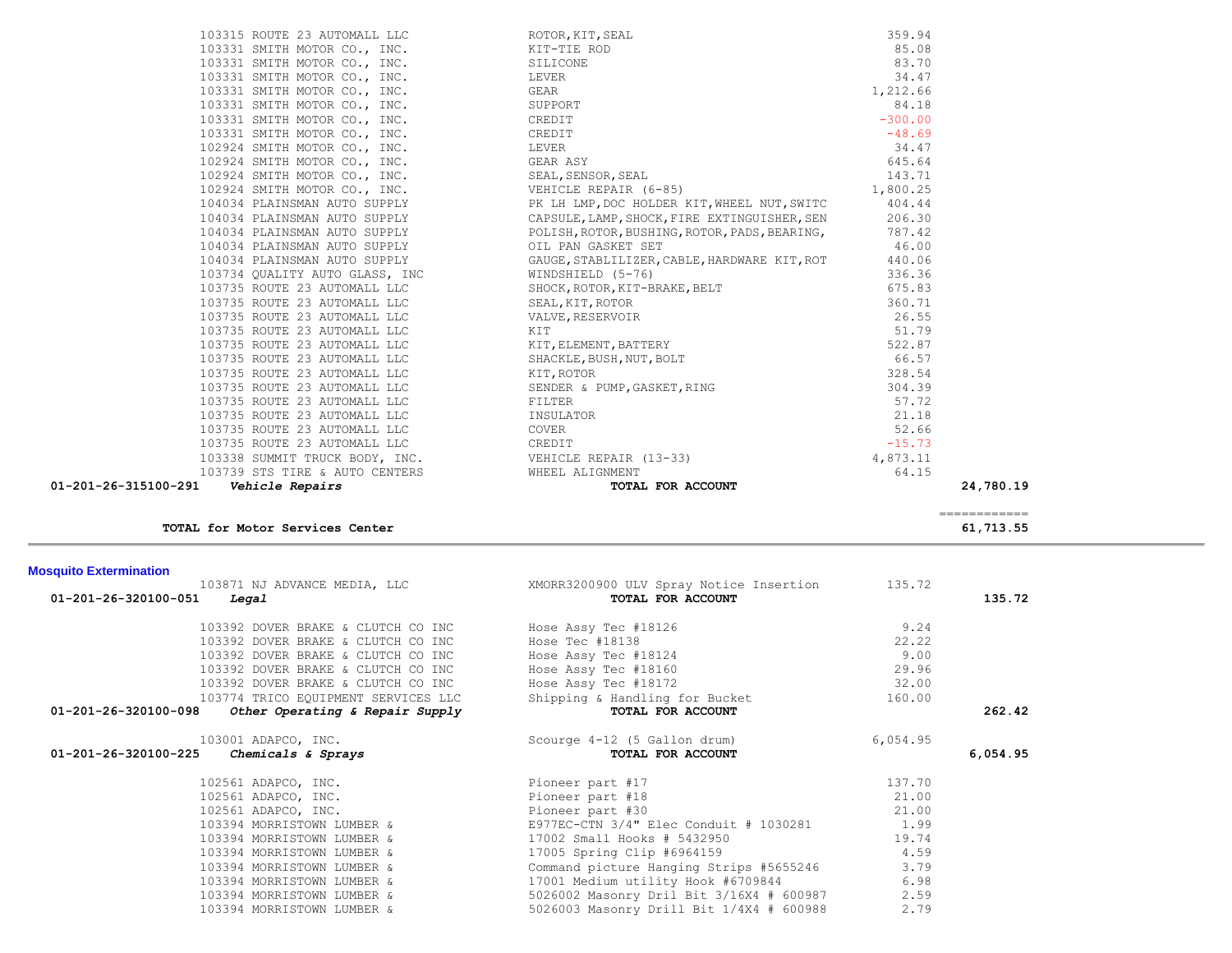| 103578 PLAINSMAN AUTO SUPPLY<br>103578 PLAINSMAN AUTO SUPPLY<br>103578 PLAINSMAN AUTO SUPPLY<br>103578 PLAINSMAN AUTO SUPPLY<br>103578 PLAINSMAN AUTO SUPPLY | PTEX Ultra Black 3oz #7651589<br>Oil Filter Pro Select #21516<br>Oil Filter Pro Select #21372<br>Oil Filter Pro Select #21348<br>Washer Solvent #WWS20 | 13.30<br>4.46<br>4.46<br>4.46<br>16.56 |                           |
|--------------------------------------------------------------------------------------------------------------------------------------------------------------|--------------------------------------------------------------------------------------------------------------------------------------------------------|----------------------------------------|---------------------------|
| 103125 PLAINSMAN AUTO SUPPLY<br>103125 PLAINSMAN AUTO SUPPLY                                                                                                 | Mud Flap - 12X18X1 # 821-7048                                                                                                                          | 10.32<br>21.49                         |                           |
| 01-201-26-320100-291<br>Vehicle Repairs                                                                                                                      | Coupler # 755-1052<br>TOTAL FOR ACCOUNT                                                                                                                |                                        | 75.05                     |
| TOTAL for Mosquito Extermination                                                                                                                             |                                                                                                                                                        |                                        | =============<br>6,819.31 |
| <b>Health Management</b>                                                                                                                                     |                                                                                                                                                        |                                        |                           |
| 104585 VERIZON WIRELESS                                                                                                                                      | L&PS/HEALTH MANAGEMENT - GRANT                                                                                                                         | 340.97                                 |                           |
| 104585 VERIZON WIRELESS<br>01-201-27-330100-031<br>Cellular Phone/Pagers                                                                                     | L&PS/HEALTH MANAGEMENT - O&E<br>TOTAL FOR ACCOUNT                                                                                                      | 114.03                                 | 455.00                    |
| 103507 MUNICIPAL CAPITAL CORP                                                                                                                                | Ricoh MPC3003S Copier Contract # 12656                                                                                                                 | 690.99                                 |                           |
| Office Machines - Rental<br>01-201-27-330100-164                                                                                                             | TOTAL FOR ACCOUNT                                                                                                                                      |                                        | 690.99                    |
| 103377 AMERICAN TRADE MARK CO                                                                                                                                | Accountability Tag Board                                                                                                                               | 100.00                                 |                           |
| 103377 AMERICAN TRADE MARK CO                                                                                                                                | FREIGHT                                                                                                                                                | 12.61                                  |                           |
| 103917 CRAIG GOSS                                                                                                                                            | Reimbursement for dinner for Hazmat team                                                                                                               | 40.36                                  |                           |
| 103515 RUTGERS OCPE                                                                                                                                          | NJ Compost Operator Certification Course                                                                                                               | 275.00                                 |                           |
| 103515 RUTGERS OCPE<br>103915 STAPLES BUSINESS ADVANTAGE                                                                                                     | NJ Compost Operator Certification Course<br>Customer NYC 1054187 Supplies                                                                              | 275.00<br>69.98                        |                           |
| 103915 STAPLES BUSINESS ADVANTAGE                                                                                                                            |                                                                                                                                                        | 74.54                                  |                           |
| 01-201-27-330100-210<br>Environmental Compliance                                                                                                             | TOTAL FOR ACCOUNT                                                                                                                                      |                                        | 847.49                    |
| TOTAL for Health Management                                                                                                                                  |                                                                                                                                                        |                                        | ============<br>1,993.48  |
| <b>Human Services</b>                                                                                                                                        |                                                                                                                                                        |                                        |                           |
| 104836 COUNTY OF MORRIS                                                                                                                                      | 2ND HALF 8.14 METERED MAIL                                                                                                                             | 33.55                                  |                           |
| 01-201-27-331100-068<br>Postage & Metered Mail                                                                                                               | TOTAL FOR ACCOUNT                                                                                                                                      |                                        | 33.55                     |
| 104250 LONGFELLOWS SANDWICH DELI                                                                                                                             | sandwich platter                                                                                                                                       | 54.00                                  |                           |
| 104250 LONGFELLOWS SANDWICH DELI                                                                                                                             | bottles of soda                                                                                                                                        | 6.00                                   |                           |
| 104250 LONGFELLOWS SANDWICH DELI                                                                                                                             | 3 quart bottle of water                                                                                                                                | 2.49                                   |                           |
| 01-201-27-331100-088<br>Meeting Exp Advisory Board Etc                                                                                                       | TOTAL FOR ACCOUNT                                                                                                                                      |                                        | 62.49                     |
| 104107 MUNICIPAL CAPITAL CORP<br>01-201-27-331100-164<br>Office Machines - Rental                                                                            | INV. 9207-08 SAVIN MPC 3502 COPIER PAYME<br>TOTAL FOR ACCOUNT                                                                                          | 872.20                                 | 872.20                    |
| TOTAL for Human Services                                                                                                                                     |                                                                                                                                                        |                                        | ============<br>968.24    |
| <b>Youth Shelter</b>                                                                                                                                         |                                                                                                                                                        |                                        |                           |
| 103873 TARA L. LEGATES<br>01-201-27-331110-039<br>Education Schools & Training                                                                               | NJ License Renewal<br>TOTAL FOR ACCOUNT                                                                                                                | 50.00                                  | 50.00                     |
|                                                                                                                                                              |                                                                                                                                                        |                                        |                           |

103002 TOMAR INDUSTRIES INC<br> **103002 TOMAR INDUSTRIES INC** Misty Wasp & Hornet Spray 12 cans/case 69.00  **01-201-26-320100-258** *Equipment* **TOTAL FOR ACCOUNT 291.17**

 104067 ATLANTIC HEALTH/ Juvenile Services 7,037.33  **01-201-27-331110-189** *Medical* **TOTAL FOR ACCOUNT 7,037.33**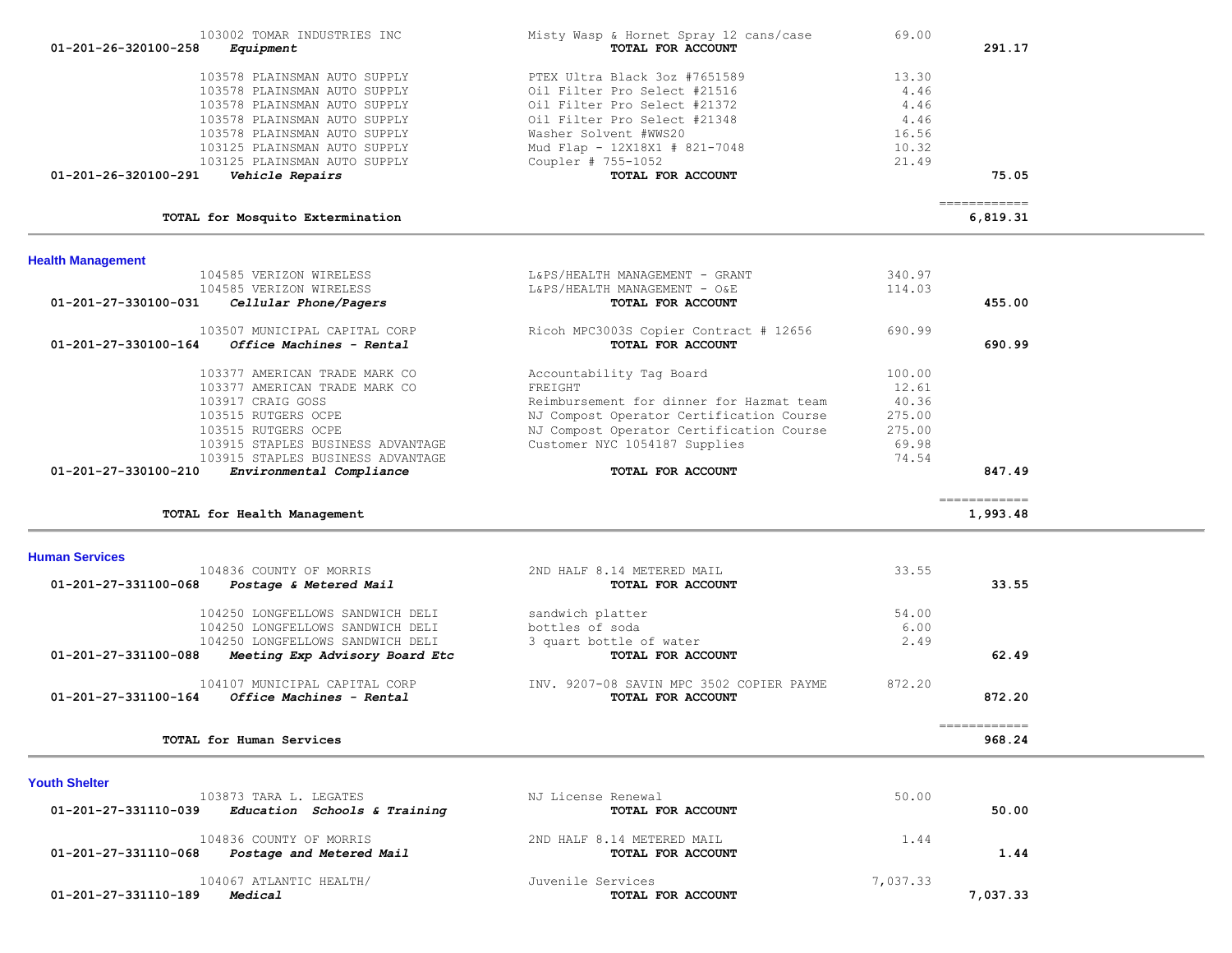| 103501 BATTERIES PLUS<br>01-201-27-331110-262<br>Machinery Repairs & Parts                                                        | SLAA12-8F2 Battery<br>TOTAL FOR ACCOUNT                                                                                       | 19.95                                      | 19.95                                                                                                                                                                                                                                                                                                                                                                                                                                                                                              |
|-----------------------------------------------------------------------------------------------------------------------------------|-------------------------------------------------------------------------------------------------------------------------------|--------------------------------------------|----------------------------------------------------------------------------------------------------------------------------------------------------------------------------------------------------------------------------------------------------------------------------------------------------------------------------------------------------------------------------------------------------------------------------------------------------------------------------------------------------|
| TOTAL for Youth Shelter                                                                                                           |                                                                                                                               |                                            | $\begin{array}{cccccccccc} \multicolumn{2}{c}{} & \multicolumn{2}{c}{} & \multicolumn{2}{c}{} & \multicolumn{2}{c}{} & \multicolumn{2}{c}{} & \multicolumn{2}{c}{} & \multicolumn{2}{c}{} & \multicolumn{2}{c}{} & \multicolumn{2}{c}{} & \multicolumn{2}{c}{} & \multicolumn{2}{c}{} & \multicolumn{2}{c}{} & \multicolumn{2}{c}{} & \multicolumn{2}{c}{} & \multicolumn{2}{c}{} & \multicolumn{2}{c}{} & \multicolumn{2}{c}{} & \multicolumn{2}{c}{} & \multicolumn{2}{c}{} & \mult$<br>7,108.72 |
| <b>Office on Aging</b>                                                                                                            |                                                                                                                               |                                            |                                                                                                                                                                                                                                                                                                                                                                                                                                                                                                    |
| 104389 KRISTINE A. BEIRNE<br>01-201-27-333100-048<br>Insurance                                                                    | Car Insurance reimbursement for JUL-2014<br>TOTAL FOR ACCOUNT                                                                 | 12.00                                      | 12.00                                                                                                                                                                                                                                                                                                                                                                                                                                                                                              |
| 103910 STAPLES BUSINESS ADVANTAGE<br>103910 STAPLES BUSINESS ADVANTAGE                                                            | Fluid Corr x coverage we.<br>3 Tab fld ltr Manila 100. 3 tab fldr lgl                                                         | 23.21<br>533.99                            |                                                                                                                                                                                                                                                                                                                                                                                                                                                                                                    |
| 103910 STAPLES BUSINESS ADVANTAGE<br>103907 W.B. MASON COMPANY INC                                                                | Safco onyx mesh fil cart 2 drw.<br>Paper xero/dup we ltr 20#Paper xero/dup,                                                   | 75.99<br>250.75                            |                                                                                                                                                                                                                                                                                                                                                                                                                                                                                                    |
| Office Supplies & Stationery<br>01-201-27-333100-058                                                                              | TOTAL FOR ACCOUNT                                                                                                             |                                            | 883.94                                                                                                                                                                                                                                                                                                                                                                                                                                                                                             |
| 104836 COUNTY OF MORRIS<br>01-201-27-333100-068<br>Postage & Metered Mail                                                         | 2ND HALF 8.14 METERED MAIL<br>TOTAL FOR ACCOUNT                                                                               | 134.70                                     | 134.70                                                                                                                                                                                                                                                                                                                                                                                                                                                                                             |
| 104389 KRISTINE A. BEIRNE<br>01-201-27-333100-082<br>Travel Expense                                                               | Miles reimbursement for JUL-2014<br>TOTAL FOR ACCOUNT                                                                         | 39.55                                      | 39.55                                                                                                                                                                                                                                                                                                                                                                                                                                                                                              |
| 103864 RONNIE BERNHARD<br>01-201-27-333100-117<br>Interpretor Fees                                                                | Program Rev. Mtg 8/12/14<br>1 unit @<br>TOTAL FOR ACCOUNT                                                                     | 300.00                                     | 300.00                                                                                                                                                                                                                                                                                                                                                                                                                                                                                             |
| TOTAL for Office on Aging                                                                                                         |                                                                                                                               |                                            | =============<br>1,370.19                                                                                                                                                                                                                                                                                                                                                                                                                                                                          |
| <b>NJEASE Phase II</b>                                                                                                            |                                                                                                                               |                                            |                                                                                                                                                                                                                                                                                                                                                                                                                                                                                                    |
| 103952 NEWBRIDGE SERVICES INC<br>103951 NEWBRIDGE SERVICES INC<br>01-201-27-333105-090<br>NJEASE Phase II Expenditures            | 2014 GO<br>Period $4/1/$<br>JACC Reimb. Period 4/1/14-6/30/147 units<br>TOTAL FOR ACCOUNT                                     | 3,895.00<br>865.00                         | 4,760.00                                                                                                                                                                                                                                                                                                                                                                                                                                                                                           |
| TOTAL for NJEASE Phase II                                                                                                         |                                                                                                                               |                                            | ============<br>4,760.00                                                                                                                                                                                                                                                                                                                                                                                                                                                                           |
| <b>Grant in Aid</b>                                                                                                               |                                                                                                                               |                                            |                                                                                                                                                                                                                                                                                                                                                                                                                                                                                                    |
| 103678 HOMELESS SOLUTIONS, INC.<br>103678 HOMELESS SOLUTIONS, INC.<br>Grant in Aid GIA: HOUSING SOLUTIONS<br>01-201-27-342000-460 | SERVICES FOR THE PERIOD JAN-MARCH 2014<br>SERVICES FOR THE PERIOD APRIL- JUNE 2014<br>TOTAL FOR ACCOUNT                       | 10,990.00<br>16,710.00                     | 27,700.00                                                                                                                                                                                                                                                                                                                                                                                                                                                                                          |
| 104312 FAMILY INTERVENTION<br>01-201-27-342000-489<br>Grant in Aid: Family Intervention                                           | Contract expenses for 2nd quarter of 201<br>TOTAL FOR ACCOUNT                                                                 | 14,492.50                                  | 14,492.50                                                                                                                                                                                                                                                                                                                                                                                                                                                                                          |
| 104310 CHILDREN ON THE GREEN<br>104310 CHILDREN ON THE GREEN<br>104310 CHILDREN ON THE GREEN<br>104310 CHILDREN ON THE GREEN      | 620 TEEN EMPLOYMENT HOURS @ \$8.25<br>112.25 SUPERVISOR HOURS \$21.00<br>32 TRAINER HOURS \$27.00<br>FOOD, SUPPLIES AND MISC. | 5,115.00<br>2,357.00<br>864.00<br>2,008.00 |                                                                                                                                                                                                                                                                                                                                                                                                                                                                                                    |
| Grant in Aid: Children of the Green<br>01-201-27-342000-494                                                                       | TOTAL FOR ACCOUNT                                                                                                             |                                            | 10,344.00                                                                                                                                                                                                                                                                                                                                                                                                                                                                                          |
| TOTAL for Grant in Aid                                                                                                            |                                                                                                                               |                                            | ============<br>52,536.50                                                                                                                                                                                                                                                                                                                                                                                                                                                                          |
| <b>Seniors, Disabled &amp; Veterans</b>                                                                                           |                                                                                                                               |                                            |                                                                                                                                                                                                                                                                                                                                                                                                                                                                                                    |
| 103865 CORNERSTONE FAMILY<br>01-201-27-343100-036<br>Contracted Services - Adult Day Care                                         | MVADC Period 7/1/14-7/31/14 968 units @<br>TOTAL FOR ACCOUNT                                                                  | 18,741.06                                  | 18,741.06                                                                                                                                                                                                                                                                                                                                                                                                                                                                                          |
| 103905 CHARLES JURGENSEN<br>01-201-27-343100-082<br>Travel Expense                                                                | Miles reimbursement for Jul-2014<br>TOTAL FOR ACCOUNT                                                                         | 62.30                                      | 62.30                                                                                                                                                                                                                                                                                                                                                                                                                                                                                              |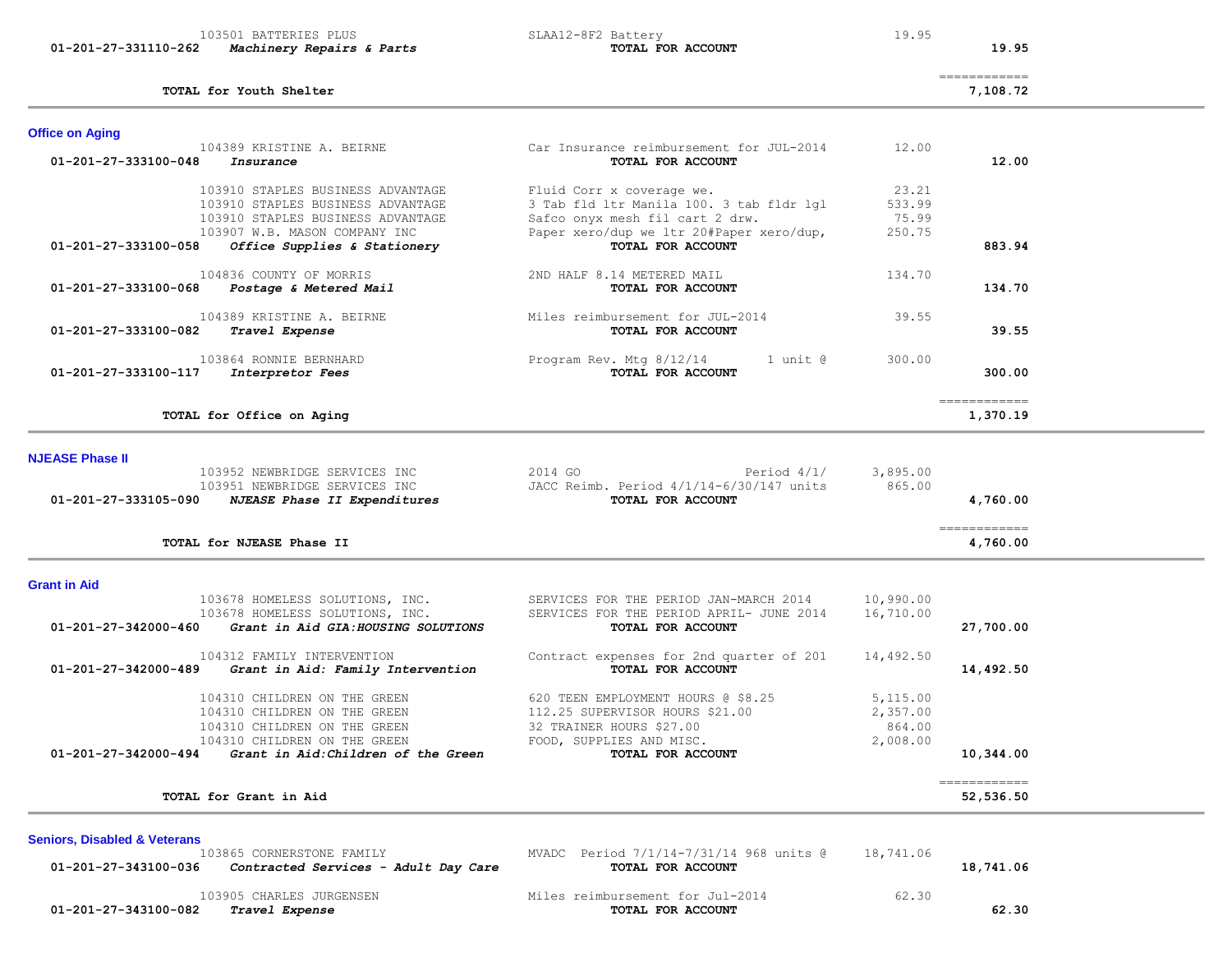| <b>County Board of Social Service</b>                           |                                                               |             |            |
|-----------------------------------------------------------------|---------------------------------------------------------------|-------------|------------|
| 103218 STAPLES BUSINESS ADVANTAGE                               | Order #7120228372-000-001/06-30-14                            | 1,529.35    |            |
| 103218 STAPLES BUSINESS ADVANTAGE                               | Order #7120228372-000-003/06-30-14                            | 283.00      |            |
| 103218 STAPLES BUSINESS ADVANTAGE                               | Order #7120228372-000-004/06-30-14                            | 12.72       |            |
| 103218 STAPLES BUSINESS ADVANTAGE                               | Order #7120228372-000-002/06-30-14                            | 14.59       |            |
| 103218 STAPLES BUSINESS ADVANTAGE                               | Crdeit Memo Order #7120228372-003-001/07                      | $-35.46$    |            |
| 102746 STAPLES BUSINESS ADVANTAGE                               | Order #7120231151-000-001/06-30-14                            | 4,182.10    |            |
| 102746 STAPLES BUSINESS ADVANTAGE                               |                                                               | 379.23      |            |
|                                                                 | SPLS 2DR 26.5in Vertical Putty / Order #                      |             |            |
| 102746 STAPLES BUSINESS ADVANTAGE                               | SPLS 2DR 26.5in Vertical Putty / Order #                      | 252.82      |            |
| 102747 W.B. MASON COMPANY INC                                   | Order #S019745678/07-08-14                                    | 1,773.72    |            |
| Office Supplies & Stationery<br>01-201-27-345100-058            | TOTAL FOR ACCOUNT                                             |             | 8,392.07   |
| 104836 COUNTY OF MORRIS                                         | 2ND HALF 8.14 METERED MAIL                                    | 1.82        |            |
| 01-201-27-345100-068<br>Postage & Metered Mail                  | TOTAL FOR ACCOUNT                                             |             | 1.82       |
| 104611 AT&T                                                     | OFFICE OF TEMPORARY ASSISTANCE                                | 50.28       |            |
| 104609 VERIZON                                                  | OFFICE OF TEMP ASSISTANCE                                     | 809.00      |            |
| 104613 VERIZON                                                  | OFFICE OF TEMP. ASSISTANCE                                    | 730.42      |            |
| 01-201-27-345100-146<br>Telephone                               | TOTAL FOR ACCOUNT                                             |             | 1,589.70   |
| 103222 MUNICIPAL CAPITAL CORP                                   | Lease payment for 9240G Copier Payment 1 781.20               |             |            |
| Office Machines - Rental<br>01-201-27-345100-164                | TOTAL FOR ACCOUNT                                             |             | 781.20     |
|                                                                 |                                                               |             |            |
| 102748 WIDMER TIME RECORDER CO. INC.                            | Repair charges for Time Recorder / SER.                       | 342.00      |            |
| 102748 WIDMER TIME RECORDER CO. INC.                            | Serial #257941                                                | 137.30      |            |
| 102748 WIDMER TIME RECORDER CO. INC.                            | Serial #194080                                                | 100.00      |            |
| 01-201-27-345100-166<br>Office Machine- Repair                  | TOTAL FOR ACCOUNT                                             |             | 579.30     |
|                                                                 |                                                               |             |            |
| 104340 JOHNSON & JOHNSON, ESQS                                  | Legal services rendered for the month of                      | 4,848.00    |            |
| 104340 JOHNSON & JOHNSON, ESOS                                  | Collections - Professional Service                            | 4,099.38    |            |
| 104340 JOHNSON & JOHNSON, ESQS                                  | Galletta, Alma v. OTA                                         | 48.00       |            |
| 103207 UNITRONIX DATA SYSTEMS INC                               | Software maintenance for the month of Au                      | 5,412.00    |            |
| 01-201-27-345100-325<br>Special Services                        | TOTAL FOR ACCOUNT                                             |             | 14,407.38  |
| 100953 DISCOVERY BENEFITS INC.                                  | COBRA Payment for the month of June 2014                      | 71.50       |            |
| 102752 HORIZON BLUE CROSS BLUE SHIELD                           | Dental coverage for the month of August                       | 4,289.36    |            |
| 102751 HORIZON BLUE CROSS BLUE SHIELD                           | HMO premium bill for the month of August                      | 143, 117.66 |            |
| 103534 HORIZON BLUE CROSS BLUE SHIELD                           | Blue Cross Blue Shield Medallion billing                      | 341, 521.53 |            |
| 01-201-27-345100-329<br>Hospital Insurance Premiums             | TOTAL FOR ACCOUNT                                             |             | 489,000.05 |
|                                                                 |                                                               |             |            |
| 103536 LAURIE PALMA                                             | FSS - Mileage reimb. for January to May                       | 41.30       |            |
| 01-201-27-345100-332<br>Mileage                                 | TOTAL FOR ACCOUNT                                             |             | 41.30      |
| 103519 BEENA P. SHAH                                            | ADM - Insurance reimb. for July to Decem                      | 72.00       |            |
| 104330 DIENANE ETIENNE                                          | MAP - Insurance reimb. for July to Decem                      | 72.00       |            |
| 104344 KATTY STAGNITTO                                          | MAP - Insurance reimb. for July to Decem                      | 72.00       |            |
| 103536 LAURIE PALMA                                             | Insurance reimb. for January to December                      | 144.00      |            |
| 104345 MARISOL HEREDIA                                          | Insurance reimb. for January 2014 to Jun                      | 72.00       |            |
| 104345 MARISOL HEREDIA                                          | Insurance reimb. for July to December 20                      | 72.00       |            |
| 104346 MICHIYO BRAGDON                                          | MAP - Insurance reimb. for July to Decem                      | 72.00       |            |
|                                                                 | MAP - Insurance reimb. for July to Decem                      |             |            |
| 104347 SUDESH MEHTA<br>Other Allowances<br>01-201-27-345100-333 | TOTAL FOR ACCOUNT                                             | 72.00       | 648.00     |
|                                                                 |                                                               |             |            |
| 103219 VIJU, INC.<br>Minor Equipment Purchases                  | Plantronics CS540 Headset System / Quote<br>TOTAL FOR ACCOUNT | 1,188.00    |            |
| 01-201-27-345100-334                                            |                                                               |             | 1,188.00   |
| 102342 TREASURER. ST OF NJ                                      | CSP Collection Intercept Fees for the qu                      | 10,165.24   |            |
| 102341 TREASURER. ST OF NJ                                      | CSP Collection Intercept Fees (Pre-Offset                     | 93.00       |            |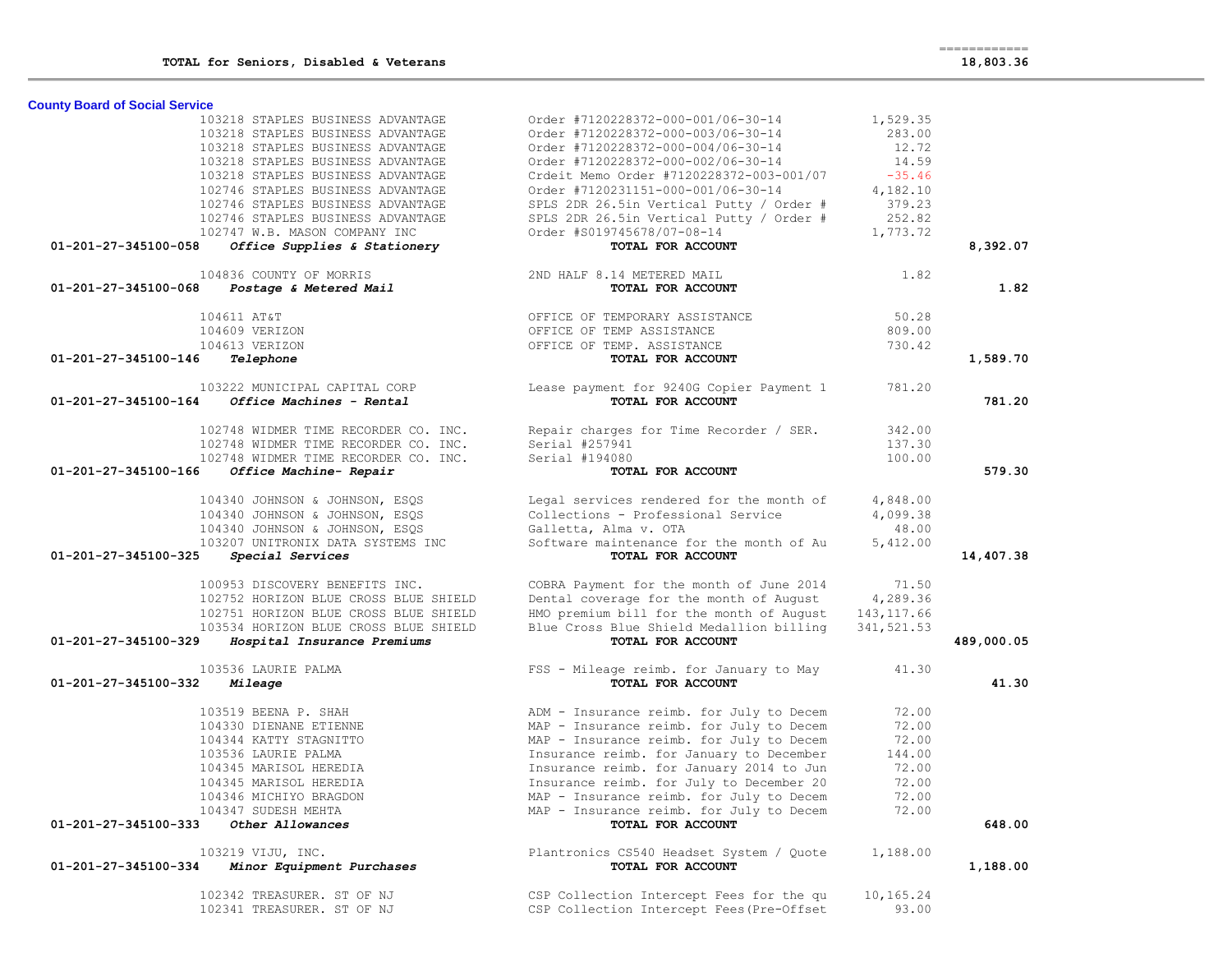============

| TOTAL for County Board of Social Service<br><u>a serie de la construcción de la construcción de la construcción de la construcción de la construcción de la c</u> | 526,887.06 |
|-------------------------------------------------------------------------------------------------------------------------------------------------------------------|------------|
|-------------------------------------------------------------------------------------------------------------------------------------------------------------------|------------|

| <b>MV:Administration</b> |  |
|--------------------------|--|

| <b>MV:Administration</b>                                                                                                                                                                                |                                                                                                                                                                                       |        |           |
|---------------------------------------------------------------------------------------------------------------------------------------------------------------------------------------------------------|---------------------------------------------------------------------------------------------------------------------------------------------------------------------------------------|--------|-----------|
|                                                                                                                                                                                                         |                                                                                                                                                                                       |        |           |
|                                                                                                                                                                                                         |                                                                                                                                                                                       |        |           |
|                                                                                                                                                                                                         |                                                                                                                                                                                       |        |           |
|                                                                                                                                                                                                         |                                                                                                                                                                                       |        |           |
|                                                                                                                                                                                                         |                                                                                                                                                                                       |        |           |
|                                                                                                                                                                                                         |                                                                                                                                                                                       |        |           |
|                                                                                                                                                                                                         |                                                                                                                                                                                       |        |           |
|                                                                                                                                                                                                         |                                                                                                                                                                                       |        |           |
|                                                                                                                                                                                                         |                                                                                                                                                                                       |        |           |
|                                                                                                                                                                                                         |                                                                                                                                                                                       |        |           |
|                                                                                                                                                                                                         |                                                                                                                                                                                       |        |           |
|                                                                                                                                                                                                         |                                                                                                                                                                                       |        |           |
|                                                                                                                                                                                                         |                                                                                                                                                                                       |        |           |
|                                                                                                                                                                                                         |                                                                                                                                                                                       |        |           |
|                                                                                                                                                                                                         |                                                                                                                                                                                       |        |           |
|                                                                                                                                                                                                         |                                                                                                                                                                                       |        |           |
|                                                                                                                                                                                                         |                                                                                                                                                                                       |        |           |
|                                                                                                                                                                                                         |                                                                                                                                                                                       |        |           |
|                                                                                                                                                                                                         |                                                                                                                                                                                       |        |           |
|                                                                                                                                                                                                         |                                                                                                                                                                                       |        |           |
|                                                                                                                                                                                                         |                                                                                                                                                                                       |        |           |
|                                                                                                                                                                                                         |                                                                                                                                                                                       |        |           |
|                                                                                                                                                                                                         |                                                                                                                                                                                       |        |           |
|                                                                                                                                                                                                         |                                                                                                                                                                                       |        |           |
|                                                                                                                                                                                                         |                                                                                                                                                                                       |        |           |
|                                                                                                                                                                                                         |                                                                                                                                                                                       |        |           |
|                                                                                                                                                                                                         |                                                                                                                                                                                       |        |           |
|                                                                                                                                                                                                         |                                                                                                                                                                                       |        |           |
|                                                                                                                                                                                                         |                                                                                                                                                                                       |        |           |
|                                                                                                                                                                                                         |                                                                                                                                                                                       |        |           |
|                                                                                                                                                                                                         |                                                                                                                                                                                       |        |           |
|                                                                                                                                                                                                         |                                                                                                                                                                                       |        |           |
|                                                                                                                                                                                                         |                                                                                                                                                                                       |        |           |
|                                                                                                                                                                                                         |                                                                                                                                                                                       |        |           |
|                                                                                                                                                                                                         |                                                                                                                                                                                       |        |           |
|                                                                                                                                                                                                         |                                                                                                                                                                                       |        |           |
| 01-201-27-350100-013                                                                                                                                                                                    |                                                                                                                                                                                       |        | 50,859.74 |
|                                                                                                                                                                                                         |                                                                                                                                                                                       |        |           |
|                                                                                                                                                                                                         |                                                                                                                                                                                       |        |           |
| 01-201-27-350100-016 Outside Salaries & Wages                                                                                                                                                           | 104468 AEQUOR HEALTHCARE SERVICES, LLC<br>104468 AEQUOR HEALTHCARE SERVICES, LLC<br>6 Outside Salaries & Wages<br>12,454.75<br>TOTAL FOR ACCOUNT<br>TOTAL FOR ACCOUNT                 |        | 27,705.54 |
|                                                                                                                                                                                                         |                                                                                                                                                                                       | 628.26 |           |
| $01 - 201 - 27 - 350100 - 022$ Advertising                                                                                                                                                              | TOTAL FOR ACCOUNT                                                                                                                                                                     |        | 628.26    |
|                                                                                                                                                                                                         |                                                                                                                                                                                       |        |           |
|                                                                                                                                                                                                         |                                                                                                                                                                                       |        |           |
| 01 201 2. 2001.<br>104443 PREMIER HEALTHCARE Business Office Training, July~2014 2,000.00<br>101-201-27-350100-035 <i>Consultation Fee</i> <b>Example 101-201-27-350100-035</b> <i>Consultation Fee</i> |                                                                                                                                                                                       |        | 2,000.00  |
|                                                                                                                                                                                                         |                                                                                                                                                                                       |        |           |
| 104444 CORNERSTONE FAMILY PROGRAMS<br><b>350100-036</b> Contracted Services of Social Work Services at Morris View, July 21,000.00<br><b>101-201-27-350100-036</b> Contracted Services                  |                                                                                                                                                                                       |        | 21,000.00 |
|                                                                                                                                                                                                         |                                                                                                                                                                                       |        |           |
|                                                                                                                                                                                                         |                                                                                                                                                                                       |        |           |
| 01-201-27-350100-041                                                                                                                                                                                    | 103175 KILBOURNE & KILBOURNE 128, Retirement Plaques, 7-22-2014<br>104442 LOVEYS PIZZA & GRILL Retirement Luncheon on 8-21-2014<br>1 Employee Recognition Program 1 TOTAL FOR ACCOUNT |        | 572.90    |
|                                                                                                                                                                                                         |                                                                                                                                                                                       |        |           |

104434 STAPLES BUSINESS ADVANTAGE 1032198,8-14-0214<br> **1032198,8-14-0214 FOR ACCOUNT** 57.82  **01-201-27-350100-058** *Office Supplies & Stationery* **TOTAL FOR ACCOUNT 57.82**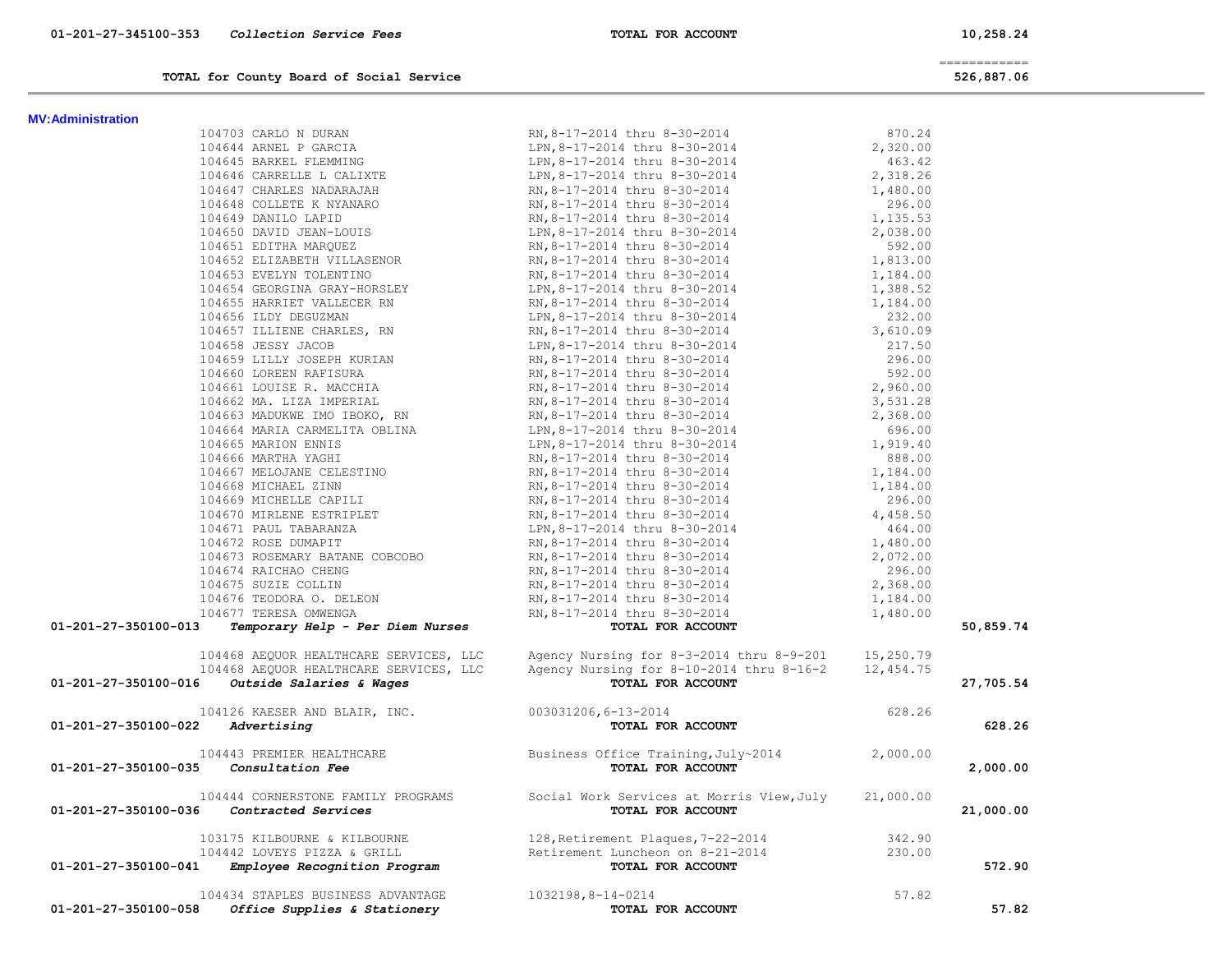| 01-201-27-350100-266        | 103194 COMPLETE SECURITY SYSTEMS, INC. 12405, 6-26-2014<br>Safety Items                                       | 104454 KURT'S LOCKSMITH SERVICE, LLC Lock & Key Repair, 7-17-2014<br>TOTAL FOR ACCOUNT              | 623.00<br>132.20               | 755.20                                                                                                                                                                                                                                                                                                                                                                                                                                                                                               |
|-----------------------------|---------------------------------------------------------------------------------------------------------------|-----------------------------------------------------------------------------------------------------|--------------------------------|------------------------------------------------------------------------------------------------------------------------------------------------------------------------------------------------------------------------------------------------------------------------------------------------------------------------------------------------------------------------------------------------------------------------------------------------------------------------------------------------------|
|                             | TOTAL for MV:Administration                                                                                   |                                                                                                     |                                | $\begin{array}{cccccccccc} \multicolumn{2}{c}{} & \multicolumn{2}{c}{} & \multicolumn{2}{c}{} & \multicolumn{2}{c}{} & \multicolumn{2}{c}{} & \multicolumn{2}{c}{} & \multicolumn{2}{c}{} & \multicolumn{2}{c}{} & \multicolumn{2}{c}{} & \multicolumn{2}{c}{} & \multicolumn{2}{c}{} & \multicolumn{2}{c}{} & \multicolumn{2}{c}{} & \multicolumn{2}{c}{} & \multicolumn{2}{c}{} & \multicolumn{2}{c}{} & \multicolumn{2}{c}{} & \multicolumn{2}{c}{} & \multicolumn{2}{c}{} & \mult$<br>109,971.28 |
| <b>MV:Building Services</b> |                                                                                                               |                                                                                                     |                                |                                                                                                                                                                                                                                                                                                                                                                                                                                                                                                      |
|                             | 98315 ACORN TERMITE AND PEST<br>104483 SODEXO INC & AFFILIATES<br>97520 ACORN TERMITE AND PEST                | April, 2014 Pest Control Service<br>100022833, July~2014<br>Pest Control for March, 2014            | 750.00<br>175,105.49<br>750.00 |                                                                                                                                                                                                                                                                                                                                                                                                                                                                                                      |
| 01-201-27-350110-036        | Contracted Services                                                                                           | TOTAL FOR ACCOUNT                                                                                   |                                | 176,605.49                                                                                                                                                                                                                                                                                                                                                                                                                                                                                           |
| 01-201-27-350110-044        | 104481 SCHINDLER ELEVATOR CORPORATION<br>Equipment Service Agreements                                         | 5000013604, August~2014<br>TOTAL FOR ACCOUNT                                                        | 2,390.90                       | 2,390.90                                                                                                                                                                                                                                                                                                                                                                                                                                                                                             |
| 01-201-27-350110-102        | 104435 STATE OF NEW JERSEY<br>State Mandated Costs                                                            | Boiler Room Inspection, 6-11-2014<br>TOTAL FOR ACCOUNT                                              | 2,000.00                       | 2,000.00                                                                                                                                                                                                                                                                                                                                                                                                                                                                                             |
| 01-201-27-350110-137        | 104469 AES-NJ COGEN CO INC<br>Electricity                                                                     | Electricity Usage for July, 2014<br>TOTAL FOR ACCOUNT                                               | 3, 141. 12                     | 3, 141. 12                                                                                                                                                                                                                                                                                                                                                                                                                                                                                           |
| 01-201-27-350110-147        | Water                                                                                                         | 104433 SOUTHEAST MORRIS COUNTY 2120000537.00, 7-12-2014 thru 8-11-201<br>TOTAL FOR ACCOUNT          | 6,214.50                       | 6,214.50                                                                                                                                                                                                                                                                                                                                                                                                                                                                                             |
|                             | 103196 BATTERIES PLUS<br>103196 BATTERIES PLUS                                                                | 9732856340,6-23-2014<br>97328526340, 7-8-2014                                                       | 156.96<br>55.80                |                                                                                                                                                                                                                                                                                                                                                                                                                                                                                                      |
|                             | 104473 DIRECT SUPPLY INC<br>104473 DIRECT SUPPLY INC<br>103170 GRAINGER                                       | 29406,8-11-2014<br>29406,8-15-2014<br>806843231,5-14-2014                                           | 594.99<br>360.00<br>144.00     |                                                                                                                                                                                                                                                                                                                                                                                                                                                                                                      |
|                             | 103170 GRAINGER<br>103170 GRAINGER                                                                            | 806843231, 5-15-2014<br>806843231,5-15-2014                                                         | 144.00<br>144.00               |                                                                                                                                                                                                                                                                                                                                                                                                                                                                                                      |
| 01-201-27-350110-204        | 102459 MARIDO SERVICES INC.<br>103180 WHITE & SHAUGER INC.<br>Plant Operation                                 | 13518, Tri-Dim Poly Filters, 6-2-2014<br>COU200, Detergent & Cleaner, 5-5-2014<br>TOTAL FOR ACCOUNT | 976.80<br>30.97                | 2,607.52                                                                                                                                                                                                                                                                                                                                                                                                                                                                                             |
|                             | 103181 DIRECT MACHINERY SERVICE CORP.<br>103174 MOE DISTRIBUTORS INC.                                         | Laundry Equipment Repair, 6-6-2014<br>BMOR15, 6-4-2014                                              | 200.00<br>328.04               |                                                                                                                                                                                                                                                                                                                                                                                                                                                                                                      |
|                             | 104456 NATIONAL INDUSTRIES<br>104456 NATIONAL INDUSTRIES<br>104456 NATIONAL INDUSTRIES                        | MVNH065, 2-7-2014<br>MVNH065,5-20-2014<br>MVNH065,5-22-2014                                         | 445.08<br>481.86<br>1,757.50   |                                                                                                                                                                                                                                                                                                                                                                                                                                                                                                      |
|                             | 103190 R.D. SALES DOOR & HARDWARE LLC<br>104481 SCHINDLER ELEVATOR CORPORATION<br>103172 TURTLE & HUGHES, INC | Repaired Interior and Exterior Main Entr<br>5000013604,8-08-2014<br>132425, 1-30-2014               | 285.00<br>1,130.76<br>1,760.44 |                                                                                                                                                                                                                                                                                                                                                                                                                                                                                                      |
|                             | 103172 TURTLE & HUGHES, INC<br>103172 TURTLE & HUGHES, INC<br>103172 TURTLE & HUGHES, INC                     | 132425, 3-10-2014<br>132425, 3-10-2014<br>132425, 3-12-2014                                         | 255.00<br>172.32<br>351.46     |                                                                                                                                                                                                                                                                                                                                                                                                                                                                                                      |
|                             | 103172 TURTLE & HUGHES, INC<br>103172 TURTLE & HUGHES, INC                                                    | 132425, 3-28-2014<br>132425, 4-3-2014                                                               | 471.10<br>210.93               |                                                                                                                                                                                                                                                                                                                                                                                                                                                                                                      |

| 104836 COUNTY OF MORRIS                          | 2ND HALF 8.14 METERED MAIL                | 211.66   |            |
|--------------------------------------------------|-------------------------------------------|----------|------------|
| 01-201-27-350100-068<br>Postage & Metered Mail   | TOTAL FOR ACCOUNT                         |          | 211.66     |
| 104611 AT&T                                      | MV: ADMINISTRATION                        | 79.03    |            |
| 104609 VERIZON                                   | MV: ADMINISTRATION                        | 1,412.33 |            |
| 104613 VERIZON                                   | MV: ADMINISTRATION                        | 1,275.15 |            |
| 01-201-27-350100-146<br>Telephone                | TOTAL FOR ACCOUNT                         |          | 2,766.51   |
| 104455 MUNICIPAL CAPITAL CORP                    | Cont.#13107, Lease Payment for July~Sept. | 2,707.08 |            |
| 104455 MUNICIPAL CAPITAL CORP                    | Cont.#12584, Lease Payment for June~Aug.2 | 706.57   |            |
| 01-201-27-350100-164<br>Office Machines - Rental | TOTAL FOR ACCOUNT                         |          | 3,413.65   |
| 103194 COMPLETE SECURITY SYSTEMS, INC.           | 12405,6-26-2014                           | 623.00   |            |
| 104454 KURT'S LOCKSMITH SERVICE, LLC             | Lock & Key Repair, $7-17-2014$            | 132.20   |            |
| 01-201-27-350100-266<br>Safety Items             | TOTAL FOR ACCOUNT                         |          | 755.20     |
|                                                  |                                           |          |            |
| <b>TOTAL for MV</b> Administration               |                                           |          | 109 971 28 |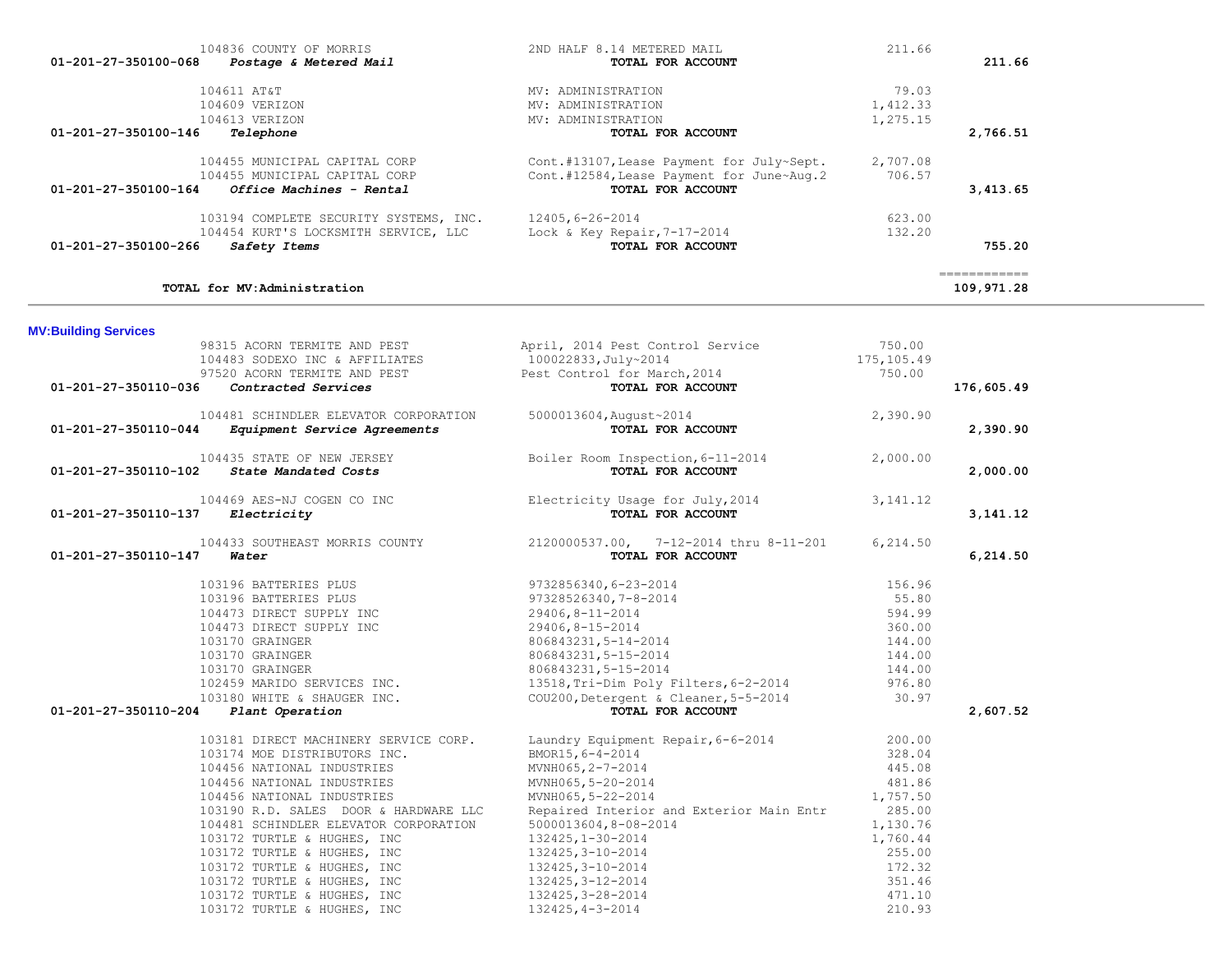| 01-201-27-350110-262 | 103172 TURTLE & HUGHES, INC<br>103172 TURTLE & HUGHES, INC<br>Machinery Repairs & Parts                                                                                                                                                                                                                                                                                                                                                                                                                                                                                        | $132425, 4 - 7 - 2014$<br>132425, 4-23-2014<br>TOTAL FOR ACCOUNT                                                                                                                                                                                                                                                                                                                                                                                                                                                                                 | 255.00<br>38.46                                                                                                                                                                                                              | 8,142.95                    |
|----------------------|--------------------------------------------------------------------------------------------------------------------------------------------------------------------------------------------------------------------------------------------------------------------------------------------------------------------------------------------------------------------------------------------------------------------------------------------------------------------------------------------------------------------------------------------------------------------------------|--------------------------------------------------------------------------------------------------------------------------------------------------------------------------------------------------------------------------------------------------------------------------------------------------------------------------------------------------------------------------------------------------------------------------------------------------------------------------------------------------------------------------------------------------|------------------------------------------------------------------------------------------------------------------------------------------------------------------------------------------------------------------------------|-----------------------------|
|                      | TOTAL for MV: Building Services                                                                                                                                                                                                                                                                                                                                                                                                                                                                                                                                                |                                                                                                                                                                                                                                                                                                                                                                                                                                                                                                                                                  |                                                                                                                                                                                                                              | -------------<br>201,102.48 |
| <b>MV:Dietary</b>    |                                                                                                                                                                                                                                                                                                                                                                                                                                                                                                                                                                                |                                                                                                                                                                                                                                                                                                                                                                                                                                                                                                                                                  |                                                                                                                                                                                                                              |                             |
| 01-201-27-350115-036 | 104482 SODEXO INC & AFFILIATES<br>Contracted Services                                                                                                                                                                                                                                                                                                                                                                                                                                                                                                                          | $100005746, \text{July~2014}$<br>TOTAL FOR ACCOUNT                                                                                                                                                                                                                                                                                                                                                                                                                                                                                               | 264,030.15                                                                                                                                                                                                                   | 264,030.15                  |
| 01-201-27-350115-185 | 102480 STATE OF NJ<br>102480 STATE OF NJ<br>102480 STATE OF NJ<br>Food                                                                                                                                                                                                                                                                                                                                                                                                                                                                                                         | 24-007-900, July~2014<br>24-007-900, July~2014<br>24-007-900, July~2014<br>TOTAL FOR ACCOUNT                                                                                                                                                                                                                                                                                                                                                                                                                                                     | 312.87<br>554.88<br>3,264.58                                                                                                                                                                                                 | 4,132.33                    |
|                      | TOTAL for MV:Dietary                                                                                                                                                                                                                                                                                                                                                                                                                                                                                                                                                           |                                                                                                                                                                                                                                                                                                                                                                                                                                                                                                                                                  |                                                                                                                                                                                                                              | ============<br>268,162.48  |
| <b>MV:Laundry</b>    |                                                                                                                                                                                                                                                                                                                                                                                                                                                                                                                                                                                |                                                                                                                                                                                                                                                                                                                                                                                                                                                                                                                                                  |                                                                                                                                                                                                                              |                             |
| 01-201-27-350125-036 | 104484 SODEXO INC & AFFILIATES<br>Contracted Services                                                                                                                                                                                                                                                                                                                                                                                                                                                                                                                          | 100011720, July~2014<br>TOTAL FOR ACCOUNT                                                                                                                                                                                                                                                                                                                                                                                                                                                                                                        | 85, 961.44                                                                                                                                                                                                                   | 85,961.44                   |
| 01-201-27-350125-182 | 104475 EMERALD PROFESSIONAL<br>104462 READY SUPPLY<br>Diapers                                                                                                                                                                                                                                                                                                                                                                                                                                                                                                                  | $285632, 8 - 26 - 2014$<br>B06Q, 7-31-2014<br>TOTAL FOR ACCOUNT                                                                                                                                                                                                                                                                                                                                                                                                                                                                                  | 12,690.75<br>3,433.28                                                                                                                                                                                                        | 16,124.03                   |
|                      | TOTAL for MV: Laundry                                                                                                                                                                                                                                                                                                                                                                                                                                                                                                                                                          |                                                                                                                                                                                                                                                                                                                                                                                                                                                                                                                                                  |                                                                                                                                                                                                                              | -------------<br>102,085.47 |
| <b>MV:Nursing</b>    |                                                                                                                                                                                                                                                                                                                                                                                                                                                                                                                                                                                |                                                                                                                                                                                                                                                                                                                                                                                                                                                                                                                                                  |                                                                                                                                                                                                                              |                             |
| 01-201-27-350130-035 | 104470 ALBERTA SCOCOZZA R.R.A.<br>Consultation Fee                                                                                                                                                                                                                                                                                                                                                                                                                                                                                                                             | Health Information Management for 3rd Qt<br>TOTAL FOR ACCOUNT                                                                                                                                                                                                                                                                                                                                                                                                                                                                                    | 350.00                                                                                                                                                                                                                       | 350.00                      |
| 01-201-27-350130-036 | 104450 JAGDISH DANG<br>104451 JAMES H WOLF<br>Contracted Services                                                                                                                                                                                                                                                                                                                                                                                                                                                                                                              | Psychiatric Services for July, 2014<br>Medical Director for Morris View, 8-14-14<br>TOTAL FOR ACCOUNT                                                                                                                                                                                                                                                                                                                                                                                                                                            | 2,200.00<br>1,437.50                                                                                                                                                                                                         | 3,637.50                    |
| 01-201-27-350130-046 | 103177 ASSOCIATED SALES AND BAG CO.<br>97522 COLOPLAST CORP<br>104474 DREAMTIME INC<br>104475 EMERALD PROFESSIONAL<br>104478 GULF SOUTH MEDICAL SUPPLY INC<br>104452 JML MEDICAL INC.<br>104452 JML MEDICAL INC.<br>104452 JML MEDICAL INC.<br>104452 JML MEDICAL INC.<br>104452 JML MEDICAL INC.<br>104452 JML MEDICAL INC.<br>104452 JML MEDICAL INC.<br>104462 READY SUPPLY<br>104460 PENN-JERSEY PAPER CO.<br>104460 PENN-JERSEY PAPER CO.<br>General Stores<br>104487 DISCOVER RX<br>104487 DISCOVER RX<br>104487 DISCOVER RX<br>104487 DISCOVER RX<br>104487 DISCOVER RX | $314307, 7 - 1 - 2014$<br>7304205, 4-17-2014<br>MOR020, $8 - 4 - 2014$<br>$285632, 8 - 22 - 2014$<br>$1225058, 8 - 11 - 2014$<br>$5MOC02, 7-24-2014$<br>$5MOC02, 8-11-2014$<br>$5MOCO2, 8-11-2014$<br>$5MOCO2, 8-14-2014$<br>$5MOCO2, 8-11-2014$<br>$5MOC02, 8-14-2014$<br>5MOC02, 8-21-2014<br>B06Q, 8-8-2014<br>$20955, 8 - 15 - 2014$<br>shipping charges<br>TOTAL FOR ACCOUNT<br>5438, April~2014 OTC Pharmacy<br>5438, April~2014 OTC Pharmacy<br>5438, May~2014 OTC Pharmacy<br>5438, May~2014 OTC Pharmacy<br>5438, May~2014 OTC Pharmacy | 1,432.56<br>2,939.20<br>598.17<br>4,640.00<br>1,904.40<br>351.77<br>519.35<br>2,465.00<br>565.68<br>2,123.04<br>4,547.40<br>1,933.36<br>659.40<br>2,471.75<br>5.95<br>4,756.64<br>531.93<br>2,742.37<br>7,277.20<br>1,079.05 | 27, 157.03                  |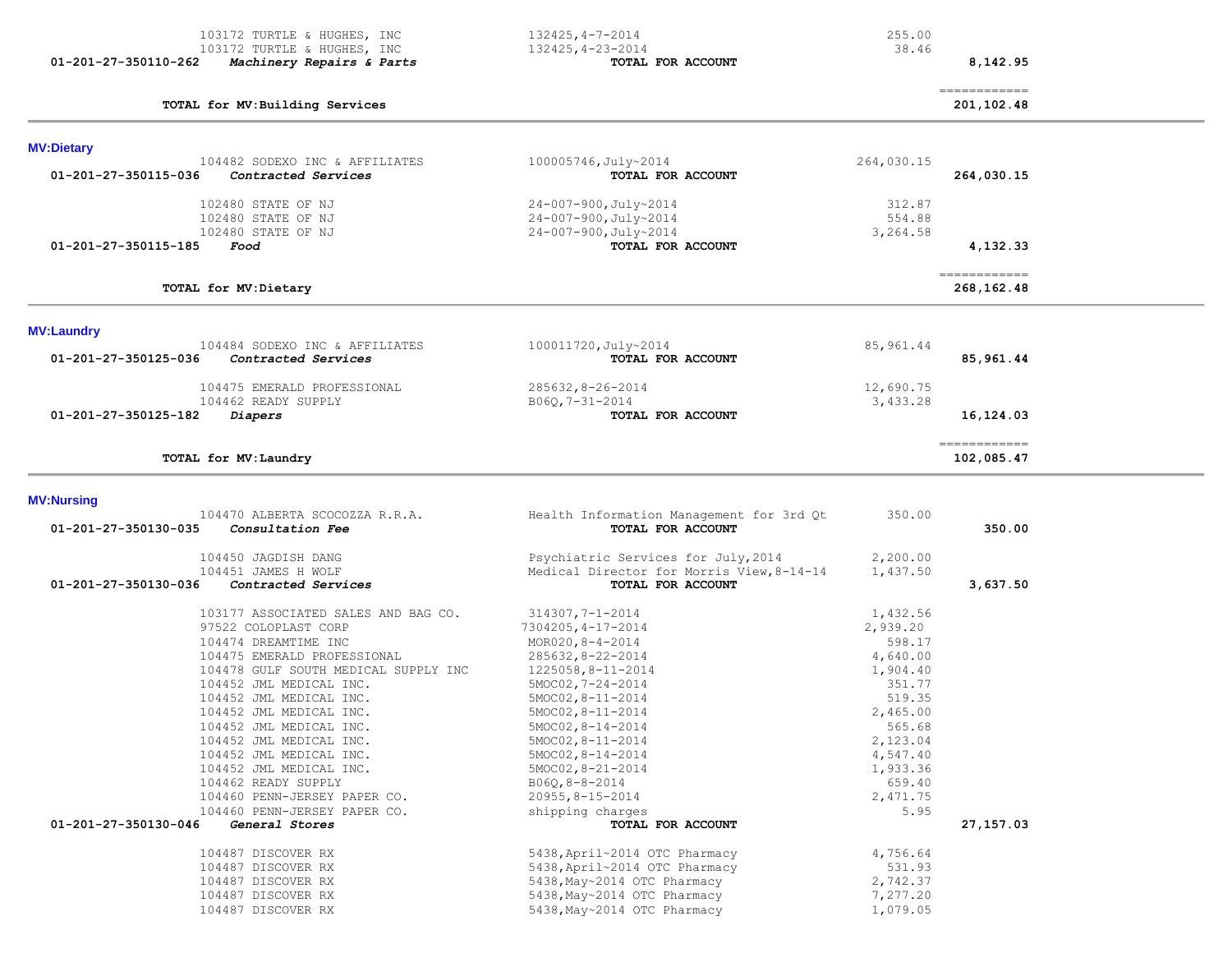| 100551 ATLANTIC HEALTH SYSTEM<br>100551 ATLANTIC HEALTH SYSTEM<br>103173 DHS MONITORING SERVICES                                                                                                                                                                            | A1403702342, D.O.S. 6/2/14<br>A1406402104, D.O.S. 5/3/14<br>MOR00002, Resident Pacemaker Monitors                                                                                                                                                                                                                                                                                   | 171.00<br>183.60<br>263.36                                                           |                                         |  |
|-----------------------------------------------------------------------------------------------------------------------------------------------------------------------------------------------------------------------------------------------------------------------------|-------------------------------------------------------------------------------------------------------------------------------------------------------------------------------------------------------------------------------------------------------------------------------------------------------------------------------------------------------------------------------------|--------------------------------------------------------------------------------------|-----------------------------------------|--|
| 01-201-27-350130-189<br>Medical                                                                                                                                                                                                                                             | TOTAL FOR ACCOUNT                                                                                                                                                                                                                                                                                                                                                                   |                                                                                      | 617.96                                  |  |
| 104461 PRAXAIR DISTRIBUTION<br>104461 PRAXAIR DISTRIBUTION<br>104461 PRAXAIR DISTRIBUTION<br>104461 PRAXAIR DISTRIBUTION<br>104461 PRAXAIR DISTRIBUTION                                                                                                                     | LM714,7-29-2014<br>LM714,8-07-2014<br>LM714,8-08-2014<br>$LM714, 8-14-2014$<br>LM714,8-19-2014                                                                                                                                                                                                                                                                                      | 140.38<br>226.54<br>251.67<br>226.54<br>226.54                                       |                                         |  |
| 01-201-27-350130-193<br>Oxygen                                                                                                                                                                                                                                              | TOTAL FOR ACCOUNT                                                                                                                                                                                                                                                                                                                                                                   |                                                                                      | 1,071.67                                |  |
| 104458 ON TIME TRANSPORT INC.<br>104458 ON TIME TRANSPORT INC.<br>104458 ON TIME TRANSPORT INC.<br>01-201-27-350130-340<br>Transportation Services                                                                                                                          | Medical Transport, 3-21-2014<br>Medical Transport, 8-5-2014<br>Medical Transport, 8-13-2014<br>TOTAL FOR ACCOUNT                                                                                                                                                                                                                                                                    | 44.00<br>100.00<br>274.00                                                            | 418.00                                  |  |
| TOTAL for MV: Nursing                                                                                                                                                                                                                                                       |                                                                                                                                                                                                                                                                                                                                                                                     |                                                                                      | ============<br>50,795.28               |  |
| <b>MV:Recreation/Volunteer Svc</b>                                                                                                                                                                                                                                          |                                                                                                                                                                                                                                                                                                                                                                                     |                                                                                      |                                         |  |
| 104459 CABLEVISION<br>01-201-27-350135-036<br>Contracted Services                                                                                                                                                                                                           | 07876-533982-01-2,8-15-2014 thru 9-14-20<br>TOTAL FOR ACCOUNT                                                                                                                                                                                                                                                                                                                       | 4,651.57                                                                             | 4,651.57                                |  |
| 104472 DENNIS GRAU<br>104479 HOPE'S PROMISE LLC<br>104453 KERRY KUBER<br>104453 KERRY KUBER<br>104453 KERRY KUBER<br>104476 FRANK PINTO<br>104477 FRANK PINTO<br>104457 NICHOLAS L. ROCCAFORTE<br>104471 ARTISTIC AQUARIA INC<br>Patient Activities<br>01-201-27-350135-194 | Music Therapy on 2D, 8-19-2014<br>Equine Therapy Visit, 7-30-3014<br>Stretching w/Kerry on 2D, 8-6-2014<br>Stretching w/Kerry in Atrium, 8-13-2014<br>Stretching w/Kerry on 2D, 8-20-2014<br>Morris View Petty Cash Reimbursement, Jul<br>Morris View Petty Cash Reimbursement, Aug<br>Sing-a-Long on $2D, 8-12-2014$<br>Aquarium Maintenance for August, 2014<br>TOTAL FOR ACCOUNT | 150.00<br>100.00<br>100.00<br>100.00<br>100.00<br>224.90<br>60.76<br>75.00<br>582.27 | 1,492.93<br>$=$ = = = = = = = = = = = = |  |
| TOTAL for MV: Recreation/Volunteer Svc                                                                                                                                                                                                                                      |                                                                                                                                                                                                                                                                                                                                                                                     |                                                                                      | 6,144.50                                |  |
| <b>MV:Rehabilitation</b><br>103176 BACH'S HOME HEALTH CARE SUPPLY<br>103178 CONTINENTAL HEALTH<br>01-201-27-350140-046<br>General Stores                                                                                                                                    | MORRNURS, 7-17-2014<br>Optima Dyn-Ergo Scoot Chair, 5-22-2014<br>TOTAL FOR ACCOUNT                                                                                                                                                                                                                                                                                                  | 595.00<br>1,899.00                                                                   | 2,494.00                                |  |
| TOTAL for MV: Rehabilitation                                                                                                                                                                                                                                                |                                                                                                                                                                                                                                                                                                                                                                                     |                                                                                      | -------------<br>2,494.00               |  |
| <b>County Adjuster</b><br>99748 WEST PAYMENT CENTER<br>99748 WEST PAYMENT CENTER                                                                                                                                                                                            | NJ Stat T28:1-T30:4C 2014 PP<br>NJ Stat T30:4D-30:E PP                                                                                                                                                                                                                                                                                                                              | 72.00<br>36.00                                                                       |                                         |  |
| 01-201-27-357100-028<br>Books & Periodicals                                                                                                                                                                                                                                 | TOTAL FOR ACCOUNT                                                                                                                                                                                                                                                                                                                                                                   |                                                                                      | 108.00                                  |  |
| 104323 STAPLES BUSINESS ADVANTAGE<br>104323 STAPLES BUSINESS ADVANTAGE<br>104323 STAPLES BUSINESS ADVANTAGE<br>01-201-27-357100-058<br>Office Supplies & Stationery                                                                                                         | Office supplies for Adjuster's office.<br>Office supplies for Adjuster's office.<br>Seb Reman Toner Bro TN - 430.<br>TOTAL FOR ACCOUNT                                                                                                                                                                                                                                              | 19.69<br>16.60<br>91.41                                                              | 127.70                                  |  |
| 104836 COUNTY OF MORRIS                                                                                                                                                                                                                                                     | 2ND HALF 8.14 METERED MAIL                                                                                                                                                                                                                                                                                                                                                          | 242.99                                                                               |                                         |  |

104487 DISCOVER RX 5438, June~2014 OTC Pharmacy 1,155.93<br>2 **Non-Legend Drugs (OTC)** 5438, June~2014 **OTCL FOR ACCOUNT 01-201-27-350130-172** *Non-Legend Drugs (OTC)* **TOTAL FOR ACCOUNT 17,543.12**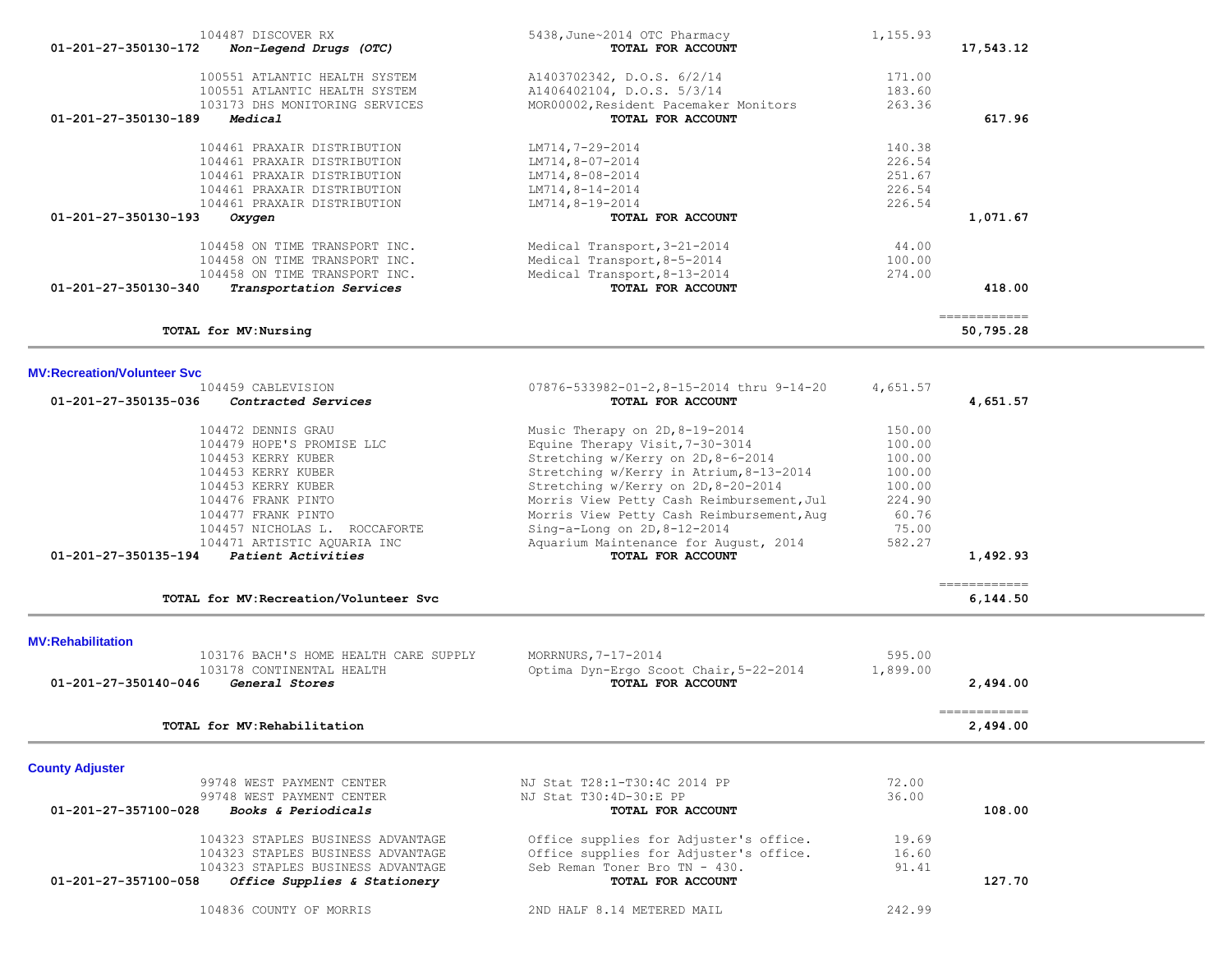============

# **TOTAL for County Adjuster 478.69**

| <b>County Library</b> |  |
|-----------------------|--|
|-----------------------|--|

| <b>County Library</b> |                                                                                                                                                                                                                                                                                                                                                  |  |
|-----------------------|--------------------------------------------------------------------------------------------------------------------------------------------------------------------------------------------------------------------------------------------------------------------------------------------------------------------------------------------------|--|
|                       | $\begin{tabular}{llllllll} \hline & \textbf{5.8332} & \textbf{5.84333} & \textbf{5.83434} & \textbf{5.83434} & \textbf{5.83434} & \textbf{5.83434} & \textbf{5.83434} & \textbf{5.83434} & \textbf{5.83434} & \textbf{5.83434} & \textbf{5.83434} & \textbf{5.83434} & \textbf{5.83434} & \textbf{5.83434} & \textbf{5.83434} & \textbf{5.83434$ |  |
|                       |                                                                                                                                                                                                                                                                                                                                                  |  |
|                       |                                                                                                                                                                                                                                                                                                                                                  |  |
|                       |                                                                                                                                                                                                                                                                                                                                                  |  |
|                       |                                                                                                                                                                                                                                                                                                                                                  |  |
|                       |                                                                                                                                                                                                                                                                                                                                                  |  |
|                       |                                                                                                                                                                                                                                                                                                                                                  |  |
|                       |                                                                                                                                                                                                                                                                                                                                                  |  |
|                       |                                                                                                                                                                                                                                                                                                                                                  |  |
|                       |                                                                                                                                                                                                                                                                                                                                                  |  |
|                       |                                                                                                                                                                                                                                                                                                                                                  |  |
|                       |                                                                                                                                                                                                                                                                                                                                                  |  |
|                       |                                                                                                                                                                                                                                                                                                                                                  |  |
|                       |                                                                                                                                                                                                                                                                                                                                                  |  |
|                       |                                                                                                                                                                                                                                                                                                                                                  |  |
|                       |                                                                                                                                                                                                                                                                                                                                                  |  |
|                       |                                                                                                                                                                                                                                                                                                                                                  |  |
|                       |                                                                                                                                                                                                                                                                                                                                                  |  |
|                       |                                                                                                                                                                                                                                                                                                                                                  |  |
|                       |                                                                                                                                                                                                                                                                                                                                                  |  |
|                       |                                                                                                                                                                                                                                                                                                                                                  |  |
|                       |                                                                                                                                                                                                                                                                                                                                                  |  |
|                       |                                                                                                                                                                                                                                                                                                                                                  |  |
|                       |                                                                                                                                                                                                                                                                                                                                                  |  |
|                       |                                                                                                                                                                                                                                                                                                                                                  |  |
|                       |                                                                                                                                                                                                                                                                                                                                                  |  |
|                       |                                                                                                                                                                                                                                                                                                                                                  |  |
|                       |                                                                                                                                                                                                                                                                                                                                                  |  |
|                       |                                                                                                                                                                                                                                                                                                                                                  |  |
|                       |                                                                                                                                                                                                                                                                                                                                                  |  |
|                       |                                                                                                                                                                                                                                                                                                                                                  |  |
|                       |                                                                                                                                                                                                                                                                                                                                                  |  |
|                       |                                                                                                                                                                                                                                                                                                                                                  |  |
|                       |                                                                                                                                                                                                                                                                                                                                                  |  |
|                       |                                                                                                                                                                                                                                                                                                                                                  |  |
|                       |                                                                                                                                                                                                                                                                                                                                                  |  |
|                       |                                                                                                                                                                                                                                                                                                                                                  |  |
|                       |                                                                                                                                                                                                                                                                                                                                                  |  |
|                       |                                                                                                                                                                                                                                                                                                                                                  |  |
|                       |                                                                                                                                                                                                                                                                                                                                                  |  |
|                       |                                                                                                                                                                                                                                                                                                                                                  |  |
|                       |                                                                                                                                                                                                                                                                                                                                                  |  |
|                       |                                                                                                                                                                                                                                                                                                                                                  |  |
|                       |                                                                                                                                                                                                                                                                                                                                                  |  |
|                       |                                                                                                                                                                                                                                                                                                                                                  |  |
|                       |                                                                                                                                                                                                                                                                                                                                                  |  |
|                       |                                                                                                                                                                                                                                                                                                                                                  |  |
|                       |                                                                                                                                                                                                                                                                                                                                                  |  |
|                       |                                                                                                                                                                                                                                                                                                                                                  |  |
|                       |                                                                                                                                                                                                                                                                                                                                                  |  |
|                       |                                                                                                                                                                                                                                                                                                                                                  |  |
|                       |                                                                                                                                                                                                                                                                                                                                                  |  |
|                       |                                                                                                                                                                                                                                                                                                                                                  |  |
|                       |                                                                                                                                                                                                                                                                                                                                                  |  |
|                       |                                                                                                                                                                                                                                                                                                                                                  |  |
|                       |                                                                                                                                                                                                                                                                                                                                                  |  |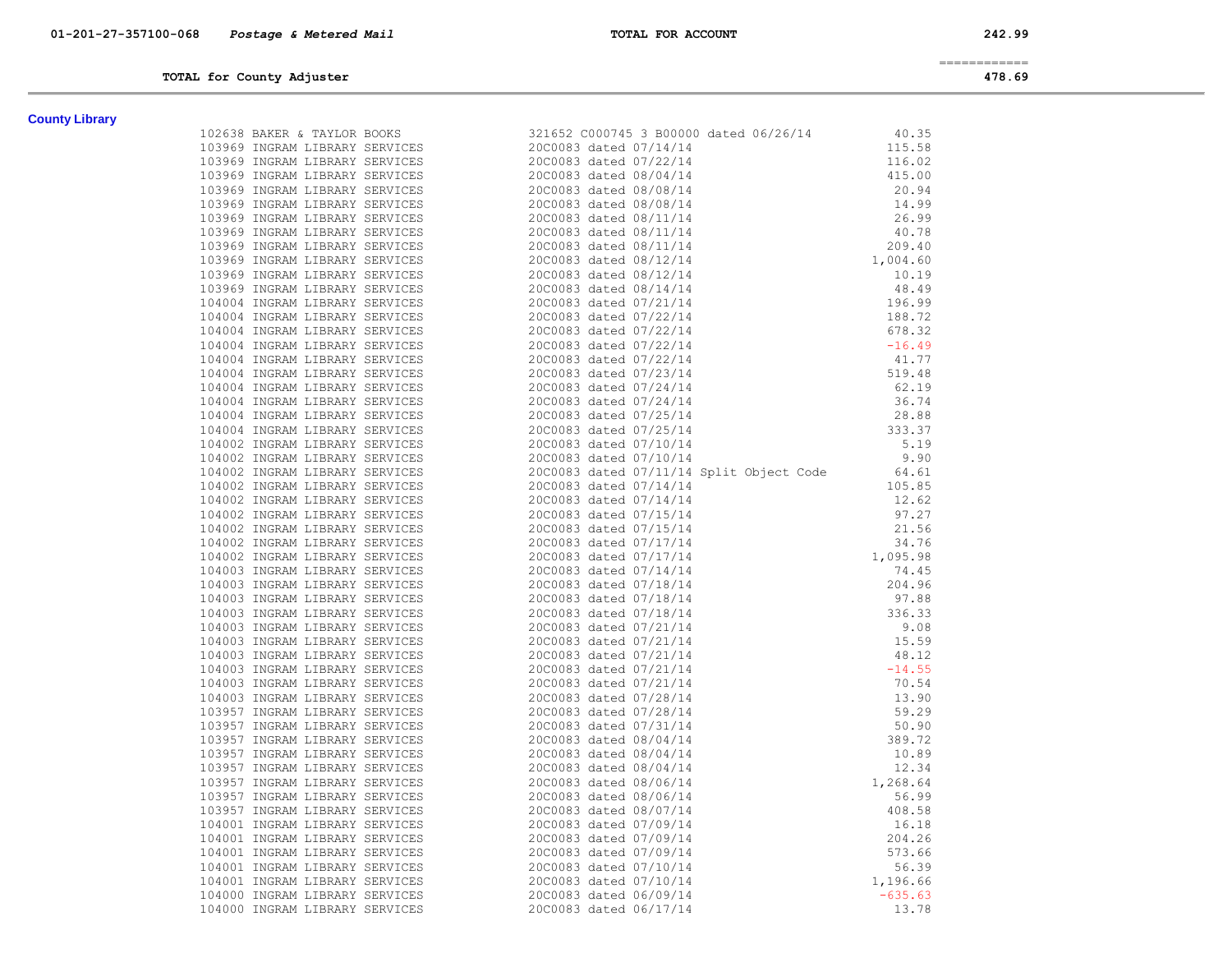| 104000 INGRAM LIBRARY SERVICES                                    | 20C0083 dated 06/25/14                    | 35.36      |                           |  |
|-------------------------------------------------------------------|-------------------------------------------|------------|---------------------------|--|
| 104000 INGRAM LIBRARY SERVICES                                    | 20C0083 dated 06/26/14                    | 29.98      |                           |  |
| 104000 INGRAM LIBRARY SERVICES                                    | 20C0083 dated 06/30/14                    | 20.98      |                           |  |
| 104000 INGRAM LIBRARY SERVICES                                    | 20C0083 dated 07/07/14                    | 855.01     |                           |  |
| 104000 INGRAM LIBRARY SERVICES                                    | 20C0083 dated 07/08/14                    | 28.26      |                           |  |
| 104000 INGRAM LIBRARY SERVICES                                    | 20C0083 dated 07/09/14                    | 128.09     |                           |  |
| 102625 MERGENT INC                                                | 771317 dated 07/14/14                     | 887.00     |                           |  |
| 01-201-29-390100-028<br><i>Books &amp; Periodicals</i>            | TOTAL FOR ACCOUNT                         |            | 12,226.44                 |  |
| 104836 COUNTY OF MORRIS                                           | 2ND HALF 8.14 METERED MAIL                | 721.70     |                           |  |
| 01-201-29-390100-068<br><i>Postage &amp; Metered Mail</i>         | TOTAL FOR ACCOUNT                         |            | 721.70                    |  |
| 101717 NJLA                                                       | Posting for Reference / Adult Services L  | 50.00      |                           |  |
| 103760 TRITEC OFFICE EQUIPMENT INC                                | Machine ID#5987 S/N W502LA00014 (Ref)     | 17.92      |                           |  |
| 103760 TRITEC OFFICE EQUIPMENT INC                                | Machine ID#5988 S/N W502LA00020 (tech)    | 75.81      |                           |  |
| 01-201-29-390100-069<br>Printing                                  | TOTAL FOR ACCOUNT                         |            | 143.73                    |  |
|                                                                   |                                           |            |                           |  |
| 104002 INGRAM LIBRARY SERVICES                                    | 20C0083 dated 07/11/14 Split Object Code  | 36.74      |                           |  |
| 104003 INGRAM LIBRARY SERVICES                                    | 20C0083 dated 06/19/14                    | 45.98      |                           |  |
| 01-201-29-390100-083<br>Video & Film Materials                    | TOTAL FOR ACCOUNT                         |            | 82.72                     |  |
| 103756 LYNN OLVER                                                 | Barnes & Noble - Prizes for Summer Readi  | 168.76     |                           |  |
| 103756 LYNN OLVER                                                 | Acme - Drink & Snack for Summer Reading   | 60.13      |                           |  |
| 101716 VENMILL INDUSTRIES INC                                     | Qty: 2 PN7006 [Combo Kit for VMI Hybrid   | 139.98     |                           |  |
| 101716 VENMILL INDUSTRIES INC                                     | Qty: 5 PN063 [Disc Cleaning Kit] (5 x \$5 | 29.95      |                           |  |
| 101716 VENMILL INDUSTRIES INC                                     | Shipping                                  | 10.00      |                           |  |
| 01-201-29-390100-095<br>Other Administrative Supplies             | TOTAL FOR ACCOUNT                         |            | 408.82                    |  |
| 92593 MERGENT INC                                                 | 771317 dated 12/01/13                     | 3,750.00   |                           |  |
| 100245 MERGENT INC                                                | 771317 dated 12/01/2013; This invoice sh  | 5,650.00   |                           |  |
| $01-203-29-390100-028$ (2013) Books & Periodicals                 | TOTAL FOR ACCOUNT                         |            | 9,400.00                  |  |
|                                                                   |                                           |            |                           |  |
| TOTAL for County Library                                          |                                           |            | ------------<br>22,983.41 |  |
|                                                                   |                                           |            |                           |  |
| <b>County Superintendent of Schoo</b>                             |                                           |            |                           |  |
| 103270 GANN LAW BOOKS                                             | Customer #031820 2014-2015 (Paperback) E  | 192.00     |                           |  |
| 103270 GANN LAW BOOKS                                             | Postage & Handling                        | 6.50       |                           |  |
| 103255 NJ COUNTY SUPERINTENDENT ASSOC                             | Annual Dues Assessment: 7/01/14 through   | 250.00     |                           |  |
| $01-201-29-392100-039$ Education Schools & Training               | TOTAL FOR ACCOUNT                         |            | 448.50                    |  |
| 104836 COUNTY OF MORRIS                                           | 2ND HALF 8.14 METERED MAIL                | 97.38      |                           |  |
| 01-201-29-392100-068                                              |                                           |            |                           |  |
| Postage & Metered Mail                                            | TOTAL FOR ACCOUNT                         |            | 97.38                     |  |
| 103273 DEER PARK                                                  | Acct #0434565933 Billing Date: 7/16/14    | 13.55      |                           |  |
| 104601 DEER PARK                                                  | 0434565933 7/15/14-8/14/14                | 15.94      |                           |  |
| <b>Furniture &amp; Fixtures</b><br>$01 - 201 - 29 - 392100 - 162$ | TOTAL FOR ACCOUNT                         |            | 29.49                     |  |
|                                                                   |                                           |            | ============              |  |
| TOTAL for County Superintendent of Schoo                          |                                           |            | 575.37                    |  |
|                                                                   |                                           |            |                           |  |
| <b>Contribution to County College</b>                             |                                           |            |                           |  |
| 104586 COUNTY COLLEGE OF MORRIS                                   | 1ST HALF 9/14 OPERATING BUDGET            | 398,409.91 |                           |  |
| 01-201-29-395100-090<br>Expenditures                              | TOTAL FOR ACCOUNT                         |            | 398,409.91                |  |
|                                                                   |                                           |            | ============              |  |
| TOTAL for Contribution to County College                          |                                           |            | 398,409.91                |  |
|                                                                   |                                           |            |                           |  |

104000 INGRAM LIBRARY SERVICES 20C0083 dated 06/17/14 19.78

104000 INGRAM LIBRARY SERVICES 20C0083 dated 06/23/14 101.99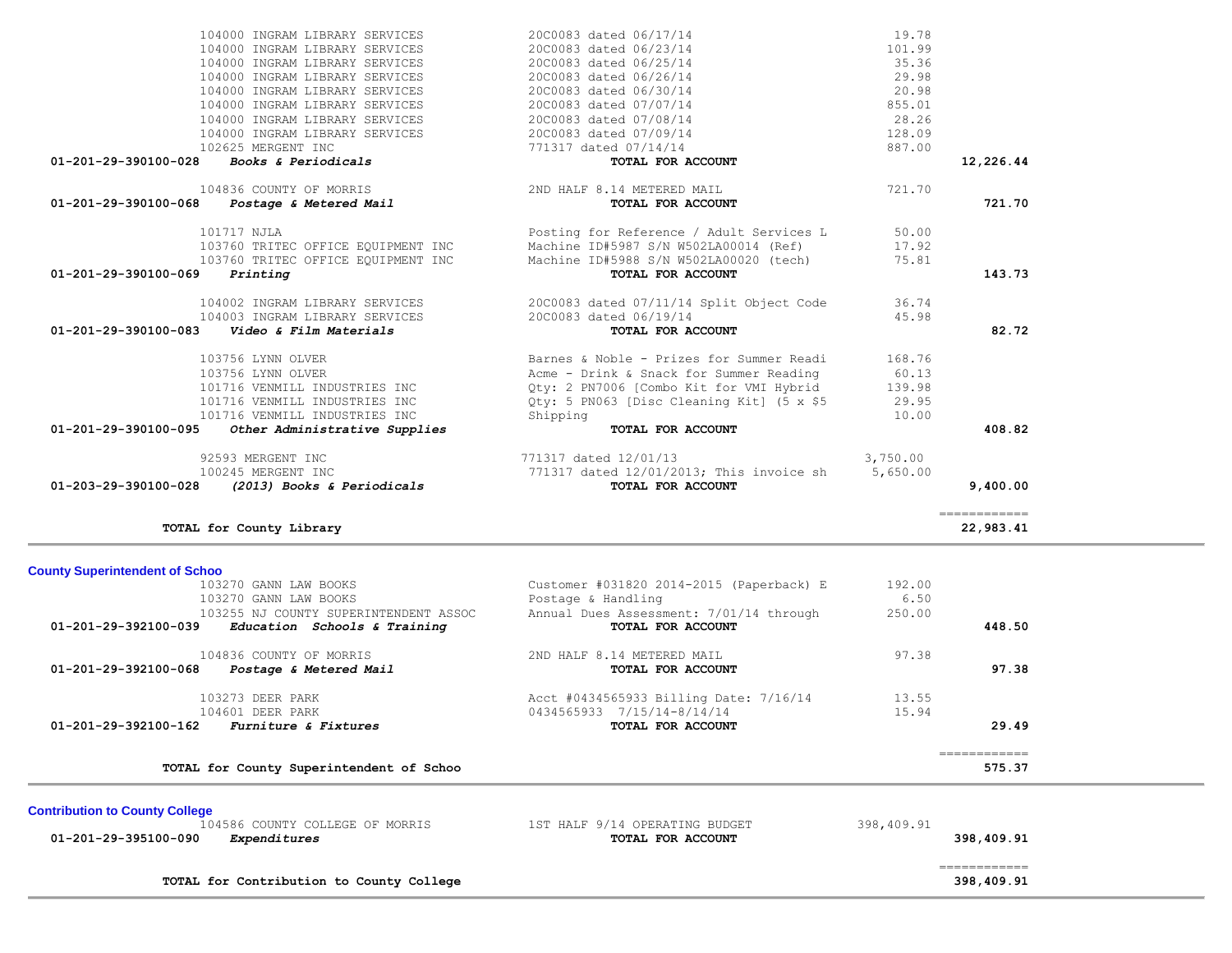| 01-201-29-396100-058              | 104174 STAPLES BUSINESS ADVANTAGE<br>Office Supplies & Stationery                  | office supplies<br>TOTAL FOR ACCOUNT                                                 | 303.12          | 389.58                   |  |
|-----------------------------------|------------------------------------------------------------------------------------|--------------------------------------------------------------------------------------|-----------------|--------------------------|--|
| 01-201-29-396100-068              | 104836 COUNTY OF MORRIS<br>Postage & Metered Mail                                  | 2ND HALF 8.14 METERED MAIL<br>TOTAL FOR ACCOUNT                                      | 72.29           | 72.29                    |  |
|                                   | TOTAL for Rutgers Extension Service                                                |                                                                                      |                 | ============<br>461.87   |  |
| <b>Rmb Out of Cty Two Yr Coll</b> |                                                                                    |                                                                                      |                 |                          |  |
| 01-201-29-397100-090              | 104305 MIDDLESEX COUNTY COLLEGE<br>Rmb Out of Cty Two Yr Coll Expenditures         | Spring 2014 Chargeback for William Hrotk<br>TOTAL FOR ACCOUNT                        | 711.60          | 711.60                   |  |
|                                   | TOTAL for Rmb Out of Cty Two Yr Coll                                               |                                                                                      |                 | ------------<br>711.60   |  |
| <b>Fire and Police Academy</b>    |                                                                                    |                                                                                      |                 |                          |  |
| 01-201-29-407100-023              | 103584 NFPA INTERNATIONAL<br>Associations and Memberships                          | Yearly Membership<br>TOTAL FOR ACCOUNT                                               | 165.00          | 165.00                   |  |
|                                   | 103342 ATLANTIC TRAINING CENTER                                                    | CPR Cards                                                                            | 75.00           |                          |  |
| 01-201-29-407100-059              | 103342 ATLANTIC TRAINING CENTER<br>Other General Expenses                          | CPR Cards<br>TOTAL FOR ACCOUNT                                                       | 37.50           | 112.50                   |  |
|                                   |                                                                                    |                                                                                      |                 |                          |  |
| 01-201-29-407100-068              | 104836 COUNTY OF MORRIS<br>Postage & Metered Mail                                  | 2ND HALF 8.14 METERED MAIL<br>TOTAL FOR ACCOUNT                                      | 83.01           | 83.01                    |  |
|                                   | 103344 FF1 PROFESSIONAL SAFETY SERVICES                                            | Shirt                                                                                | 49.00           |                          |  |
|                                   | 103344 FF1 PROFESSIONAL SAFETY SERVICES                                            | Sew on Patch                                                                         | 6.00            |                          |  |
|                                   | 103344 FF1 PROFESSIONAL SAFETY SERVICES<br>103344 FF1 PROFESSIONAL SAFETY SERVICES | Sew on Patch<br>US Flag                                                              | 6.00<br>3.00    |                          |  |
|                                   | 103344 FF1 PROFESSIONAL SAFETY SERVICES                                            | Pants                                                                                | 99.98           |                          |  |
|                                   | 103344 FF1 PROFESSIONAL SAFETY SERVICES                                            | <b>Boots</b>                                                                         | 89.99           |                          |  |
| 01-201-29-407100-202              | 103344 FF1 PROFESSIONAL SAFETY SERVICES<br>Uniform And Accessories                 | Firefighting Boots<br>TOTAL FOR ACCOUNT                                              | 262.50          | 516.47                   |  |
|                                   |                                                                                    |                                                                                      |                 |                          |  |
|                                   | 103340 AIRPOWER INTERNATIONAL INC.<br>103340 AIRPOWER INTERNATIONAL INC.           | Valve Kits<br>Valve Handles                                                          | 166.50<br>46.74 |                          |  |
|                                   | 103340 AIRPOWER INTERNATIONAL INC.                                                 | Labor                                                                                | 285.00          |                          |  |
| 01-201-29-407100-291              | Vehicle Repairs                                                                    | TOTAL FOR ACCOUNT                                                                    |                 | 498.24                   |  |
|                                   | TOTAL for Fire and Police Academy                                                  |                                                                                      |                 | ============<br>1,375.22 |  |
|                                   |                                                                                    |                                                                                      |                 |                          |  |
| <b>Utilities</b>                  |                                                                                    |                                                                                      |                 |                          |  |
|                                   | 103265 NATIONAL FUEL OIL INC.                                                      | 4431.0 GAL. DIESEL FUEL FOR THE HILL<br>TOTAL FOR ACCOUNT                            | 13, 154. 31     | 13, 154. 31              |  |
|                                   | 103874 JERSEY CENTRAL POWER & LIGHT                                                | 10-00-01-6063-0-8 Street Lighting 8/18/2                                             | 654.41          |                          |  |
|                                   | 103877 JERSEY CENTRAL POWER & LIGHT                                                | 10-00-44-7627-6-1 Rt 46 & Canfield Ave 8                                             | 22.12           |                          |  |
|                                   | 103933 JERSEY CENTRAL POWER & LIGHT<br>103878 JERSEY CENTRAL POWER & LIGHT         | 10-00-84-5117-1-4 O Berkshire Valley Roa<br>10-00-84-5137-1-0 O Berkshire Valley Roa | 19.61<br>19.61  |                          |  |
|                                   | 103875 JERSEY CENTRAL POWER & LIGHT                                                | 10-00-05-8414-2-2 8/18/2014 Street Light                                             | 345.54          |                          |  |
| 01-201-31-430100-137              | Electricity                                                                        | TOTAL FOR ACCOUNT                                                                    |                 | 1,061.29                 |  |
|                                   | 103339 SUBURBAN PROPANE -2347                                                      | Propane                                                                              | 1,348.69        |                          |  |
|                                   | 103339 SUBURBAN PROPANE -2347                                                      | Rounding                                                                             | 0.26            |                          |  |

103395 STAPLES BUSINESS ADVANTAGE office supplies (103395 STAPLES BUSINESS ADVANTAGE office supplies (103395 STAPLES BUSINESS ADVANTAGE

 $\overline{\phantom{0}}$ 

**Rutgers Extension Service**

103395 STAPLES BUSINESS ADVANTAGE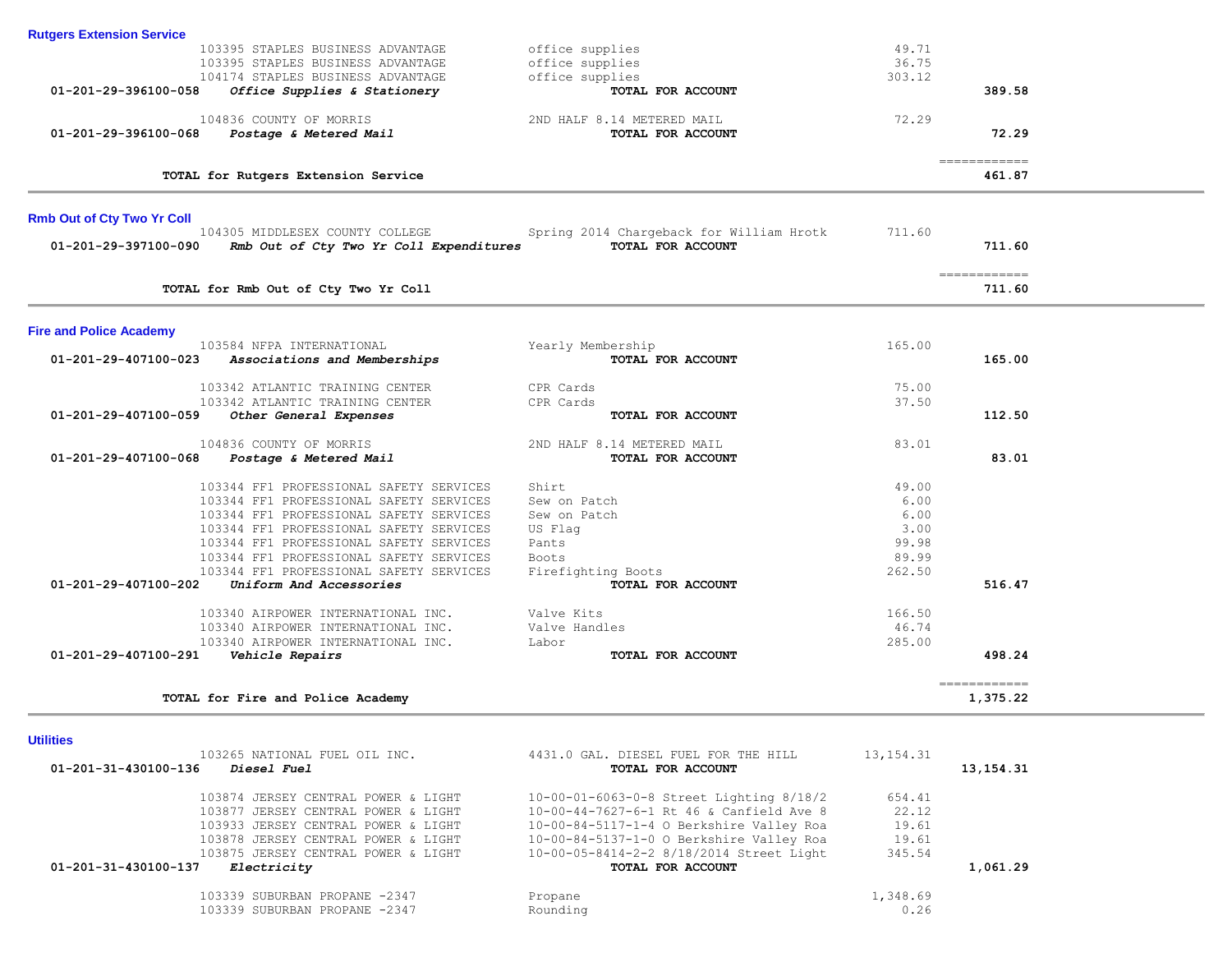| <b>Social Security</b><br>104581 MORRIS COUNTY PARK COMMISSION<br>$01 - 201 - 36 - 472100 - 090$<br>Social Security Expenditures | PP #14 2014 ELECTION WORKERS - EMPLOYER<br>TOTAL FOR ACCOUNT   | 47.81      | 47.81      |
|----------------------------------------------------------------------------------------------------------------------------------|----------------------------------------------------------------|------------|------------|
| TOTAL for Social Security                                                                                                        |                                                                |            | 47.81      |
| <b>Nutrition</b>                                                                                                                 |                                                                |            |            |
| 103910 STAPLES BUSINESS ADVANTAGE<br>01-201-41-716100-058<br>Office Supplies & Stationery                                        | 3x5 ruled indxcrd 500. Exam glove ntrl pf<br>TOTAL FOR ACCOUNT | 62.88      | 62.88      |
| 103909 PETER LIMONE JR                                                                                                           | Entertainment Roxbury Site.8/8/14                              | 100.00     |            |
| 104390 PETER LIMONE JR                                                                                                           | Entertainment for Jefferson Site8/21/14                        | 100.00     |            |
| $01 - 201 - 41 - 716100 - 059$<br>Other General Expenses                                                                         | <b>TOTAL FOR ACCOUNT</b>                                       |            | 200.00     |
| 103262 CENTURYLINK                                                                                                               | Monthly Service Charge. JUL19,2014 Acct                        | 42.81      |            |
| 103906 VERIZON                                                                                                                   | Monthly Service Charge. Aug-2014Acct#201                       | 817.77     |            |
| 01-201-41-716100-146<br>Telephone                                                                                                | TOTAL FOR ACCOUNT                                              |            | 860.58     |
| 103908 SODEXO INC & AFFILIATES                                                                                                   | Daily Meals. services for 7/5/14-78/1/14                       | 154,499.79 |            |
| 103908 SODEXO INC & AFFILIATES                                                                                                   | Weekend Meals                                                  | 8,240.00   |            |
| 103908 SODEXO INC & AFFILIATES                                                                                                   | Frozen Meals                                                   | 5,416.06   |            |
| 103908 SODEXO INC & AFFILIATES                                                                                                   | Boxed Meals                                                    | 18,027.88  |            |
| 103908 SODEXO INC & AFFILIATES                                                                                                   | Coffee                                                         | 461.52     |            |
| 103908 SODEXO INC & AFFILIATES                                                                                                   | Other                                                          | 415.09     |            |
| $01 - 201 - 41 - 716100 - 185$<br>Food                                                                                           | TOTAL FOR ACCOUNT                                              |            | 187,060.34 |

**TOTAL for Nutrition 188,183.80**

============

# 103934 SOUTHEAST MORRIS COUNTY 3423203520.01/ 9-11/ SEASONAL/ 04-15-14 1,283.52<br> **Water Water 01-201-31-430100-147** *Water* **TOTAL FOR ACCOUNT 1,844.27** ============ **TOTAL for Utilities 66,947.45**

| 103339 SUBURBAN PROPANE -2347       | Transportation                           | 1.75      |           |
|-------------------------------------|------------------------------------------|-----------|-----------|
| 103339 SUBURBAN PROPANE -2347       | Safety P&T Fee                           | 9.62      |           |
| 102908 SUBURBAN PROPANE -2347       | Propane                                  | 1,878.75  |           |
| 102908 SUBURBAN PROPANE -2347       | Rounding                                 | 0.36      |           |
| 102908 SUBURBAN PROPANE -2347       | Transportation                           | 1.75      |           |
| 102908 SUBURBAN PROPANE -2347       | Safety P&T Fee                           | 9.62      |           |
| 01-201-31-430100-141<br>Natural Gas | TOTAL FOR ACCOUNT                        |           | 3,250.80  |
| 104220 CABLEVISION                  | 6/15/14-7/14/14<br>07876-536684-01-1     | 259.90    |           |
| 104220 CABLEVISION                  | 07876-536684-01-1<br>7/15/14-8/14/14     | 259.90    |           |
| 104220 CABLEVISION                  | 8/15/14-9/14/14<br>07876-536684-01-1     | 259.90    |           |
| 104611 AT&T                         | UTILITIES - TELEPHONE                    | 1,923.69  |           |
| 104585 VERIZON WIRELESS             | COUNTY WIDE 486023883-00001 JUN22-JUL2   | 5,717.10  |           |
| 104609 VERIZON                      | UTILITIES - TELEPHONE                    | 20,609.05 |           |
| 104613 VERIZON                      | UTILITIES - TELEPHONE                    | 18,607.24 |           |
| 01-201-31-430100-146<br>Telephone   | TOTAL FOR ACCOUNT                        |           | 47,636.78 |
| 104573 TOWNSHIP OF RANDOLPH         | 9999 593/ HEALTH MNGMNT/ 14-17-14 THRU 0 | 48.12     |           |
| 103934 SOUTHEAST MORRIS COUNTY      | 3423203530.00/ JDC/ 05-05-14 TO 08-05-14 | 512.63    |           |

103949 VMC 14-14-026 Access Serv. OAA Period 7/1 5,228.00

 **01-201-41-716110-090** *Expenditures* **TOTAL FOR ACCOUNT 5,228.00**

**Area Plan Grant** 

============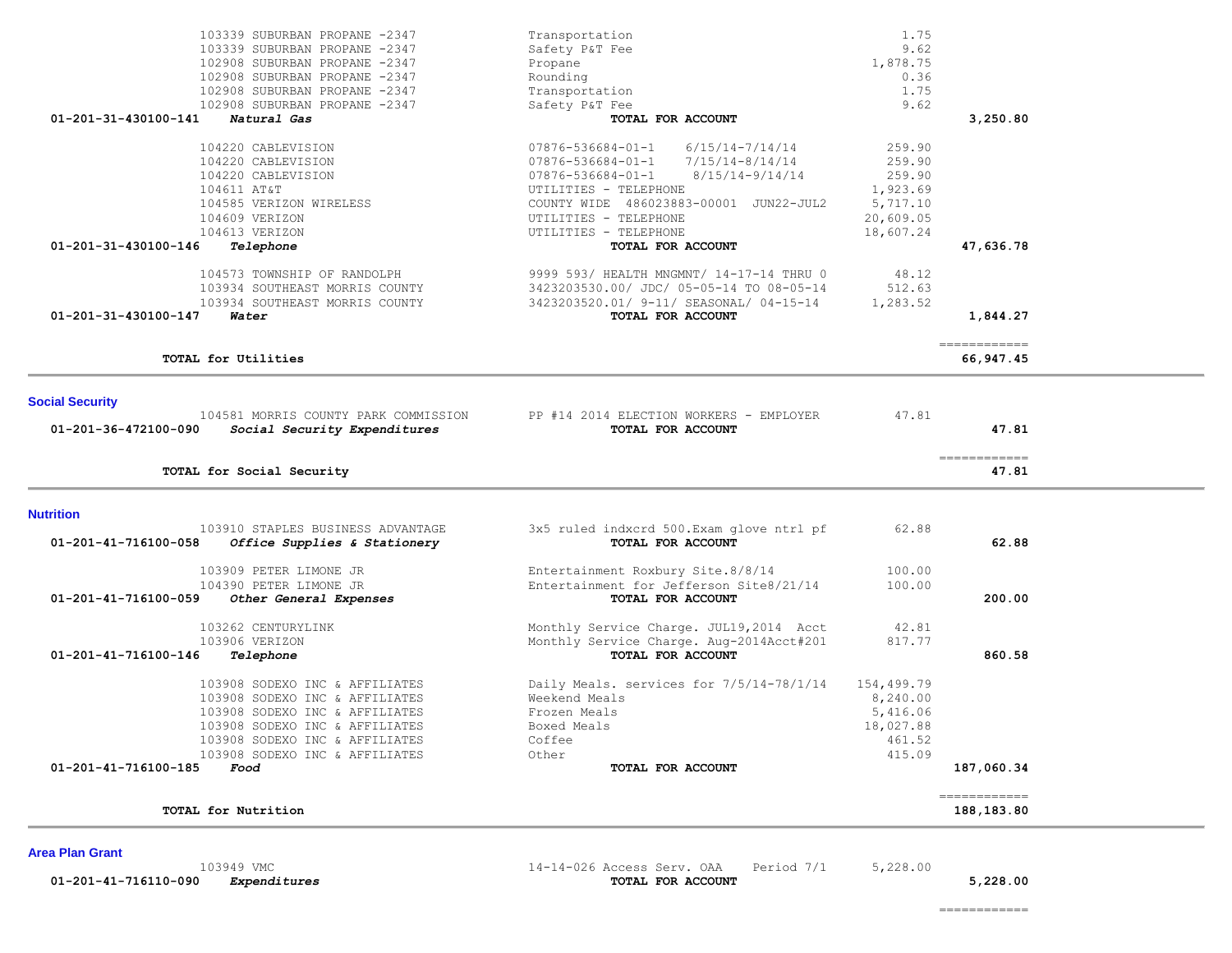## **Grant Fund**

| <b>Bio-Terrorism Grant</b>          |                                                     |                                                                                                                |                    |                                        |
|-------------------------------------|-----------------------------------------------------|----------------------------------------------------------------------------------------------------------------|--------------------|----------------------------------------|
|                                     | 104829 COUNTY OF MORRIS                             | 2ND HALF 8.14 METERED MAIL<br>02-213-41-718505-391 Public Health Emer Grant (7/1/14-6/30/15) TOTAL FOR ACCOUNT | 89.40              | 89.40                                  |
|                                     | TOTAL for Bio-Terrorism Grant                       |                                                                                                                |                    | $=$ = = = = = = = = = = = = =<br>89.40 |
|                                     |                                                     |                                                                                                                |                    |                                        |
| <b>General Assistance</b>           |                                                     |                                                                                                                |                    |                                        |
| 97650 NJDOL<br>02-118-03-741020-888 | General Assistance                                  | GA/SNAP FY13<br>TOTAL FOR ACCOUNT                                                                              | 8.00               | 8.00                                   |
|                                     | TOTAL for General Assistance                        |                                                                                                                |                    | ============<br>8.00                   |
| <b>WFNJ-Career Advancement</b>      |                                                     |                                                                                                                |                    |                                        |
| 97650 NJDOL<br>02-118-03-741050-888 | WFNJ-Career Advancement                             | CAV/EEI FY 13<br>TOTAL FOR ACCOUNT                                                                             | 3,746.00           | 3,746.00                               |
|                                     | TOTAL for WFNJ-Career Advancement                   |                                                                                                                |                    | =============<br>3,746.00              |
| <b>DEPARTMENT 741415</b>            |                                                     |                                                                                                                |                    |                                        |
|                                     | 103082 AMERICAN SOLUTIONS FOR BUSINESS              |                                                                                                                | 80.26              |                                        |
|                                     | 103543 EDWARDS LEARNING CENTER                      | May 2014 expenses.                                                                                             | 4,199.98           |                                        |
|                                     | 102796 FRED PRYOR SEMINARS<br>102807 TELESEARCH INC |                                                                                                                | 2.45<br>150.76     |                                        |
|                                     | 102810 TELESEARCH INC                               |                                                                                                                | 154.51             |                                        |
|                                     | 103414 TELESEARCH INC                               | Phyllis E.M.; W/E 7/20/14                                                                                      | 1,023.05           |                                        |
|                                     | 103414 TELESEARCH INC                               | Brad S., W/E 7/20/14.                                                                                          | 818.44             |                                        |
|                                     | 104308 TECHNOFORCE LLC                              |                                                                                                                | 293.18             |                                        |
| 02-213-41-741415-392                | $WFNJ-TANF$ $(7/1/13-6/30/14)$                      | TOTAL FOR ACCOUNT                                                                                              |                    | 6,722.63                               |
| TOTAL for DEPARTMENT 741415         |                                                     |                                                                                                                |                    | =============<br>6,722.63              |
| <b>DEPARTMENT 741420</b>            |                                                     |                                                                                                                |                    |                                        |
|                                     | 103082 AMERICAN SOLUTIONS FOR BUSINESS              |                                                                                                                | 64.21              |                                        |
|                                     | 103543 EDWARDS LEARNING CENTER                      |                                                                                                                | 466.67             |                                        |
|                                     | 102796 FRED PRYOR SEMINARS                          |                                                                                                                | 1.96               |                                        |
|                                     | 104080 JERSEY TRACTOR-TRAILER                       | Justin J.                                                                                                      | 3,200.00           |                                        |
| 102877 MANPOWER                     |                                                     | Sarah D., W/E 7/27/14.                                                                                         | 876.87             |                                        |
| 102814 MANPOWER                     |                                                     | Komi A., W/E 7/20/14.                                                                                          | 907.20             |                                        |
|                                     | 102815 TELESEARCH INC<br>102815 TELESEARCH INC      | Abigail P., W/E 7/6/14.<br>Abigail P., W/E 7/20/14.                                                            | 915.20<br>1,001.00 |                                        |
|                                     | 102807 TELESEARCH INC                               |                                                                                                                | 120.61             |                                        |
|                                     | 102810 TELESEARCH INC                               |                                                                                                                | 123.61             |                                        |
|                                     | 104325 LONGFELLOWS SANDWICH DELI                    |                                                                                                                | 8.95               |                                        |
| 102813 MANPOWER                     |                                                     | Sarah D., W/E 7/20/14.                                                                                         | 907.20             |                                        |
|                                     | 104308 TECHNOFORCE LLC                              |                                                                                                                | 234.55             |                                        |
| 02-213-41-741420-392                | WFNJ-General Assistance (7/1/13-6/30/14)            | TOTAL FOR ACCOUNT                                                                                              |                    | 8,828.03                               |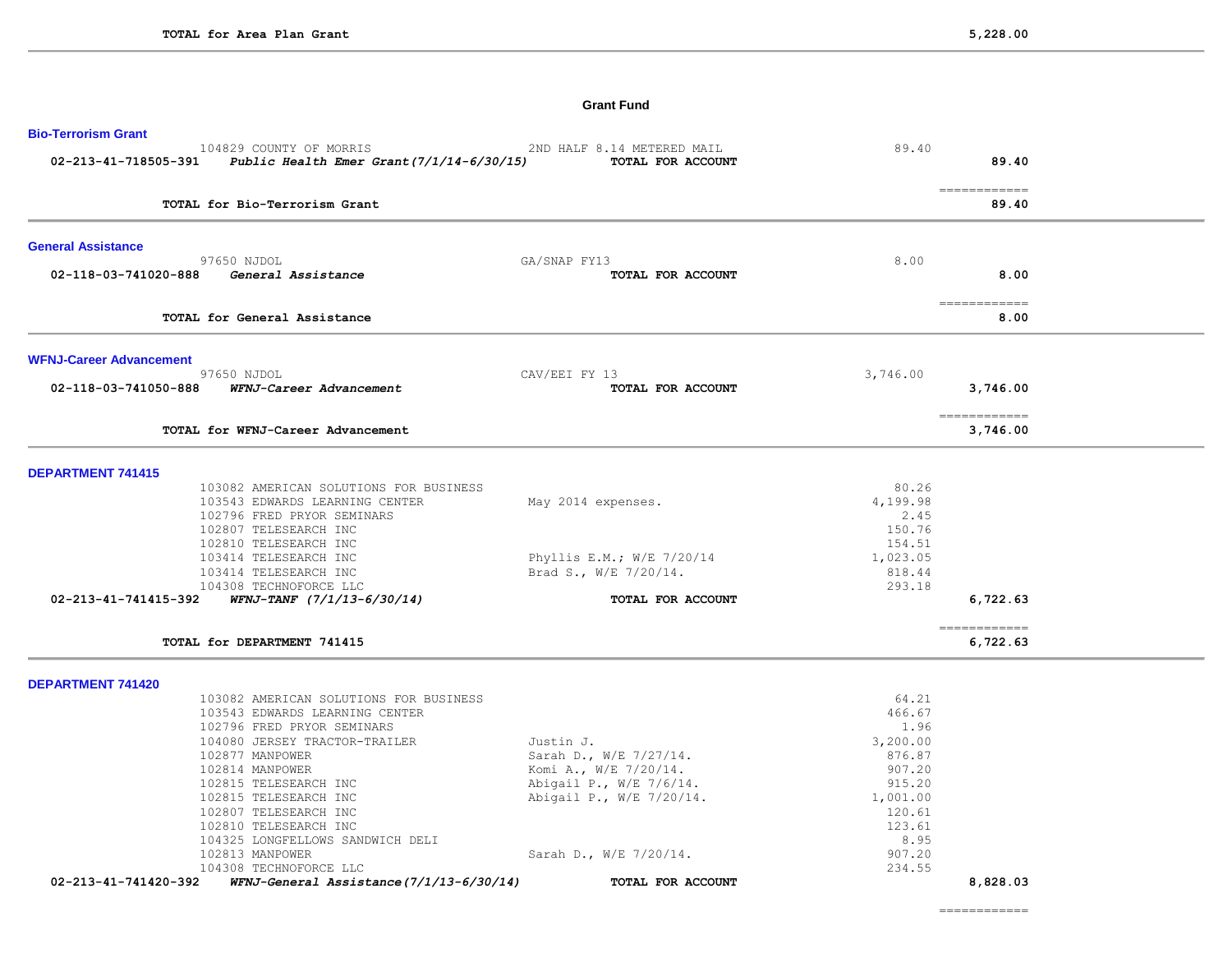| <b>DEPARTMENT 741435</b>                                |                                          |                                                                                                                                                                                                                                                                                                                                                                                                                                                                                        |  |
|---------------------------------------------------------|------------------------------------------|----------------------------------------------------------------------------------------------------------------------------------------------------------------------------------------------------------------------------------------------------------------------------------------------------------------------------------------------------------------------------------------------------------------------------------------------------------------------------------------|--|
| 104286 AVTECH INSTITUTE                                 | Nancy F.                                 | 520.00                                                                                                                                                                                                                                                                                                                                                                                                                                                                                 |  |
| 104284 INFORMATION & TECHNOLOGY                         | Susan B.                                 | 1,663.96                                                                                                                                                                                                                                                                                                                                                                                                                                                                               |  |
| 104056 JERSEY TRACTOR-TRAILER                           | Steven S.                                | 800.00                                                                                                                                                                                                                                                                                                                                                                                                                                                                                 |  |
| 104210 INFORMATION & TECHNOLOGY                         | Susan B.                                 | 1,536.04                                                                                                                                                                                                                                                                                                                                                                                                                                                                               |  |
| WDP DW $(7/1/13-6/30/14)$<br>02-213-41-741435-392       | TOTAL FOR ACCOUNT                        | 4,520.00                                                                                                                                                                                                                                                                                                                                                                                                                                                                               |  |
|                                                         |                                          | $\begin{array}{cccccccccc} \multicolumn{2}{c}{} & \multicolumn{2}{c}{} & \multicolumn{2}{c}{} & \multicolumn{2}{c}{} & \multicolumn{2}{c}{} & \multicolumn{2}{c}{} & \multicolumn{2}{c}{} & \multicolumn{2}{c}{} & \multicolumn{2}{c}{} & \multicolumn{2}{c}{} & \multicolumn{2}{c}{} & \multicolumn{2}{c}{} & \multicolumn{2}{c}{} & \multicolumn{2}{c}{} & \multicolumn{2}{c}{} & \multicolumn{2}{c}{} & \multicolumn{2}{c}{} & \multicolumn{2}{c}{} & \multicolumn{2}{c}{} & \mult$ |  |
| TOTAL for DEPARTMENT 741435                             |                                          | 4,520.00                                                                                                                                                                                                                                                                                                                                                                                                                                                                               |  |
| <b>DEPARTMENT 741515</b>                                |                                          |                                                                                                                                                                                                                                                                                                                                                                                                                                                                                        |  |
| 103539 GSETA                                            |                                          | 11.25                                                                                                                                                                                                                                                                                                                                                                                                                                                                                  |  |
| 103611 STAPLES BUSINESS ADVANTAGE                       |                                          | 58.30                                                                                                                                                                                                                                                                                                                                                                                                                                                                                  |  |
| 103621 TELESEARCH INC                                   |                                          | 27.34                                                                                                                                                                                                                                                                                                                                                                                                                                                                                  |  |
| 103621 TELESEARCH INC                                   |                                          | 27.51                                                                                                                                                                                                                                                                                                                                                                                                                                                                                  |  |
| 103621 TELESEARCH INC                                   |                                          | 27.65                                                                                                                                                                                                                                                                                                                                                                                                                                                                                  |  |
| 103610 TELESEARCH INC                                   | Abigail P., W/E 8/3/14                   | 550.55                                                                                                                                                                                                                                                                                                                                                                                                                                                                                 |  |
| 103608 TELESEARCH INC                                   | Phyllis Everette-M.W/E 8/3/14            | 1,023.05                                                                                                                                                                                                                                                                                                                                                                                                                                                                               |  |
| 103608 TELESEARCH INC                                   | Brad S.; W/E 8/3/14                      | 1,051.05                                                                                                                                                                                                                                                                                                                                                                                                                                                                               |  |
| 103606 TELESEARCH INC                                   | Jason D., W/E 7/20/14.                   | 272.42                                                                                                                                                                                                                                                                                                                                                                                                                                                                                 |  |
| 103606 TELESEARCH INC                                   |                                          | 34.32                                                                                                                                                                                                                                                                                                                                                                                                                                                                                  |  |
| 103606 TELESEARCH INC                                   |                                          | 33.24                                                                                                                                                                                                                                                                                                                                                                                                                                                                                  |  |
| 103606 TELESEARCH INC                                   |                                          | 38.14                                                                                                                                                                                                                                                                                                                                                                                                                                                                                  |  |
| 103606 TELESEARCH INC                                   |                                          | 18.26                                                                                                                                                                                                                                                                                                                                                                                                                                                                                  |  |
| 103609 TELESEARCH INC                                   | $W/E$ 7/13/14 - Jason D.                 | 357.14                                                                                                                                                                                                                                                                                                                                                                                                                                                                                 |  |
| 103626 TELESEARCH INC                                   | Abigail P. W/E 7/27/14.                  | 550.55                                                                                                                                                                                                                                                                                                                                                                                                                                                                                 |  |
| 103623 TELESEARCH INC                                   | Phyllis E-M.; $W/E$ 7/27/14              | 1,023.05                                                                                                                                                                                                                                                                                                                                                                                                                                                                               |  |
| 103623 TELESEARCH INC                                   | Brad S.                                  | 1,023.05                                                                                                                                                                                                                                                                                                                                                                                                                                                                               |  |
| 103544 US LIFE INSURANCE COMPANY                        |                                          | 14.89                                                                                                                                                                                                                                                                                                                                                                                                                                                                                  |  |
| 103545 VERIZON                                          |                                          | 13.56                                                                                                                                                                                                                                                                                                                                                                                                                                                                                  |  |
| 104325 LONGFELLOWS SANDWICH DELI                        |                                          | 11.19                                                                                                                                                                                                                                                                                                                                                                                                                                                                                  |  |
| 104291 EDWARDS LEARNING CENTER                          | July 2014 monthly reimbursable expenses. | 4,192.78                                                                                                                                                                                                                                                                                                                                                                                                                                                                               |  |
| 104073 TELESEARCH INC                                   |                                          | 32.09                                                                                                                                                                                                                                                                                                                                                                                                                                                                                  |  |
| 104073 TELESEARCH INC                                   |                                          | 29.49                                                                                                                                                                                                                                                                                                                                                                                                                                                                                  |  |
| 104073 TELESEARCH INC                                   |                                          | 34.39                                                                                                                                                                                                                                                                                                                                                                                                                                                                                  |  |
| 104073 TELESEARCH INC                                   |                                          | 34.39                                                                                                                                                                                                                                                                                                                                                                                                                                                                                  |  |
| 104247 GSETA                                            |                                          | 11.25                                                                                                                                                                                                                                                                                                                                                                                                                                                                                  |  |
| $WFNJ-TANF$ $(7/1/14-12/31/15)$<br>02-213-41-741515-392 | TOTAL FOR ACCOUNT                        | 10,500.90                                                                                                                                                                                                                                                                                                                                                                                                                                                                              |  |
|                                                         |                                          | -------------                                                                                                                                                                                                                                                                                                                                                                                                                                                                          |  |
| TOTAL for DEPARTMENT 741515                             |                                          | 10,500.90                                                                                                                                                                                                                                                                                                                                                                                                                                                                              |  |

| 103539 GSETA                      |                      | 9.00   |
|-----------------------------------|----------------------|--------|
| 103628 MANPOWER                   | Komi A., W/E 8/10/14 | 868.32 |
| 103611 STAPLES BUSINESS ADVANTAGE |                      | 46.64  |
| 103621 TELESEARCH INC             |                      | 21.87  |
| 103621 TELESEARCH INC             |                      | 22.01  |
| 103621 TELESEARCH INC             |                      | 22.12  |
| 103610 TELESEARCH INC             |                      | 450.45 |
| 103606 TELESEARCH INC             |                      | 222.88 |
| 103606 TELESEARCH INC             |                      | 26.59  |
| 103606 TELESEARCH INC             |                      | 30.49  |
| 103606 TELESEARCH INC             |                      | 14.60  |
| 103609 TELESEARCH INC             |                      | 292.20 |
| 103626 TELESEARCH INC             |                      | 450.45 |
| 103544 US LIFE INSURANCE COMPANY  |                      | 11.91  |
| 103545 VERIZON                    |                      | 10.85  |
|                                   |                      |        |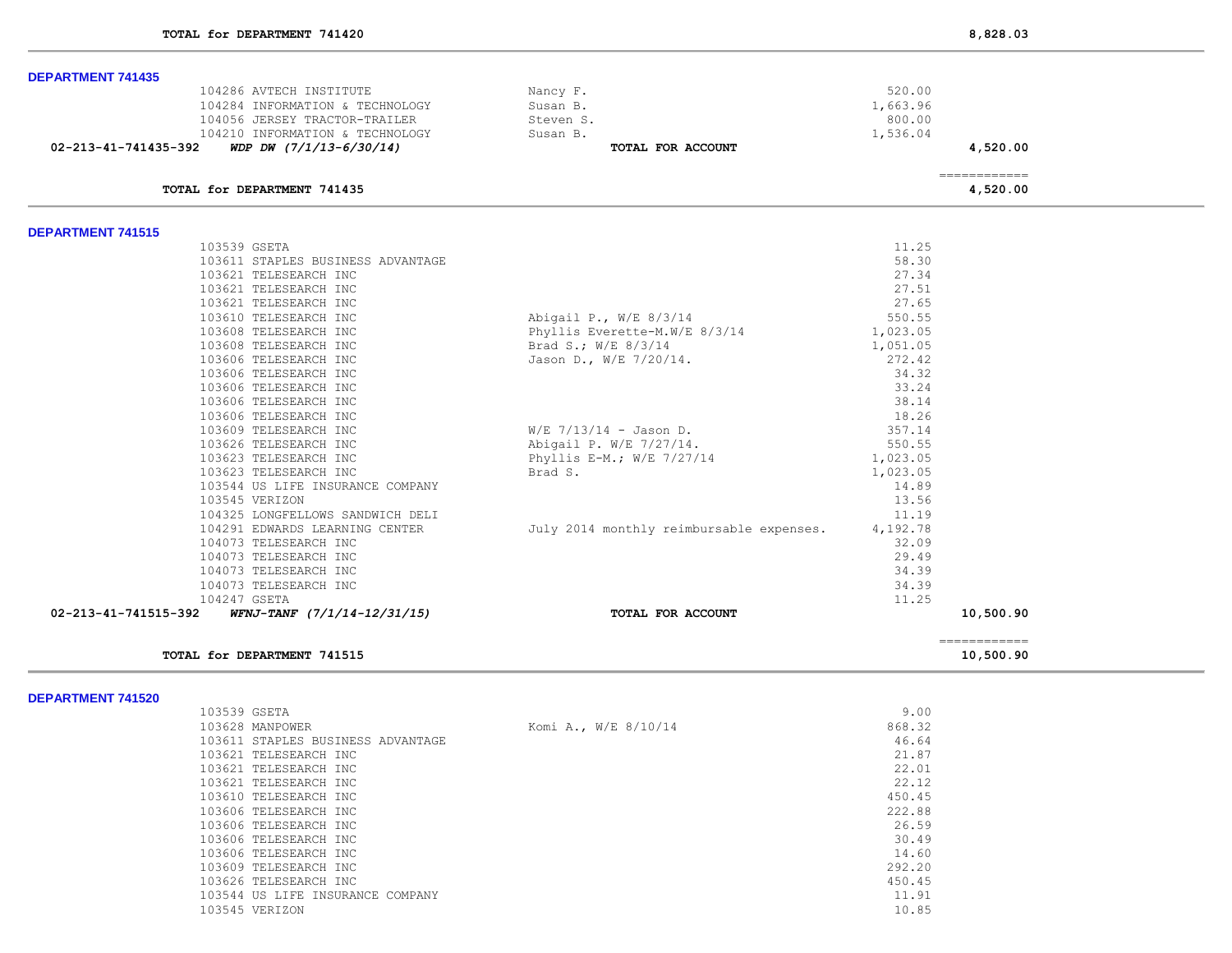| 103627 MANPOWER                                                   | Sarah D., W/E 8/10/14.   | 907.20   |                           |  |
|-------------------------------------------------------------------|--------------------------|----------|---------------------------|--|
| 103613 MANPOWER                                                   | Sarah D., W/E 7/6/14.    | 725.76   |                           |  |
| 103624 MANPOWER                                                   | Sarah D., W/E 8/3/14.    | 907.20   |                           |  |
| 104291 EDWARDS LEARNING CENTER                                    |                          | 465.87   |                           |  |
| 103607 MANPOWER                                                   | Komi A.; $W/E$ 8/3/14    | 982.20   |                           |  |
| 104070 TELESEARCH INC                                             | Abigail P.; W/E 8/10/14. | 1,001.00 |                           |  |
| 104073 TELESEARCH INC                                             |                          | 25.68    |                           |  |
| 104073 TELESEARCH INC                                             |                          | 23.59    |                           |  |
| 104073 TELESEARCH INC                                             |                          | 27.51    |                           |  |
| 104073 TELESEARCH INC                                             |                          | 27.51    |                           |  |
| 104247 GSETA                                                      |                          | 9.00     |                           |  |
| 02-213-41-741520-392<br>WFNJ-General Assistance (7/1/14-12/31/15) | TOTAL FOR ACCOUNT        |          | 7,602.90                  |  |
| TOTAL for DEPARTMENT 741520                                       |                          |          | -------------<br>7,602.90 |  |
|                                                                   |                          |          |                           |  |
| <b>WIA: Youth</b>                                                 |                          |          |                           |  |
| 104226 NEWBRIDGE SERVICES INC                                     | Cristian T.              | 422.00   |                           |  |
| 104227 NEWBRIDGE SERVICES INC                                     | Michelle S.              | 422.00   |                           |  |
| 104229 NEWBRIDGE SERVICES INC                                     | Jillian P.               | 422.00   |                           |  |
| 104216 NEWBRIDGE SERVICES INC                                     | Melissa S.               | 422.00   |                           |  |
| 104228 NEWBRIDGE SERVICES INC                                     | Autumn S.                | 422.00   |                           |  |
| 104230 NEWBRIDGE SERVICES INC                                     | Erin R.                  | 422.00   |                           |  |
| 104217 NEWBRIDGE SERVICES INC                                     | Jacquelyn S.             | 422.00   |                           |  |
| 02-213-41-742020-391<br>WIA: Youth Federal Share                  | TOTAL FOR ACCOUNT        |          | 2,954.00                  |  |
| TOTAL for WIA: Youth                                              |                          |          | ============<br>2,954.00  |  |
|                                                                   |                          |          |                           |  |
| <b>DEPARTMENT 742505</b>                                          |                          |          |                           |  |
| 104209 AVTECH INSTITUTE                                           | Tiffany N.               | 1,120.00 |                           |  |
| 103082 AMERICAN SOLUTIONS FOR BUSINESS                            |                          | 304.99   |                           |  |
| 104245 INFORMATION & TECHNOLOGY                                   | Lindon E.                | 2,048.64 |                           |  |
| 104243 INFORMATION & TECHNOLOGY                                   | Bruce G.                 | 3,200.00 |                           |  |
| 104242 INFORMATION & TECHNOLOGY                                   | Mia D.                   | 1,536.04 |                           |  |
| 103531 JERSEY TRACTOR-TRAILER                                     | Brandon J.               | 800.00   |                           |  |
| 104083 JERSEY TRACTOR-TRAILER                                     | Moises P.                | 3,200.00 |                           |  |
| 104082 JERSEY TRACTOR-TRAILER                                     | Gary D.                  | 3,200.00 |                           |  |
| 104296 RUTGERS CENTER FOR CONTINUING                              | Michael M.               | 519.00   |                           |  |
| 103560 SMITH & SOLOMON                                            | Fausto D.                | 3,200.00 |                           |  |
| 103563 WILLIAM PATERSON UNIVERSITY                                | Gina V.                  | 1,563.16 |                           |  |
| 104199 RUTGERS CENTER FOR CONTINUING                              | Robert M.                | 1,708.00 |                           |  |
| 104297 RUTGERS CENTER FOR CONTINUING                              | Michael M.               | 2,076.00 |                           |  |
| 104294 JERSEY TRACTOR-TRAILER                                     | Michael K.               | 800.00   |                           |  |
| 104308 TECHNOFORCE LLC                                            |                          | 1,084.94 |                           |  |
| 104240 INFORMATION & TECHNOLOGY                                   | Mia D.                   | 1,663.96 |                           |  |
| 104212 WARREN COUNTY COMMUNITY COLL.                              | Tammy K.                 | 1,783.20 |                           |  |
| 103530 JERSEY TRACTOR-TRAILER                                     | Andrew G.                | 800.00   |                           |  |
| 02-213-41-742505-391<br>WIA Adult (7/1/13-6/30/15)                | TOTAL FOR ACCOUNT        |          | 30,607.93                 |  |
| TOTAL for DEPARTMENT 742505                                       |                          |          | ============<br>30,607.93 |  |
|                                                                   |                          |          |                           |  |
| DEPARTMENT 742510<br>103082 AMERICAN SOLUTIONS FOR BUSINESS       | Presentation folders     | 882.86   |                           |  |
| 104207 BERKELEY COLLEGE                                           | Candido C.               | 800.00   |                           |  |
|                                                                   |                          |          |                           |  |

104248 DENTAL & MEDICAL CAREER Patricia S. 2,140.00 104293 EASTWICK COLLEGE Kelly H. 1,000.00

104211 INFORMATION & TECHNOLOGY Mary W.

103559 FAIRLEIGH DICKINSON UNIVERSITY Minoo S. 622.44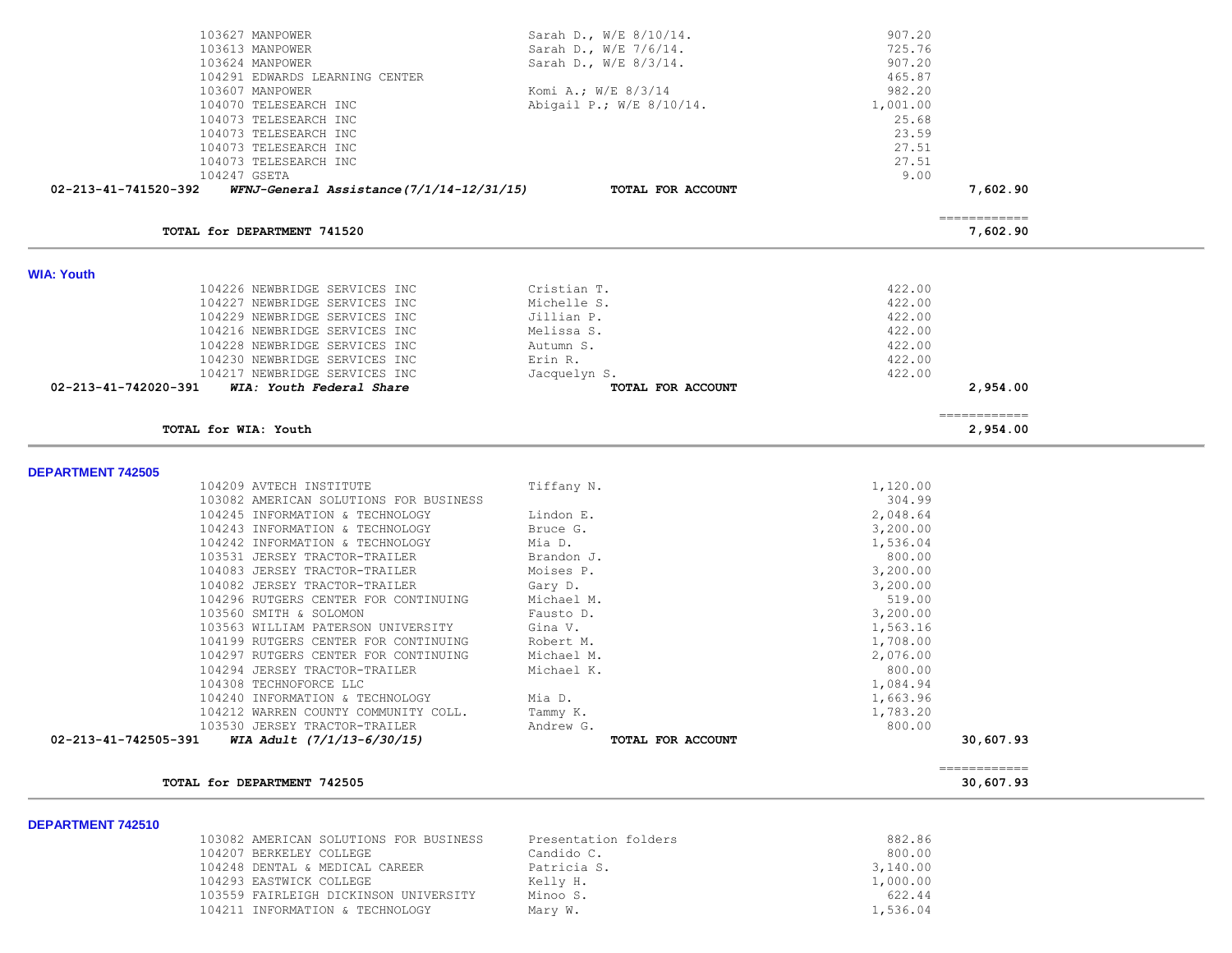| 02-213-41-742510-391 | WIA Dislocated Worker (7/1/13-6/30/15)                                                                                                                                                                                                       | TOTAL FOR ACCOUNT                                                                                                                                                                                                                       |          | 71,880.98 |
|----------------------|----------------------------------------------------------------------------------------------------------------------------------------------------------------------------------------------------------------------------------------------|-----------------------------------------------------------------------------------------------------------------------------------------------------------------------------------------------------------------------------------------|----------|-----------|
|                      | 104079 INSTITUTE FOR THERAPEUTIC Kathleen V.                                                                                                                                                                                                 |                                                                                                                                                                                                                                         | 3,200.00 |           |
|                      | 104193 AVTECH INSTITUTE<br>104193 AVTECH INSTITUTE<br>104829 COUNTY OF MORRIS (2ND HALF 8.14 METERED MAIL                                                                                                                                    |                                                                                                                                                                                                                                         | 527.48   |           |
|                      |                                                                                                                                                                                                                                              |                                                                                                                                                                                                                                         | 1,176.00 |           |
|                      | 104241 INFORMATION & TECHNOLOGY Heather A.                                                                                                                                                                                                   |                                                                                                                                                                                                                                         | 1,236.56 |           |
|                      | 104246 INFORMATION & TECHNOLOGY Robert N.                                                                                                                                                                                                    |                                                                                                                                                                                                                                         | 800.00   |           |
|                      |                                                                                                                                                                                                                                              | 104308 TECHNOFORCE LLC<br>104244 INFORMATION & TECHNOLOGY Usits, monitoring reports, follow-up ca 3,254.17<br>104046 INFORMATION : TROUNGERY CONFIDENT PRODUCED Daniel M.<br>104046 INFORMATION : TROUNGERY CONFIDENT                   |          |           |
|                      |                                                                                                                                                                                                                                              |                                                                                                                                                                                                                                         |          |           |
|                      |                                                                                                                                                                                                                                              |                                                                                                                                                                                                                                         |          |           |
|                      |                                                                                                                                                                                                                                              | 104206 AMERICAN INSTITUTE OF Milagros R. 2,680.00<br>104204 MR. DRIVING SCHOOL INC. Glenn M. 3,200.00<br>104309 TRI-STATE PUMP AND SEPTIC Karl B., Dates: 4/7/14 to 7/1/14. 3,996.00<br>104285 MR. DRIVING SCHOOL INC. Jorge G. 3,200.0 |          |           |
|                      |                                                                                                                                                                                                                                              |                                                                                                                                                                                                                                         |          |           |
|                      |                                                                                                                                                                                                                                              |                                                                                                                                                                                                                                         |          |           |
|                      | 104208 AVTECH INSTITUTE Susan G.                                                                                                                                                                                                             | 1,072.00                                                                                                                                                                                                                                |          |           |
|                      |                                                                                                                                                                                                                                              | 1,783.20                                                                                                                                                                                                                                |          |           |
|                      | 104190 AVTECH INSTITUTE 5 Sakinah K.<br>104213 WARREN COUNTY COMMUNITY COLL. Maureen K.                                                                                                                                                      |                                                                                                                                                                                                                                         | 1,109.33 |           |
|                      | 104192 AVTECH INSTITUTE THE STATE STATE STATE STATE STATES STATES                                                                                                                                                                            |                                                                                                                                                                                                                                         | 1,493.33 |           |
|                      | 104201 RUTGERS CENTER FOR CONTINUING Elzbieta G                                                                                                                                                                                              |                                                                                                                                                                                                                                         | 2,156.00 |           |
|                      |                                                                                                                                                                                                                                              |                                                                                                                                                                                                                                         | 3,200.00 |           |
|                      | 104191 AVTECH INSTITUTE 5 Sripriya K.<br>104202 RUTGERS CENTER FOR CONTINUING 6eraldine P.                                                                                                                                                   |                                                                                                                                                                                                                                         | 1,093.33 |           |
|                      | 104214 FAIRLEIGH DICKINSON UNIVERSITY Minoo S.                                                                                                                                                                                               |                                                                                                                                                                                                                                         | 451.44   |           |
|                      | 103532 SMITH & SOLOMON Angel B.<br>103564 WARREN COUNTY TECHNICAL SCHOOL John P.                                                                                                                                                             |                                                                                                                                                                                                                                         | 800.00   |           |
|                      |                                                                                                                                                                                                                                              |                                                                                                                                                                                                                                         |          |           |
|                      | 104205 RUTGERS CENTER FOR CONTINUING Joseph T.                                                                                                                                                                                               | $2,076.00$<br>800.00                                                                                                                                                                                                                    |          |           |
|                      | 103561 NORTHAMPTON COMMUNITY COLLEGE                                                                                                                                                                                                         | Edwin S.<br>3,200.00                                                                                                                                                                                                                    |          |           |
|                      |                                                                                                                                                                                                                                              | 104078 MASTER DRIVING SCHOOL INC Christopher F. - CDL TRAINING 2,482.20                                                                                                                                                                 |          |           |
|                      | 104081 JERSEY TRACTOR-TRAILER David A.                                                                                                                                                                                                       |                                                                                                                                                                                                                                         | 3,200.00 |           |
|                      | 104054 JERSEY TRACTOR-TRAILER Audiel G.                                                                                                                                                                                                      | 3,200.00                                                                                                                                                                                                                                |          |           |
|                      | 104058 JERSEY TRACTOR-TRAILER<br>104057 JERSEY TRACTOR-TRAILER<br>104055 JERSEY TRACTOR-TRAILER<br>104055 JERSEY TRACTOR-TRAILER<br>104054 TERRIT TRACTOR-TRAILER<br>Frederick D.                                                            |                                                                                                                                                                                                                                         | 3,200.00 |           |
|                      |                                                                                                                                                                                                                                              |                                                                                                                                                                                                                                         | 800.00   |           |
|                      |                                                                                                                                                                                                                                              |                                                                                                                                                                                                                                         | 800.00   |           |
|                      |                                                                                                                                                                                                                                              |                                                                                                                                                                                                                                         | 800.00   |           |
|                      | 104283 INFORMATION & TECHNOLOGY<br>104239 INFORMATION & TECHNOLOGY<br>104287 JERSEY TRACTOR-TRAILER<br>104058 JERSEY TRACTOR-TRAILER<br>104057 JERSEY TRACTOR-TRAILER<br>104055 JERSEY TRACTOR-TRAILER<br>104055 JERSEY TRACTOR-TRAILER<br>1 |                                                                                                                                                                                                                                         | 1,663.96 |           |
|                      |                                                                                                                                                                                                                                              |                                                                                                                                                                                                                                         | 3,200.00 |           |

# **TOTAL for DEPARTMENT 742510 71,880.98**

============

| 103082 AMERICAN SOLUTIONS FOR BUSINESS       |                       | 272.89   |
|----------------------------------------------|-----------------------|----------|
| 102878 MANPOWER                              | Komi A.; W/E 7/27/14. | 816.48   |
| 103523 NEWBRIDGE SERVICES INC                | Patrick C.            | 500.00   |
| 103524 NEWBRIDGE SERVICES INC                | Jason T.              | 500.00   |
| 103568 NEWBRIDGE SERVICES INC                | Christina F.          | 1,000.00 |
| 103527 NEWBRIDGE SERVICES INC                | Dillan M.             | 845.00   |
| 103528 NEWBRIDGE SERVICES INC                | Lacey M.              | 211.00   |
| 103526 NEWBRIDGE SERVICES INC                | Deniz Y.              | 500.00   |
| 103525 NEWBRIDGE SERVICES INC THE Rebecca C. |                       | 1,000.00 |
| 103565 NEWBRIDGE SERVICES INC                | Anne Marie H.         | 450.00   |
| 103522 NEWBRIDGE SERVICES INC                | Pedro C.              | 500.00   |
| 103529 NEWBRIDGE SERVICES INC                | Jamie E.              | 500.00   |
| 103567 NEWBRIDGE SERVICES INC                | Anthony D             | 1,000.00 |
| 104295 PHILLIPSBURG SCHOOL BASED             | Tyler S.              | 634.00   |
| 104295 PHILLIPSBURG SCHOOL BASED             | Bridget S.            | 46.00    |
| 104295 PHILLIPSBURG SCHOOL BASED             | Crispin T.            | 303.00   |
| 104295 PHILLIPSBURG SCHOOL BASED             | Darren J.             | 349.00   |
| 104224 PHILLIPSBURG SCHOOL BASED             | I-Kita M.             | 634.00   |
| 104224 PHILLIPSBURG SCHOOL BASED             | David H.              | 46.00    |
| 104224 PHILLIPSBURG SCHOOL BASED             | Sonja P.              | 46.00    |
| 104224 PHILLIPSBURG SCHOOL BASED             | William K.            | 46.00    |
| 103606 TELESEARCH INC                        |                       | 27.45    |
| 104195 NEWBRIDGE SERVICES INC                | Zomaira R.            | 450.00   |
| 104215 NEWBRIDGE SERVICES INC                | Kaitlyn B.            | 500.00   |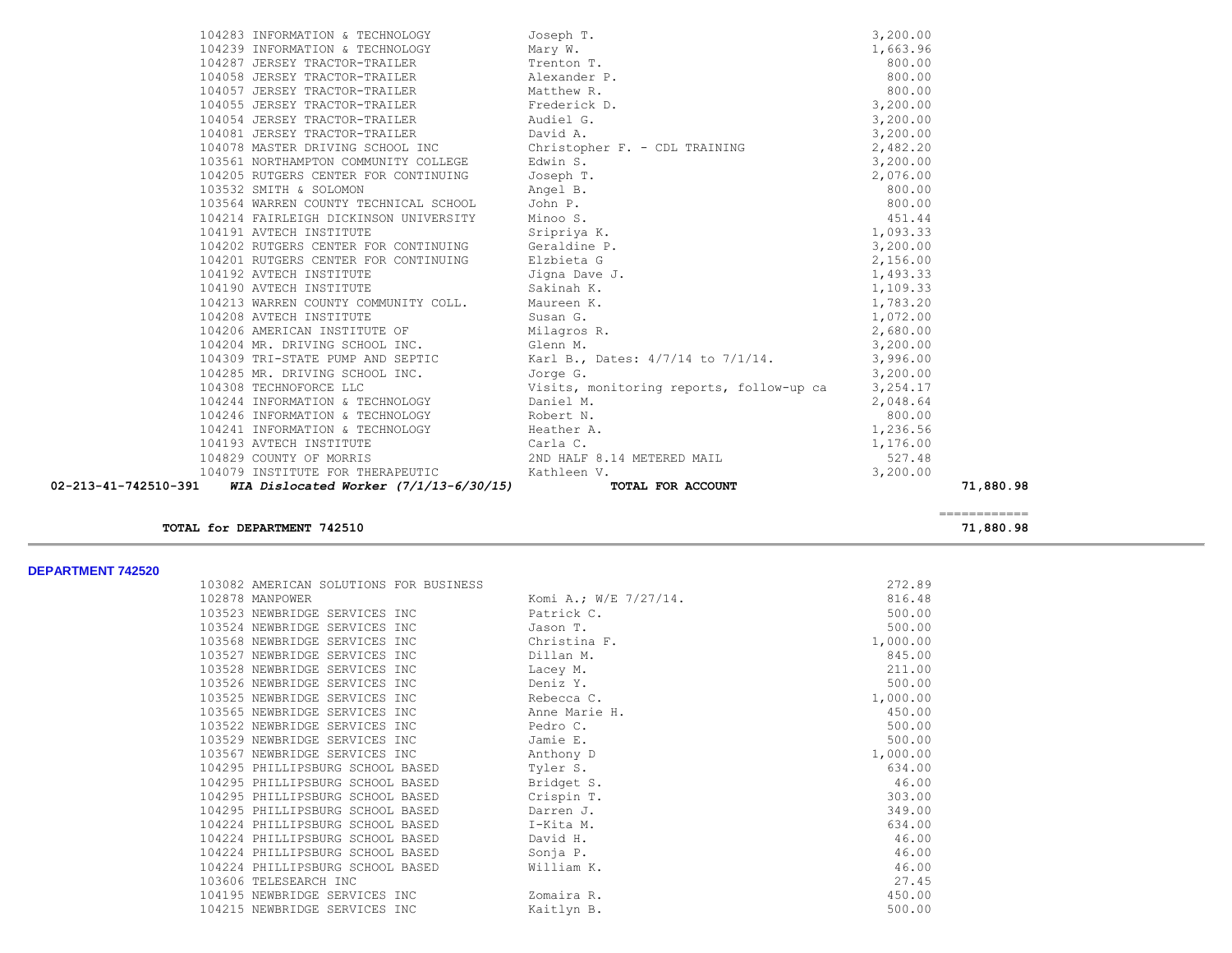| 104197 PHILLIPSBURG SCHOOL BASED                       | Kolby D.               | 422.00       |  |
|--------------------------------------------------------|------------------------|--------------|--|
| 104197 PHILLIPSBURG SCHOOL BASED                       | Dillon M.              | 422.00       |  |
| 104197 PHILLIPSBURG SCHOOL BASED                       | Sarah O.               | 422.00       |  |
| 104198 PHILLIPSBURG SCHOOL BASED                       | Tristan M.             | 1,478.00     |  |
| 104198 PHILLIPSBURG SCHOOL BASED                       | Nathaniel P.           | 1,478.00     |  |
| 104198 PHILLIPSBURG SCHOOL BASED                       | Gabriella T.           | 1,478.00     |  |
| 104196 PHILLIPSBURG SCHOOL BASED                       | Brianna W.             | 1,478.00     |  |
| 104196 PHILLIPSBURG SCHOOL BASED                       | Heather W.             | 739.00       |  |
| 104196 PHILLIPSBURG SCHOOL BASED                       | Darren K.              | 450.00       |  |
| 104194 NEWBRIDGE SERVICES INC                          | Deniz Y.               | 500.00       |  |
| 104225 PHILLIPSBURG SCHOOL BASED                       | Shannon W.             | 92.00        |  |
| 104225 PHILLIPSBURG SCHOOL BASED                       | Randy G.               | 303.00       |  |
| 104225 PHILLIPSBURG SCHOOL BASED                       | Jeremy M.              | 46.00        |  |
| 104308 TECHNOFORCE LLC                                 |                        | 996.82       |  |
| 02-213-41-742520-391<br>WIA Youth $(7/1/13-6/30/15)$   | TOTAL FOR ACCOUNT      | 21,481.64    |  |
|                                                        |                        | ============ |  |
| TOTAL for DEPARTMENT 742520                            |                        | 21,481.64    |  |
|                                                        |                        |              |  |
| <b>DEPARTMENT 742605</b><br>102796 FRED PRYOR SEMINARS |                        | 10.78        |  |
| 103539 GSETA                                           |                        | 49.50        |  |
| 103611 STAPLES BUSINESS ADVANTAGE                      |                        | 256.51       |  |
| 102807 TELESEARCH INC                                  | Lilly H., W/E 7/13/14. | 663.36       |  |
| 103621 TELESEARCH INC                                  |                        | 120.30       |  |
| 103621 TELESEARCH INC                                  |                        | 242.78       |  |
| 103621 TELESEARCH INC                                  |                        | 121.05       |  |
| 103621 TELESEARCH INC                                  |                        | 121.66       |  |
| 103606 TELESEARCH INC                                  |                        | 150.99       |  |
| 103606 TELESEARCH INC                                  |                        | 146.25       |  |
| 103606 TELESEARCH INC                                  |                        | 303.48       |  |
| 103606 TELESEARCH INC                                  |                        | 167.81       |  |
| 103606 TELESEARCH INC                                  |                        | 80.32        |  |
| 102810 TELESEARCH INC                                  |                        | 679.86       |  |
| 103544 US LIFE INSURANCE COMPANY                       |                        | 65.49        |  |
| 103545 VERIZON                                         |                        | 59.65        |  |
| 104200 RUTGERS, THE STATE UNIVERSITY                   | Paul W.                | 3,200.00     |  |
| 104325 LONGFELLOWS SANDWICH DELI                       |                        | 49.22        |  |
| 104075 TELESEARCH INC                                  |                        | 174.44       |  |
| 104073 TELESEARCH INC                                  |                        | 141.21       |  |
| 104073 TELESEARCH INC                                  |                        | 129.75       |  |
| 104073 TELESEARCH INC                                  |                        | 303.49       |  |
| 104073 TELESEARCH INC                                  |                        | 151.30       |  |
| 104073 TELESEARCH INC                                  |                        | 151.30       |  |

104073 TELESEARCH INC 151.30<br>104247 GSETA 104247 GSETA 1051.30 104247 GSETA<br>**1 WIA Adult (7/1/14-6/30/16) 19.500 CONSETANT POTAL FOR ACCOUNT 02-213-41-742605-391** *WIA Adult (7/1/14-6/30/16)* **TOTAL FOR ACCOUNT 7,590.00** ============

**TOTAL for DEPARTMENT 742605 7,590.00**

|                       | 102796 FRED PRYOR SEMINARS        | "Managing Multiple Priorities & Projects | 25.48    |
|-----------------------|-----------------------------------|------------------------------------------|----------|
| 103539 GSETA          |                                   | GSETA 2014 Conference registration fee.  | 117.00   |
|                       | 103611 STAPLES BUSINESS ADVANTAGE | post-it notes; highlighters, staples, en | 606.30   |
| 102807 TELESEARCH INC |                                   | Linda B., Huy D., Shaun G.,              | 1,567.93 |
| 103621 TELESEARCH INC |                                   | Huy D., $W/E$ 7/6/14                     | 284.34   |
| 103621 TELESEARCH INC |                                   | Shaun G., W/E 7/6/14                     | 594.41   |
| 103621 TELESEARCH INC |                                   | Lilly H., W/E $7/6/14$                   | 286.10   |
| 103621 TELESEARCH INC |                                   | Linda B., W/E 7/6/14.                    | 287.56   |
| 103606 TELESEARCH INC |                                   | Linda B., W/E 7/27/14                    | 356.88   |
| 103606 TELESEARCH INC |                                   | Huy D., $W/E$ 7/27                       | 345.67   |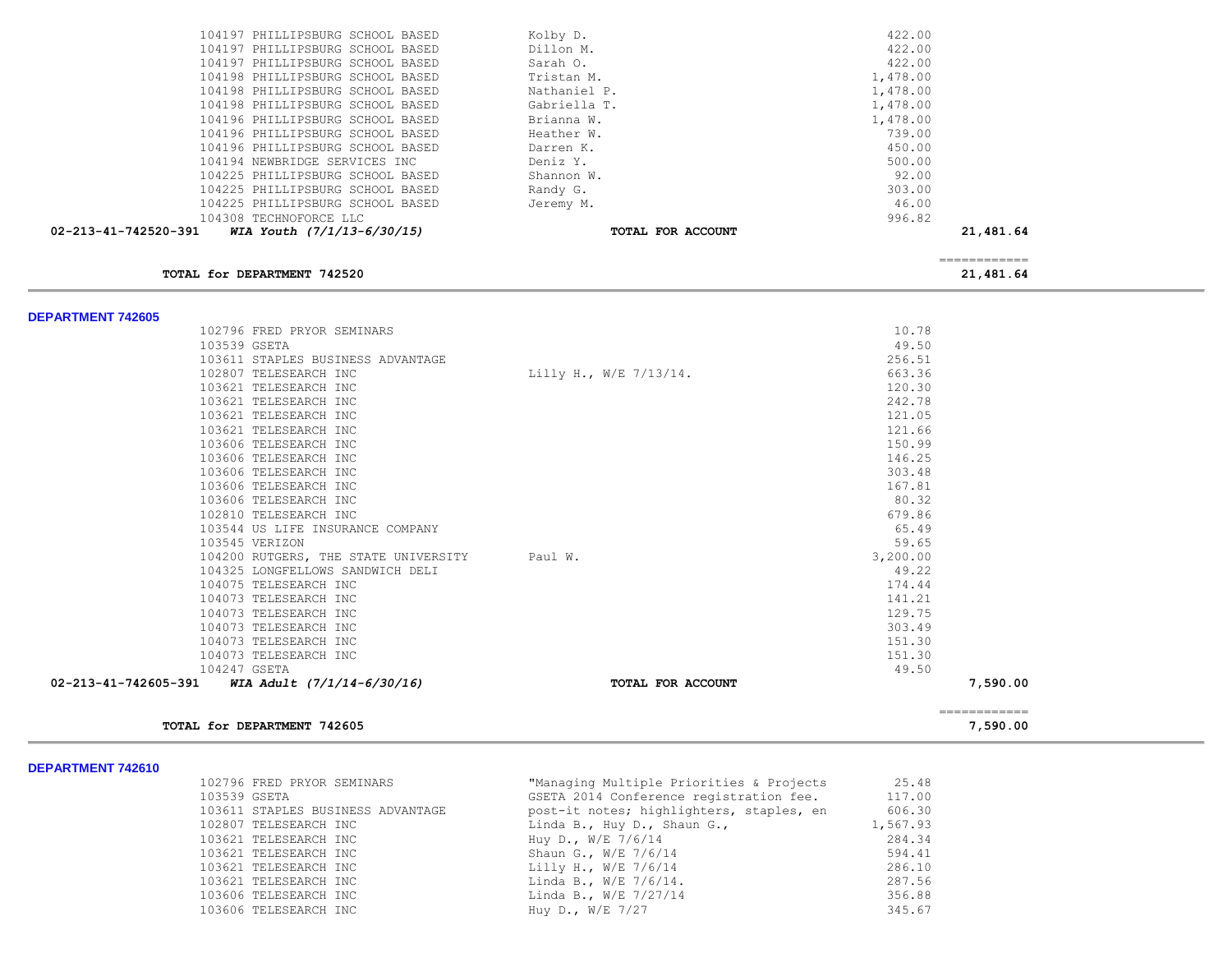|                          | TOTAL for DEPARTMENT 742620                               |                                                                       |                  | 2,635.47                 |
|--------------------------|-----------------------------------------------------------|-----------------------------------------------------------------------|------------------|--------------------------|
| 02-213-41-742620-391     | WIA Youth $(7/1/14-6/30/16)$                              | TOTAL FOR ACCOUNT                                                     |                  | 2,635.47<br>============ |
|                          | 104247 GSETA                                              |                                                                       | 38.25            |                          |
|                          | 104073 TELESEARCH INC                                     |                                                                       | 116.92           |                          |
|                          | 104073 TELESEARCH INC<br>104073 TELESEARCH INC            |                                                                       | 100.25<br>116.92 |                          |
|                          | 104073 TELESEARCH INC                                     |                                                                       | 109.12           |                          |
|                          | 104325 LONGFELLOWS SANDWICH DELI                          |                                                                       | 38.04            |                          |
|                          | 103545 VERIZON                                            |                                                                       | 46.10            |                          |
|                          | 102810 TELESEARCH INC<br>103544 US LIFE INSURANCE COMPANY |                                                                       | 525.34<br>50.61  |                          |
|                          | 103606 TELESEARCH INC                                     |                                                                       | 62.07            |                          |
|                          | 103606 TELESEARCH INC                                     |                                                                       | 129.67           |                          |
|                          | 103606 TELESEARCH INC                                     |                                                                       | 113.01           |                          |
|                          | 103606 TELESEARCH INC                                     |                                                                       | 116.67           |                          |
|                          | 103621 TELESEARCH INC<br>103621 TELESEARCH INC            |                                                                       | 93.53<br>94.01   |                          |
|                          | 103621 TELESEARCH INC                                     |                                                                       | 92.96            |                          |
|                          | 102807 TELESEARCH INC                                     |                                                                       | 512.59           |                          |
|                          | 103611 STAPLES BUSINESS ADVANTAGE                         |                                                                       | 198.21           |                          |
|                          | 103562 LEIGH CARTER                                       | Travel expenses for 7/17 and 7/24/14.                                 | 34.62            |                          |
|                          | 102796 FRED PRYOR SEMINARS<br>103539 GSETA                |                                                                       | 8.33<br>38.25    |                          |
| <b>DEPARTMENT 742620</b> |                                                           |                                                                       |                  |                          |
|                          | TOTAL for DEPARTMENT 742610                               |                                                                       |                  | 10,463.03                |
|                          |                                                           |                                                                       |                  | ============             |
| 02-213-41-742610-391     | WIA Dislocated Worker $(7/1/14-6/30/16)$                  | TOTAL FOR ACCOUNT                                                     |                  | 10,463.03                |
|                          | 104073 TELESEARCH INC<br>104247 GSETA                     | Lina Monge; $W/E$ 8/10/14.<br>Jack Patten, WIB Director, Registration | 357.63<br>117.00 |                          |
|                          | 104073 TELESEARCH INC                                     | Lilly H., W/E $8/10/14$ .                                             | 357.63           |                          |
|                          | 104073 TELESEARCH INC                                     | Shaun G., W/E 8/10/14.                                                | 743.01           |                          |
|                          | 104073 TELESEARCH INC                                     | Huy D., W/E 8/10/14.                                                  | 306.67           |                          |
|                          | 104073 TELESEARCH INC                                     | Jason D.; W/E $8/3/14$ .<br>Linda B., W/E 8/10/14.                    | 333.78           |                          |
|                          | 104325 LONGFELLOWS SANDWICH DELI<br>104075 TELESEARCH INC | Healthcare Career Fair hosted by the WIB                              | 116.35<br>427.06 |                          |
|                          | 103545 VERIZON                                            | 908 859-3220 143 27Y bill dtd. 8/4/14                                 | 141.00           |                          |
|                          | 103544 US LIFE INSURANCE COMPANY                          | Policy $# GO26433$                                                    | 154.80           |                          |
|                          | 102810 TELESEARCH INC                                     | Linda B., Huy D., Shaun G.,                                           | 1,606.93         |                          |
|                          | 103606 TELESEARCH INC                                     | Lilly H., W/E $7/27/14$ .<br>Lina M.;W/E 7/27/14.                     | 189.85           |                          |
|                          | 103606 TELESEARCH INC                                     |                                                                       | 396.63           |                          |

**SCP: Family Court** 

| 104314 FAMILY INTERVENTION                                     | Total FCIU contract expenses for Federal | 19,475.00 |           |
|----------------------------------------------------------------|------------------------------------------|-----------|-----------|
| 104314 FAMILY INTERVENTION                                     | Total stabilization contract services fo | 1,880.00  |           |
| 104314 FAMILY INTERVENTION                                     | Total adolescent group contract services | 975.00    |           |
| 104326 FAMILY INTERVENTION                                     | Total FCIU CONTRACT EXPENSES FOR FEDERAL | 16,751.00 |           |
| 104326 FAMILY INTERVENTION                                     | TOTAL STABILIZATION CONTRACT SERVICES FO | 2,672.00  |           |
| 104326 FAMILY INTERVENTION                                     | TOTAL ADOLESCENT GROUP CONTRACT SERVICES | 875.00    |           |
| $SCP - Family Court (1/1/14-12/31/14)$<br>02-213-41-752415-392 | TOTAL FOR ACCOUNT                        |           | 42,628.00 |
|                                                                |                                          |           |           |

============

**TOTAL for SCP: Family Court 42,628.00**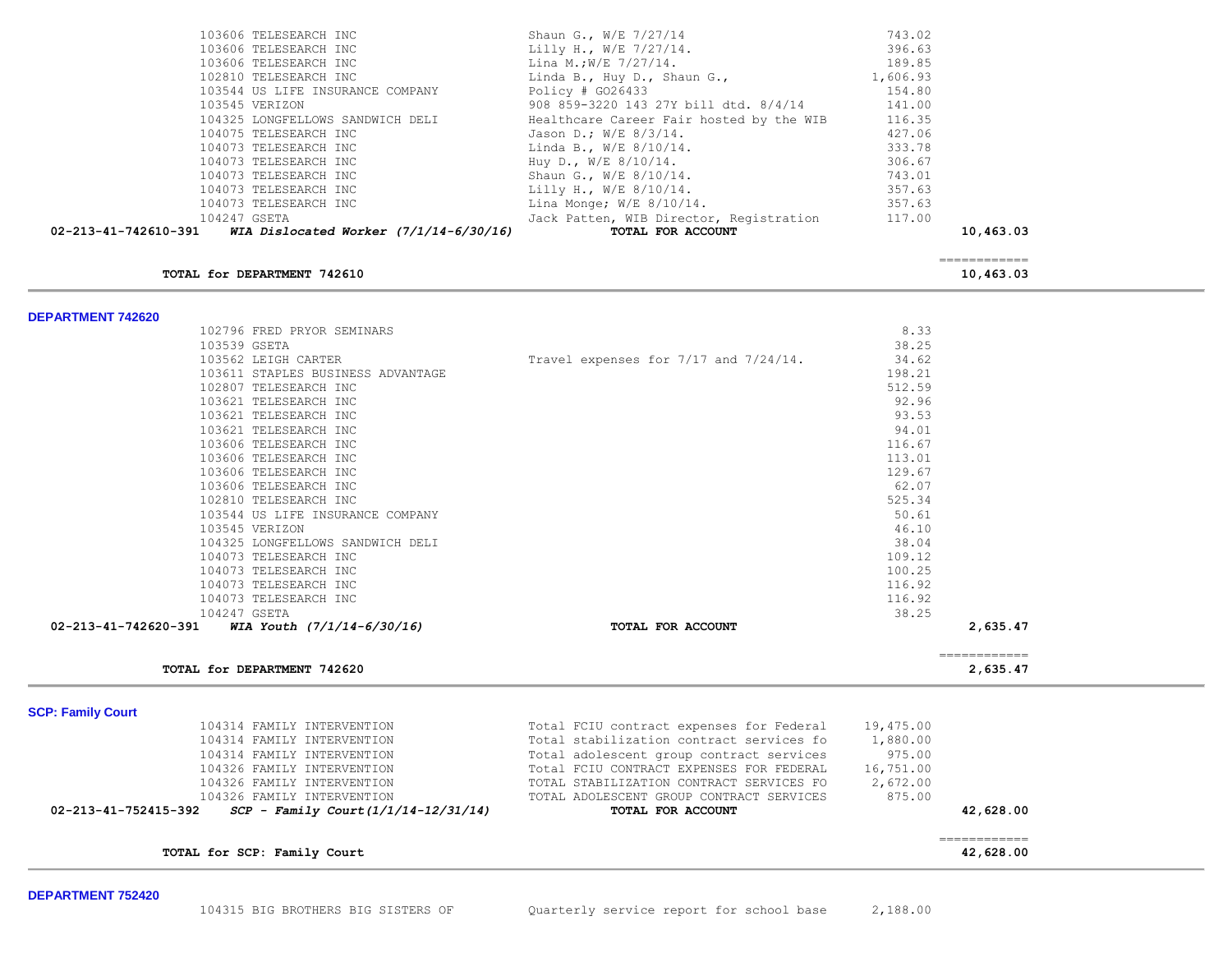| 104100 JERSEY BATTERED WOMEN'S<br>104102 MORRIS COUNTY PREVENTION<br>104102 MORRIS COUNTY PREVENTION<br>104104 MORRIS COUNTY PREVENTION<br>104101 MORRIS COUNTY PREVENTION<br>104101 MORRIS COUNTY PREVENTION<br>104327 MORRISTOWN NEIGHBORHOOD HOUSE<br>104328 MORRISTOWN NEIGHBORHOOD HOUSE<br>02-213-41-752420-392<br>$SCP-Program$ Services $(1/1/14-12/31/14)$            | Hours of Services for the month of June<br>MENTORING UNITS EXPENDED ON ONE CLIENT F<br>MENTORING UNITS EXPENDED ON ONE CLIENT F<br>COMPLETED TCBAM ROUNDS AT MC YOUTH SHELT<br>MENTORING UNITS EXPENDED ON ONE CLIENT F<br>MENTORING UNITS EXPENDED ON ONE CLIENT F<br>SOCIAL RECREATION PROGRAM FOR THE 2ND QU<br>KO BOXING PRG 2ND QUARTER APRIL - JUNE 2<br>TOTAL FOR ACCOUNT | 680.00<br>800.00<br>5,100.00<br>2,250.00<br>250.00<br>2,750.00<br>2,136.00<br>2,665.00                    | 18,819.00                                |  |
|--------------------------------------------------------------------------------------------------------------------------------------------------------------------------------------------------------------------------------------------------------------------------------------------------------------------------------------------------------------------------------|----------------------------------------------------------------------------------------------------------------------------------------------------------------------------------------------------------------------------------------------------------------------------------------------------------------------------------------------------------------------------------|-----------------------------------------------------------------------------------------------------------|------------------------------------------|--|
| TOTAL for DEPARTMENT 752420                                                                                                                                                                                                                                                                                                                                                    |                                                                                                                                                                                                                                                                                                                                                                                  |                                                                                                           | ------------<br>18,819.00                |  |
| DEPARTMENT 754410<br>104176 COUNTY OF MORRIS<br>02-213-41-754410-392<br>Social Srvcs for Hmlss $(1/1/14-6/30/14)$                                                                                                                                                                                                                                                              | REIMBURSEMENT OF HOMELESS SERVICES FROM<br>TOTAL FOR ACCOUNT                                                                                                                                                                                                                                                                                                                     | 39,540.00                                                                                                 | 39,540.00                                |  |
| TOTAL for DEPARTMENT 754410                                                                                                                                                                                                                                                                                                                                                    |                                                                                                                                                                                                                                                                                                                                                                                  |                                                                                                           | $=$ = = = = = = = = = = = =<br>39,540.00 |  |
| <b>Chapter 51</b><br>103390 NEWBRIDGE SERVICES INC<br>CHAPTER 51 (1/1/14-12/31/14)<br>02-213-41-757405-392                                                                                                                                                                                                                                                                     | reimbursement to Newbridge for services<br>TOTAL FOR ACCOUNT                                                                                                                                                                                                                                                                                                                     | 21,201.00                                                                                                 | 21,201.00                                |  |
| TOTAL for Chapter 51                                                                                                                                                                                                                                                                                                                                                           |                                                                                                                                                                                                                                                                                                                                                                                  |                                                                                                           | -------------<br>21,201.00               |  |
| DEPARTMENT 758310<br>103876 TOWN OF BOONTON<br>104093 BOROUGH OF BUTLER<br>104173 TOWNSHIP OF JEFFERSON<br>02-213-41-758310-392<br>Municipal Alliance $(1/1/13-6/30/14)$<br>TOTAL for DEPARTMENT 758310                                                                                                                                                                        | 2013 Boonton Municipal Alliance Q6 Expen<br>2013 Butler Municipal Alliance Q6 Expend<br>2013 Jefferson Township Municipal Allian<br>TOTAL FOR ACCOUNT                                                                                                                                                                                                                            | 7,587.90<br>395.88<br>4,780.61                                                                            | 12,764.39<br>============<br>12,764.39   |  |
| <b>DEPARTMENT 771410</b><br>100504 DELL MARKETING L.P.<br>100503 LAWMEN SUPPLY CO OF NJ, INC.<br>100503 LAWMEN SUPPLY CO OF NJ, INC.<br>100503 LAWMEN SUPPLY CO OF NJ, INC.<br>Multi-Jurisdc Task Force (7/1/13-6/30/14)<br>02-213-41-771410-391<br>TOTAL for DEPARTMENT 771410                                                                                                | Dell Latitude XT3 (225-0947) plus support<br>Point Blank -Jersey Boot JB1009<br>Point Blank-Strap JB1009S** Pre-Approved<br>Point Blank-JB1009-VM *** ATTENTION DET.<br>TOTAL FOR ACCOUNT                                                                                                                                                                                        | 4,576.00<br>713.00<br>50.00<br>260.00                                                                     | 5,599.00<br>-------------<br>5,599.00    |  |
| <b>DEPARTMENT 774405</b><br>103328 BOROUGH OF RIVERDALE<br>103327 TOWN OF BOONTON<br>103319 BOROUGH OF KINNELON<br>103319 BOROUGH OF KINNELON<br>103323 FLORHAM PARK POLICE<br>100144 FF1 PROFESSIONAL SAFETY SERVICES<br>103299 HANOVER TOWNSHIP<br>103299 HANOVER TOWNSHIP<br>103320 MT OLIVE POLICE DEPT.<br>103321 MENDHAM BOROUGH<br>103322 ROCKAWAY TOWNSHIP POLICE DEPT | Cont. Shift $5/29/14$ **C. Quant<br>Callout 6/27/14- C. Petonak<br>Callout $4/21/14$<br>Callout 5/31/14<br>Callout $6/18/14$<br>53163: ATAC PluV-Valiant Bluie 716 ** Re<br>J. Schauder- Callout 5/2/14<br>J.Schauder-Callout 5/28/14<br>4/18/14<br>Check Pt. 6/21/14<br>Callout $6/3/14$                                                                                        | 82.50<br>220.00<br>220.00<br>220.00<br>220.00<br>734.65<br>220.00<br>220.00<br>165.00<br>330.00<br>220.00 |                                          |  |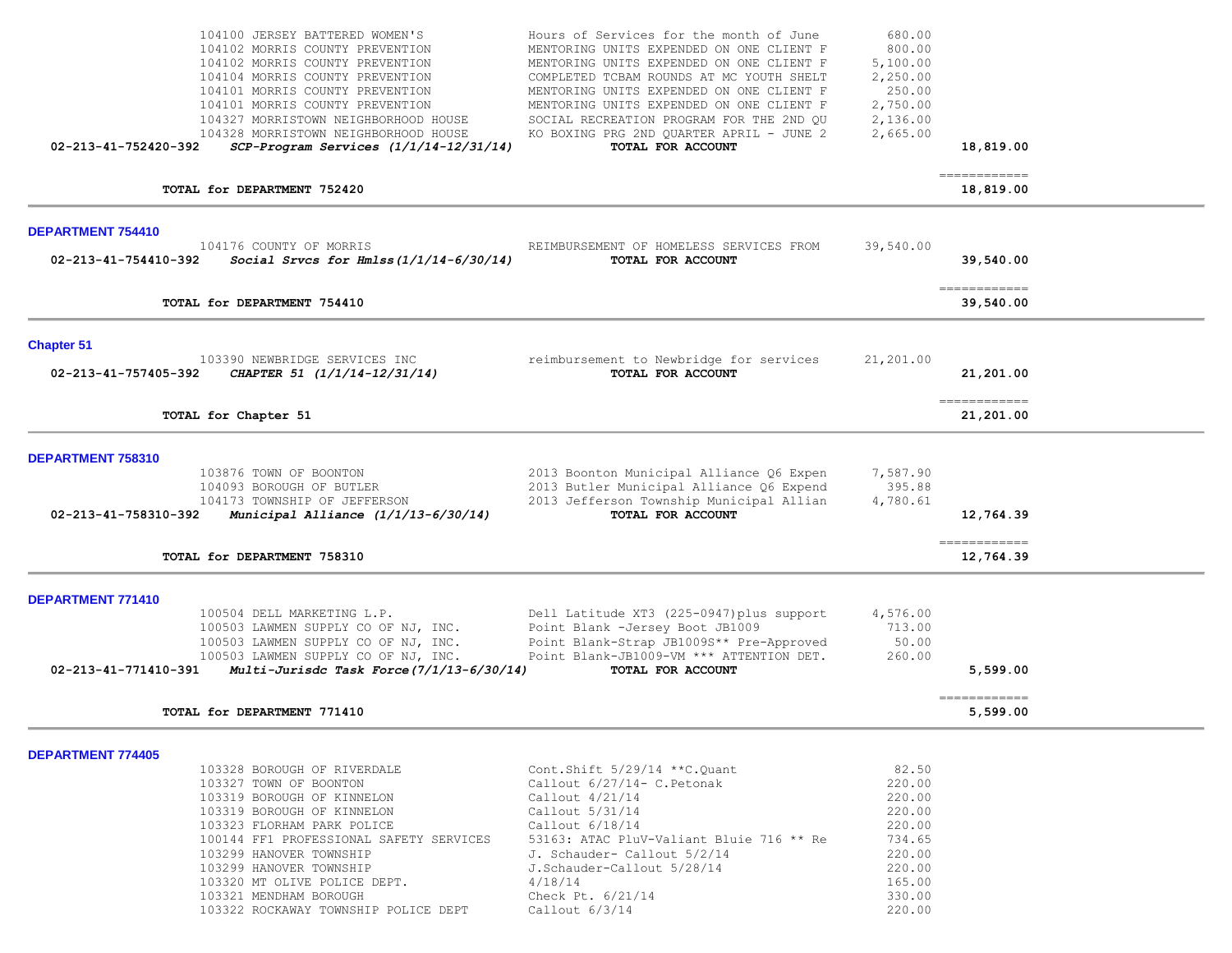| 103322 ROCKAWAY TOWNSHIP POLICE DEPT                    | Callout 6/25/14   | 220.00       |
|---------------------------------------------------------|-------------------|--------------|
| 103318 ANDOVER TOWNSHIP                                 | Callout $4/4/14$  | 220.00       |
| 103318 ANDOVER TOWNSHIP                                 | Callout $4/4/14$  | 220.00       |
| 103318 ANDOVER TOWNSHIP                                 | Callout 4/8/14    | 275.00       |
| 103318 ANDOVER TOWNSHIP                                 | Callout 4/11/14   | 275.00       |
| 103318 ANDOVER TOWNSHIP                                 | Callout 4/21/14   | 220.00       |
| 103318 ANDOVER TOWNSHIP                                 | Callout 4/23/14   | 275.00       |
| 103318 ANDOVER TOWNSHIP                                 | Callout 4/27/14   | 275.00       |
| 103318 ANDOVER TOWNSHIP                                 | Callout 5/9/14    | 220.00       |
| 103318 ANDOVER TOWNSHIP                                 | Callout 5/12/14   | 220.00       |
| 103318 ANDOVER TOWNSHIP                                 | Court 5/15/14     | 220.00       |
| 103318 ANDOVER TOWNSHIP                                 | Court 5/20/14     | 220.00       |
| 103318 ANDOVER TOWNSHIP                                 | Court 6/12/14     | 220.00       |
| 103318 ANDOVER TOWNSHIP                                 | Callout 6/17/14   | 440.00       |
| 103318 ANDOVER TOWNSHIP                                 | Callouit 6/18/14  | 220.00       |
| 103318 ANDOVER TOWNSHIP                                 | Court 6/19/14     | 220.00       |
| 103318 ANDOVER TOWNSHIP                                 | Check Pt. 6/21/14 | 220.00       |
| $02-213-41-774405-391$ DRE Call Out $(10/1/13-9/30/14)$ | TOTAL FOR ACCOUNT | 7,032.15     |
|                                                         |                   |              |
|                                                         |                   | ============ |

**TOTAL for DEPARTMENT 774405 7,032.15** 

**DEPARTMENT 783410** 

|                                                                  | Pre EVAWI - End Violence Against Women In                     | 150.00   |                                                                                                                                                                                                                                                                                                                                                                                                                                                                                        |  |
|------------------------------------------------------------------|---------------------------------------------------------------|----------|----------------------------------------------------------------------------------------------------------------------------------------------------------------------------------------------------------------------------------------------------------------------------------------------------------------------------------------------------------------------------------------------------------------------------------------------------------------------------------------|--|
| 103317 BERYL SKOG                                                | Registration Fee                                              | 445.00   |                                                                                                                                                                                                                                                                                                                                                                                                                                                                                        |  |
| 103317 BERYL SKOG                                                | Hotel $(4/20-4/24/14)$                                        | 710.84   |                                                                                                                                                                                                                                                                                                                                                                                                                                                                                        |  |
| 103317 BERYL SKOG                                                | Airfare & Insurance (rnd.trip to Seattle                      | 410.70   |                                                                                                                                                                                                                                                                                                                                                                                                                                                                                        |  |
| 103317 BERYL SKOG                                                | Rnd. Trip Shuttle                                             | 31.00    |                                                                                                                                                                                                                                                                                                                                                                                                                                                                                        |  |
| 102539 DOROTHY DIFABIO                                           | Sept. 2013 (24.2 miles x 0.31)                                | 7.50     |                                                                                                                                                                                                                                                                                                                                                                                                                                                                                        |  |
| 102539 DOROTHY DIFABIO                                           | $Oct.2013$ $(118.6 \times .31)$                               | 36.77    |                                                                                                                                                                                                                                                                                                                                                                                                                                                                                        |  |
| 102539 DOROTHY DIFABIO                                           | Nov.2013 (127.9 x .31)                                        | 39.64    |                                                                                                                                                                                                                                                                                                                                                                                                                                                                                        |  |
| 102539 DOROTHY DIFABIO                                           | Dec.2013 $(86.6 \times .31)$                                  | 26.85    |                                                                                                                                                                                                                                                                                                                                                                                                                                                                                        |  |
| 102539 DOROTHY DIFABIO                                           | Jan.2014 (30.1 x.31)                                          | 18.66    |                                                                                                                                                                                                                                                                                                                                                                                                                                                                                        |  |
| 102541 DOROTHY DIFABIO                                           | IAFN MEMBERSHIP                                               | 179.00   |                                                                                                                                                                                                                                                                                                                                                                                                                                                                                        |  |
| 102511 SIRCHIE AQUISITIONS COMPANY                               | Mini Blue Max III Kit                                         | 149.00   |                                                                                                                                                                                                                                                                                                                                                                                                                                                                                        |  |
| 102511 SIRCHIE AQUISITIONS COMPANY                               | Barrier Filter Goggles                                        | 43.90    |                                                                                                                                                                                                                                                                                                                                                                                                                                                                                        |  |
| 102511 SIRCHIE AQUISITIONS COMPANY                               | Shipping                                                      | 13.50    |                                                                                                                                                                                                                                                                                                                                                                                                                                                                                        |  |
| SART/SANE Program(10/1/13-9/30/14)<br>02-213-41-783410-391       | TOTAL FOR ACCOUNT                                             |          | 2,262.36                                                                                                                                                                                                                                                                                                                                                                                                                                                                               |  |
|                                                                  |                                                               |          |                                                                                                                                                                                                                                                                                                                                                                                                                                                                                        |  |
|                                                                  |                                                               |          | ============                                                                                                                                                                                                                                                                                                                                                                                                                                                                           |  |
| TOTAL for DEPARTMENT 783410                                      |                                                               |          | 2,262.36                                                                                                                                                                                                                                                                                                                                                                                                                                                                               |  |
|                                                                  |                                                               |          |                                                                                                                                                                                                                                                                                                                                                                                                                                                                                        |  |
|                                                                  |                                                               |          |                                                                                                                                                                                                                                                                                                                                                                                                                                                                                        |  |
|                                                                  |                                                               |          |                                                                                                                                                                                                                                                                                                                                                                                                                                                                                        |  |
| <b>NYS&amp;W Bicycle/Pedestrian Path</b>                         |                                                               |          |                                                                                                                                                                                                                                                                                                                                                                                                                                                                                        |  |
| 103845 THE RBA GROUP INC.                                        | Prof Svcs rendered concerning the New Yo                      | 8,204.30 |                                                                                                                                                                                                                                                                                                                                                                                                                                                                                        |  |
| 02-213-41-790015-391 NYS&W Bicycle/Ped Path $9/16/09$ -xt4/30/16 | TOTAL FOR ACCOUNT                                             |          | 8,204.30                                                                                                                                                                                                                                                                                                                                                                                                                                                                               |  |
|                                                                  |                                                               |          |                                                                                                                                                                                                                                                                                                                                                                                                                                                                                        |  |
|                                                                  |                                                               |          | $\begin{array}{cccccccccc} \multicolumn{2}{c}{} & \multicolumn{2}{c}{} & \multicolumn{2}{c}{} & \multicolumn{2}{c}{} & \multicolumn{2}{c}{} & \multicolumn{2}{c}{} & \multicolumn{2}{c}{} & \multicolumn{2}{c}{} & \multicolumn{2}{c}{} & \multicolumn{2}{c}{} & \multicolumn{2}{c}{} & \multicolumn{2}{c}{} & \multicolumn{2}{c}{} & \multicolumn{2}{c}{} & \multicolumn{2}{c}{} & \multicolumn{2}{c}{} & \multicolumn{2}{c}{} & \multicolumn{2}{c}{} & \multicolumn{2}{c}{} & \mult$ |  |
| TOTAL for NYS&W Bicycle/Pedestrian Path                          |                                                               |          | 8,204.30                                                                                                                                                                                                                                                                                                                                                                                                                                                                               |  |
|                                                                  |                                                               |          |                                                                                                                                                                                                                                                                                                                                                                                                                                                                                        |  |
| <b>JARC Grant</b>                                                |                                                               |          |                                                                                                                                                                                                                                                                                                                                                                                                                                                                                        |  |
| 104292 AEROFUND FINANCIAL INC.                                   | Aug.11-17th, 2014, transportation.                            | 3,686.94 |                                                                                                                                                                                                                                                                                                                                                                                                                                                                                        |  |
| 104077 AEROFUND FINANCIAL INC.                                   |                                                               | 3,686.94 |                                                                                                                                                                                                                                                                                                                                                                                                                                                                                        |  |
| 02-213-41-792510-391<br>JARC Grant Round 13 (7/1/13-6/30/15)     | Transportation from Aug. 4, 2014 to Aug.<br>TOTAL FOR ACCOUNT |          | 7,373.88                                                                                                                                                                                                                                                                                                                                                                                                                                                                               |  |
|                                                                  |                                                               |          |                                                                                                                                                                                                                                                                                                                                                                                                                                                                                        |  |

**TOTAL for JARC Grant 7,373.88**

**Body Armor Replacement - Prose**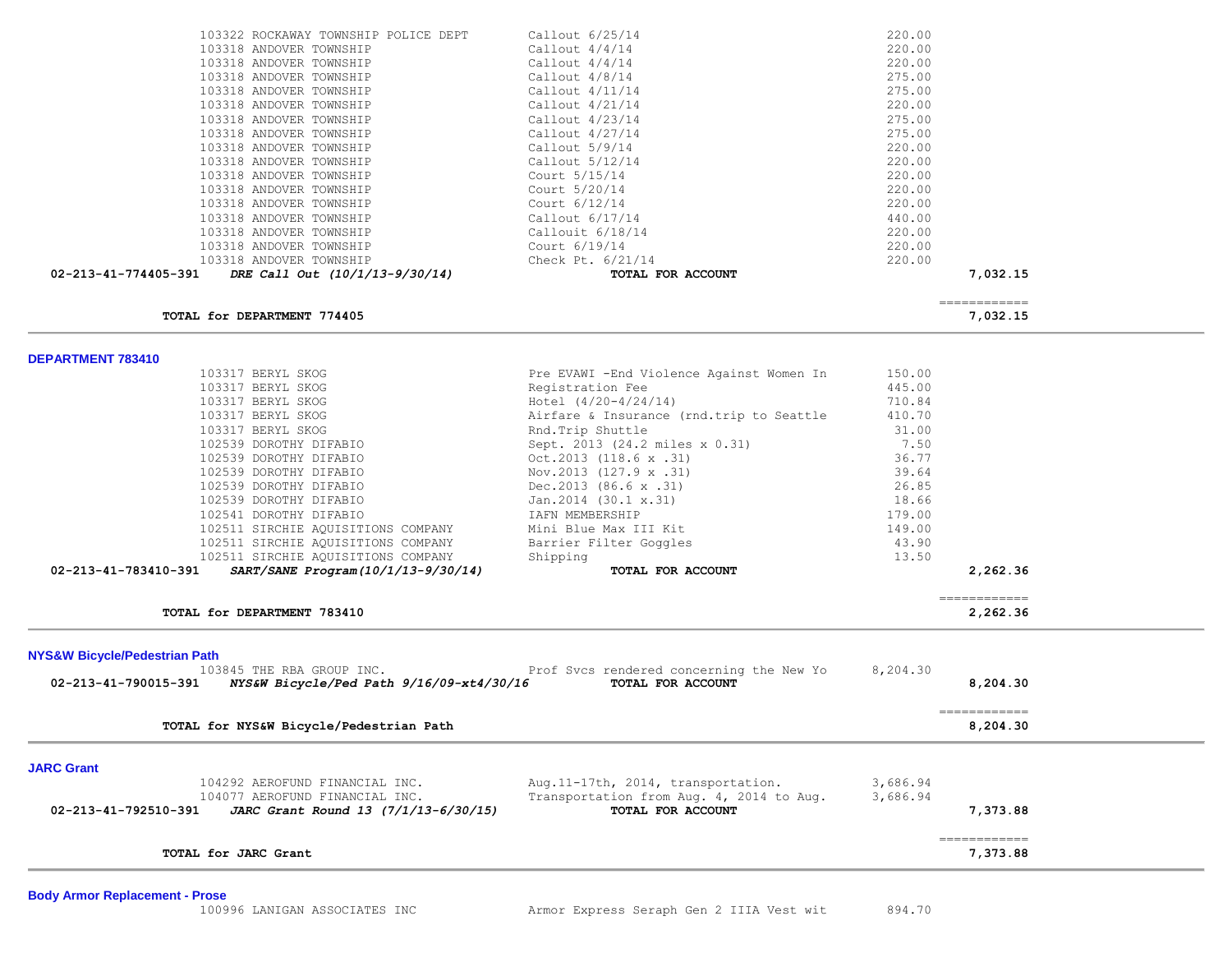| 02-213-41-801305-392<br>Body Armor-Prosecutor (11/27/13-11/26/18)                                                                                                                                                                                                                                                                                                                                                                                                                                        | TOTAL FOR ACCOUNT                                                                                                                                                                                                                                                                                                                                                                                                                                                  |                                                                                                                   | 894.70                                   |
|----------------------------------------------------------------------------------------------------------------------------------------------------------------------------------------------------------------------------------------------------------------------------------------------------------------------------------------------------------------------------------------------------------------------------------------------------------------------------------------------------------|--------------------------------------------------------------------------------------------------------------------------------------------------------------------------------------------------------------------------------------------------------------------------------------------------------------------------------------------------------------------------------------------------------------------------------------------------------------------|-------------------------------------------------------------------------------------------------------------------|------------------------------------------|
| TOTAL for Body Armor Replacement - Prose                                                                                                                                                                                                                                                                                                                                                                                                                                                                 |                                                                                                                                                                                                                                                                                                                                                                                                                                                                    |                                                                                                                   | $=$ = = = = = = = = = = = =<br>894.70    |
| <b>FY08 SCAAP</b><br>98872 B & G RESTORATION INC.<br>98873 ENVIRONMENTAL SAFETY<br>103651 ATLANTIC HEALTH SYSTEM<br>FY08 SCAAP Federal Share<br>02-213-41-806815-391                                                                                                                                                                                                                                                                                                                                     | The contract was \$275K of which \$36,884.<br>Change Order was done Bringing new contr<br>MEDICAL CARE FOR S.KNEER DATED 7/16,17,1<br>TOTAL FOR ACCOUNT                                                                                                                                                                                                                                                                                                            | 137,500.00<br>9,930.00<br>5,568.12                                                                                | 152,998.12                               |
| TOTAL for FY08 SCAAP                                                                                                                                                                                                                                                                                                                                                                                                                                                                                     |                                                                                                                                                                                                                                                                                                                                                                                                                                                                    |                                                                                                                   | ------------<br>152,998.12               |
| <b>DEPARTMENT 808405</b><br>103977 MASOC<br>Megan's Law & LLEA $(9/1/13-8/31/14)$<br>02-213-41-808405-391                                                                                                                                                                                                                                                                                                                                                                                                | MASOC/MATSA CONFERENCE REGISTRATION-DET.<br>TOTAL FOR ACCOUNT                                                                                                                                                                                                                                                                                                                                                                                                      | 340.00                                                                                                            | 340.00<br>$=$ = = = = = = = = = = = =    |
| TOTAL for DEPARTMENT 808405                                                                                                                                                                                                                                                                                                                                                                                                                                                                              |                                                                                                                                                                                                                                                                                                                                                                                                                                                                    |                                                                                                                   | 340.00                                   |
| <b>DEPARTMENT 832410</b><br>99718 FIRE FIGHTERS EQUIPMENT CO INC<br>99718 FIRE FIGHTERS EQUIPMENT CO INC<br>99761 GEN-EL SAFETY & INDUSTRIAL<br>102944 STAPLES BUSINESS ADVANTAGE<br>99736 TRIANGLE COMMUNICATIONS LLC<br>99555 WORK N WEAR STORE<br>99555 WORK N WEAR STORE<br>99555 WORK N WEAR STORE<br>99555 WORK N WEAR STORE<br>99555 WORK N WEAR STORE<br>99555 WORK N WEAR STORE<br>99555 WORK N WEAR STORE<br>02-213-41-832410-392<br>CEHA 2014 (7/1/13-6/30/14)<br>TOTAL for DEPARTMENT 832410 | Quote 11315<br>Quote 11302<br>Quote 23881 dated 6/10/14<br>Customer NYC 1054187NYC-Reordered due to<br>Quote TRQ-6380 dated 6/10/2014Computer m<br>small navy blue tee shirt with county lo<br>medium blue tee shirt with county logo<br>large blue tee shirt with county logo<br>XL blue tee shirt with county logo<br>XL-tall blue tee shirt with county logo<br>2XL blue tee shirt with county logo<br>4XL blue tee shirt with county logo<br>TOTAL FOR ACCOUNT | 190.90<br>270.52<br>3,601.44<br>119.99<br>1,139.00<br>10.00<br>20.00<br>30.00<br>30.00<br>12.00<br>36.00<br>24.00 | 5,483.85<br>=============<br>5,483.85    |
| <b>DEPARTMENT 864495</b><br>104547 SCHIFANO CONSTRUCTION CORP.<br>104544 TILCON NEW YORK INC.<br>104509 TILCON NEW YORK INC.<br>02-213-41-864495-391<br>2014 ATP- County Aid                                                                                                                                                                                                                                                                                                                             | Milling & Resurf of West Main St. in Bor<br>Mill & Resurf of Mendham Road in the Tow<br>Mill & Resurf of Main Road, North Road &<br>TOTAL FOR ACCOUNT                                                                                                                                                                                                                                                                                                              | 368,702.40<br>8,373.77<br>279,301.20                                                                              | 656, 377.37<br>============              |
| TOTAL for DEPARTMENT 864495                                                                                                                                                                                                                                                                                                                                                                                                                                                                              |                                                                                                                                                                                                                                                                                                                                                                                                                                                                    |                                                                                                                   | 656, 377.37                              |
| <b>DEPARTMENT 864505</b><br>104526 KONKUS CORPORATION<br>Nwbrgh Rd STP-C00S(211)(9/11/12-9/11/15)<br>02-213-41-864505-391<br>104420 GREENMAN PEDERSEN INC                                                                                                                                                                                                                                                                                                                                                | Replacement of Bi County Bridge No. 1401<br>TOTAL FOR ACCOUNT<br>Construction Inspection/Resident Enginee                                                                                                                                                                                                                                                                                                                                                          | 317,826.23<br>18,165.00                                                                                           | 317,826.23                               |
| 02-213-41-864505-392<br>Nwbrgh Rd STP-C00S(211)(9/11/12-9/11/15)<br>TOTAL for DEPARTMENT 864505                                                                                                                                                                                                                                                                                                                                                                                                          | TOTAL FOR ACCOUNT                                                                                                                                                                                                                                                                                                                                                                                                                                                  |                                                                                                                   | 18,165.00<br>-------------<br>335,991.23 |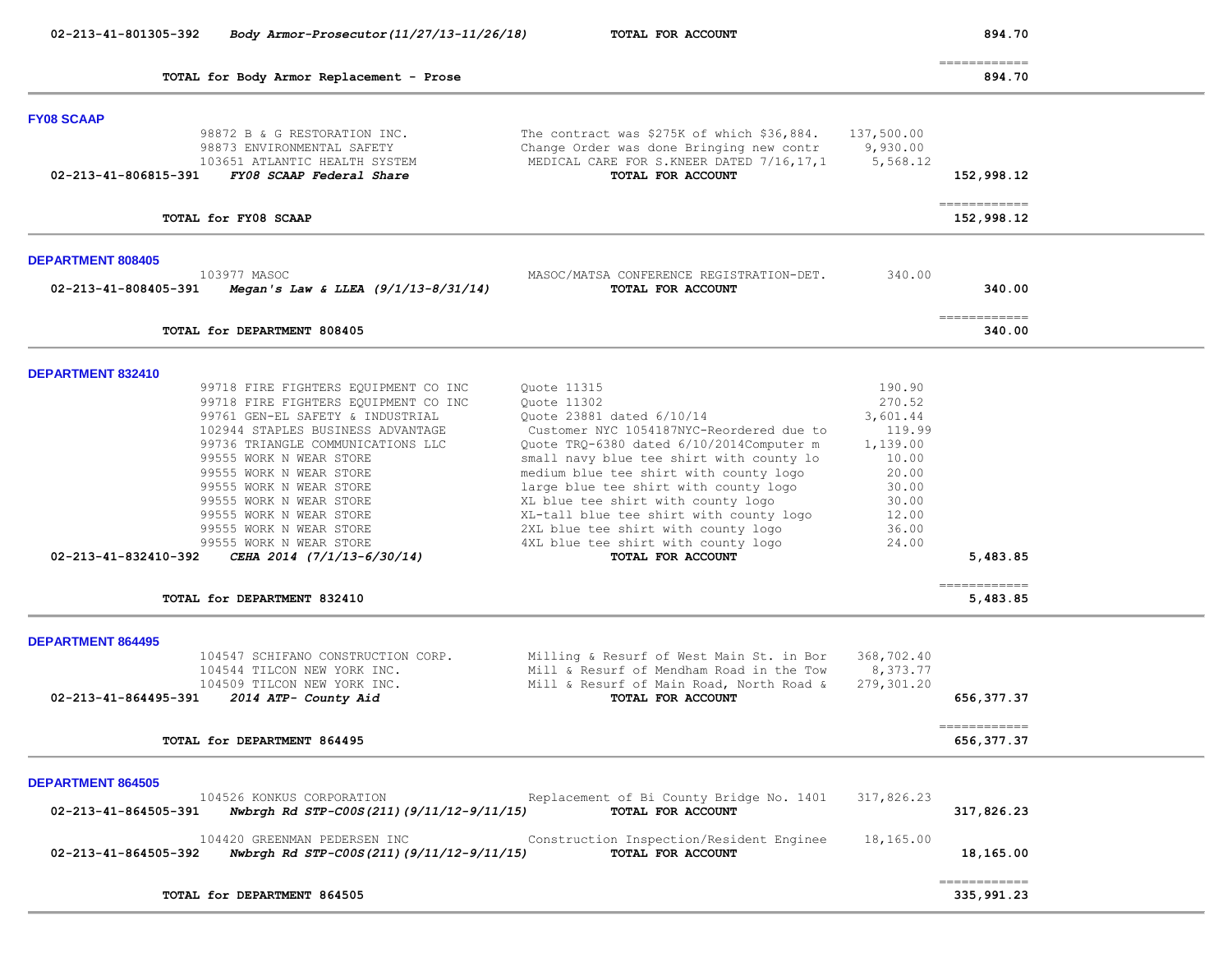| DEPARTMENT 864510 |  |
|-------------------|--|
|-------------------|--|

| <b>DEPARTMENT 0043TU</b>              |                                                                |                                                               |           |                                                                                                                                                                                                                                                                                                                                                                                                                                                                                                  |  |
|---------------------------------------|----------------------------------------------------------------|---------------------------------------------------------------|-----------|--------------------------------------------------------------------------------------------------------------------------------------------------------------------------------------------------------------------------------------------------------------------------------------------------------------------------------------------------------------------------------------------------------------------------------------------------------------------------------------------------|--|
| 02-213-41-864510-392                  | 104421 GREENMAN PEDERSEN INC<br>STP-C00S(242)(9/11/12-9/11/15) | Construction Inspection/Resident Enginee<br>TOTAL FOR ACCOUNT | 20,789.16 | 20,789.16                                                                                                                                                                                                                                                                                                                                                                                                                                                                                        |  |
|                                       | TOTAL for DEPARTMENT 864510                                    |                                                               |           | ============<br>20,789.16                                                                                                                                                                                                                                                                                                                                                                                                                                                                        |  |
|                                       |                                                                | <b>County Capital</b>                                         |           |                                                                                                                                                                                                                                                                                                                                                                                                                                                                                                  |  |
| <b>DEPARTMENT 951249</b>              |                                                                |                                                               |           |                                                                                                                                                                                                                                                                                                                                                                                                                                                                                                  |  |
| 04-216-55-951249-940                  | 103616 RUG AND FLOOR STORE<br>Lease Appropriation Ordinance    | Rug & Floor for the Gym Floor at the PST<br>TOTAL FOR ACCOUNT | 6,800.00  | 6,800.00                                                                                                                                                                                                                                                                                                                                                                                                                                                                                         |  |
|                                       | TOTAL for DEPARTMENT 951249                                    |                                                               |           | $=$ = = = = = = = = = = = =<br>6,800.00                                                                                                                                                                                                                                                                                                                                                                                                                                                          |  |
| <b>Abatmnt/demol-Fac on Greystone</b> |                                                                |                                                               |           |                                                                                                                                                                                                                                                                                                                                                                                                                                                                                                  |  |
| 04-216-55-953087-909                  | 104531 T & M ASSOCIATES<br>Miscellaneous - Other               | Prof Svcs for Greystone Coal Gas House S<br>TOTAL FOR ACCOUNT | 584.22    | 584.22                                                                                                                                                                                                                                                                                                                                                                                                                                                                                           |  |
|                                       | TOTAL for Abatmnt/demol-Fac on Greystone                       |                                                               |           | $\begin{array}{cccccccccc} \multicolumn{2}{c}{} & \multicolumn{2}{c}{} & \multicolumn{2}{c}{} & \multicolumn{2}{c}{} & \multicolumn{2}{c}{} & \multicolumn{2}{c}{} & \multicolumn{2}{c}{} & \multicolumn{2}{c}{} & \multicolumn{2}{c}{} & \multicolumn{2}{c}{} & \multicolumn{2}{c}{} & \multicolumn{2}{c}{} & \multicolumn{2}{c}{} & \multicolumn{2}{c}{} & \multicolumn{2}{c}{} & \multicolumn{2}{c}{} & \multicolumn{2}{c}{} & \multicolumn{2}{c}{} & \multicolumn{2}{c}{} & \mult$<br>584.22 |  |
| Analy dam condition, rehab dams       |                                                                |                                                               |           |                                                                                                                                                                                                                                                                                                                                                                                                                                                                                                  |  |
| 04-216-55-953113-909                  | 104221 CIVIL DYNAMICS INC<br>Miscellaneous - Other             | Construction Support<br>TOTAL FOR ACCOUNT                     | 13,354.20 | 13,354.20                                                                                                                                                                                                                                                                                                                                                                                                                                                                                        |  |
|                                       | TOTAL for Analy dam condition, rehab dams                      |                                                               |           | ============<br>13,354.20                                                                                                                                                                                                                                                                                                                                                                                                                                                                        |  |
| <b>Rehab/conect Cty utility Greys</b> |                                                                |                                                               |           |                                                                                                                                                                                                                                                                                                                                                                                                                                                                                                  |  |
| 04-216-55-953139-909                  | 103866 T & M ASSOCIATES<br>Miscellaneous - Other               | T&M Project #MOCY-00051Central Park of M<br>TOTAL FOR ACCOUNT | 102.33    | 102.33                                                                                                                                                                                                                                                                                                                                                                                                                                                                                           |  |
|                                       | TOTAL for Rehab/conect Cty utility Greys                       |                                                               |           | ============<br>102.33                                                                                                                                                                                                                                                                                                                                                                                                                                                                           |  |
| <b>Analysis/Rehab Dam Conditions</b>  |                                                                |                                                               |           |                                                                                                                                                                                                                                                                                                                                                                                                                                                                                                  |  |
| 04-216-55-953158-951                  | 104166 RON-JON CONSTRUCTION CORP.<br>Building & Improvements   | Rehabilitation of Leddell's Pond Dam Inv<br>TOTAL FOR ACCOUNT | 66,395.00 | 66,395.00                                                                                                                                                                                                                                                                                                                                                                                                                                                                                        |  |
|                                       | TOTAL for Analysis/Rehab Dam Conditions                        |                                                               |           | ============<br>66,395.00                                                                                                                                                                                                                                                                                                                                                                                                                                                                        |  |
| <b>Bridge DesignConst varCty Loc</b>  |                                                                |                                                               |           |                                                                                                                                                                                                                                                                                                                                                                                                                                                                                                  |  |
| 04-216-55-953184-951                  | 104403 REIVAX CONTRACTING CORP<br>Building & Improvements      | Replacement of Bridge No. 1000 on Canal<br>TOTAL FOR ACCOUNT  | 48,448.26 | 48,448.26                                                                                                                                                                                                                                                                                                                                                                                                                                                                                        |  |
|                                       | TOTAL for Bridge DesignConst varCty Loc                        |                                                               |           | =============<br>48, 448.26                                                                                                                                                                                                                                                                                                                                                                                                                                                                      |  |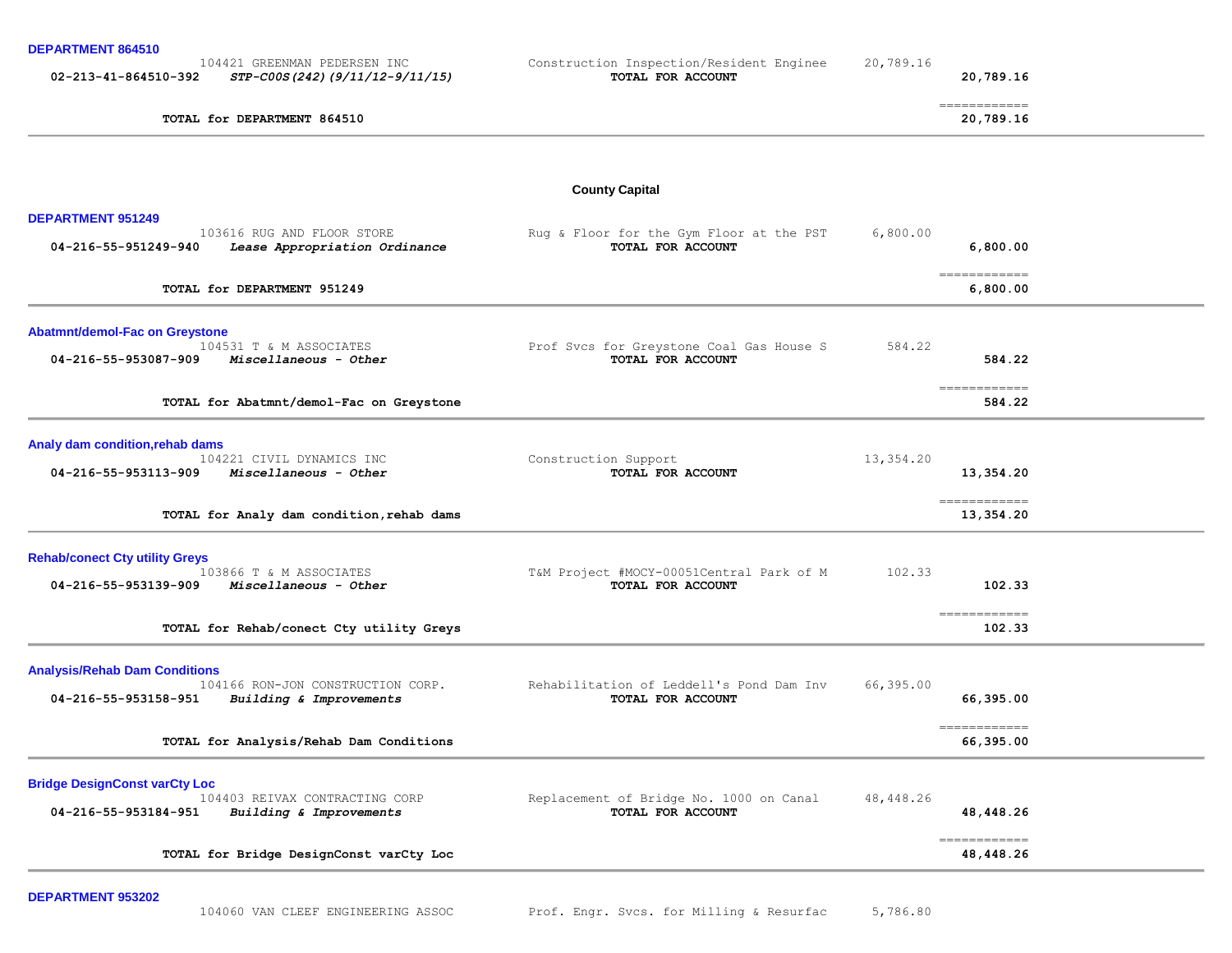| 103134 R.S. KNAPP CO. INC.<br>103134 R.S. KNAPP CO. INC.<br>103134 R.S. KNAPP CO. INC.                                                                                      | Plans & Specs for Various Projects in th                                                                                                              | 108.95<br>145.20<br>311.05         |                                          |  |
|-----------------------------------------------------------------------------------------------------------------------------------------------------------------------------|-------------------------------------------------------------------------------------------------------------------------------------------------------|------------------------------------|------------------------------------------|--|
| 103137 R.S. KNAPP CO. INC.<br>04-216-55-953202-909<br>Road Resurfacing/Construction/Imprvments                                                                              | Plans & SpecsRR2 2014 Specs<br>TOTAL FOR ACCOUNT                                                                                                      | 304.75                             | 6,656.75                                 |  |
| 104528 SCHIFANO CONSTRUCTION CORP.<br>04-216-55-953202-951<br>Road Resurfacing/Construction/Imprvments                                                                      | Mill & Resurf of 2013 Various Paving Pro<br>TOTAL FOR ACCOUNT                                                                                         | 25, 262.12                         | 25,262.12                                |  |
| TOTAL for DEPARTMENT 953202                                                                                                                                                 |                                                                                                                                                       |                                    | $=$ = = = = = = = = = = = =<br>31,918.87 |  |
| <b>DEPARTMENT 953225</b>                                                                                                                                                    |                                                                                                                                                       |                                    |                                          |  |
| 103454 MORRIS TOWNSHIP POLICE<br>04-216-55-953225-909<br>Bridge Design, Renov, Construc - Var Loc                                                                           | Police Coverage for Mendham Road Bridge<br>TOTAL FOR ACCOUNT                                                                                          | 2,187.00                           | 2,187.00                                 |  |
| TOTAL for DEPARTMENT 953225                                                                                                                                                 |                                                                                                                                                       |                                    | $=$ = = = = = = = = = = = =<br>2,187.00  |  |
| <b>DEPARTMENT 953269</b>                                                                                                                                                    |                                                                                                                                                       |                                    |                                          |  |
| 104422 CHRISTOPHER P STATILE PA<br>104423 CHRISTOPHER P STATILE PA<br>104529 CHERRY WEBER & ASSOC. PC<br>Bridge Design/Constr - var locations<br>04-216-55-953269-909       | Engr. Design Serv. for Rehab of County B<br>Design Svcs. for Replacement of County B<br>Clerk of the Works Agreement for the Con<br>TOTAL FOR ACCOUNT | 4,635.00<br>15,175.00<br>20,961.50 | 40,771.50                                |  |
|                                                                                                                                                                             |                                                                                                                                                       |                                    | ============                             |  |
| TOTAL for DEPARTMENT 953269                                                                                                                                                 |                                                                                                                                                       |                                    | 40,771.50                                |  |
| <b>DEPARTMENT 953270</b><br>103133 R.S. KNAPP CO. INC.<br>103133 R.S. KNAPP CO. INC.<br>103133 R.S. KNAPP CO. INC.                                                          | Plans & Specs Blackwell Street in Dover.<br>$\mathbf{u}$<br>Plans & Specs Blackwell Street in Dover.                                                  | 446.15<br>399.80<br>120.65         |                                          |  |
| 04-216-55-953270-909<br>Road Design/Construc - var locations                                                                                                                | TOTAL FOR ACCOUNT                                                                                                                                     |                                    | 966.60                                   |  |
| 104397 TOP LINE CONSTRUCTION CORP<br>Road Design/Construc - var locations<br>04-216-55-953270-951                                                                           | Realignment of Boonton Avenue (CR 511) in<br>TOTAL FOR ACCOUNT                                                                                        | 87,551.28                          | 87,551.28                                |  |
| TOTAL for DEPARTMENT 953270                                                                                                                                                 |                                                                                                                                                       |                                    | -------------<br>88,517.88               |  |
| <b>DEPARTMENT 953289</b><br>103583 SPEEDWELL ELECTRIC MOTORS                                                                                                                | WO72757/ RE: HUMAN SERVICES/ 07-21-14                                                                                                                 | 109.40                             |                                          |  |
| 04-216-55-953289-951<br>Replace Motors, Fans, Pumps-BldgsGrnds                                                                                                              | TOTAL FOR ACCOUNT                                                                                                                                     |                                    | 109.40<br>============                   |  |
| TOTAL for DEPARTMENT 953289                                                                                                                                                 |                                                                                                                                                       |                                    | 109.40                                   |  |
| DEPARTMENT 953291                                                                                                                                                           |                                                                                                                                                       |                                    |                                          |  |
| 94271 SADAT ASSOCIATES, INC.<br>104419 D.R. JOHNSON & ASSOCIATES, LLC<br>104110 BOSWELL ENGINEERING INC<br>04-216-55-953291-909<br>Var Roadway Drainage Proj - Public Works | Licensed Remediation of Professional Ser<br>General Engineering Services for the per<br>MC-101/Sussex Tpke/W HanoverDrainage Imp<br>TOTAL FOR ACCOUNT | 830.00<br>2,124.98<br>1,997.00     | 4,951.98                                 |  |
| TOTAL for DEPARTMENT 953291                                                                                                                                                 |                                                                                                                                                       |                                    | -------------<br>4,951.98                |  |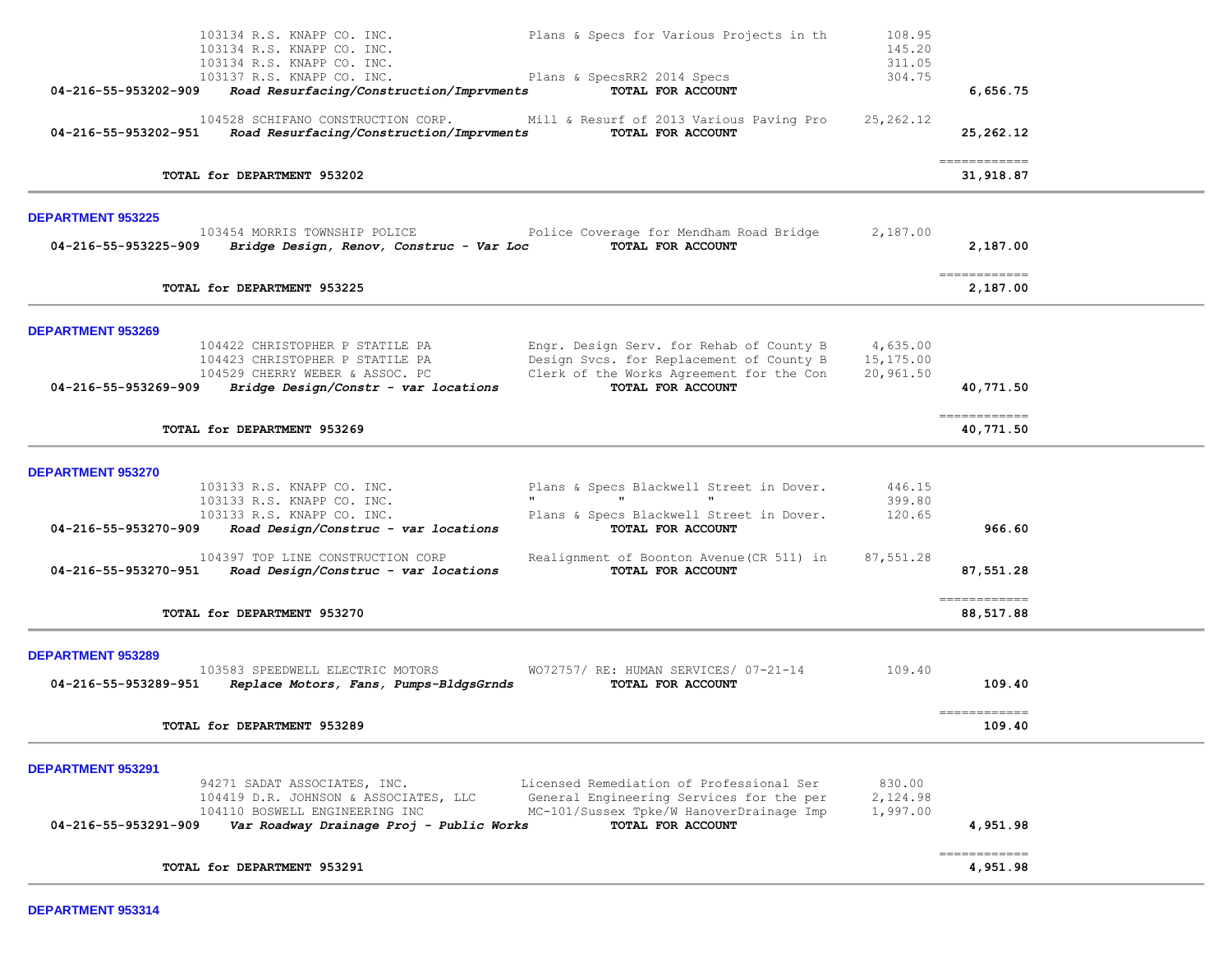| 04-216-55-953314-909                             | 103931 VOLKER CRANE LLC<br>103764 LS ENGINEERING ASSOCIATES CORP.<br>Repair/Rplcment/Upgrd VarEquip-BldgGrnds         | RE: CONSULTING SERVICES- COURTHOUSE - GE<br>Re: Cornice Repair & Capping - Admin &<br>TOTAL FOR ACCOUNT | 2,475.00<br>5,700.00 | 8,175.00                         |  |
|--------------------------------------------------|-----------------------------------------------------------------------------------------------------------------------|---------------------------------------------------------------------------------------------------------|----------------------|----------------------------------|--|
| 04-216-55-953314-951                             | 103768 BAYWAY LUMBER<br>Repair/Rplcment/Upgrd VarEquip-BldgGrnds                                                      | WO72911/ RE: PSTA/ 07-25-14<br>TOTAL FOR ACCOUNT                                                        | 607.49               | 607.49                           |  |
|                                                  | TOTAL for DEPARTMENT 953314                                                                                           |                                                                                                         |                      | =============<br>8,782.49        |  |
| <b>DEPARTMENT 953347</b><br>04-216-55-953347-909 | 103558 MCMANIMON, SCOTLAND & BAUMANN LLC<br>HVAC-Replace or Repair Various Bldgs                                      | Bond Ordinance providing for the acquisi<br>TOTAL FOR ACCOUNT                                           | 300.00               | 300.00                           |  |
|                                                  | TOTAL for DEPARTMENT 953347                                                                                           |                                                                                                         |                      | =============<br>300.00          |  |
| <b>DEPARTMENT 953348</b><br>04-216-55-953348-909 | 103558 MCMANIMON, SCOTLAND & BAUMANN LLC<br>Various Roof Replace - County Wide                                        | Bond Ordinance providing for the replace<br>TOTAL FOR ACCOUNT                                           | 300.00               | 300.00<br>============           |  |
|                                                  | TOTAL for DEPARTMENT 953348                                                                                           |                                                                                                         |                      | 300.00                           |  |
| <b>DEPARTMENT 953349</b><br>04-216-55-953349-909 | 103558 MCMANIMON, SCOTLAND & BAUMANN LLC<br>Various Bldging Repairs-County Wide                                       | Bond Ordinance providing for various bui<br>TOTAL FOR ACCOUNT                                           | 300.00               | 300.00                           |  |
|                                                  | TOTAL for DEPARTMENT 953349                                                                                           |                                                                                                         |                      | ============<br>300.00           |  |
| <b>DEPARTMENT 953350</b><br>04-216-55-953350-909 | 103558 MCMANIMON, SCOTLAND & BAUMANN LLC<br>Security Upgrades OTA                                                     | Bond Ordinance providing for Security Up<br>TOTAL FOR ACCOUNT                                           | 300.00               | 300.00<br>============           |  |
|                                                  | TOTAL for DEPARTMENT 953350                                                                                           |                                                                                                         |                      | 300.00                           |  |
| DEPARTMENT 953351<br>04-216-55-953351-909        | 103558 MCMANIMON, SCOTLAND & BAUMANN LLC<br>Elevator Upgrades Various Cty Bldgs                                       | Bond Ordinance providing for Elevator Up<br>TOTAL FOR ACCOUNT                                           | 300.00               | 300.00                           |  |
|                                                  | TOTAL for DEPARTMENT 953351                                                                                           |                                                                                                         |                      | ------------<br>300.00           |  |
| DEPARTMENT 953352<br>04-216-55-953352-909        | 103558 MCMANIMON, SCOTLAND & BAUMANN LLC<br>Replace-Carpet, Flooring, etc Various Bldg<br>TOTAL for DEPARTMENT 953352 | Bond Ordinance providing for improvement<br>TOTAL FOR ACCOUNT                                           | 300.00               | 300.00<br>============<br>300.00 |  |
| <b>DEPARTMENT 953353</b><br>04-216-55-953353-909 | 103558 MCMANIMON, SCOTLAND & BAUMANN LLC<br>Various Improvements at Courthouse                                        | Bond Ordinance providing for various imp<br>TOTAL FOR ACCOUNT                                           | 300.00               | 300.00                           |  |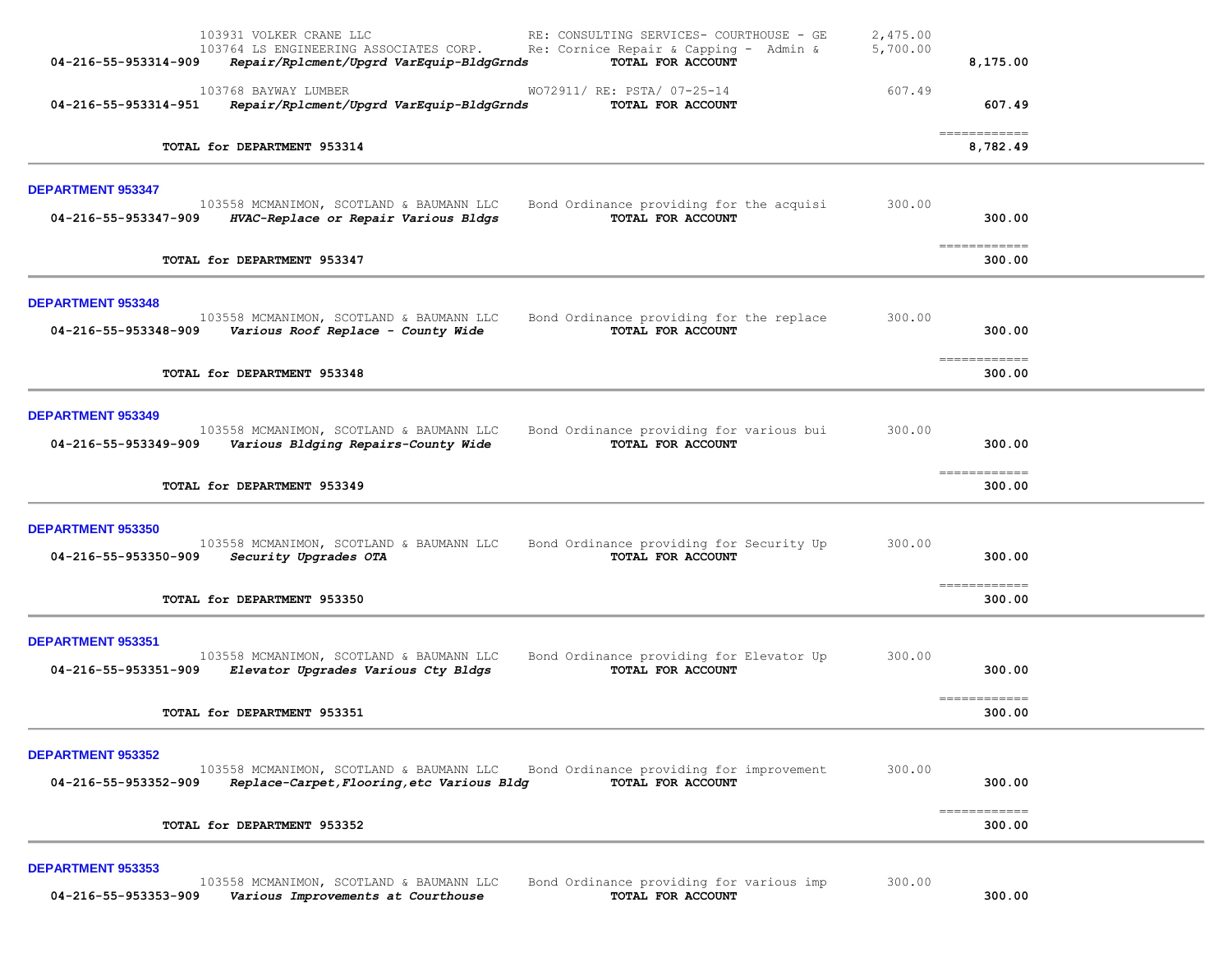| 300 |  | იი |  |
|-----|--|----|--|
|     |  |    |  |

| <b>DEPARTMENT 953354</b>                         |                                                                                                                               |                                                                                                |                    |                                                                                                                                                                                                                                                                                                                                                                                                                                                                                                  |  |
|--------------------------------------------------|-------------------------------------------------------------------------------------------------------------------------------|------------------------------------------------------------------------------------------------|--------------------|--------------------------------------------------------------------------------------------------------------------------------------------------------------------------------------------------------------------------------------------------------------------------------------------------------------------------------------------------------------------------------------------------------------------------------------------------------------------------------------------------|--|
| 04-216-55-953354-909                             | 103558 MCMANIMON, SCOTLAND & BAUMANN LLC<br>VOIP System-Electric & Emergency Power                                            | Bond Ordinance providing for Electric an<br>TOTAL FOR ACCOUNT                                  | 300.00             | 300.00                                                                                                                                                                                                                                                                                                                                                                                                                                                                                           |  |
| TOTAL for DEPARTMENT 953354                      |                                                                                                                               |                                                                                                |                    | $\begin{array}{cccccccccc} \multicolumn{2}{c}{} & \multicolumn{2}{c}{} & \multicolumn{2}{c}{} & \multicolumn{2}{c}{} & \multicolumn{2}{c}{} & \multicolumn{2}{c}{} & \multicolumn{2}{c}{} & \multicolumn{2}{c}{} & \multicolumn{2}{c}{} & \multicolumn{2}{c}{} & \multicolumn{2}{c}{} & \multicolumn{2}{c}{} & \multicolumn{2}{c}{} & \multicolumn{2}{c}{} & \multicolumn{2}{c}{} & \multicolumn{2}{c}{} & \multicolumn{2}{c}{} & \multicolumn{2}{c}{} & \multicolumn{2}{c}{} & \mult$<br>300.00 |  |
| <b>DEPARTMENT 953355</b><br>04-216-55-953355-909 | 103558 MCMANIMON, SCOTLAND & BAUMANN LLC<br>Fire Sprinkler Purchase Courthouse                                                | Bond Ordinance providing for the acquisi<br>TOTAL FOR ACCOUNT                                  | 300.00             | 300.00                                                                                                                                                                                                                                                                                                                                                                                                                                                                                           |  |
| TOTAL for DEPARTMENT 953355                      |                                                                                                                               |                                                                                                |                    | =============<br>300.00                                                                                                                                                                                                                                                                                                                                                                                                                                                                          |  |
| <b>DEPARTMENT 953356</b><br>04-216-55-953356-909 | 103558 MCMANIMON, SCOTLAND & BAUMANN LLC<br>Various Road-Designs & Construction                                               | Bond Ordinance providing for the design<br>TOTAL FOR ACCOUNT                                   | 300.00             | 300.00                                                                                                                                                                                                                                                                                                                                                                                                                                                                                           |  |
| 04-216-55-953356-940                             | 104547 SCHIFANO CONSTRUCTION CORP.<br>Various Road-Designs & Construction                                                     | TOTAL FOR ACCOUNT                                                                              | 9,000.00           | 9,000.00                                                                                                                                                                                                                                                                                                                                                                                                                                                                                         |  |
| TOTAL for DEPARTMENT 953356                      |                                                                                                                               |                                                                                                |                    | $\begin{array}{cccccc} \texttt{m} & \texttt{m} & \texttt{m} & \texttt{m} & \texttt{m} & \texttt{m} & \texttt{m} & \texttt{m} & \texttt{m} & \texttt{m} & \texttt{m} & \texttt{m} & \texttt{m} & \texttt{m} & \texttt{m} & \texttt{m} & \texttt{m} & \texttt{m} & \texttt{m} & \texttt{m} & \texttt{m} & \texttt{m} & \texttt{m} & \texttt{m} & \texttt{m} & \texttt{m} & \texttt{m} & \texttt{m} & \texttt{m} & \texttt{m} & \text$<br>9,300.00                                                  |  |
| <b>DEPARTMENT 953357</b><br>04-216-55-953357-909 | 103558 MCMANIMON, SCOTLAND & BAUMANN LLC<br>Replace & Upgrade Various Bridges                                                 | Bond Ordinance providing for the replace<br>TOTAL FOR ACCOUNT                                  | 300.00             | 300.00<br>=============                                                                                                                                                                                                                                                                                                                                                                                                                                                                          |  |
| TOTAL for DEPARTMENT 953357                      |                                                                                                                               |                                                                                                |                    | 300.00                                                                                                                                                                                                                                                                                                                                                                                                                                                                                           |  |
| <b>DEPARTMENT 953358</b><br>04-216-55-953358-909 | 103558 MCMANIMON, SCOTLAND & BAUMANN LLC<br>Replace & Upgrade Various Culverts                                                | Bond Ordinance providing for the replace<br>TOTAL FOR ACCOUNT                                  | 300.00             | 300.00                                                                                                                                                                                                                                                                                                                                                                                                                                                                                           |  |
| TOTAL for DEPARTMENT 953358                      |                                                                                                                               |                                                                                                |                    | $\begin{array}{cccccccccc} \multicolumn{2}{c}{} & \multicolumn{2}{c}{} & \multicolumn{2}{c}{} & \multicolumn{2}{c}{} & \multicolumn{2}{c}{} & \multicolumn{2}{c}{} & \multicolumn{2}{c}{} & \multicolumn{2}{c}{} & \multicolumn{2}{c}{} & \multicolumn{2}{c}{} & \multicolumn{2}{c}{} & \multicolumn{2}{c}{} & \multicolumn{2}{c}{} & \multicolumn{2}{c}{} & \multicolumn{2}{c}{} & \multicolumn{2}{c}{} & \multicolumn{2}{c}{} & \multicolumn{2}{c}{} & \multicolumn{2}{c}{} & \mult$<br>300.00 |  |
| DEPARTMENT 953362<br>04-216-55-953362-909        | 103769 LS ENGINEERING ASSOCIATES CORP.<br>103558 MCMANIMON, SCOTLAND & BAUMANN LLC<br>Security Improvement AR Bldg/Courthouse | Re: Mail Room and Garage Door<br>Bond Ordinance providing for various Sec<br>TOTAL FOR ACCOUNT | 5,000.00<br>300.00 | 5,300.00                                                                                                                                                                                                                                                                                                                                                                                                                                                                                         |  |
| TOTAL for DEPARTMENT 953362                      |                                                                                                                               |                                                                                                |                    | $=$ = = = = = = = = = = = = =<br>5,300.00                                                                                                                                                                                                                                                                                                                                                                                                                                                        |  |
| <b>DEPARTMENT 953363</b><br>04-216-55-953363-909 | 103558 MCMANIMON, SCOTLAND & BAUMANN LLC<br>Paving & Resurfacing Various Roads                                                | Bond Ordinance providing for paving and<br>TOTAL FOR ACCOUNT                                   | 300.00             | 300.00                                                                                                                                                                                                                                                                                                                                                                                                                                                                                           |  |
| TOTAL for DEPARTMENT 953363                      |                                                                                                                               |                                                                                                |                    | essessessess<br>300.00                                                                                                                                                                                                                                                                                                                                                                                                                                                                           |  |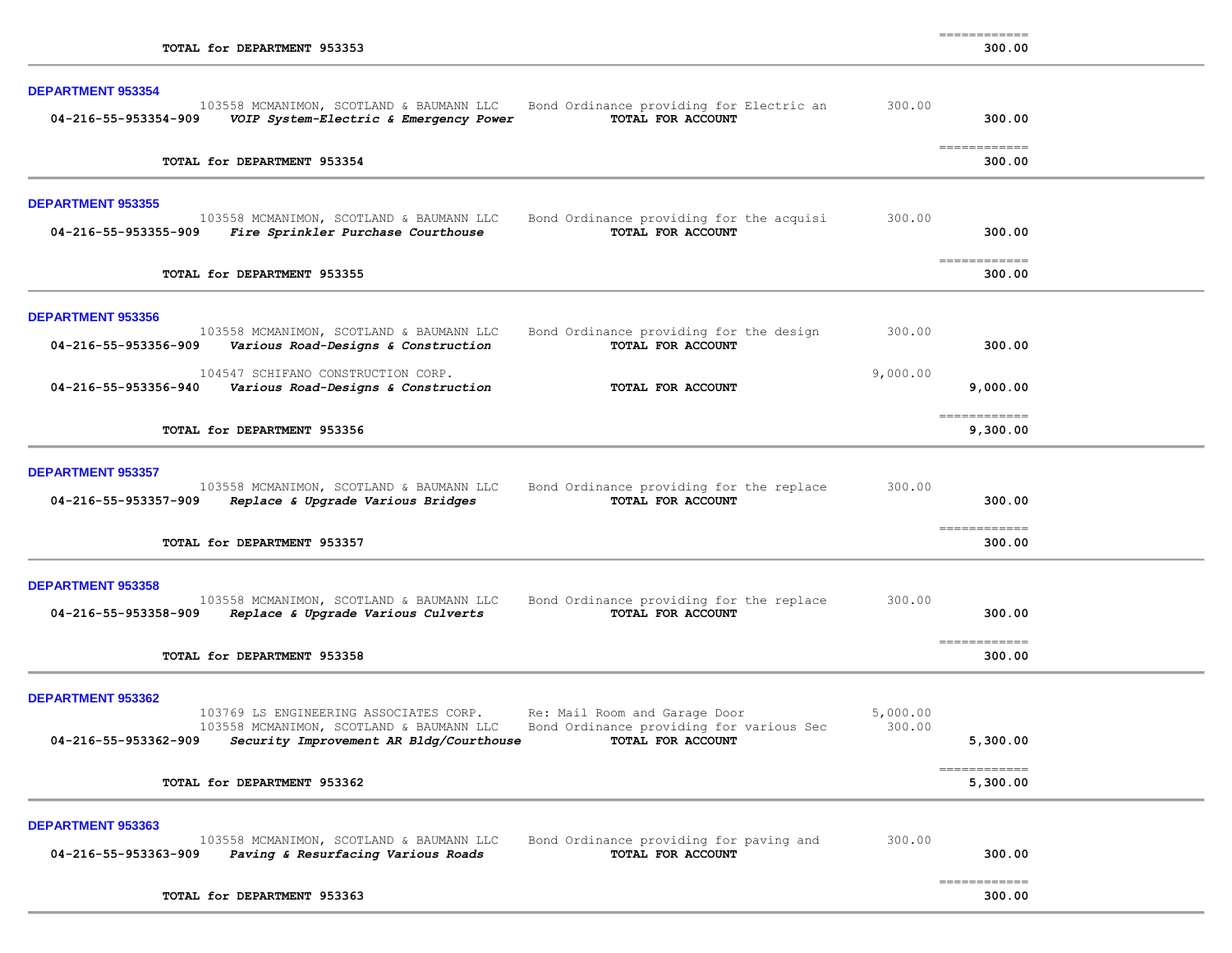| <b>DEPARTMENT 954304</b><br>103113 COMPLETE SECURITY SYSTEMS, INC.<br>Judges Parking, K9 and CIS CCTV Security<br>Supply & Install: (1) Exacqvision 3208-<br>103102 COMPLETE SECURITY SYSTEMS, INC.                                             | 40,248.00<br>21,764.00 |                                                                                                                                                                                                                                                                                                                                                                                                                                                                                                     |  |
|-------------------------------------------------------------------------------------------------------------------------------------------------------------------------------------------------------------------------------------------------|------------------------|-----------------------------------------------------------------------------------------------------------------------------------------------------------------------------------------------------------------------------------------------------------------------------------------------------------------------------------------------------------------------------------------------------------------------------------------------------------------------------------------------------|--|
| TOTAL FOR ACCOUNT<br>04-216-55-954304-956<br>Var Capital Projects-Sheriff                                                                                                                                                                       |                        | 62,012.00                                                                                                                                                                                                                                                                                                                                                                                                                                                                                           |  |
| TOTAL for DEPARTMENT 954304                                                                                                                                                                                                                     |                        | $\begin{array}{cccccccccc} \multicolumn{2}{c}{} & \multicolumn{2}{c}{} & \multicolumn{2}{c}{} & \multicolumn{2}{c}{} & \multicolumn{2}{c}{} & \multicolumn{2}{c}{} & \multicolumn{2}{c}{} & \multicolumn{2}{c}{} & \multicolumn{2}{c}{} & \multicolumn{2}{c}{} & \multicolumn{2}{c}{} & \multicolumn{2}{c}{} & \multicolumn{2}{c}{} & \multicolumn{2}{c}{} & \multicolumn{2}{c}{} & \multicolumn{2}{c}{} & \multicolumn{2}{c}{} & \multicolumn{2}{c}{} & \multicolumn{2}{c}{} & \mult$<br>62,012.00 |  |
| <b>DEPARTMENT 954359</b><br>Bond Ordinance providing for the acquisi<br>103558 MCMANIMON, SCOTLAND & BAUMANN LLC<br>TOTAL FOR ACCOUNT<br>04-216-55-954359-909<br>Replace & Upgrade Security Cameras                                             | 300.00                 | 300.00                                                                                                                                                                                                                                                                                                                                                                                                                                                                                              |  |
| TOTAL for DEPARTMENT 954359                                                                                                                                                                                                                     |                        | ============<br>300.00                                                                                                                                                                                                                                                                                                                                                                                                                                                                              |  |
| <b>DEPARTMENT 955345</b><br>103558 MCMANIMON, SCOTLAND & BAUMANN LLC<br>Bond Ordinance providing for various imp<br>TOTAL FOR ACCOUNT<br>04-216-55-955345-909<br>Various Projects - Morris View                                                 | 300.00                 | 300.00                                                                                                                                                                                                                                                                                                                                                                                                                                                                                              |  |
| TOTAL for DEPARTMENT 955345                                                                                                                                                                                                                     |                        | $\begin{array}{cccccccccc} \multicolumn{2}{c}{} & \multicolumn{2}{c}{} & \multicolumn{2}{c}{} & \multicolumn{2}{c}{} & \multicolumn{2}{c}{} & \multicolumn{2}{c}{} & \multicolumn{2}{c}{} & \multicolumn{2}{c}{} & \multicolumn{2}{c}{} & \multicolumn{2}{c}{} & \multicolumn{2}{c}{} & \multicolumn{2}{c}{} & \multicolumn{2}{c}{} & \multicolumn{2}{c}{} & \multicolumn{2}{c}{} & \multicolumn{2}{c}{} & \multicolumn{2}{c}{} & \multicolumn{2}{c}{} & \multicolumn{2}{c}{} & \mult$<br>300.00    |  |
| <b>DEPARTMENT 962343</b><br>103558 MCMANIMON, SCOTLAND & BAUMANN LLC<br>Bond Ordinance providing for the purchas<br>TOTAL FOR ACCOUNT<br>04-216-55-962343-909<br>Purchase Various Equip for IT                                                  | 300.00                 | 300.00                                                                                                                                                                                                                                                                                                                                                                                                                                                                                              |  |
| TOTAL for DEPARTMENT 962343                                                                                                                                                                                                                     |                        | -------------<br>300.00                                                                                                                                                                                                                                                                                                                                                                                                                                                                             |  |
| <b>DEPARTMENT 963346</b><br>103558 MCMANIMON, SCOTLAND & BAUMANN LLC<br>Bond Ordinance providing for the acquisi<br>Purchase Simulators for training LPS<br>TOTAL FOR ACCOUNT<br>04-216-55-963346-909                                           | 300.00                 | 300.00                                                                                                                                                                                                                                                                                                                                                                                                                                                                                              |  |
| TOTAL for DEPARTMENT 963346                                                                                                                                                                                                                     |                        | -------------<br>300.00                                                                                                                                                                                                                                                                                                                                                                                                                                                                             |  |
| <b>DEPARTMENT 968344</b><br>Bond Ordinance providing for various imp<br>103558 MCMANIMON, SCOTLAND & BAUMANN LLC<br>Various Purchases for MC School Tech<br>TOTAL FOR ACCOUNT<br>04-216-55-968344-909<br>TOTAL for DEPARTMENT 968344            | 300.00                 | 300.00<br>$=$ = = = = = = = = = = = = =<br>300.00                                                                                                                                                                                                                                                                                                                                                                                                                                                   |  |
|                                                                                                                                                                                                                                                 |                        |                                                                                                                                                                                                                                                                                                                                                                                                                                                                                                     |  |
| DEPARTMENT 969261<br>104643 COUNTY COLLEGE OF MORRIS<br>Grafas Painting Contractor<br>Renov & Improvmnt to Academic Blgs at CCM<br>TOTAL FOR ACCOUNT<br>04-216-55-969261-951                                                                    | 48,117.50              | 48,117.50                                                                                                                                                                                                                                                                                                                                                                                                                                                                                           |  |
| TOTAL for DEPARTMENT 969261                                                                                                                                                                                                                     |                        | =============<br>48,117.50                                                                                                                                                                                                                                                                                                                                                                                                                                                                          |  |
| <b>DEPARTMENT 969336</b><br>104643 COUNTY COLLEGE OF MORRIS<br>Spiezle Architectural Group<br>Spiezle Architectural Group<br>104643 COUNTY COLLEGE OF MORRIS<br>TOTAL FOR ACCOUNT<br>04-216-55-969336-909<br>Various Projects at CCM-Soft Costs | 54.12<br>8,460.00      | 8,514.12                                                                                                                                                                                                                                                                                                                                                                                                                                                                                            |  |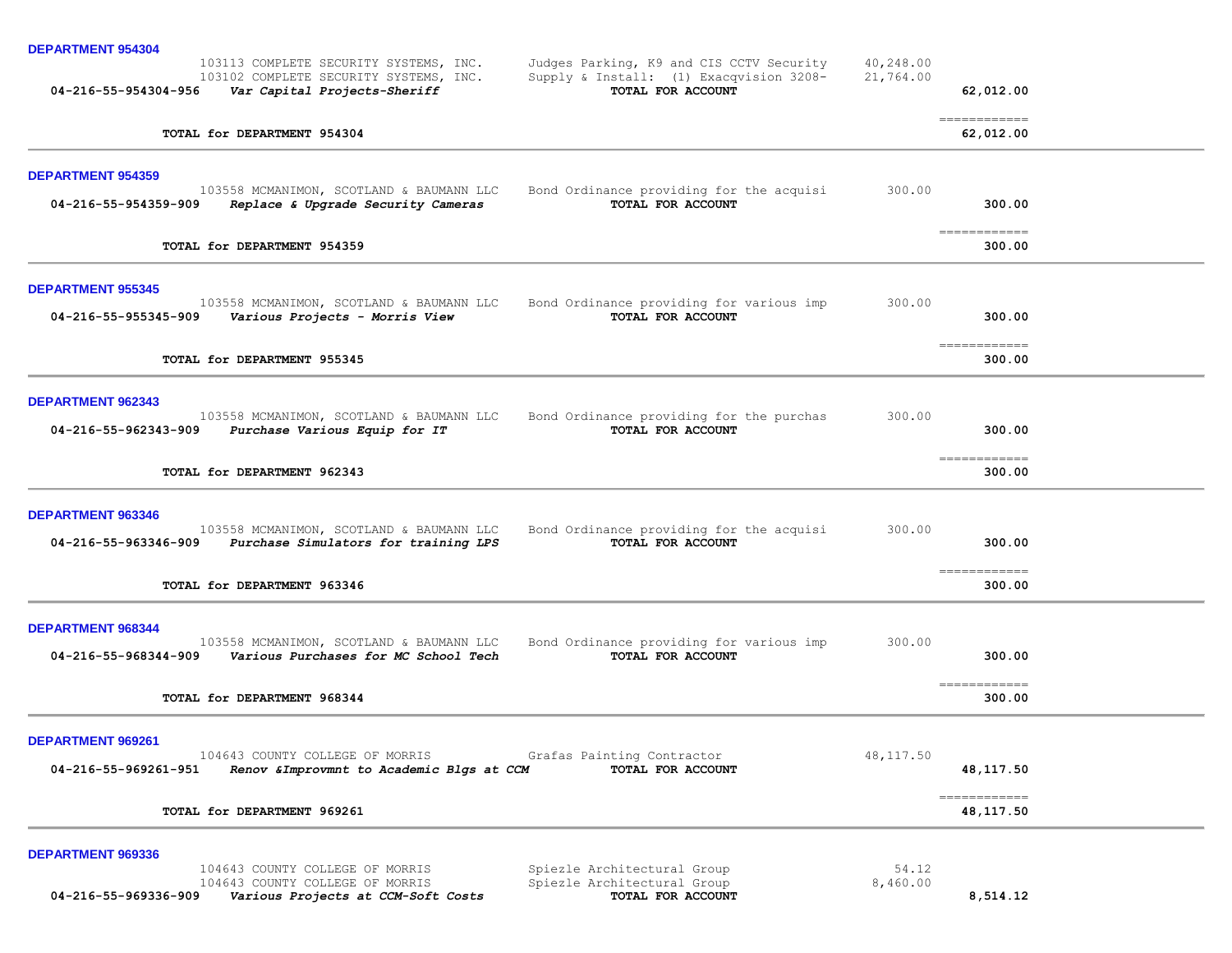# **Dedicated Trust**

| 104076 CHERRY WEBER & ASSOC. PC                  | Prof Sycs. for the Morristown & Erie Rai | 3,524.60          |                           |  |
|--------------------------------------------------|------------------------------------------|-------------------|---------------------------|--|
| 104582 COUNTY OF MORRIS                          |                                          |                   |                           |  |
|                                                  | YEAR 2014 S/W                            | 250,925.00        |                           |  |
| 104582 COUNTY OF MORRIS                          | YEAR 2014 O/E                            | 2,103,940.22      |                           |  |
| 104582 COUNTY OF MORRIS                          | YEAR 2013 O/E                            | 1,034,444.02      |                           |  |
| 104582 COUNTY OF MORRIS                          | LESS PRIOR TRANSFER                      | $-3, 351, 414.68$ |                           |  |
| Motor Vehicle Fines<br>13-290-56-575701-888      | TOTAL FOR ACCOUNT                        |                   | 41,419.16                 |  |
| TOTAL for Motor Vehicle Fines                    |                                          |                   | ============<br>41,419.16 |  |
| <b>Weights &amp; Measures</b>                    |                                          |                   |                           |  |
| 104584 COUNTY OF MORRIS                          | S/W 2014                                 | 386,356.99        |                           |  |
| 104584 COUNTY OF MORRIS                          | $O/E$ 2014                               | 148,679.37        |                           |  |
| 104584 COUNTY OF MORRIS                          | S/W 2014                                 | 34,024.26         |                           |  |
| 104584 COUNTY OF MORRIS                          | $O/E$ 2014                               | 24,655.36         |                           |  |
| 104584 COUNTY OF MORRIS                          | LESS PRIOR TRANSFER                      | $-524.847.12$     |                           |  |
| 13-290-56-575801-888<br>Weights & Measures       | TOTAL FOR ACCOUNT                        |                   | 68,868.86                 |  |
| TOTAL for Weights & Measures                     |                                          |                   | ============<br>68,868.86 |  |
|                                                  |                                          |                   |                           |  |
| <b>County Clerk \$1.00 Fund</b>                  |                                          |                   |                           |  |
| 102607 DELL MARKETING L.P.                       | E-quote # 1017654599383 for<br>110766103 | 3,668.02          |                           |  |
| 13-290-56-578401-888<br>County Clerk \$1.00 Fund | TOTAL FOR ACCOUNT                        |                   | 3,668.02                  |  |
| TOTAL for County Clerk \$1.00 Fund               |                                          |                   | 3,668.02                  |  |

# **Environ Quality & Enforcement**

**Motor Vehicle Fines** 

| 99761 GEN-EL SAFETY & INDUSTRIAL |                                          | 1,194.72 |
|----------------------------------|------------------------------------------|----------|
| 103862 LUM, DRASCO & POSITAN LLC | Legal Services for the period ending Jul | 156.00   |
| 103862 LUM, DRASCO & POSITAN LLC | MCOHM v Blue Diamond Disposal            | 36.00    |
| 103862 LUM, DRASCO & POSITAN LLC | MCOHM v Eagle Ridge Contracting          | 132.00   |
| 103862 LUM, DRASCO & POSITAN LLC | MCOHM v Ferretti Carting                 | 85.78    |
| 103862 LUM, DRASCO & POSITAN LLC | MCOHM v Cooperative Disposal             | 72.00    |
| 103862 LUM, DRASCO & POSITAN LLC | MCOHM v Allegro Sanitation Corp          | 120.00   |
| 103862 LUM, DRASCO & POSITAN LLC | MCOHM v Freund Contracting               | 264.00   |
| 103862 LUM, DRASCO & POSITAN LLC | MCOHM v Cipollini Carting                | 24.00    |
| 103862 LUM, DRASCO & POSITAN LLC | MCOHM v Piccolo's Restaurant             | 396.22   |
| 103862 LUM, DRASCO & POSITAN LLC | MCOHM v Premier Disposal                 | 24.00    |
| 103862 LUM, DRASCO & POSITAN LLC | MCOHM v Global Safety Contracting        | 144.00   |
| 103862 LUM, DRASCO & POSITAN LLC | MCOHM v Chatham Disposal Co              | 12.00    |
| 103862 LUM, DRASCO & POSITAN LLC | MCOHM v Sterling Carting                 | 12.00    |
| 103862 LUM, DRASCO & POSITAN LLC | MCOHM v Clockwork Childcare              | 200.76   |
| 103862 LUM, DRASCO & POSITAN LLC | MCOHM v Gray Supply Corp                 | 96.00    |
| 103862 LUM, DRASCO & POSITAN LLC | MCOHM v Patrick Sharkey                  | 96.00    |
| 103862 LUM, DRASCO & POSITAN LLC | MCOHM v Toll Brothers                    | 36.00    |
| 103862 LUM, DRASCO & POSITAN LLC | MCOHM v Tiger's Excavating & Land Cleari | 120.00   |
| 103862 LUM, DRASCO & POSITAN LLC | MCOHM v Chester M. Stephens Jr           | 108.00   |
| 103862 LUM, DRASCO & POSITAN LLC | MCOHM v Pritpal Signh Sandhu             | 120.00   |
| 104585 VERIZON WIRELESS          | L&PS/ENVIRONMENTAL SERVICES              | 223.69   |